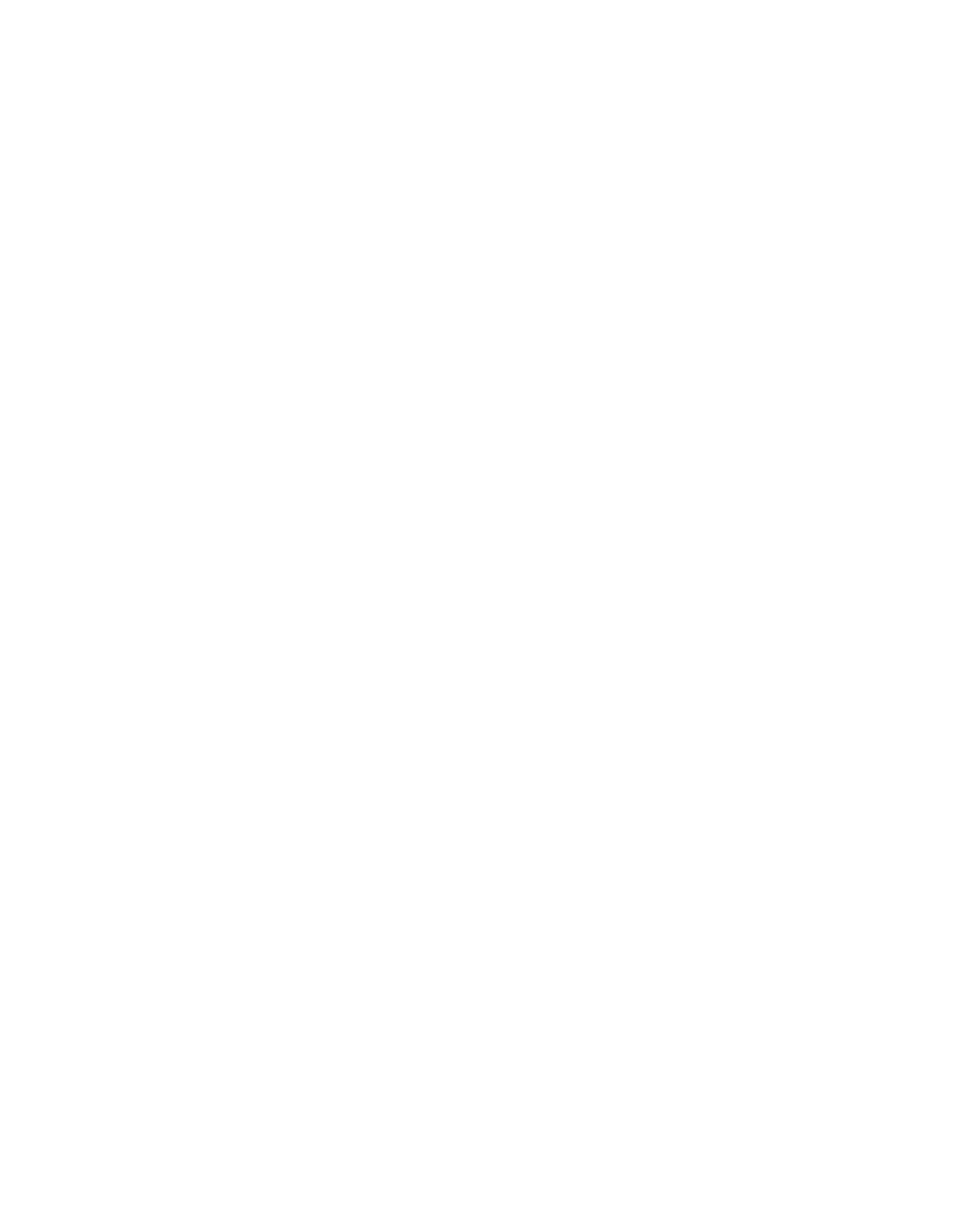# **TABLE OF CONTENTS**

|                         | 1.1 |                                                                   |  |  |
|-------------------------|-----|-------------------------------------------------------------------|--|--|
| $\overline{2}$          |     |                                                                   |  |  |
| 3                       |     | REASONABLY FORESEEABLE FUTURE DEVELOPMENT AND POTENTIAL           |  |  |
|                         |     |                                                                   |  |  |
|                         | 3.1 |                                                                   |  |  |
|                         | 3.2 |                                                                   |  |  |
| $\overline{\mathbf{4}}$ |     | ESTABLISHED REGULATION, RESTORATION, AND PROTECTION PROVISIONS OF |  |  |
|                         |     |                                                                   |  |  |
|                         | 4.1 |                                                                   |  |  |
|                         | 4.2 |                                                                   |  |  |
|                         | 4.3 |                                                                   |  |  |
|                         | 4.4 |                                                                   |  |  |
| 5.                      |     |                                                                   |  |  |
| 6                       |     |                                                                   |  |  |

### **List of Tables**

| Table 1 |                                                                        |  |
|---------|------------------------------------------------------------------------|--|
| Table 2 |                                                                        |  |
| Table 3 | Site-specific Restoration and Protection Opportunities in Grant County |  |
|         |                                                                        |  |
| Table 4 | General Restoration and Protection Opportunities in Grant County       |  |
|         |                                                                        |  |
| Table 5 |                                                                        |  |
| Table 6 |                                                                        |  |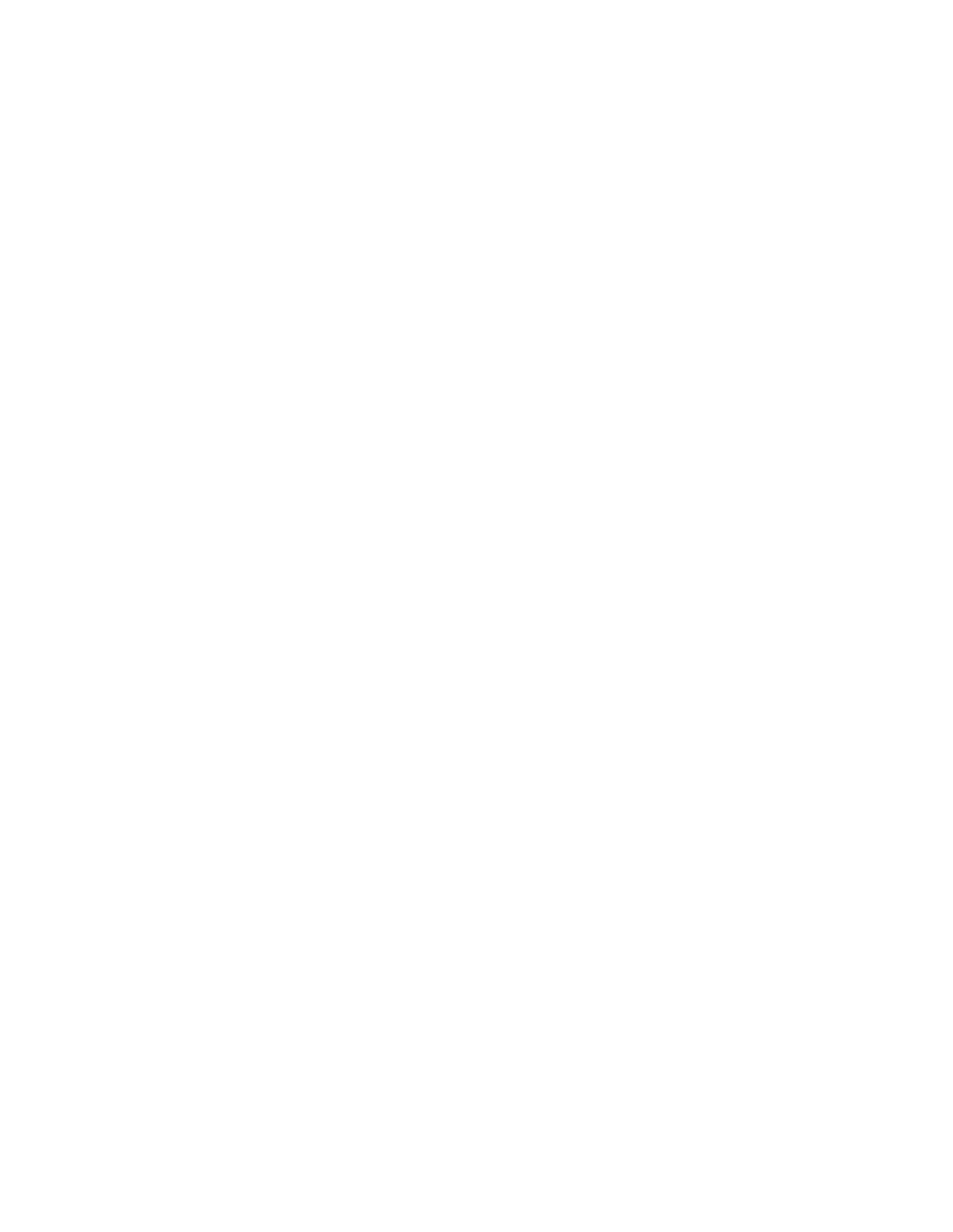## **LIST OF ACRONYMS AND ABBREVIATIONS**

| <b>BLM</b>      | U.S. Bureau of Land Management                                    |
|-----------------|-------------------------------------------------------------------|
| <b>BOR</b>      | U.S. Bureau of Reclamation                                        |
| CBP             | Columbia Basin Project                                            |
|                 | Town of Coulee City, City of Electric City, City of Grand Coulee, |
| Coalition       | City of Soap Lake, and the Towns of Krupp and Wilson Creek        |
| County          | <b>Grant County</b>                                               |
| <b>DNR</b>      | Washington State Department of Natural Resources                  |
| Ecology         | Washington State Department of Ecology                            |
| <b>ESA</b>      | <b>Endangered Species Act</b>                                     |
| <b>FERC</b>     | <b>Federal Energy Regulatory Commission</b>                       |
| <b>HPA</b>      | Hydraulic Project Approval                                        |
| km <sup>2</sup> | Square kilometers                                                 |
| <b>MTCA</b>     | Model Toxic Control Act                                           |
| <b>NOAA</b>     | National Oceanic and Atmospheric Administration                   |
| <b>NPDES</b>    | National Pollutant Discharge Elimination System                   |
| <b>NPS</b>      | <b>National Parks Service</b>                                     |
| <b>OHWM</b>     | ordinary high water mark                                          |
| PUD             | <b>Public Utility District</b>                                    |
| <b>RCW</b>      | Revised Code of Washington                                        |
| RM              | river mile                                                        |
| <b>SDP</b>      | substantial development permit                                    |
| <b>SMA</b>      | Shoreline Management Act                                          |
| <b>SMP</b>      | Shoreline Master Program                                          |
| <b>SR</b>       | <b>State Route</b>                                                |
| <b>TNC</b>      | The Nature Conservancy                                            |
| <b>UDC</b>      | <b>Unified Development Code</b>                                   |
| <b>UGA</b>      | Urban Growth Area                                                 |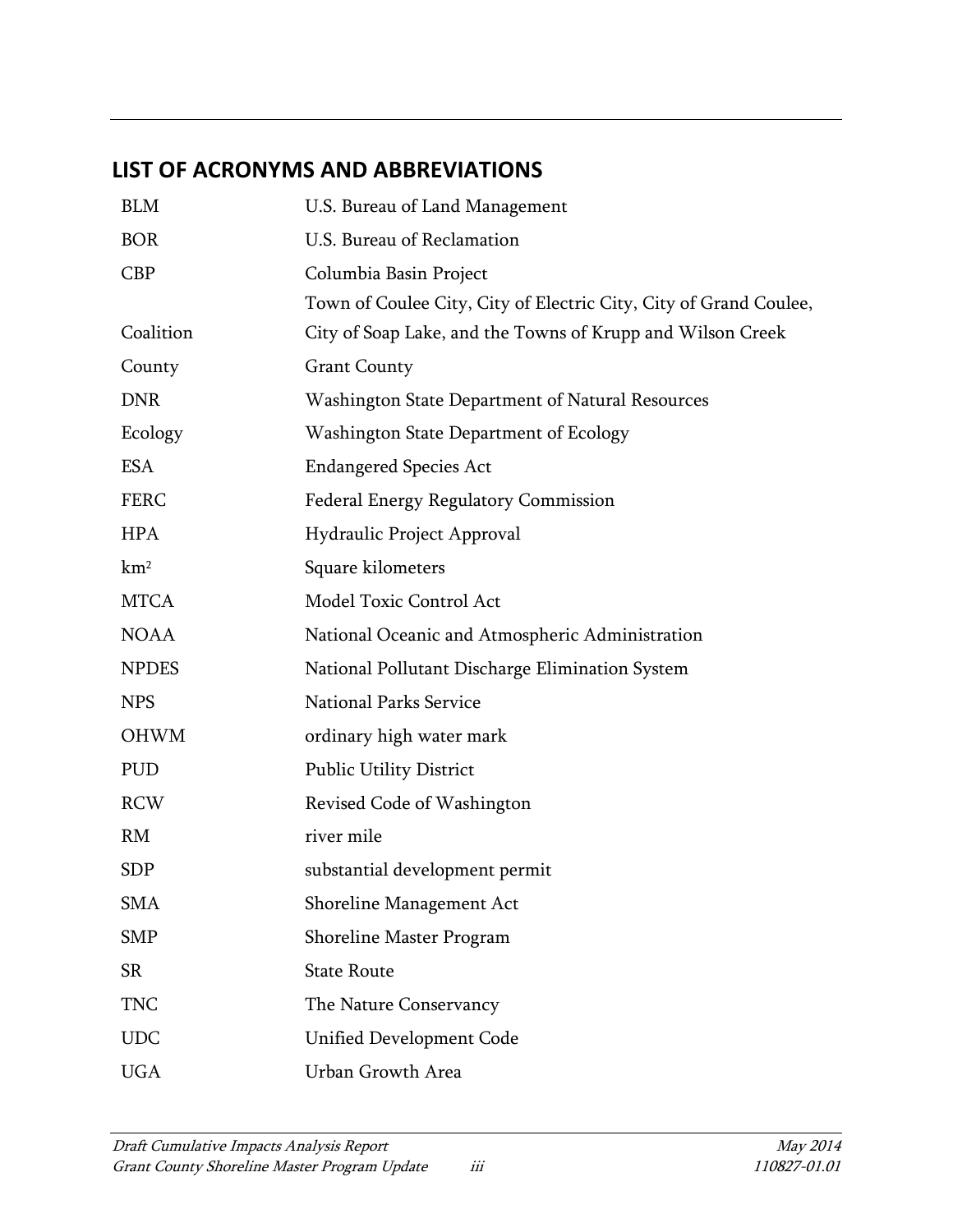| <b>USDOE</b> | U.S. Department of Energy                        |
|--------------|--------------------------------------------------|
| <b>USFS</b>  | U.S. Forest Service                              |
| <b>USFWS</b> | U.S. Fish and Wildlife Service                   |
| <b>WAC</b>   | Washington Administrative Code                   |
| <b>WDFW</b>  | Washington Department of Fish and Wildlife       |
| <b>WQC</b>   | <b>Water Quality Certification</b>               |
| <b>WSCC</b>  | <b>Washington State Conservation Commission</b>  |
| <b>WSPRC</b> | Washington State Parks and Recreation Commission |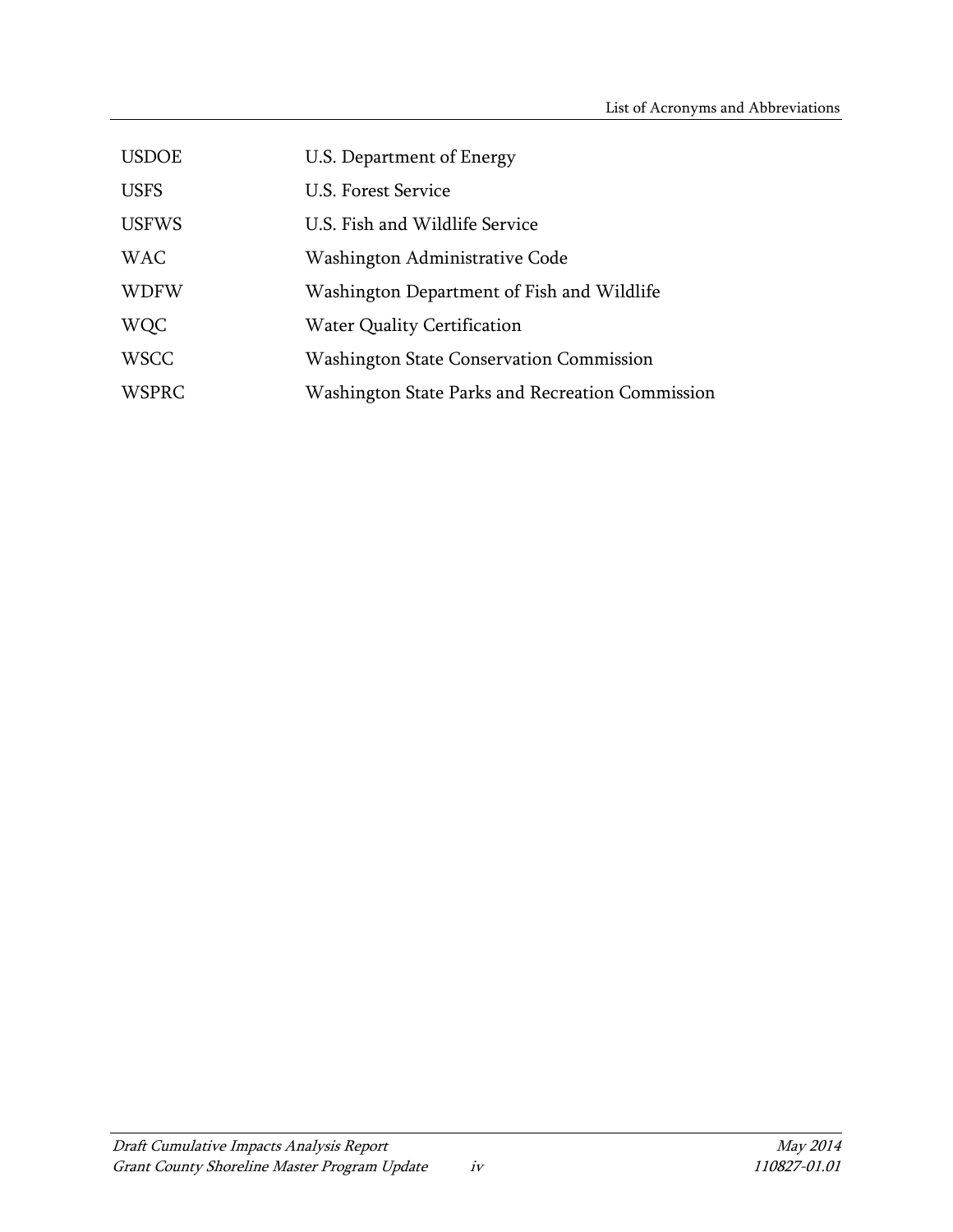### <span id="page-6-0"></span>**1 INTRODUCTION**

### <span id="page-6-1"></span>**1.1 Report Purpose**

Grant County (County) received grant funding from the Washington State Department of Ecology (Ecology) for the County, Town of Coulee City, City of Electric City, City of Grand Coulee, City of Soap Lake, and the Towns of Krupp and Wilson Creek (Coalition) to update existing (Grant County and Soap Lake) or develop new (all others) Shoreline Master Programs (SMPs). A primary purpose of this effort is to develop SMPs that comply with Chapter 90.58 of the Revised Code of Washington (RCW), the Shoreline Management Act (SMA), and Ecology's 2003 SMP Guidelines (Chapter 173-26 Washington Administrative Code [WAC]).

The guidelines require the Coalition members to demonstrate that the updated SMP will result in no net loss to shoreline ecological functions during implementation. Developing this conclusion requires an examination of projected future development, how this development may risk ecological function, and regulatory and non-regulatory actions, including restoration plans, which can influence this risk.

WAC 173-26-201(2)c provides this guidance for protection of ecological functions of shorelines:

"Master programs shall contain policies and regulations that assure, at minimum, no net loss of ecological functions necessary to sustain shoreline natural resources. To achieve this standard while accommodating appropriate and necessary shoreline uses and development, master programs should establish and apply:

- Environment designations with appropriate use and development standards; and
- Provisions to address the impacts of specific common shoreline uses, development activities and modification actions; and
- Provisions for the protection of critical areas within the shoreline; and
- Provisions for mitigation measures and methods to address unanticipated impacts.

When based on the inventory and analysis requirements and completed consistent with the specific provisions of these guidelines, the master program should ensure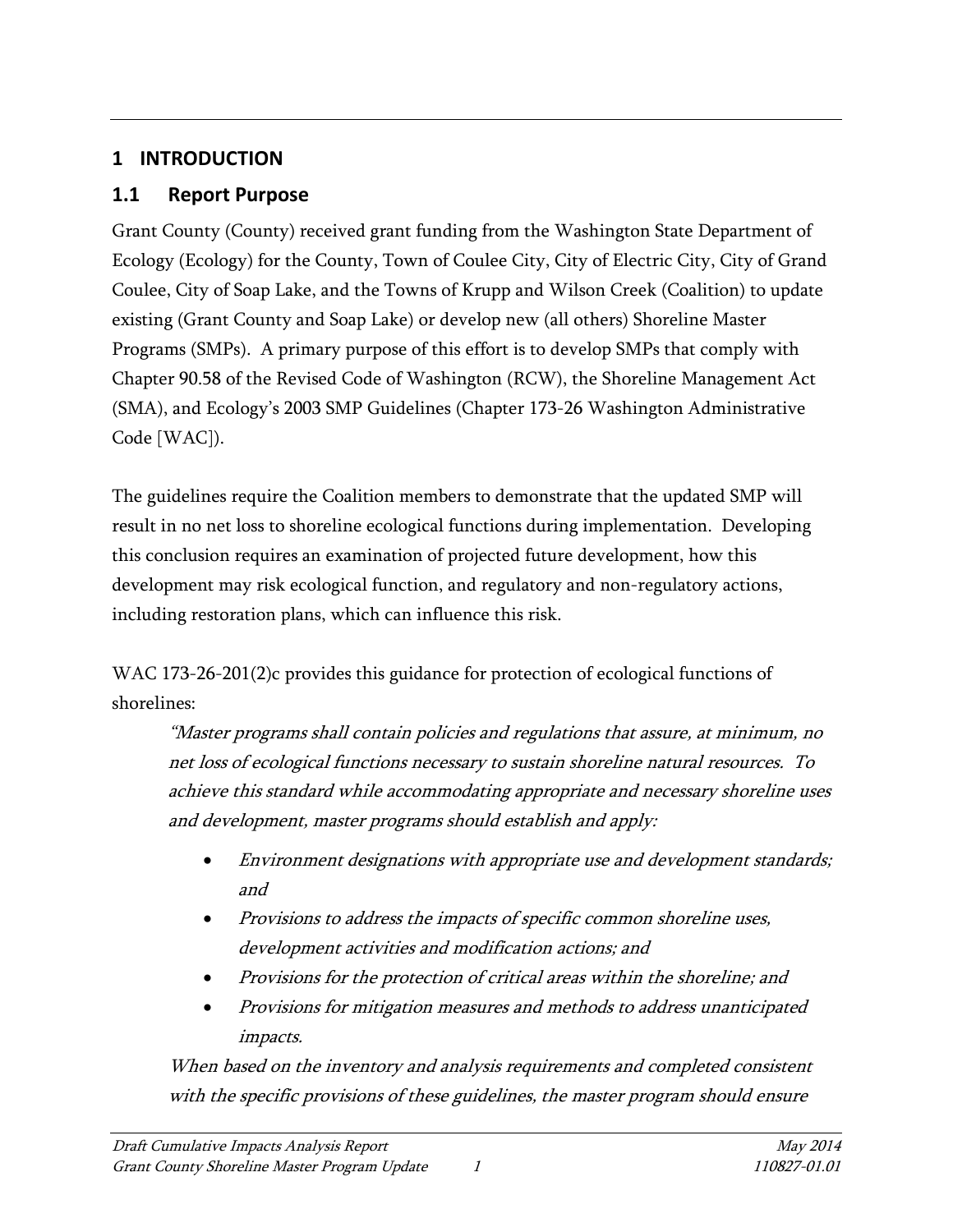that development will be protective of ecological functions necessary to sustain existing shoreline natural resources and meet the standard. The concept of "net" as used herein, recognizes that any development has potential or actual, short-term or long-term impacts and that through application of appropriate development standards and employment of mitigation measures in accordance with the mitigation sequence, those impacts will be addressed in a manner necessary to assure that the end result will not diminish the shoreline resources and values as they currently exist. Where uses or development that impact ecological functions are necessary to achieve other objectives of RC[W 90.58.020,](http://apps.leg.wa.gov/RCW/default.aspx?cite=90.58.020) master program provisions shall, to the greatest extent feasible, protect existing ecological functions and avoid new impacts to habitat and ecological functions before implementing other measures designed to achieve no net loss of ecological functions.

Master programs shall also include policies that promote restoration of ecological functions, as provided in WA[C 173-26-201](http://apps.leg.wa.gov/wac/default.aspx?cite=173-26-201) (2)(f), where such functions are found to have been impaired based on analysis described in WA[C 173-26-201](http://apps.leg.wa.gov/wac/default.aspx?cite=173-26-201) (3)(d)(i). It is intended that local government, through the master program, along with other regulatory and nonregulatory programs, contribute to restoration by planning for and fostering restoration and that such restoration occur through a combination of public and private programs and actions. Local government should identify restoration opportunities through the shoreline inventory process and authorize, coordinate and facilitate appropriate publicly and privately initiated restoration projects within their master programs. The goal of this effort is master programs which include planning elements that, when implemented, serve to improve the overall condition of habitat and resources within the shoreline area of each city and county."

Combined with the Restoration Plan, the Cumulative Impacts Analysis Report is the final analysis step for the Coalition's comprehensive SMP updates. This report includes a brief introduction to the County; a more detailed discussion of the setting is available through the Inventory Analysis and Characterization (IAC) report (Anchor QEA 2013). Also included is a discussion of anticipated development within the next twenty years; this is based on the land capacity analysis, presented in the IAC Report, which is further refined based on the foreseeable rate of development within each shoreline reach over the next 20 years.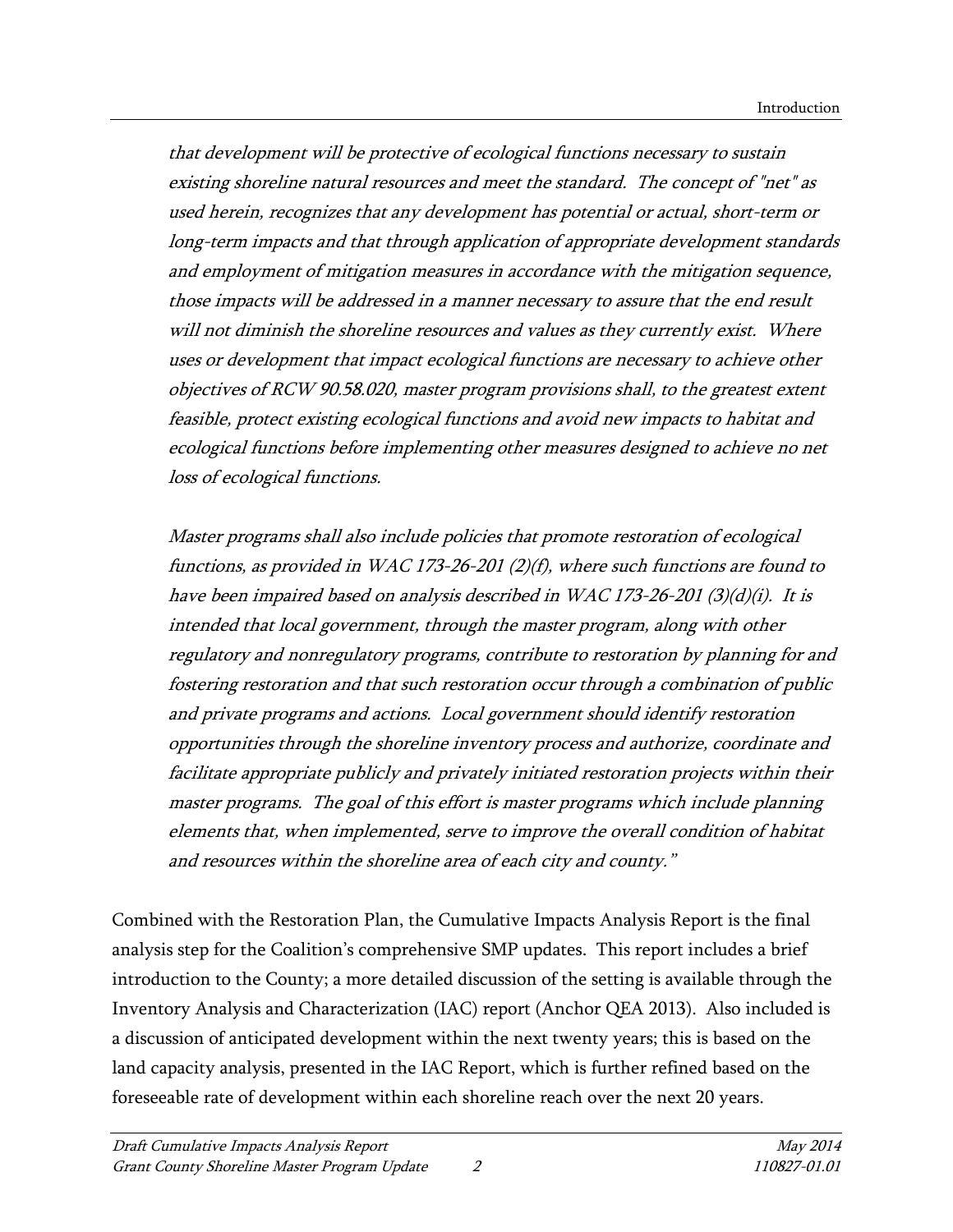Potential impacts to ecological functions from this development are identified along with provisions to address these impacts. Finally, based on all of these inputs, the anticipated future performance for each shoreline area is addressed. Overall, the report will serve to demonstrate that future development under the proposed SMP will result in no net loss of shoreline ecological function in County and the Coalition.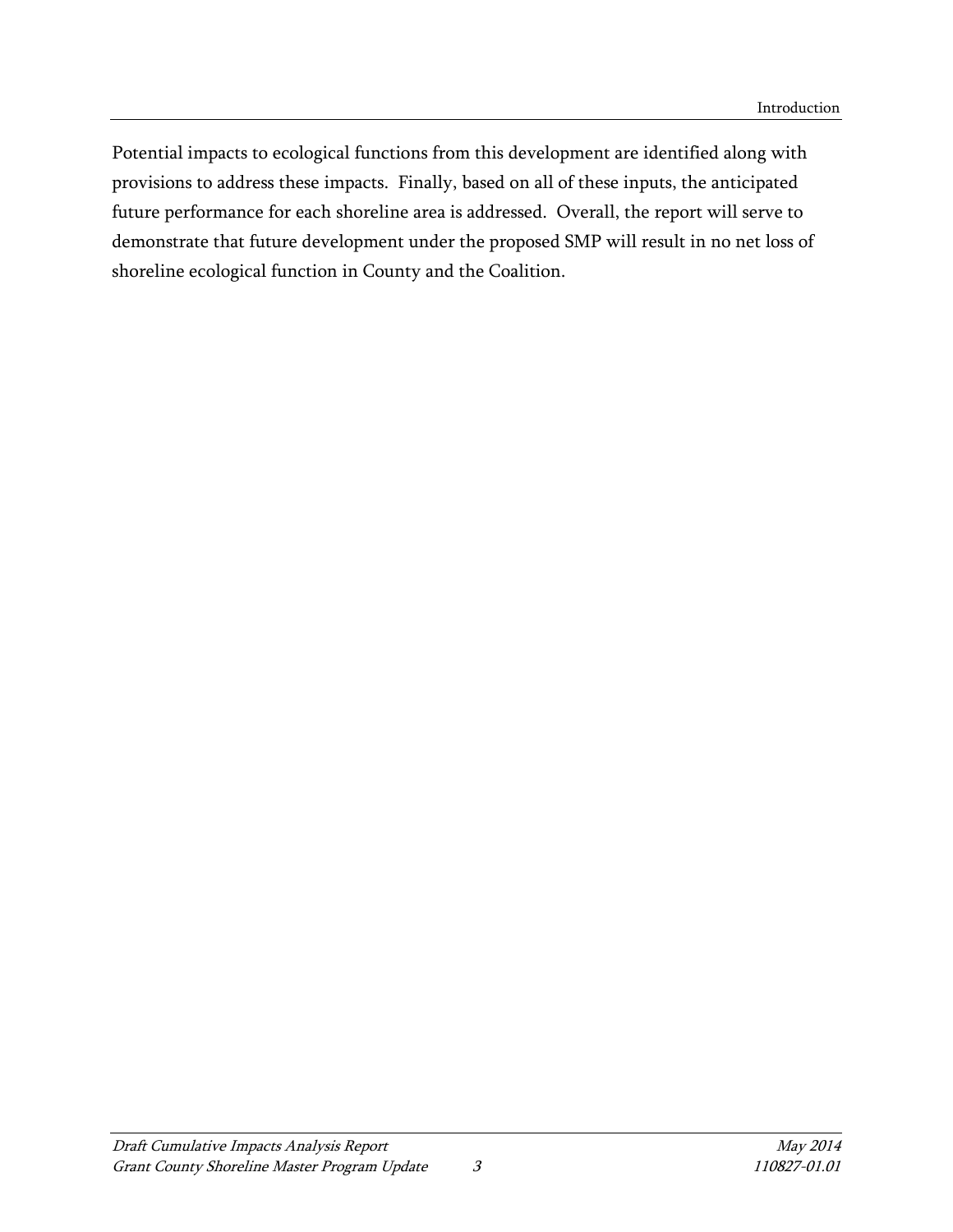### <span id="page-9-0"></span>**2 EXISTING CONDITIONS**

The County is located in the geographic center of Washington state and encompasses a total area of 2,791 square miles (7,228.7 square kilometers [km2 ]), of which 2,681 square miles  $(6,943.8 \text{ km}^2)$  is land and 110 square miles  $(284.9 \text{ km}^2)$   $(3.95 \text{ percent})$  is water. The County is bordered by Douglas and Okanogan Counties to the north, Adams and Lincoln Counties to the east, Franklin and Benton Counties to the South, and Yakima and Kittitas Counties to the West. The Columbia River flows in a deep valley along the southwestern boundary of the county. The northern part of the County is characterized by loess mantled hills that have been dissected by the Channeled Scablands. The southern part in general is a smooth, southward sloping plain that is deeply dissected and is interrupted by the Saddle Mountains and Frenchman Hills. Babcock Ridge and Beezly Hills border the northern part of the plain. Elevation ranges from 380 feet along the Columbia River in the southern part of the County to 2,882 feet on top of Monument Hill.

Fourteen incorporated cities and numerous unincorporated small towns and rural communities are located throughout the County, the largest of which are Moses Lake, Ephrata, and Quincy. Six of the seven cities with shoreline jurisdictional lands are participating in the Coalition effort; the City of Moses Lake SMP update is occurring through a separate grant and planning effort.

Coulee City is located at the south end of Banks Lake and Electric City is located at the north end of Banks Lake. Grand Coulee is located between Banks Lake and Lake Roosevelt on the Columbia River. Krupp is located along Crab Creek (river mile [RM] 44) and Wilson Creek is located at the confluence of Wilson and Crab Creeks (RM 37.5). The City of Soap Lake is located on the southern end of Soap Lake, the southern-most of the Sun Lakes in the northcentral portion of the County.

This region of Washington has the lowest precipitation rates within the state. The semi-arid climate of the County has average annual temperatures between 40 and 49 degrees Fahrenheit (USACE 2008). Average annual precipitation ranges between 6 and 20 inches and is commonly associated with winter rains and snowfall and periodic summer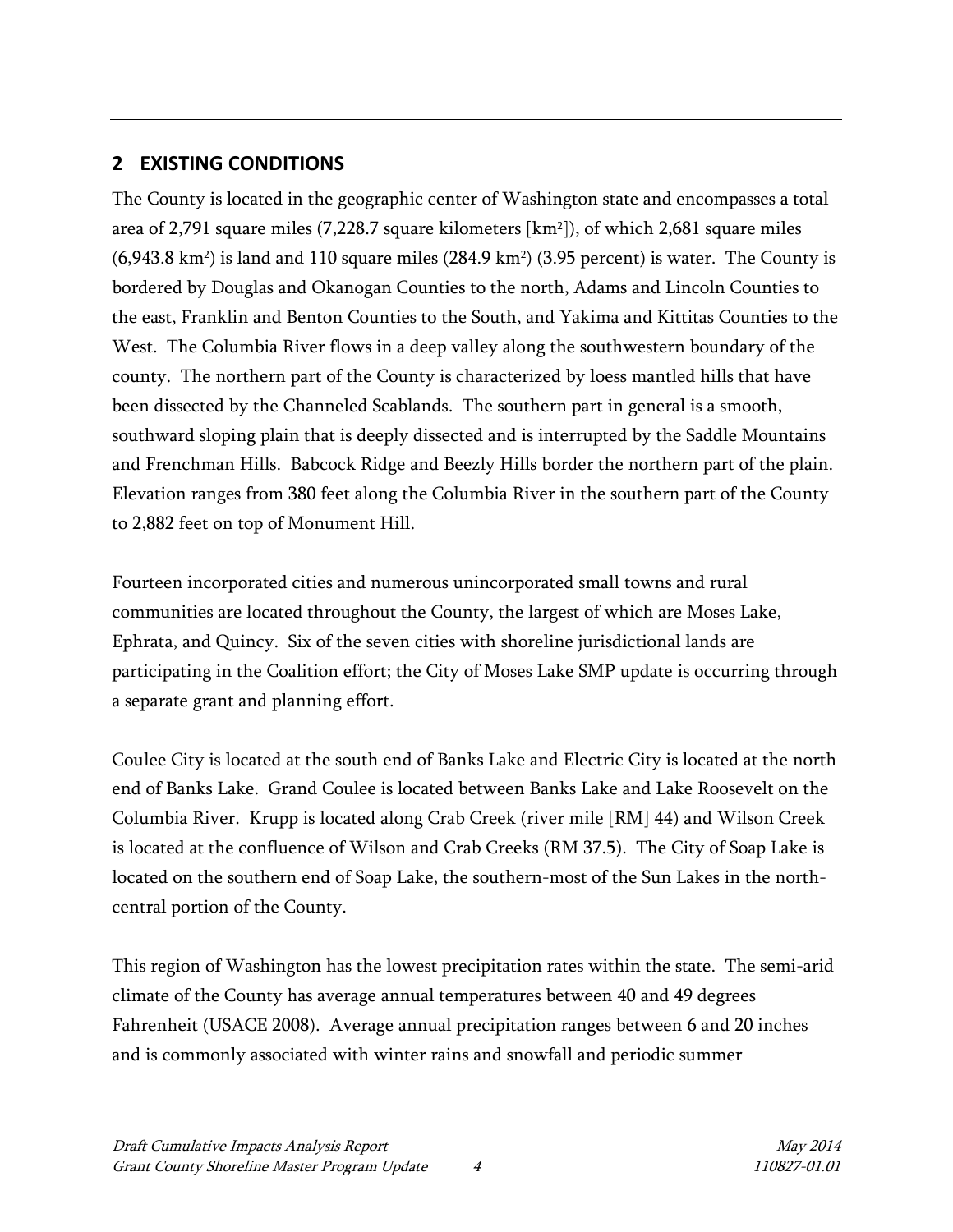thunderstorms. Snowfall depths rarely exceed 8 to 15 inches and occur from December through February.

Water resources in the County are significantly affected by the Columbia Basin Project (CBP). The CBP is a large multi-purpose development that utilizes Columbia River water for irrigation, power, recreation, and flood control. Grand Coulee, Wanapum, and Priest Rapids Dams are the key structures that provide water and energy for the CBP (Anchor Environmental 2007). Much of the irrigation water delivered is recycled and reused before returning to the Columbia River. It is initially used for irrigation and then recaptured in drains, wasteways, and natural channels before being used again to irrigate additional farmland (Anchor Environmental 2007). Development of the CBP has caused an increase of water available for recreation. Before the CBP was developed, there were 35 lakes in the project area, including portions of Grant, Lincoln, Adams, and Franklin counties. There are now more than 140 lakes, ponds, and reservoirs (USBR 2011).

Existing land use throughout the county, cities, and towns' shoreline is primarily a mix of agricultural, residential, recreational, and commercial uses. There is also a significant portion of open space land within the entire County. Agricultural land within the County includes irrigate and non-irrigated lands. Non-irrigated lands primarily used for rangeland, wildlife areas, and non-irrigated cropland. Commercial use is minimal within the County's shoreline. Recreational uses are mostly located in parks and wildlife refuge areas under public ownership. Recreational uses are also available in privately owned land within shoreline. Developed urban areas make up a small percentage of the County land use.

Coulee City shoreline land use is entirely recreational (Coulee City Community Park). Land use within Electric City shoreline contains a mix of commercial, recreational, and singlefamily residential with recreational being the primary use. Grand Coulee City shoreline land use is predominantly open space. This also includes public facilities to support the Columbia Basin Project. Soap Lake shoreline is a mix of recreational and residential uses with a significant portion of undeveloped land within the UGA. Both Towns of Krupp and Wilson Creek have agriculture and supporting uses as primary uses along the shoreline.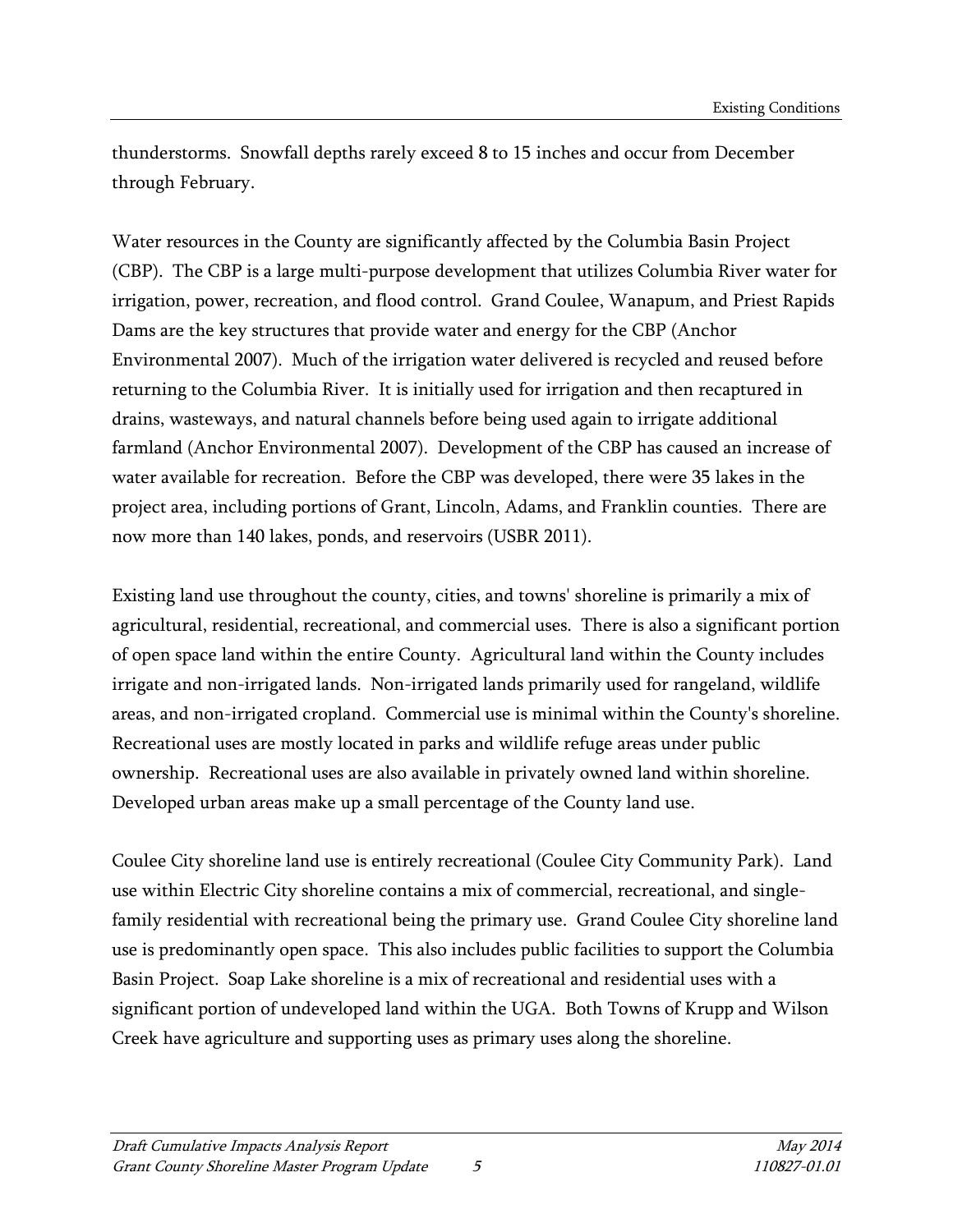# <span id="page-11-0"></span>**3 REASONABLY FORESEEABLE FUTURE DEVELOPMENT AND POTENTIAL IMPACTS TO ECOLOGICAL FUNCTION**

### <span id="page-11-1"></span>**3.1 Foreseeable Future Development**

Grant County has a population of about 91,000 people as of 2012. Since 1981, the annual growth rate has ranged from 0.5 percent to 5 percent, with the highest growth occurring in the early and mid-1990s; the average annual growth rate has been about 2 percent (Grant County Trends 2012). A large portion of Grant County citizens reside in unincorporated areas (45 percent) and the most populated city is Moses Lake with 23 percent of the total (OFM 2012). With the positive population trends, further development within the County is anticipated over the next 20 years and is summarized within Table 1 for the County and Table 2 for Coalition. These Tables presents a number of development indicators and details for each shoreline reach.

- Land Capacity Presents the amount of developable acres and corresponding number of residential units, which are based on existing land use designations.
- Rate of Development Includes the percentage of this total land capacity that is anticipated to be developed for residential or commercial use in the next 20 years, based on the past development trend.
- Anticipated Development Includes the anticipated residential, commercial, or recreational development in the next 20 years.
- Environment Designations Identifies environment designations for each reach that is tied to the anticipated development.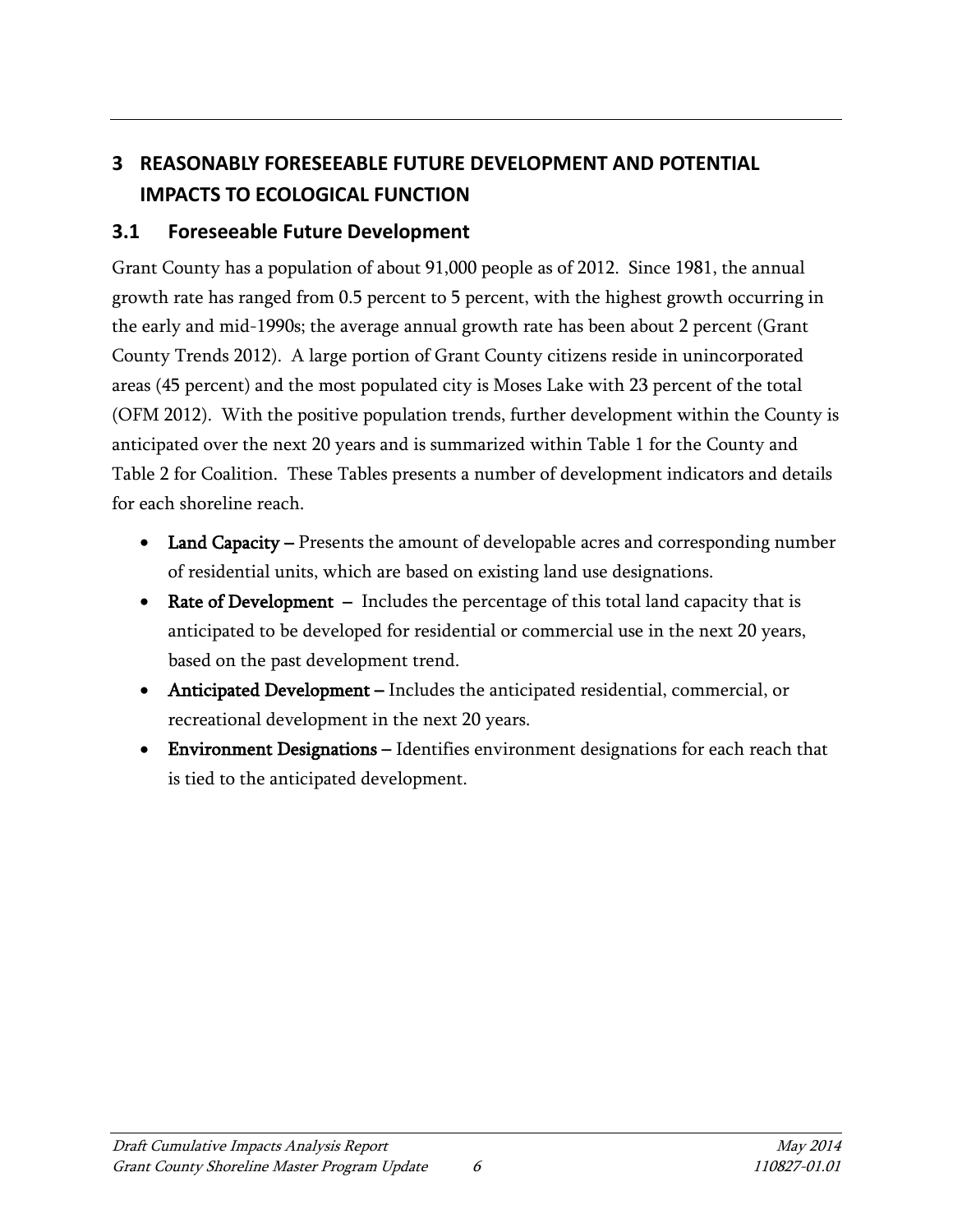#### **Table 1**

#### **County Shorelines**

| <b>COLUMBIA RIVER - REACH 1</b><br>(Shoreline Inventory, Analysis, and Characterization Report [IAC] Map 1)                                                                                                                     |                                                                                                                                                                                                                                                                                                                                                                                                                                                       |                                                                                                                                                                                                                                                                                                                                                                                                                                                                                                                                                                                                                                                                   |  |  |  |
|---------------------------------------------------------------------------------------------------------------------------------------------------------------------------------------------------------------------------------|-------------------------------------------------------------------------------------------------------------------------------------------------------------------------------------------------------------------------------------------------------------------------------------------------------------------------------------------------------------------------------------------------------------------------------------------------------|-------------------------------------------------------------------------------------------------------------------------------------------------------------------------------------------------------------------------------------------------------------------------------------------------------------------------------------------------------------------------------------------------------------------------------------------------------------------------------------------------------------------------------------------------------------------------------------------------------------------------------------------------------------------|--|--|--|
| <b>Land Capacity</b>                                                                                                                                                                                                            |                                                                                                                                                                                                                                                                                                                                                                                                                                                       | <b>Rate of Development</b>                                                                                                                                                                                                                                                                                                                                                                                                                                                                                                                                                                                                                                        |  |  |  |
| 51 Developable Acres/8 Residential Units                                                                                                                                                                                        |                                                                                                                                                                                                                                                                                                                                                                                                                                                       | 0%                                                                                                                                                                                                                                                                                                                                                                                                                                                                                                                                                                                                                                                                |  |  |  |
| <b>Environment Designation</b>                                                                                                                                                                                                  |                                                                                                                                                                                                                                                                                                                                                                                                                                                       | <b>Anticipated Development</b>                                                                                                                                                                                                                                                                                                                                                                                                                                                                                                                                                                                                                                    |  |  |  |
| Recreation                                                                                                                                                                                                                      | Central segment of the mainland portion of this designation will contain the<br>majority of new residential development. But removal of condos and RV<br>development on the island will result in a net reduction of residential development<br>in this Reach. Recreational development will replace residential development on<br>the island; these improvements will include trails, parks, campgrounds, viewing<br>areas, and water access points. |                                                                                                                                                                                                                                                                                                                                                                                                                                                                                                                                                                                                                                                                   |  |  |  |
| Natural                                                                                                                                                                                                                         | None                                                                                                                                                                                                                                                                                                                                                                                                                                                  |                                                                                                                                                                                                                                                                                                                                                                                                                                                                                                                                                                                                                                                                   |  |  |  |
| Rural Conservancy                                                                                                                                                                                                               | None                                                                                                                                                                                                                                                                                                                                                                                                                                                  |                                                                                                                                                                                                                                                                                                                                                                                                                                                                                                                                                                                                                                                                   |  |  |  |
|                                                                                                                                                                                                                                 | <b>COLUMBIA RIVER - REACH 2 (IAC Map 2)</b>                                                                                                                                                                                                                                                                                                                                                                                                           |                                                                                                                                                                                                                                                                                                                                                                                                                                                                                                                                                                                                                                                                   |  |  |  |
| <b>Land Capacity</b>                                                                                                                                                                                                            |                                                                                                                                                                                                                                                                                                                                                                                                                                                       | Rate of Development 25-30%                                                                                                                                                                                                                                                                                                                                                                                                                                                                                                                                                                                                                                        |  |  |  |
| 656 Developable Acres/34 Residential Units                                                                                                                                                                                      |                                                                                                                                                                                                                                                                                                                                                                                                                                                       |                                                                                                                                                                                                                                                                                                                                                                                                                                                                                                                                                                                                                                                                   |  |  |  |
| <b>Natural</b><br>None                                                                                                                                                                                                          |                                                                                                                                                                                                                                                                                                                                                                                                                                                       |                                                                                                                                                                                                                                                                                                                                                                                                                                                                                                                                                                                                                                                                   |  |  |  |
| <b>Environment Designation</b><br><b>Anticipated Development</b>                                                                                                                                                                |                                                                                                                                                                                                                                                                                                                                                                                                                                                       |                                                                                                                                                                                                                                                                                                                                                                                                                                                                                                                                                                                                                                                                   |  |  |  |
| Rural Conservancy                                                                                                                                                                                                               |                                                                                                                                                                                                                                                                                                                                                                                                                                                       | Much of the Rural Conservancy area is under the State and Federal ownership and<br>part of the Quincy Wildlife area. Grant PUD also owns or retains easements along<br>shoreline. Anticipated development in Rural Conservancy, therefore, is limited to<br>certain locations such as areas south of Sunland Estates, and north of Wanapum<br>Dam. Only 30% of the existing capacity is anticipated to be utilized which may result<br>in development of 10 dwelling units in future. On Grant PUD land near Wanapum<br>Dam and Frenchman Coulee area, several public access opportunities have been<br>identified, including boat launch, overlook, kiosks, etc. |  |  |  |
| Shoreline Residential<br>Shoreline area in this environment is mostly developed. Southern segment of this<br>designation has limited development potential.                                                                     |                                                                                                                                                                                                                                                                                                                                                                                                                                                       |                                                                                                                                                                                                                                                                                                                                                                                                                                                                                                                                                                                                                                                                   |  |  |  |
| <b>High-Intensity Public</b><br>On Grant PUD land near Wanapum Dam, several public access improvements for<br>Facility<br>the boat launches, Overlook, Heritage Center, interpretive kiosks, and signs have<br>been identified. |                                                                                                                                                                                                                                                                                                                                                                                                                                                       |                                                                                                                                                                                                                                                                                                                                                                                                                                                                                                                                                                                                                                                                   |  |  |  |

<span id="page-12-0"></span>Г

٦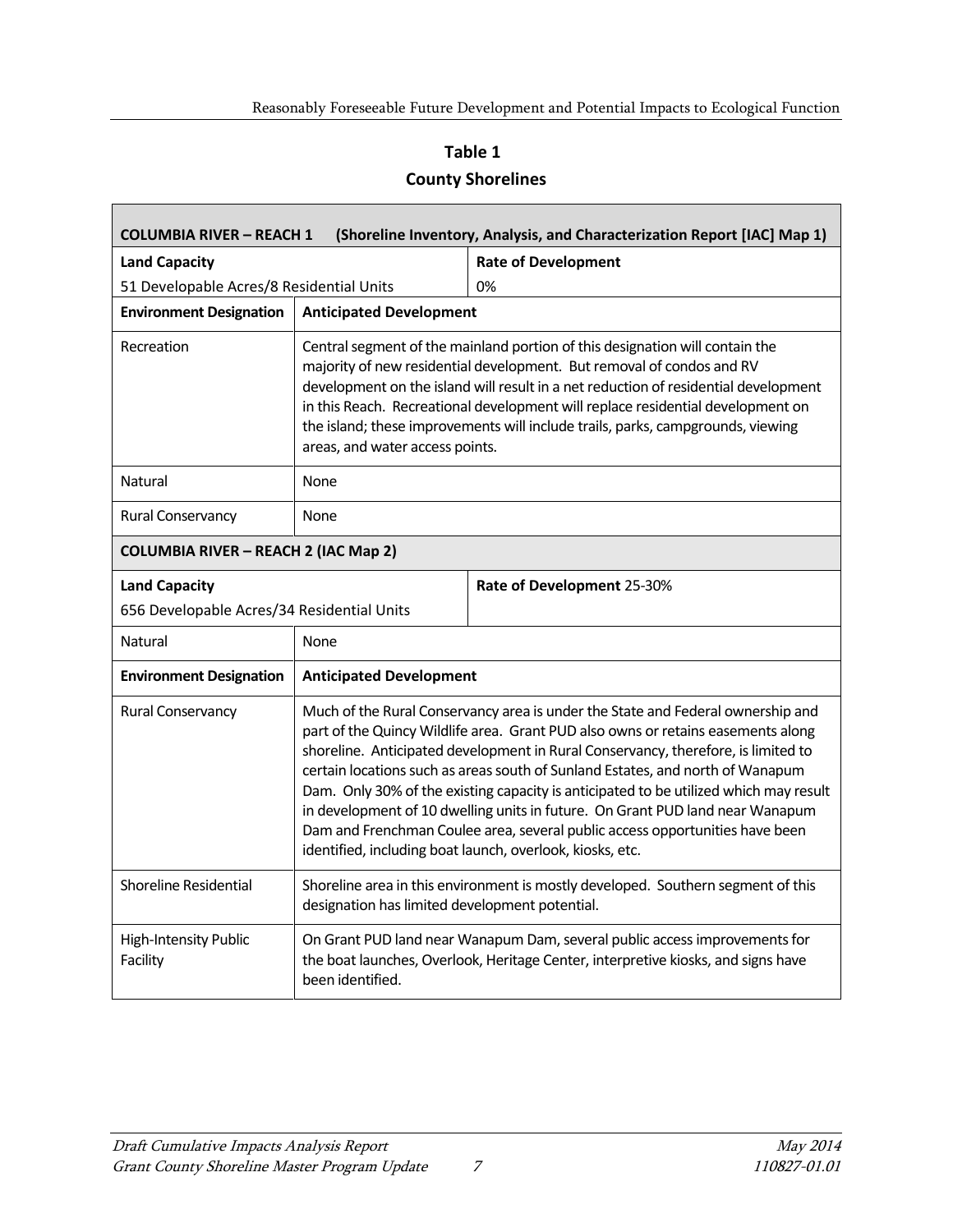| <b>COLUMBIA RIVER - REACH 3 (IAC Map 3)</b>                      |                                                                                                                                                                                                                                                                                                                                                                                                          |                                                                                                                                                                        |  |  |
|------------------------------------------------------------------|----------------------------------------------------------------------------------------------------------------------------------------------------------------------------------------------------------------------------------------------------------------------------------------------------------------------------------------------------------------------------------------------------------|------------------------------------------------------------------------------------------------------------------------------------------------------------------------|--|--|
| <b>Land Capacity</b>                                             |                                                                                                                                                                                                                                                                                                                                                                                                          | <b>Rate of Development</b>                                                                                                                                             |  |  |
| 726 Developable Acres/50 Residential Units                       |                                                                                                                                                                                                                                                                                                                                                                                                          | 3%                                                                                                                                                                     |  |  |
| <b>Environment Designation</b>                                   | <b>Anticipated Development</b>                                                                                                                                                                                                                                                                                                                                                                           |                                                                                                                                                                        |  |  |
| Rural Conservancy                                                | State and Grant PUD own or lease most of the shoreline in Rural Conservancy<br>environment. Limited development is anticipated in Schawana and south of Lower<br>Crab Creek, which may result in couple of new dwelling units in future.                                                                                                                                                                 |                                                                                                                                                                        |  |  |
| <b>High-Intensity Public</b><br>facility                         | None other than regular maintenance and operation.                                                                                                                                                                                                                                                                                                                                                       |                                                                                                                                                                        |  |  |
| <b>COLUMBIA RIVER - REACH 4 (IAC Map 4)</b>                      |                                                                                                                                                                                                                                                                                                                                                                                                          |                                                                                                                                                                        |  |  |
| <b>Land Capacity</b>                                             |                                                                                                                                                                                                                                                                                                                                                                                                          | <b>Rate of Development</b>                                                                                                                                             |  |  |
| 288 Developable Acres/14 Residential Units                       |                                                                                                                                                                                                                                                                                                                                                                                                          | 0%                                                                                                                                                                     |  |  |
| <b>Environment Designation</b>                                   | <b>Anticipated Development</b>                                                                                                                                                                                                                                                                                                                                                                           |                                                                                                                                                                        |  |  |
| Rural Conservancy                                                | There is limited privately owned land in this environment. But due to the proximity<br>of Hanford Federal Reserve and Grant PUD's efforts to purchase remaining private<br>land, development in this reach may not be practical. Therefore, this reach is most<br>likely will not have any new residential development. There is potential for public<br>access improvement near existing boat launches. |                                                                                                                                                                        |  |  |
|                                                                  | <b>COLUMBIA RIVER - REACH 5 (IAC Map 5)</b>                                                                                                                                                                                                                                                                                                                                                              |                                                                                                                                                                        |  |  |
| <b>Land Capacity</b>                                             |                                                                                                                                                                                                                                                                                                                                                                                                          | <b>Rate of Development</b>                                                                                                                                             |  |  |
| 0 Developable Acres/0 Residential Units                          |                                                                                                                                                                                                                                                                                                                                                                                                          | 0%                                                                                                                                                                     |  |  |
| <b>Environment Designation</b>                                   | <b>Anticipated Development</b>                                                                                                                                                                                                                                                                                                                                                                           |                                                                                                                                                                        |  |  |
| Rural Conservancy                                                | This entire reach is restricted under Hanford Federal Reserve land use. No<br>development is anticipated in this reach. Public access could be limited to seasonal<br>use of the shoreline for hunting and fishing.                                                                                                                                                                                      |                                                                                                                                                                        |  |  |
| <b>CRESCENT BAY AND LAKE ROOSEVELT (IAC Map 6)</b>               |                                                                                                                                                                                                                                                                                                                                                                                                          |                                                                                                                                                                        |  |  |
| <b>Land Capacity</b>                                             |                                                                                                                                                                                                                                                                                                                                                                                                          | <b>Rate of Development</b>                                                                                                                                             |  |  |
| 0 Developable Acres/0 Residential Units                          |                                                                                                                                                                                                                                                                                                                                                                                                          | 0%                                                                                                                                                                     |  |  |
| <b>Environment Designation</b><br><b>Anticipated Development</b> |                                                                                                                                                                                                                                                                                                                                                                                                          |                                                                                                                                                                        |  |  |
| Rural Conservancy<br>steep nature of the shoreline               |                                                                                                                                                                                                                                                                                                                                                                                                          | The entire shoreline is owned by the National Park Services. No development is<br>anticipated in this reach. Public access improvement is limited due to the rocky and |  |  |
| <b>High-Intensity Public</b><br>facility                         |                                                                                                                                                                                                                                                                                                                                                                                                          | None other than regular maintenance and operation.                                                                                                                     |  |  |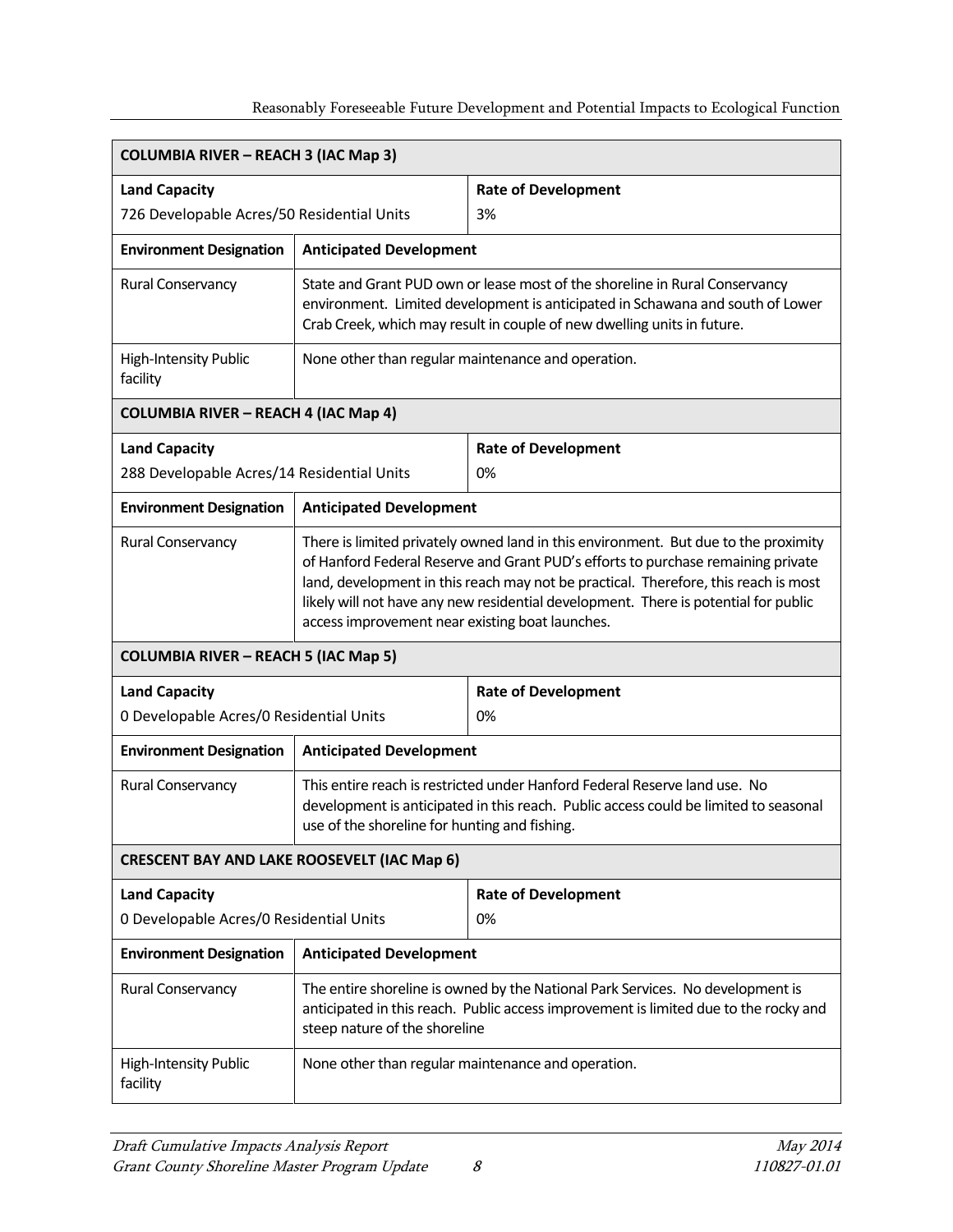| <b>BANKS AND ASSOCIATED LAKES (IAC Map 7)</b>                     |                                                                                                                                                                                                                                                                                                                          |                                                                                                                                                                                                                                                                                                                                          |  |  |
|-------------------------------------------------------------------|--------------------------------------------------------------------------------------------------------------------------------------------------------------------------------------------------------------------------------------------------------------------------------------------------------------------------|------------------------------------------------------------------------------------------------------------------------------------------------------------------------------------------------------------------------------------------------------------------------------------------------------------------------------------------|--|--|
| <b>Land Capacity</b>                                              |                                                                                                                                                                                                                                                                                                                          | <b>Rate of Development</b>                                                                                                                                                                                                                                                                                                               |  |  |
| 0 Developable Acres/0 Residential Units                           |                                                                                                                                                                                                                                                                                                                          | 0%                                                                                                                                                                                                                                                                                                                                       |  |  |
| <b>Environment Designation</b>                                    | <b>Anticipated Development</b>                                                                                                                                                                                                                                                                                           |                                                                                                                                                                                                                                                                                                                                          |  |  |
| <b>Natural</b>                                                    | The entire shoreline is Federally owned. No residential development is anticipated in<br>this environment. Public access improvements have been identified in Banks Lake.<br>Public access improvement would add camping and boat parking areas, and signage.                                                            |                                                                                                                                                                                                                                                                                                                                          |  |  |
| Recreation                                                        | No residential development is anticipated in this environment. There is potential for<br>improvement of recreational amenities in Steamboat Rock State Park.<br>Improvements would include expansion of existing trail system, and addition of<br>campground.                                                            |                                                                                                                                                                                                                                                                                                                                          |  |  |
| <b>COFFEE AND LONG LAKES (IAC Map 8)</b>                          |                                                                                                                                                                                                                                                                                                                          |                                                                                                                                                                                                                                                                                                                                          |  |  |
| <b>Land Capacity</b><br>62 Developable Acres/2 Residential Units  |                                                                                                                                                                                                                                                                                                                          | <b>Rate of Development</b><br>0%                                                                                                                                                                                                                                                                                                         |  |  |
| <b>Environment Designation</b>                                    | <b>Anticipated Development</b>                                                                                                                                                                                                                                                                                           |                                                                                                                                                                                                                                                                                                                                          |  |  |
| Rural Conservancy                                                 | Although the environment has some residential development capacity, but<br>development is not practical due to lack of access and utilities. No development is<br>anticipated in this reach. No public access improvement is anticipated.                                                                                |                                                                                                                                                                                                                                                                                                                                          |  |  |
| SUN LAKES - BLUE LAKE (IAC Map 9)                                 |                                                                                                                                                                                                                                                                                                                          |                                                                                                                                                                                                                                                                                                                                          |  |  |
| <b>Land Capacity</b><br>88 Developable Acres/98 Residential Units |                                                                                                                                                                                                                                                                                                                          | <b>Rate of Development</b><br>90-95%                                                                                                                                                                                                                                                                                                     |  |  |
| <b>Environment Designation</b>                                    | <b>Anticipated Development</b>                                                                                                                                                                                                                                                                                           |                                                                                                                                                                                                                                                                                                                                          |  |  |
| Recreation                                                        | The Recreation environment is already developed with resorts and recreational<br>facilities. Recreational uses could include maintenance and modifications but no<br>new residential development is anticipated in this area.                                                                                            |                                                                                                                                                                                                                                                                                                                                          |  |  |
| Shoreline Residential                                             | Most of the shoreline is already developed in this environment. Additional infill<br>development can occur in future which would add about 10 new residential units.<br>There is one boat launch in this environment. USFW is likely to improve the boat<br>launch or add more public access points in this environment. |                                                                                                                                                                                                                                                                                                                                          |  |  |
| Shoreline Residential -<br>Low Intensity                          |                                                                                                                                                                                                                                                                                                                          | The Shoreline Residential - Low Intensity environment is mostly undeveloped. Most<br>of the development in Blue Lake is anticipated to occur in this environment. About<br>95 percent of the area could be developed in future adding about 80 new dwelling<br>units. New public access will be required as part of the new development. |  |  |
| Rural Conservancy                                                 |                                                                                                                                                                                                                                                                                                                          | Much of the Rural Conservancy environment is anticipated to remain unchanged.<br>The west bank of the lake contains high bank and abuts State Route (SR) 17/Coulee<br>Corridor. No additional public access improvement is expected in this area.                                                                                        |  |  |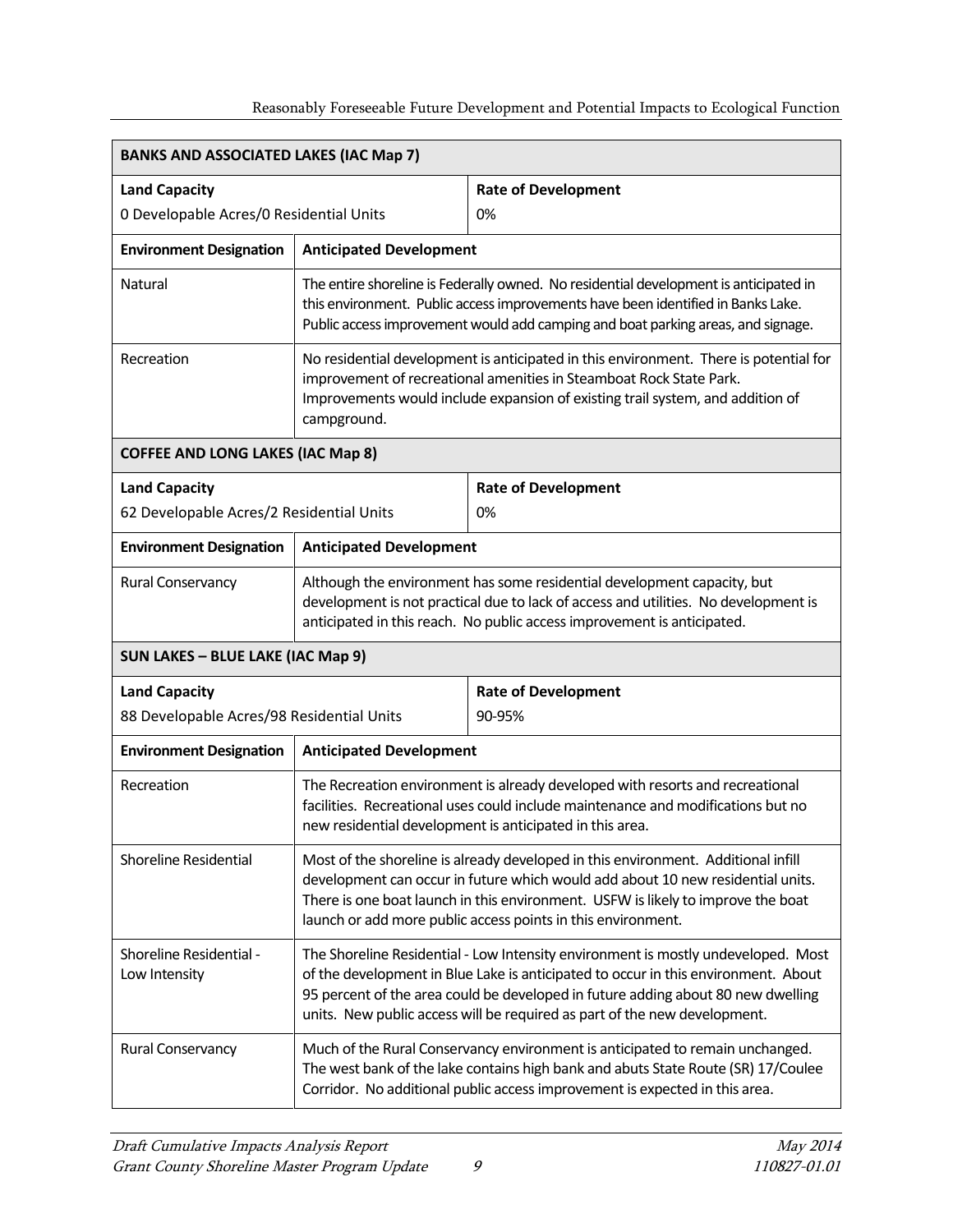| <b>SUN LAKES - ALL OTHERS (IAC Map 10)</b>                        |                                                                                                                                                                                                                                                                                                                                                                                                                                                                                                                                                              |                                                                                 |  |  |
|-------------------------------------------------------------------|--------------------------------------------------------------------------------------------------------------------------------------------------------------------------------------------------------------------------------------------------------------------------------------------------------------------------------------------------------------------------------------------------------------------------------------------------------------------------------------------------------------------------------------------------------------|---------------------------------------------------------------------------------|--|--|
| <b>Land Capacity</b>                                              |                                                                                                                                                                                                                                                                                                                                                                                                                                                                                                                                                              | <b>Rate of Development</b>                                                      |  |  |
| 248 Developable Acres/12 Residential Units                        |                                                                                                                                                                                                                                                                                                                                                                                                                                                                                                                                                              | 0%                                                                              |  |  |
| <b>Environment Designation</b>                                    | <b>Anticipated Development</b>                                                                                                                                                                                                                                                                                                                                                                                                                                                                                                                               |                                                                                 |  |  |
| <b>Natural</b>                                                    | Lenore Lake is mostly under Federal ownership with high bank on the east side. East<br>bank of Alkali Lake and the wildlife refuge area of Deep lake are undeveloped. No<br>change is anticipated in any of the Natural environment.                                                                                                                                                                                                                                                                                                                         |                                                                                 |  |  |
| Rural Conservancy                                                 | The Little Soap and Alkali Lakes are undeveloped. No development in anticipated in<br>this environment.                                                                                                                                                                                                                                                                                                                                                                                                                                                      |                                                                                 |  |  |
| High-Intensity Public<br>facility                                 | in this environment.                                                                                                                                                                                                                                                                                                                                                                                                                                                                                                                                         | Except for ongoing maintenance and operation, no new development is anticipated |  |  |
| Recreation<br>not result in additional development.               |                                                                                                                                                                                                                                                                                                                                                                                                                                                                                                                                                              | Recreational opportunities in Deep Lake would be improved over time. This would |  |  |
| Public-Recreation<br>Conservancy                                  | Passive recreation opportunities could be improved in Deep Lake and Dry Falls Lake.<br>No new development is anticipated.                                                                                                                                                                                                                                                                                                                                                                                                                                    |                                                                                 |  |  |
| <b>SUN LAKES - PARK LAKE (IAC Map 11)</b>                         |                                                                                                                                                                                                                                                                                                                                                                                                                                                                                                                                                              |                                                                                 |  |  |
| <b>Land Capacity</b>                                              |                                                                                                                                                                                                                                                                                                                                                                                                                                                                                                                                                              | <b>Rate of Development</b>                                                      |  |  |
| 32 Developable Acres/4 Residential Units                          |                                                                                                                                                                                                                                                                                                                                                                                                                                                                                                                                                              | 0%                                                                              |  |  |
| <b>Anticipated Development</b><br><b>Environment Designation</b>  |                                                                                                                                                                                                                                                                                                                                                                                                                                                                                                                                                              |                                                                                 |  |  |
| Recreation                                                        | Existing resort and recreational opportunities on the north and south sides of the<br>lake are expected to continue. No new development is anticipated in the<br>Recreation environment.                                                                                                                                                                                                                                                                                                                                                                     |                                                                                 |  |  |
| Public-Recreation<br>Conservancy                                  | Passive recreation opportunities could be improved. No new development is<br>anticipated.                                                                                                                                                                                                                                                                                                                                                                                                                                                                    |                                                                                 |  |  |
| SOAP LAKE - UNINCORPORATED (IAC Map 12)                           |                                                                                                                                                                                                                                                                                                                                                                                                                                                                                                                                                              |                                                                                 |  |  |
| <b>Land Capacity</b><br>58 Developable Acres/20 Residential Units |                                                                                                                                                                                                                                                                                                                                                                                                                                                                                                                                                              | <b>Rate of Development</b><br>10%                                               |  |  |
| <b>Environment Designation</b>                                    | <b>Anticipated Development</b>                                                                                                                                                                                                                                                                                                                                                                                                                                                                                                                               |                                                                                 |  |  |
| Rural Conservancy                                                 | Development is anticipated on the north end of the lake near SR-17. Confederated<br>Tribes of Indian Reservation owns property next to the RV park which could be<br>developed with intense recreational and commercial uses. Such development will<br>likely to have public access. The existing RV park also likely to improve or add new<br>public access. Within the remaining shoreline area, only 10 percent of the total<br>residential capacity is anticipated to be absorbed over the next 20 years, which will<br>result in 2 to 3 dwelling units. |                                                                                 |  |  |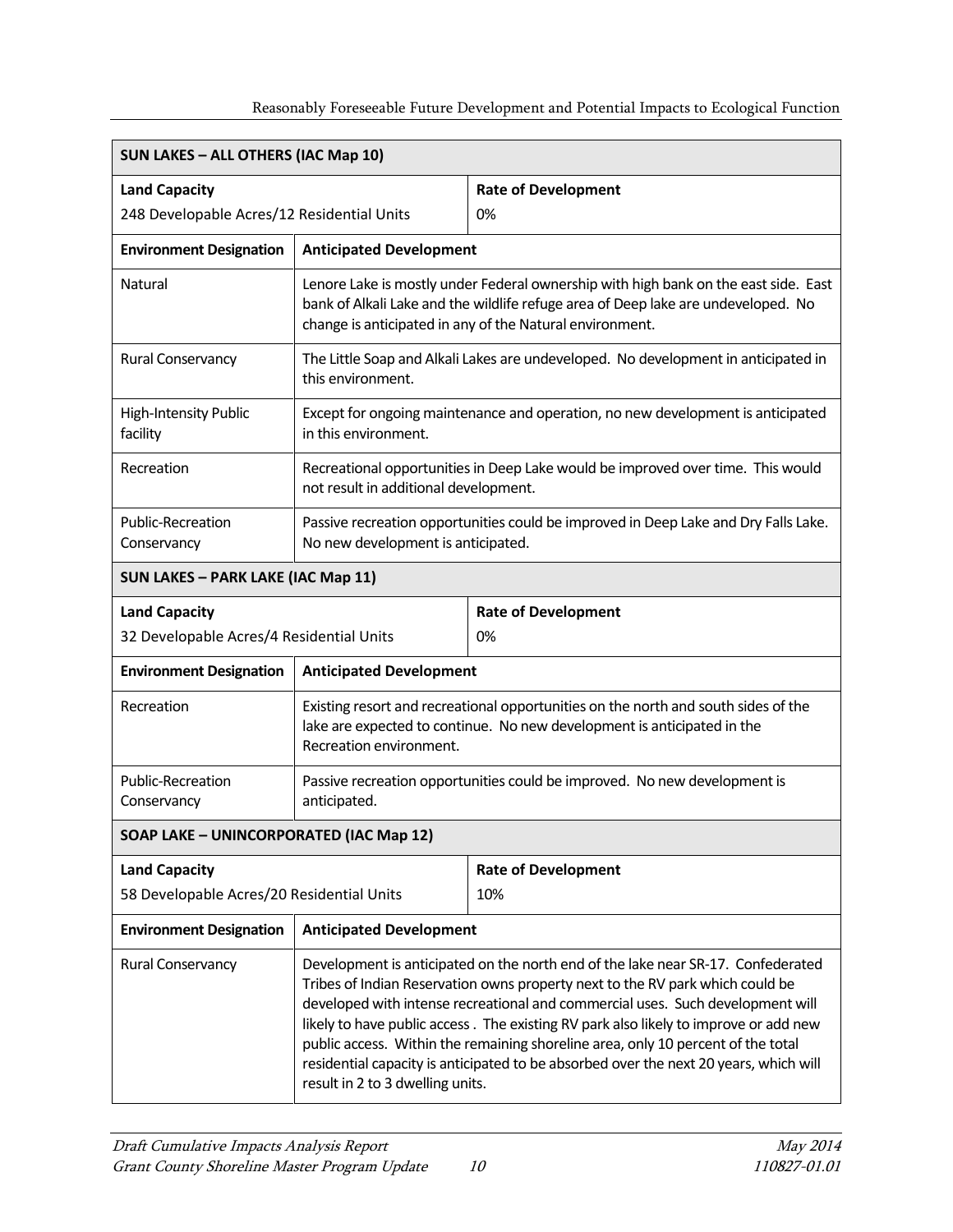| RESERVOIRS ALONG MAIN CANAL (IAC Map 13)           |                                                                                                                                                                                                                                                                                         |                                                                                                                                                  |  |  |
|----------------------------------------------------|-----------------------------------------------------------------------------------------------------------------------------------------------------------------------------------------------------------------------------------------------------------------------------------------|--------------------------------------------------------------------------------------------------------------------------------------------------|--|--|
| <b>Land Capacity</b>                               |                                                                                                                                                                                                                                                                                         | <b>Rate of Development</b>                                                                                                                       |  |  |
| 180 Developable Acres/7 Residential Units          |                                                                                                                                                                                                                                                                                         | 0-90%                                                                                                                                            |  |  |
| <b>Environment Designation</b>                     | <b>Anticipated Development</b>                                                                                                                                                                                                                                                          |                                                                                                                                                  |  |  |
| Natural                                            | This environment is mostly under federal ownership. It contains steep bank on both<br>sides of the Billy Clap Lake. No change or new development is anticipated in the<br>Natural environment.                                                                                          |                                                                                                                                                  |  |  |
| Rural Conservancy                                  |                                                                                                                                                                                                                                                                                         | Development is anticipated on the west end of Brook Lake in the Rural Conservancy<br>environment. This area can add about 5 to 6 lots in future. |  |  |
| Shoreline Residential                              | The existing Shoreline Residential environment is fully developed and no new<br>development is anticipated in future. Existing boat ramp and parking can be<br>improved in future to add more parking.                                                                                  |                                                                                                                                                  |  |  |
| <b>High-Intensity Public</b><br>facility           | Except for ongoing maintenance and operation, no new development is anticipated<br>in this environment.                                                                                                                                                                                 |                                                                                                                                                  |  |  |
| SMALL LAKES SOUTH OF WILSON CREEK (IAC Map 14)     |                                                                                                                                                                                                                                                                                         |                                                                                                                                                  |  |  |
| Land Capacity                                      |                                                                                                                                                                                                                                                                                         | <b>Rate of Development</b>                                                                                                                       |  |  |
| 132 Developable Acres/3 Residential Units          |                                                                                                                                                                                                                                                                                         | 0%                                                                                                                                               |  |  |
| <b>Environment Designation</b>                     | <b>Anticipated Development</b>                                                                                                                                                                                                                                                          |                                                                                                                                                  |  |  |
| Rural Conservancy                                  | This environment is mostly agricultural or undeveloped. Future development in this<br>area is not practical due to land of facilities and ground water issues                                                                                                                           |                                                                                                                                                  |  |  |
| <b>EPHRATA/NORTH ROCKY FORD LAKES (IAC Map 15)</b> |                                                                                                                                                                                                                                                                                         |                                                                                                                                                  |  |  |
| Land Capacity                                      |                                                                                                                                                                                                                                                                                         | <b>Rate of Development</b>                                                                                                                       |  |  |
| 145 Developable Acres/30 Residential Units         |                                                                                                                                                                                                                                                                                         | 0%                                                                                                                                               |  |  |
| <b>Environment Designation</b>                     | <b>Anticipated Development</b>                                                                                                                                                                                                                                                          |                                                                                                                                                  |  |  |
| Natural                                            | No new development is anticipated in the Natural environment.                                                                                                                                                                                                                           |                                                                                                                                                  |  |  |
| Rural Conservancy                                  | This environment is mostly under State ownership. Although DNR owned land has<br>development capacity, but development is not practical in this environment due to<br>lack of adequate access. Only 1 or 2 units can be developed over time. No future<br>public access is anticipated. |                                                                                                                                                  |  |  |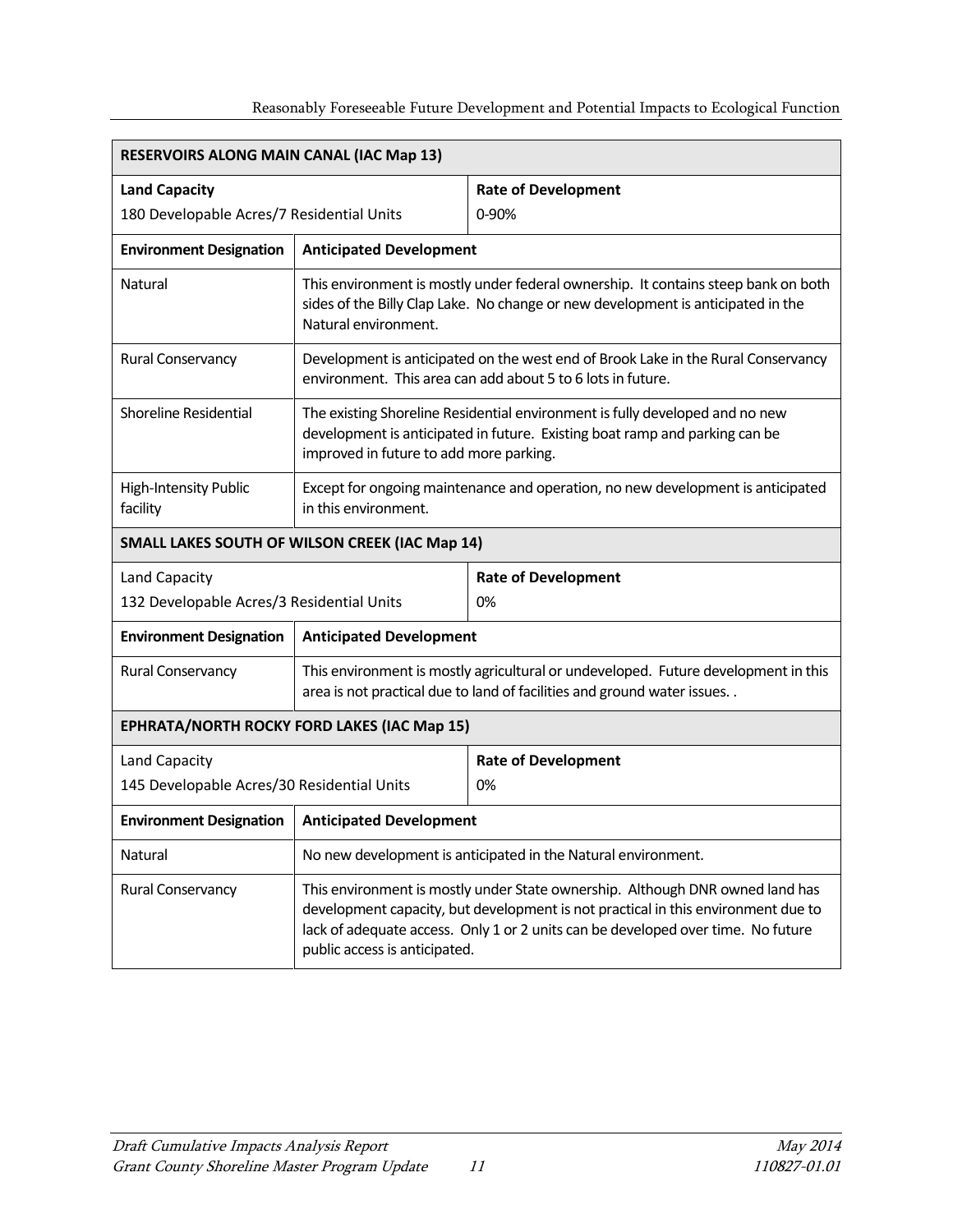| MOSES LAKE - REACH 1 (IAC Map 16)                                   |                                                                                                                                                                                                                                                                                                                                                                                                                                                                                                         |                                                                                                                                                                                                                                                                                                                                                                                                                                                                                                                                                                                                                                                                            |  |
|---------------------------------------------------------------------|---------------------------------------------------------------------------------------------------------------------------------------------------------------------------------------------------------------------------------------------------------------------------------------------------------------------------------------------------------------------------------------------------------------------------------------------------------------------------------------------------------|----------------------------------------------------------------------------------------------------------------------------------------------------------------------------------------------------------------------------------------------------------------------------------------------------------------------------------------------------------------------------------------------------------------------------------------------------------------------------------------------------------------------------------------------------------------------------------------------------------------------------------------------------------------------------|--|
| <b>Land Capacity</b>                                                |                                                                                                                                                                                                                                                                                                                                                                                                                                                                                                         | <b>Rate of Development</b>                                                                                                                                                                                                                                                                                                                                                                                                                                                                                                                                                                                                                                                 |  |
| 322 Developable Acres/90 Residential Units                          |                                                                                                                                                                                                                                                                                                                                                                                                                                                                                                         | 50%                                                                                                                                                                                                                                                                                                                                                                                                                                                                                                                                                                                                                                                                        |  |
| <b>Environment Designation</b>                                      | <b>Anticipated Development</b>                                                                                                                                                                                                                                                                                                                                                                                                                                                                          |                                                                                                                                                                                                                                                                                                                                                                                                                                                                                                                                                                                                                                                                            |  |
| Rural Conservancy                                                   | This environment is currently undeveloped and is largely under a single ownership.<br>Anticipated Development in this environment would largely depend on the market<br>condition. Based on the past trends it is anticipated that half of the development<br>capacity of the shoreline will be absorbed in the next 20 years timeframe to add<br>approximately 15 new residential units. Public access is expected to be added as<br>part of the future development.                                   |                                                                                                                                                                                                                                                                                                                                                                                                                                                                                                                                                                                                                                                                            |  |
| <b>Shoreline Residential</b>                                        | Most of the Shoreline Residential environment is partially developed. Subreach 1b<br>is currently undeveloped. Any future development in this subreach is anticipated to<br>occur outside of the 200 feet of shoreline due to steep slope in this location.<br>Considering the past trends, development in this reach is anticipated at half of its full<br>capacity which will add approximately 26 new residential units. Public access is<br>expected to be added as part of the future development. |                                                                                                                                                                                                                                                                                                                                                                                                                                                                                                                                                                                                                                                                            |  |
| Recreation                                                          | Connelly Park in this environment is anticipated to have park, recreation and public<br>access improvements. Preferred uses has been identified from a public input and<br>survey in 2010, which includes facilities such as picnic area, boating, fishing,<br>camping, trail, parking, and similar uses.                                                                                                                                                                                               |                                                                                                                                                                                                                                                                                                                                                                                                                                                                                                                                                                                                                                                                            |  |
| MOSES LAKE - REACH 2 (IAC Map 17)                                   |                                                                                                                                                                                                                                                                                                                                                                                                                                                                                                         |                                                                                                                                                                                                                                                                                                                                                                                                                                                                                                                                                                                                                                                                            |  |
| <b>Land Capacity</b><br>154 Developable Acres/456 Residential Units |                                                                                                                                                                                                                                                                                                                                                                                                                                                                                                         | <b>Rate of Development</b><br>50%                                                                                                                                                                                                                                                                                                                                                                                                                                                                                                                                                                                                                                          |  |
| <b>Environment Designation</b>                                      | <b>Anticipated Development</b>                                                                                                                                                                                                                                                                                                                                                                                                                                                                          |                                                                                                                                                                                                                                                                                                                                                                                                                                                                                                                                                                                                                                                                            |  |
| Natural                                                             |                                                                                                                                                                                                                                                                                                                                                                                                                                                                                                         | No new residential development is anticipated in this environment.                                                                                                                                                                                                                                                                                                                                                                                                                                                                                                                                                                                                         |  |
| Rural Conservancy                                                   | No major residential development is anticipated in this environment.                                                                                                                                                                                                                                                                                                                                                                                                                                    |                                                                                                                                                                                                                                                                                                                                                                                                                                                                                                                                                                                                                                                                            |  |
| Shoreline Residential -<br>Low Intensity                            | Shoreline Residential - Low Intensity environment in Subreach 2a is under the same<br>single ownership that extends from the abutting Rural Conservancy environment in<br>Moses Lake Reach 1. Development in this area is likely to occur outside the<br>shoreline jurisdiction due to steep slopes and high banks. The area to the east<br>under this environment also has low potential of development within shoreline.                                                                              |                                                                                                                                                                                                                                                                                                                                                                                                                                                                                                                                                                                                                                                                            |  |
| Shoreline Residential                                               |                                                                                                                                                                                                                                                                                                                                                                                                                                                                                                         | Most of the future development in Moses Lake - Reach 2 is expected to occur in this<br>environment. New development intensity will vary between subreaches.<br>Development potential is high within the UGA in Subreach 2a. Subreach 2b is<br>partially developed and is most likely to have more new residential developments.<br>Subreach 2f is already platted and is vacant. This area is likely to have new<br>residential developments. Subreach 2g is almost built out. New infill residential<br>development can occur in this area. Overall, about half of the total development<br>capacity is anticipated to be materialized in this environment. This will add |  |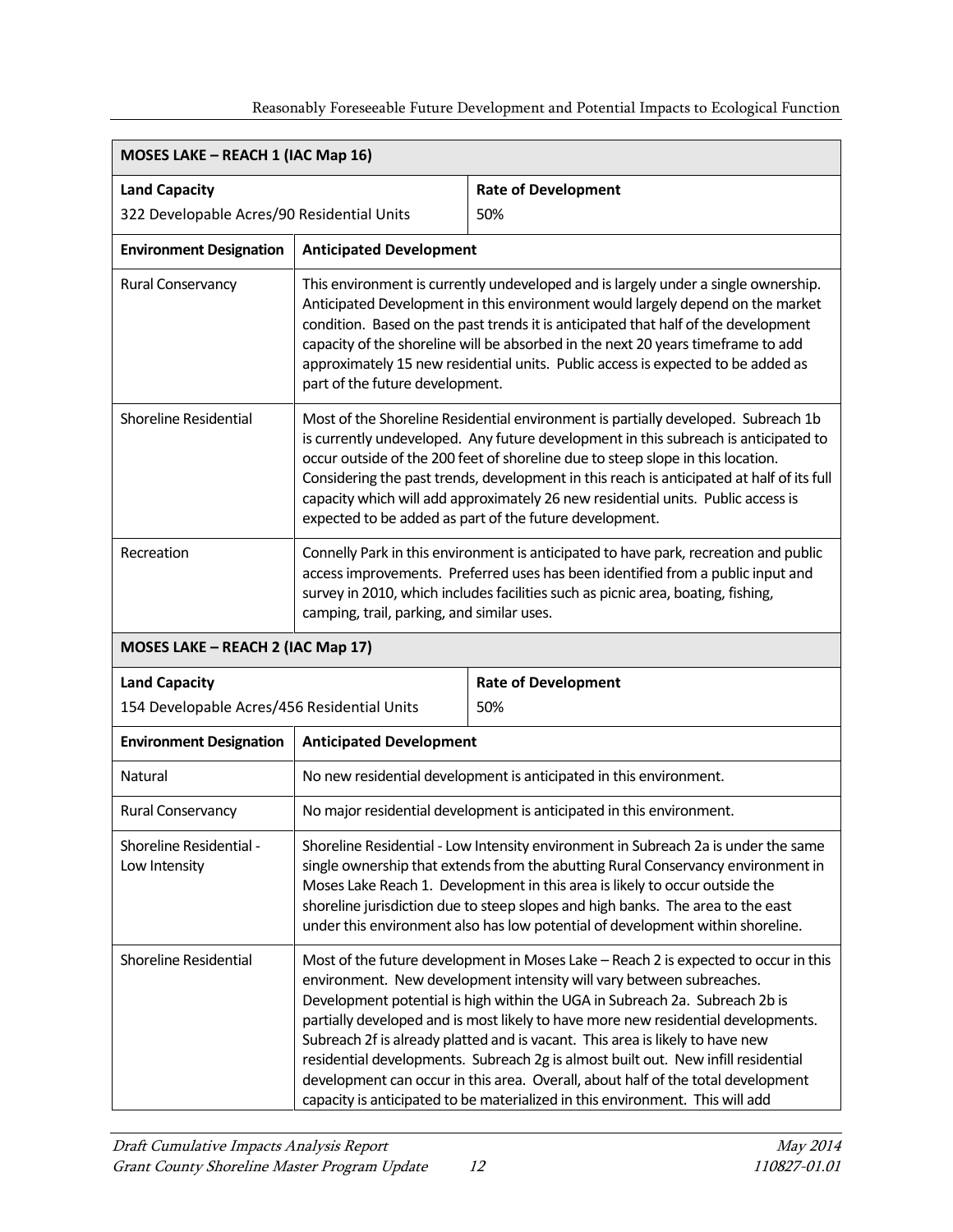|                                                                                                                                                                                                                                                                                                                                                                     | approximately 228 new residential units. This environment lacks public access and<br>will need new public access as part of new development.                                                                                                                                                                                                                                                                                                                                                                                                                                                                                                                                                                                                                                                                                         |                                                                          |  |  |  |
|---------------------------------------------------------------------------------------------------------------------------------------------------------------------------------------------------------------------------------------------------------------------------------------------------------------------------------------------------------------------|--------------------------------------------------------------------------------------------------------------------------------------------------------------------------------------------------------------------------------------------------------------------------------------------------------------------------------------------------------------------------------------------------------------------------------------------------------------------------------------------------------------------------------------------------------------------------------------------------------------------------------------------------------------------------------------------------------------------------------------------------------------------------------------------------------------------------------------|--------------------------------------------------------------------------|--|--|--|
|                                                                                                                                                                                                                                                                                                                                                                     | MOSES LAKE - REACH 3 (IAC Map 18)                                                                                                                                                                                                                                                                                                                                                                                                                                                                                                                                                                                                                                                                                                                                                                                                    |                                                                          |  |  |  |
| <b>Land Capacity</b><br>177 Developable Acres/587 Residential Units                                                                                                                                                                                                                                                                                                 |                                                                                                                                                                                                                                                                                                                                                                                                                                                                                                                                                                                                                                                                                                                                                                                                                                      | <b>Rate of Development</b><br>25-50%                                     |  |  |  |
| <b>Environment Designation</b>                                                                                                                                                                                                                                                                                                                                      | <b>Anticipated Development</b>                                                                                                                                                                                                                                                                                                                                                                                                                                                                                                                                                                                                                                                                                                                                                                                                       |                                                                          |  |  |  |
| Natural                                                                                                                                                                                                                                                                                                                                                             |                                                                                                                                                                                                                                                                                                                                                                                                                                                                                                                                                                                                                                                                                                                                                                                                                                      | No new residential development is anticipated in this environment.       |  |  |  |
| Rural Conservancy                                                                                                                                                                                                                                                                                                                                                   | This environment is partially developed and is anticipated to have more residential<br>development in future.                                                                                                                                                                                                                                                                                                                                                                                                                                                                                                                                                                                                                                                                                                                        |                                                                          |  |  |  |
| Shoreline Residential -<br>Low Intensity                                                                                                                                                                                                                                                                                                                            | environment due to high banks and SR-17.                                                                                                                                                                                                                                                                                                                                                                                                                                                                                                                                                                                                                                                                                                                                                                                             | No major residential development within shoreline is anticipated in this |  |  |  |
| Shoreline Residential                                                                                                                                                                                                                                                                                                                                               | Most of the future development of Moses Lake - Reach 3 is anticipated to take<br>place in the Shoreline Residential environment. However, future development will<br>be limited in certain areas. Although Cascade Valley area indicates high<br>development capacity, the area lacks adequate facilities for future development.<br>Unless the City of Moses Lake adds water and sewer facilities to support<br>development in this UGA area, development is least likely to occur. Based on this,<br>anticipated development in this reach could be 25 to 50 percent of its actual<br>capacity. This could add from 150 to 290 new residential units in this environment.<br>The area currently lacks public access; therefore, it is likely that future developments<br>would require the addition of new public access features. |                                                                          |  |  |  |
| <b>QUINCY BASIN LAKES (IAC Map 19)</b>                                                                                                                                                                                                                                                                                                                              |                                                                                                                                                                                                                                                                                                                                                                                                                                                                                                                                                                                                                                                                                                                                                                                                                                      |                                                                          |  |  |  |
| <b>Land Capacity</b><br>1798 Developable Acres/81 Residential Units                                                                                                                                                                                                                                                                                                 |                                                                                                                                                                                                                                                                                                                                                                                                                                                                                                                                                                                                                                                                                                                                                                                                                                      | <b>Rate of Development</b><br>5-10%                                      |  |  |  |
| <b>Environment Designation</b>                                                                                                                                                                                                                                                                                                                                      | <b>Anticipated Development</b>                                                                                                                                                                                                                                                                                                                                                                                                                                                                                                                                                                                                                                                                                                                                                                                                       |                                                                          |  |  |  |
| Rural Conservancy                                                                                                                                                                                                                                                                                                                                                   | About half of this environment is publicly owned. Due to limited access,<br>development would be limited in this environment. Only 10 percent of the total<br>development capacity is anticipated to occur in future which would include about 8<br>new residential units in this environment.                                                                                                                                                                                                                                                                                                                                                                                                                                                                                                                                       |                                                                          |  |  |  |
| POTHOLES/FRENCHMAN COULEE LAKES (IAC Map 20)                                                                                                                                                                                                                                                                                                                        |                                                                                                                                                                                                                                                                                                                                                                                                                                                                                                                                                                                                                                                                                                                                                                                                                                      |                                                                          |  |  |  |
| <b>Land Capacity</b><br>50 Developable Acres/198 Residential Units                                                                                                                                                                                                                                                                                                  | <b>Rate of Development</b><br>100%                                                                                                                                                                                                                                                                                                                                                                                                                                                                                                                                                                                                                                                                                                                                                                                                   |                                                                          |  |  |  |
| <b>Environment Designation</b>                                                                                                                                                                                                                                                                                                                                      | <b>Anticipated Development</b>                                                                                                                                                                                                                                                                                                                                                                                                                                                                                                                                                                                                                                                                                                                                                                                                       |                                                                          |  |  |  |
| Most of the area is difficult to access; therefore, major residential or recreational<br><b>Natural</b><br>development is not anticipated in this environment. Some of the lakes have public<br>access and passive recreation opportunities. Limited passive public access improve-<br>ments can occur as part of the Columbia Basin Wildlife Area Management Plan. |                                                                                                                                                                                                                                                                                                                                                                                                                                                                                                                                                                                                                                                                                                                                                                                                                                      |                                                                          |  |  |  |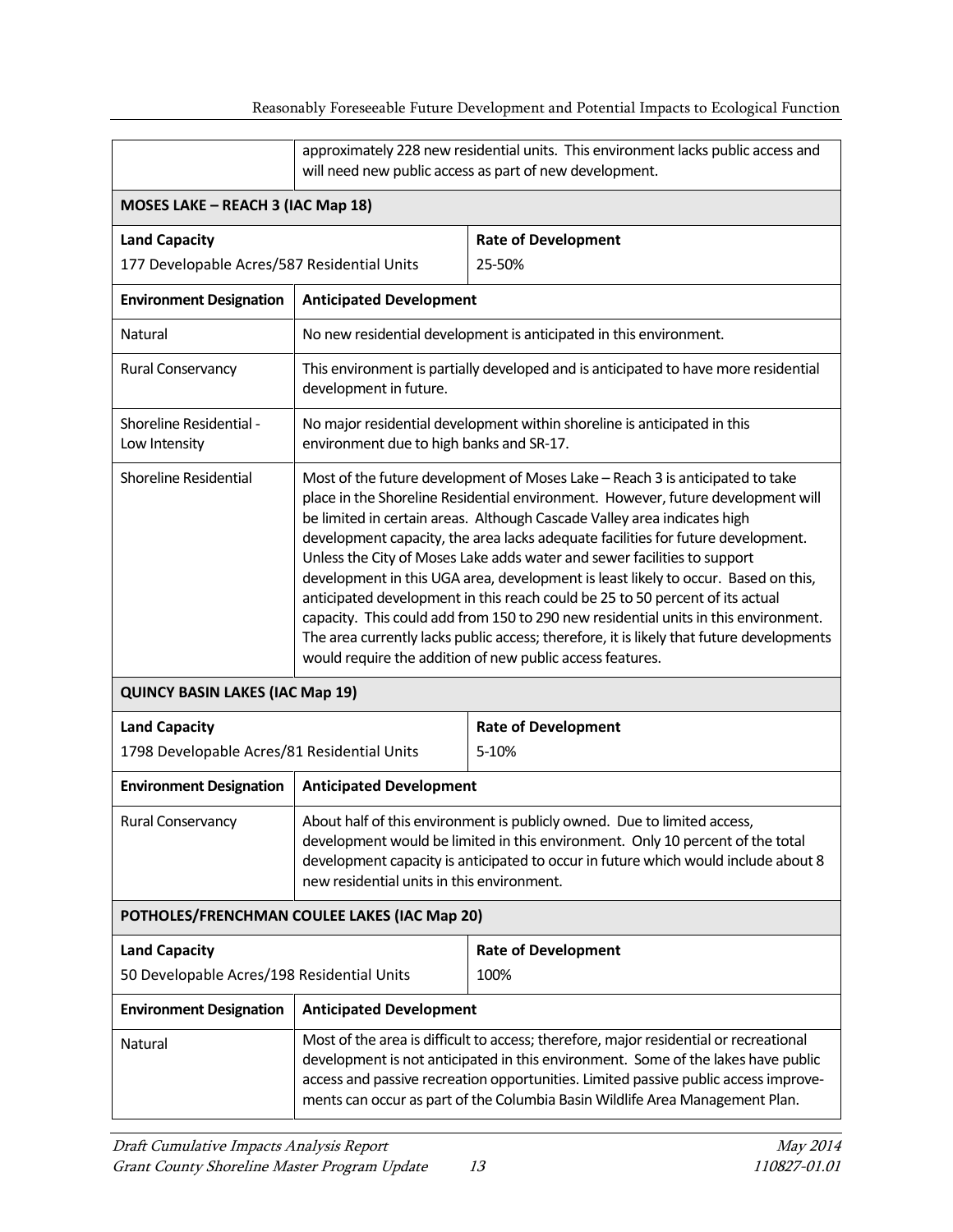| Public-Recreation<br>Conservancy          | No new major development is anticipated in this environment. Some of the lakes<br>have public access and passive recreation opportunities. Limited passive public<br>access improvements can occur as part of the Columbia Basin Wildlife Area<br>Management Plan |                                                                                                                                                                                                                                                                                                                                                                                                                              |  |  |
|-------------------------------------------|-------------------------------------------------------------------------------------------------------------------------------------------------------------------------------------------------------------------------------------------------------------------|------------------------------------------------------------------------------------------------------------------------------------------------------------------------------------------------------------------------------------------------------------------------------------------------------------------------------------------------------------------------------------------------------------------------------|--|--|
| Recreation                                | Hilltop Lake is privately owned and access from Interstate 90. This area is<br>anticipated to be fully developed. This will add 198 residential units in this<br>environment. New development will most likely have public access improvements.                   |                                                                                                                                                                                                                                                                                                                                                                                                                              |  |  |
| High-Intensity Public<br>Facility         | Except for ongoing maintenance and operation of the irrigation facility, no new<br>development is anticipated in this environment.                                                                                                                                |                                                                                                                                                                                                                                                                                                                                                                                                                              |  |  |
| POTHOLES RESERVOIR - REACH 1 (IAC Map 21) |                                                                                                                                                                                                                                                                   |                                                                                                                                                                                                                                                                                                                                                                                                                              |  |  |
| <b>Land Capacity</b>                      |                                                                                                                                                                                                                                                                   | <b>Rate of Development</b>                                                                                                                                                                                                                                                                                                                                                                                                   |  |  |
| 75 Developable Acres/0 Residential Units  |                                                                                                                                                                                                                                                                   | 0%                                                                                                                                                                                                                                                                                                                                                                                                                           |  |  |
| <b>Environment Designation</b>            | <b>Anticipated Development</b>                                                                                                                                                                                                                                    |                                                                                                                                                                                                                                                                                                                                                                                                                              |  |  |
| Natural                                   | This environment is publicly owned by USBR (Potholes Wildlife Refuge Area). No<br>major development is anticipated. Potential public access improvements will be<br>passive and low impact types with access for foot traffic and minor road<br>improvement.      |                                                                                                                                                                                                                                                                                                                                                                                                                              |  |  |
| POTHOLES RESERVOIR - REACH 2 (IAC Map 22) |                                                                                                                                                                                                                                                                   |                                                                                                                                                                                                                                                                                                                                                                                                                              |  |  |
| <b>Land Capacity</b>                      |                                                                                                                                                                                                                                                                   | <b>Rate of Development</b>                                                                                                                                                                                                                                                                                                                                                                                                   |  |  |
| 9 Developable Acres/9 Residential Units   |                                                                                                                                                                                                                                                                   | 25%                                                                                                                                                                                                                                                                                                                                                                                                                          |  |  |
| <b>Environment Designation</b>            | <b>Anticipated Development</b>                                                                                                                                                                                                                                    |                                                                                                                                                                                                                                                                                                                                                                                                                              |  |  |
| Rural Conservancy                         | Shoreline in this environment is publicly owned. No major development is<br>anticipated. Potential public access improvements will be passive and low impact<br>types with access for foot traffic and minor road improvement.                                    |                                                                                                                                                                                                                                                                                                                                                                                                                              |  |  |
| Recreation                                |                                                                                                                                                                                                                                                                   | Potholes State Park and Mardon Resort in this environment offer recreational and<br>shoreline access facilities. Except for the recreational areas, the management area<br>is largely unimproved. Development could occur in Mardon Resort at a lower<br>intensity to add couple of new residential units. New public access features could<br>be added as part of the hotel development outside the shoreline jurisdiction. |  |  |
| High-Intensity Public<br>Facility         | Except for ongoing maintenance and operation, no new development is anticipated<br>in this environment.                                                                                                                                                           |                                                                                                                                                                                                                                                                                                                                                                                                                              |  |  |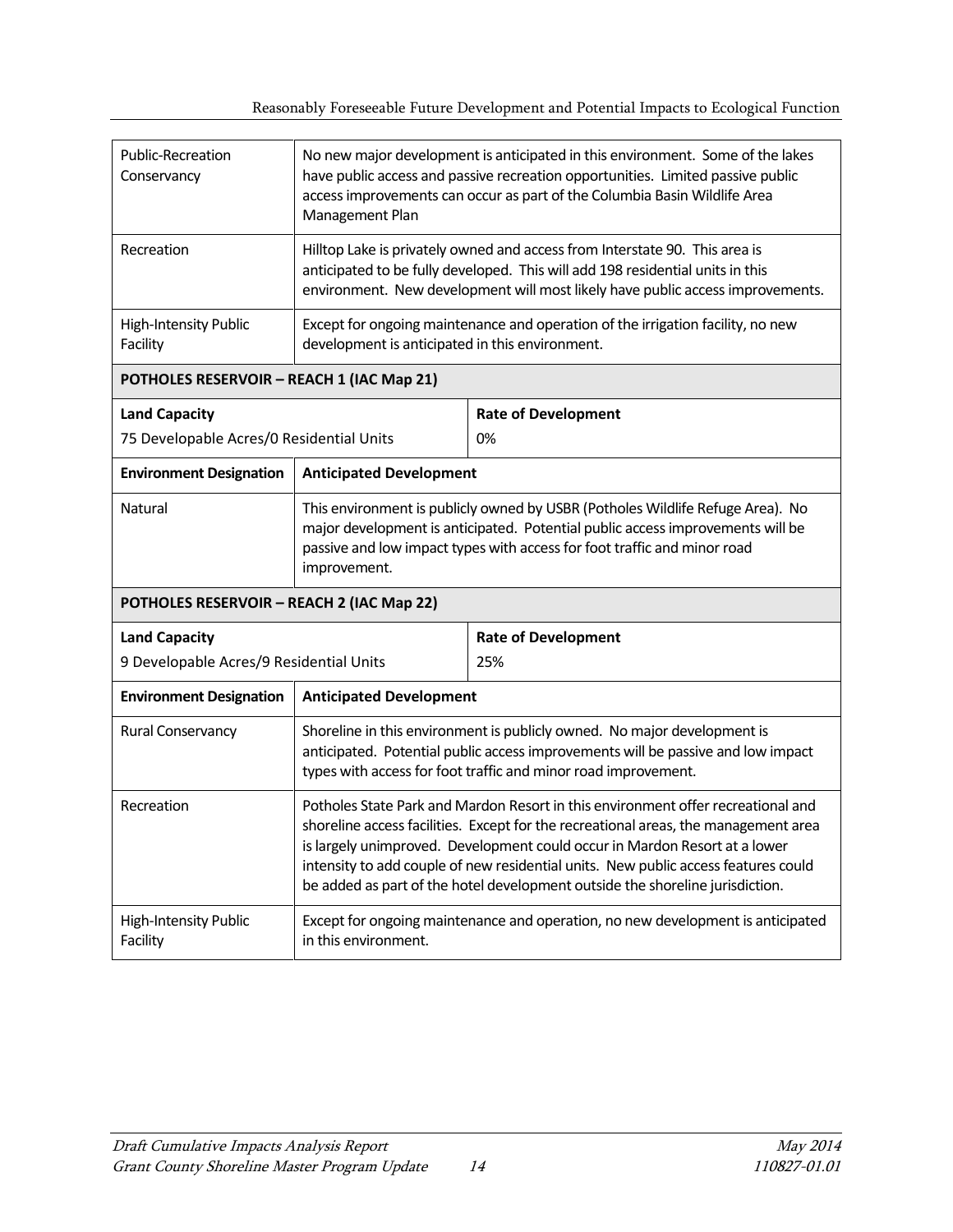| <b>DRUMHELLER CHANNELS LAKES (IAC Map 23)</b> |                                                                                                                                                                                                                                                                                                                                                                                                                                                           |                                                                                                                                                                                                                                                                                                                                                                                                     |  |  |  |  |  |
|-----------------------------------------------|-----------------------------------------------------------------------------------------------------------------------------------------------------------------------------------------------------------------------------------------------------------------------------------------------------------------------------------------------------------------------------------------------------------------------------------------------------------|-----------------------------------------------------------------------------------------------------------------------------------------------------------------------------------------------------------------------------------------------------------------------------------------------------------------------------------------------------------------------------------------------------|--|--|--|--|--|
| <b>Land Capacity</b>                          |                                                                                                                                                                                                                                                                                                                                                                                                                                                           | <b>Rate of Development</b>                                                                                                                                                                                                                                                                                                                                                                          |  |  |  |  |  |
| 57 Developable Acres/7 Residential Units      |                                                                                                                                                                                                                                                                                                                                                                                                                                                           | 40-50%                                                                                                                                                                                                                                                                                                                                                                                              |  |  |  |  |  |
| <b>Environment Designation</b>                | <b>Anticipated Development</b>                                                                                                                                                                                                                                                                                                                                                                                                                            |                                                                                                                                                                                                                                                                                                                                                                                                     |  |  |  |  |  |
| Public-Recreation<br>Conservancy              |                                                                                                                                                                                                                                                                                                                                                                                                                                                           | This environment is part of the Potholes Wildlife Area, Seep Lake Wildlife Area, and<br>Columbia National Wildlife Area. All of the lakes have public access through local<br>roads. No new major development is anticipated. Public access improvement could<br>add campground, hunting, fishing and wildlife viewing areas.                                                                       |  |  |  |  |  |
| Rural Conservancy                             |                                                                                                                                                                                                                                                                                                                                                                                                                                                           | This environment is part of the Potholes Wildlife Area, Seep Lake Wildlife Area, and<br>Columbia National Wildlife Area. All of the lakes have public access through local<br>roads. Public access improvement could add campground, hunting, fishing, and<br>wildlife viewing areas. New development can take place in the RV park along<br>Warden Lake which could add 3 to 4 additional units. . |  |  |  |  |  |
|                                               | LAKES NORTH OF LOWER CRAB CREEK (IAC Map 24)                                                                                                                                                                                                                                                                                                                                                                                                              |                                                                                                                                                                                                                                                                                                                                                                                                     |  |  |  |  |  |
| <b>Land Capacity</b>                          |                                                                                                                                                                                                                                                                                                                                                                                                                                                           | <b>Rate of Development</b>                                                                                                                                                                                                                                                                                                                                                                          |  |  |  |  |  |
| 289 Developable Acres/30 Residential Units    |                                                                                                                                                                                                                                                                                                                                                                                                                                                           | 0%                                                                                                                                                                                                                                                                                                                                                                                                  |  |  |  |  |  |
| <b>Environment Designation</b>                | <b>Anticipated Development</b>                                                                                                                                                                                                                                                                                                                                                                                                                            |                                                                                                                                                                                                                                                                                                                                                                                                     |  |  |  |  |  |
| Natural                                       |                                                                                                                                                                                                                                                                                                                                                                                                                                                           | This environment is mostly publicly owned as part of Columbia National Wildlife<br>Refuge Area and Crab Creek Wildlife area. Lakes in this environment have limited<br>public access to shoreline due to the sensitive nature of the wildlife area. No new<br>development or major public access improvement are anticipated here.                                                                  |  |  |  |  |  |
| Public-Recreation<br>Conservancy              |                                                                                                                                                                                                                                                                                                                                                                                                                                                           | Shoreline along Burkett Lake is owned by Grant PUD as part of the Burkett Lake<br>Recreation Area. No new residential development is anticipated here. Recreational<br>and public access improvements are anticipated only on Burkett Lake which would<br>add fishing pier, kiosks, and trails associated with FERC 2010 licensing.                                                                 |  |  |  |  |  |
| Rural Conservancy                             |                                                                                                                                                                                                                                                                                                                                                                                                                                                           | No new development in anticipate in this environment in Red Rock Lake.                                                                                                                                                                                                                                                                                                                              |  |  |  |  |  |
| <b>LOWER GRANT COUNTY LAKES (IAC MAP 25)</b>  |                                                                                                                                                                                                                                                                                                                                                                                                                                                           |                                                                                                                                                                                                                                                                                                                                                                                                     |  |  |  |  |  |
| <b>Land Capacity</b>                          |                                                                                                                                                                                                                                                                                                                                                                                                                                                           | <b>Rate of Development</b>                                                                                                                                                                                                                                                                                                                                                                          |  |  |  |  |  |
| 102 Developable Acres/5 Residential Units     |                                                                                                                                                                                                                                                                                                                                                                                                                                                           | 0%                                                                                                                                                                                                                                                                                                                                                                                                  |  |  |  |  |  |
| <b>Environment Designation</b>                | <b>Anticipated Development</b>                                                                                                                                                                                                                                                                                                                                                                                                                            |                                                                                                                                                                                                                                                                                                                                                                                                     |  |  |  |  |  |
| <b>Natural</b>                                | Saddle Mountain Lake shoreline in this environment is publicly owned as part of the<br>Hanford Reach National Monument, Saddle Mountain Unit. No new development is<br>anticipated in this environment. Public access is mostly restricted in this<br>environment. Anticipated public access will depend on Hanford Reach National<br>Monument Comprehensive Conservation Plan implementation and will be of<br>passive type such as hunting and fishing. |                                                                                                                                                                                                                                                                                                                                                                                                     |  |  |  |  |  |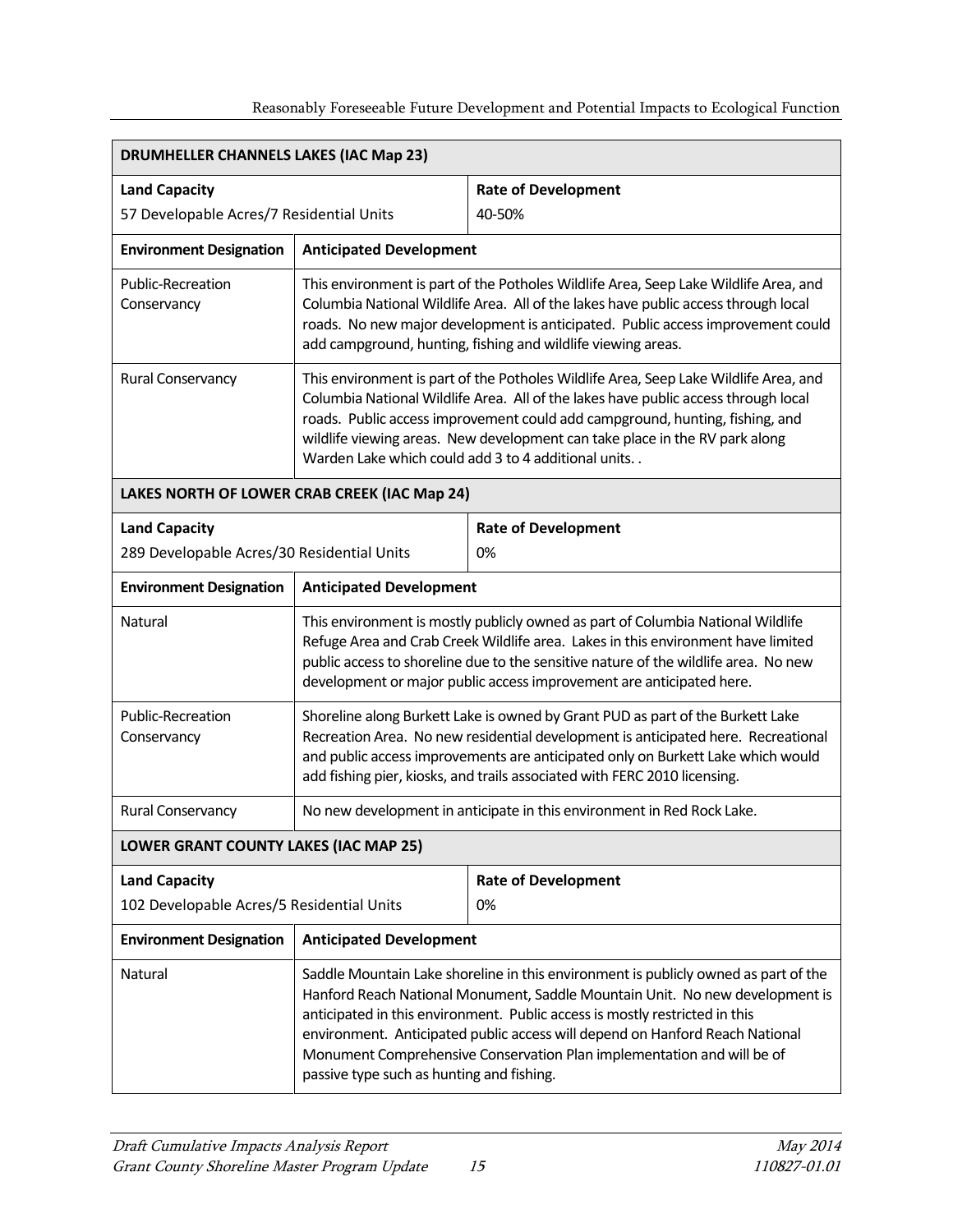| Rural Conservancy                           | Shoreline in this environment is part of the Priest Rapids Wildlife area and is owned<br>by WDFW. No new development or public access improvements are anticipated in<br>this environment.                                                                            |                                                                                                                                                                                                                                                                                                                        |  |  |  |  |  |  |  |
|---------------------------------------------|-----------------------------------------------------------------------------------------------------------------------------------------------------------------------------------------------------------------------------------------------------------------------|------------------------------------------------------------------------------------------------------------------------------------------------------------------------------------------------------------------------------------------------------------------------------------------------------------------------|--|--|--|--|--|--|--|
| LIND COULEE (IAC Map 26)                    |                                                                                                                                                                                                                                                                       |                                                                                                                                                                                                                                                                                                                        |  |  |  |  |  |  |  |
| <b>Land Capacity</b>                        |                                                                                                                                                                                                                                                                       | <b>Rate of Development</b>                                                                                                                                                                                                                                                                                             |  |  |  |  |  |  |  |
| 856 Developable Acres/21 Residential Units  |                                                                                                                                                                                                                                                                       | 0%                                                                                                                                                                                                                                                                                                                     |  |  |  |  |  |  |  |
| <b>Environment Designation</b>              | <b>Anticipated Development</b>                                                                                                                                                                                                                                        |                                                                                                                                                                                                                                                                                                                        |  |  |  |  |  |  |  |
| <b>Natural</b>                              |                                                                                                                                                                                                                                                                       | No new residential development is anticipated in this environment.                                                                                                                                                                                                                                                     |  |  |  |  |  |  |  |
| Rural Conservancy                           | private ownership of and.                                                                                                                                                                                                                                             | This environment is mostly privately owned and heavily used for agriculture. New<br>residential development is not practical here. No public access is anticipated due to                                                                                                                                              |  |  |  |  |  |  |  |
| <b>LOWER CRAB CREEK (IAC Map 27)</b>        |                                                                                                                                                                                                                                                                       |                                                                                                                                                                                                                                                                                                                        |  |  |  |  |  |  |  |
| <b>Land Capacity</b>                        |                                                                                                                                                                                                                                                                       | <b>Rate of Development</b>                                                                                                                                                                                                                                                                                             |  |  |  |  |  |  |  |
| 1405 Developable Acres/39 Residential Units |                                                                                                                                                                                                                                                                       | 0%                                                                                                                                                                                                                                                                                                                     |  |  |  |  |  |  |  |
| <b>Environment Designation</b>              | <b>Anticipated Development</b>                                                                                                                                                                                                                                        |                                                                                                                                                                                                                                                                                                                        |  |  |  |  |  |  |  |
| <b>Natural</b>                              |                                                                                                                                                                                                                                                                       | This environment is mostly under public ownership and is part of the Columbia<br>National Wildlife Area and Crab Creek Wildlife Area. No new development is<br>anticipated in this environment. Improvements in public access include creating<br>hunting areas, improving trails and overall access to limited areas. |  |  |  |  |  |  |  |
| Rural Conservancy                           | environment.                                                                                                                                                                                                                                                          | Shoreline in this environment lacks access and public facilities for future<br>development. No major development or public access is anticipated in this                                                                                                                                                               |  |  |  |  |  |  |  |
| <b>ROCKY FORD CREEK (IAC Map 28)</b>        |                                                                                                                                                                                                                                                                       |                                                                                                                                                                                                                                                                                                                        |  |  |  |  |  |  |  |
| <b>Land Capacity</b>                        |                                                                                                                                                                                                                                                                       | <b>Rate of Development</b>                                                                                                                                                                                                                                                                                             |  |  |  |  |  |  |  |
| 389 Developable Acres/53 Residential Units  |                                                                                                                                                                                                                                                                       | 10%                                                                                                                                                                                                                                                                                                                    |  |  |  |  |  |  |  |
| <b>Environment Designation</b>              | <b>Anticipated Development</b>                                                                                                                                                                                                                                        |                                                                                                                                                                                                                                                                                                                        |  |  |  |  |  |  |  |
| Natural                                     | Southern segment of this environment is part of the Gloyd Seeps Wildlife Area.<br>Limited shoreline access is available. No new development is anticipated in this<br>environment.                                                                                    |                                                                                                                                                                                                                                                                                                                        |  |  |  |  |  |  |  |
| Rural Conservancy                           | Lack of access and public facilities will prohibit future development in this area. No<br>public access is anticipated in this environment. About 10% of the current<br>development capacity could be utilized in future which will add about 5 residential<br>units. |                                                                                                                                                                                                                                                                                                                        |  |  |  |  |  |  |  |
| High-Intensity Public<br>Facility           | in this environment.                                                                                                                                                                                                                                                  | Except for ongoing maintenance and operation, no new development is anticipated                                                                                                                                                                                                                                        |  |  |  |  |  |  |  |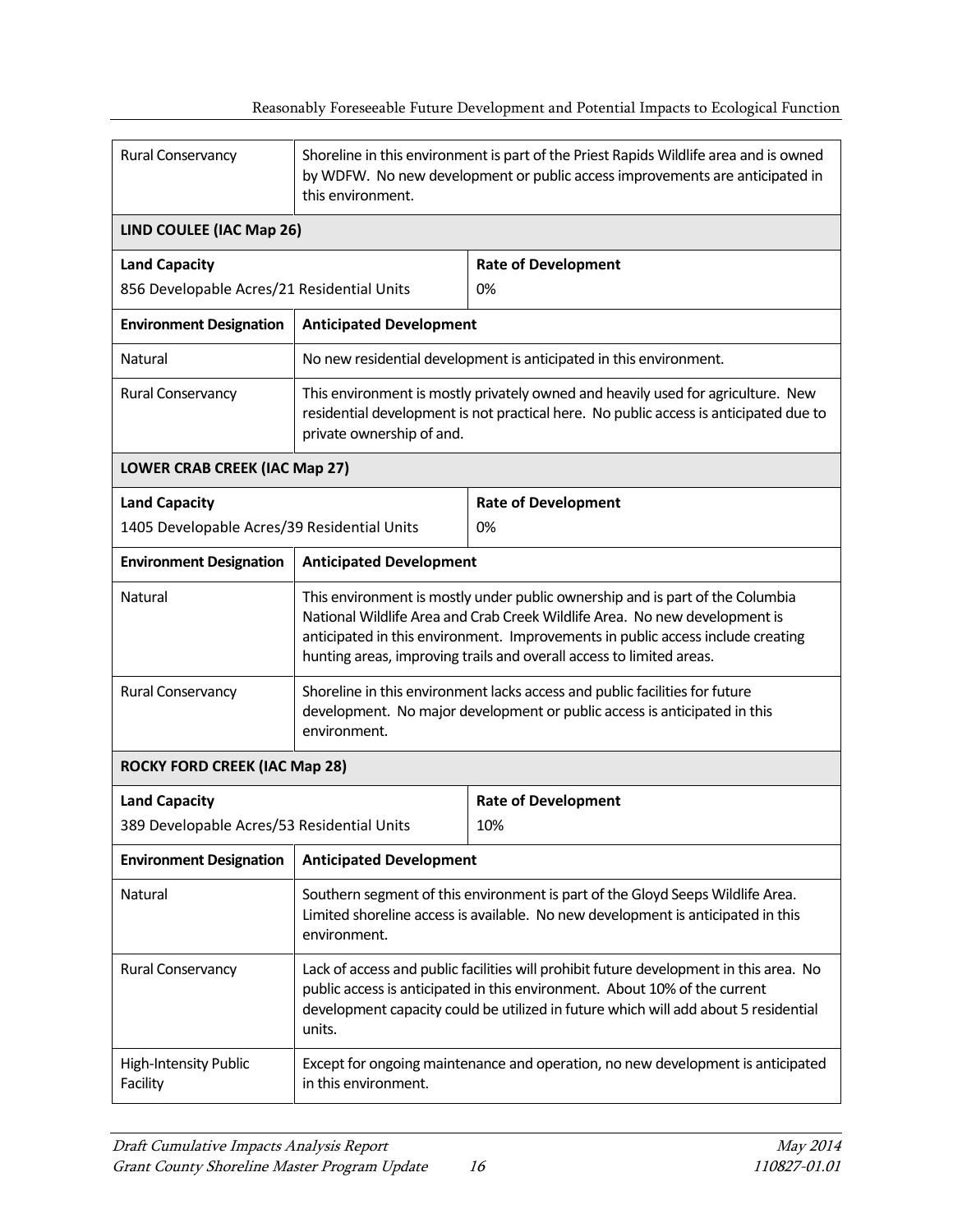| <b>UPPER CRAB CREEK REACH 1 - COUNTY LINE TO BROOK LAKE (IAC Map 29)</b> |                                                                  |                                                                                                                                                                                                                                                                                                                                                                                                                                                                                                        |  |  |  |  |  |
|--------------------------------------------------------------------------|------------------------------------------------------------------|--------------------------------------------------------------------------------------------------------------------------------------------------------------------------------------------------------------------------------------------------------------------------------------------------------------------------------------------------------------------------------------------------------------------------------------------------------------------------------------------------------|--|--|--|--|--|
| <b>Land Capacity</b>                                                     |                                                                  | <b>Rate of Development</b>                                                                                                                                                                                                                                                                                                                                                                                                                                                                             |  |  |  |  |  |
| 1141 Developable Acres/29 Residential Units                              |                                                                  | 0%                                                                                                                                                                                                                                                                                                                                                                                                                                                                                                     |  |  |  |  |  |
| <b>Environment Designation</b>                                           | <b>Anticipated Development</b>                                   |                                                                                                                                                                                                                                                                                                                                                                                                                                                                                                        |  |  |  |  |  |
| Rural Conservancy                                                        |                                                                  | Shoreline in this environment is entirely under private ownership and is mostly used<br>for agricultural purposes. Opportunity for new major development or public access<br>are limited due to private ownership and the current agriculture uses.                                                                                                                                                                                                                                                    |  |  |  |  |  |
|                                                                          | UPPER CRAB CREEK REACH 2 - BROOK LAKE TO MOSES LAKE (IAC Map 30) |                                                                                                                                                                                                                                                                                                                                                                                                                                                                                                        |  |  |  |  |  |
| <b>Land Capacity</b>                                                     |                                                                  | <b>Rate of Development</b>                                                                                                                                                                                                                                                                                                                                                                                                                                                                             |  |  |  |  |  |
| 2,742 Developable Acres/217 Residential Units                            |                                                                  | 30-50%                                                                                                                                                                                                                                                                                                                                                                                                                                                                                                 |  |  |  |  |  |
| <b>Environment Designation</b>                                           | <b>Anticipated Development</b>                                   |                                                                                                                                                                                                                                                                                                                                                                                                                                                                                                        |  |  |  |  |  |
| Rural Conservancy                                                        |                                                                  | This environment is partly within the North Columbia Basin Gloyd Seeps Wildlife<br>Recreation area. About half of the environment is publicly owned. USBR is in the<br>process of buying additional land. This would limit new developments.<br>Development pressure will be higher near the airport area. About 30% to 40% of<br>the total potential may be utilized over time to add about 60 to 80 new residential<br>units in this environment. New public access could be added on the WDFW land. |  |  |  |  |  |
| <b>SAND HOLLOW WASTEWAY (IAC Map 31)</b>                                 |                                                                  |                                                                                                                                                                                                                                                                                                                                                                                                                                                                                                        |  |  |  |  |  |
| <b>Land Capacity</b>                                                     |                                                                  | <b>Rate of Development</b>                                                                                                                                                                                                                                                                                                                                                                                                                                                                             |  |  |  |  |  |
| 2,742 Developable Acres/29 Residential Units                             |                                                                  | 0%                                                                                                                                                                                                                                                                                                                                                                                                                                                                                                     |  |  |  |  |  |
| <b>Environment Designation</b>                                           | <b>Anticipated Development</b>                                   |                                                                                                                                                                                                                                                                                                                                                                                                                                                                                                        |  |  |  |  |  |
| Rural Conservancy                                                        |                                                                  | No major development is anticipated in this environment.                                                                                                                                                                                                                                                                                                                                                                                                                                               |  |  |  |  |  |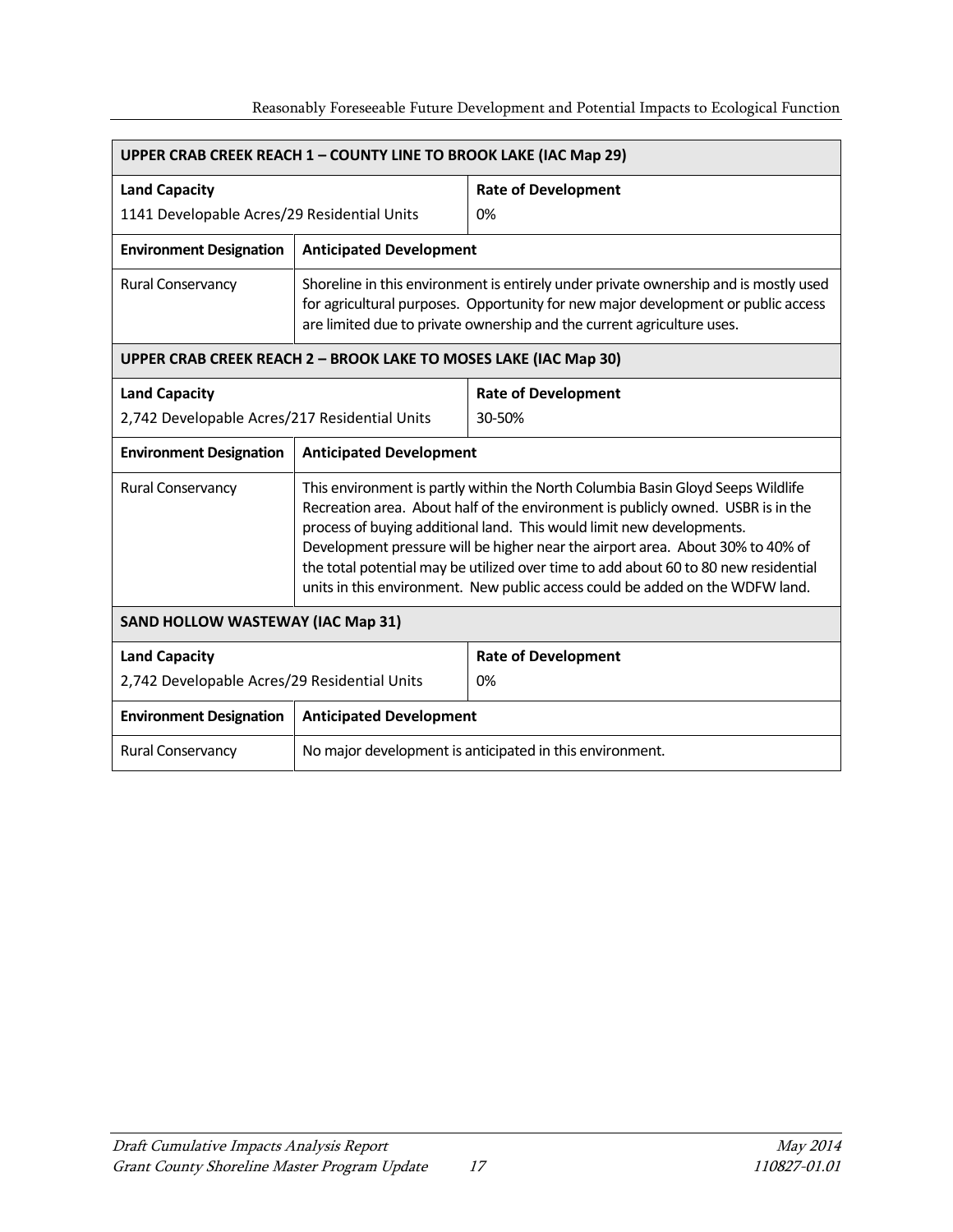#### **Table 2**

#### **City Shorelines**

<span id="page-23-0"></span>

| <b>COULEE CITY (IAC Appendix C, Figure 1)</b>   |                                                   |                                                                                      |  |  |  |  |  |  |
|-------------------------------------------------|---------------------------------------------------|--------------------------------------------------------------------------------------|--|--|--|--|--|--|
| <b>Land Capacity</b>                            |                                                   | <b>Rate of Development</b>                                                           |  |  |  |  |  |  |
| 0 Developable Acres/0 Residential Units         |                                                   | 0%                                                                                   |  |  |  |  |  |  |
| <b>Environment</b>                              |                                                   | <b>Anticipated Development</b>                                                       |  |  |  |  |  |  |
| Designation                                     |                                                   |                                                                                      |  |  |  |  |  |  |
| <b>Urban Conservancy</b>                        |                                                   | The unimproved portion of the Coulee City Community Park is not anticipated          |  |  |  |  |  |  |
|                                                 |                                                   | to have any new development. The existing trail will be maintained.                  |  |  |  |  |  |  |
| Recreation                                      |                                                   | The Coulee City Community Park is under a lease agreement from USBR. No              |  |  |  |  |  |  |
|                                                 |                                                   | residential development is anticipated in this environment. The park provides        |  |  |  |  |  |  |
|                                                 |                                                   | ample public access and recreation opportunities. Anticipated park                   |  |  |  |  |  |  |
|                                                 |                                                   | improvement includes road and infrastructure improvement, boat launch, and           |  |  |  |  |  |  |
|                                                 |                                                   | campground improvement and addition of moorage, fueling station, fishing             |  |  |  |  |  |  |
|                                                 | platform, and cleaning station.                   |                                                                                      |  |  |  |  |  |  |
| <b>ELECTRIC CITY (IAC Appendix D, Figure 1)</b> |                                                   |                                                                                      |  |  |  |  |  |  |
| <b>Land Capacity</b>                            |                                                   | <b>Rate of Development</b>                                                           |  |  |  |  |  |  |
| 28 Developable Acres/16 acres developable       |                                                   | 0%                                                                                   |  |  |  |  |  |  |
| Urban Conservancy                               |                                                   | No major development is anticipated in this environment.                             |  |  |  |  |  |  |
| <b>Recreation Conservancy</b>                   |                                                   | Shoreline in this environment is owned by the Department of Natural                  |  |  |  |  |  |  |
|                                                 |                                                   | Resources. The area is anticipated to have recreational development. This            |  |  |  |  |  |  |
|                                                 |                                                   | could add approximately 20-25 tent sites in the next 8 years, and 15 dry use         |  |  |  |  |  |  |
|                                                 |                                                   | cabins in the next 20 years. This area is also anticipated to include hiking trails. |  |  |  |  |  |  |
| Recreation                                      |                                                   | Sandbanks Resort currently has recreational facilities such as boat moorage and      |  |  |  |  |  |  |
|                                                 |                                                   | launch, campgrounds, RV facilities, cabins, banquets, recreational rental            |  |  |  |  |  |  |
|                                                 |                                                   | facilities, and parking. Coulee Playland area is also developed with public          |  |  |  |  |  |  |
|                                                 |                                                   | access and recreational facilities such as boat moorage and launch,                  |  |  |  |  |  |  |
|                                                 |                                                   | campgrounds and RV facilities. No new development is anticipated in this             |  |  |  |  |  |  |
|                                                 | environment.                                      |                                                                                      |  |  |  |  |  |  |
|                                                 | CITY OF GRAND COULEE (IAC Appendix E, Figure 1-3) |                                                                                      |  |  |  |  |  |  |
| <b>Land Capacity</b>                            |                                                   | <b>Rate of Development</b>                                                           |  |  |  |  |  |  |
| 0 Developable Acres/2 Residential Units         |                                                   | 0%                                                                                   |  |  |  |  |  |  |
| <b>Urban Conservancy</b>                        |                                                   | No major development is anticipated in this environment.                             |  |  |  |  |  |  |
| Shoreline Residential                           |                                                   | Two new residential units can be built in future which would be south of SR          |  |  |  |  |  |  |
|                                                 | 155.                                              |                                                                                      |  |  |  |  |  |  |
| High-Intensity Public                           |                                                   | According to USBR plan, the North Dam Park could add a fishing jetty and             |  |  |  |  |  |  |
| facility                                        |                                                   | fishing pier for persons with disabilities. No other major development is            |  |  |  |  |  |  |
|                                                 | anticipated.                                      |                                                                                      |  |  |  |  |  |  |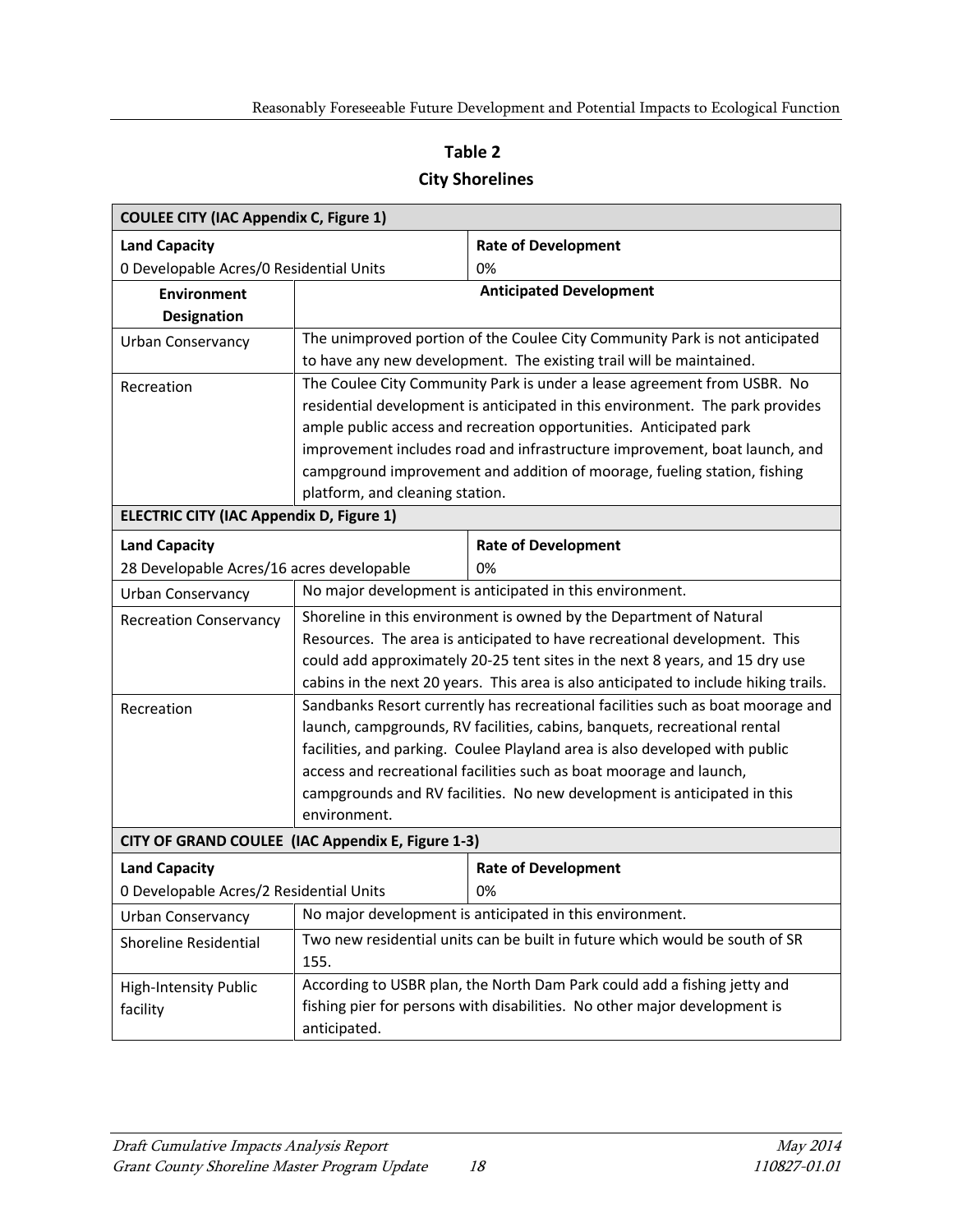| Reasonably Foreseeable Future Development and Potential Impacts to Ecological Function |  |  |
|----------------------------------------------------------------------------------------|--|--|
|                                                                                        |  |  |

|                                                | TOWN OF KRUPP (IAC Appendix F, Figure 1) |                                                                                                                                                                                                                                                                                                                                                                                      |  |  |  |  |  |
|------------------------------------------------|------------------------------------------|--------------------------------------------------------------------------------------------------------------------------------------------------------------------------------------------------------------------------------------------------------------------------------------------------------------------------------------------------------------------------------------|--|--|--|--|--|
| <b>Land Capacity</b>                           |                                          | <b>Rate of Development</b>                                                                                                                                                                                                                                                                                                                                                           |  |  |  |  |  |
| 1 Developable Acres/4 Residential Units        |                                          | 25%                                                                                                                                                                                                                                                                                                                                                                                  |  |  |  |  |  |
| Conservancy                                    |                                          | A portion of the agricultural and residential lands is set aside through a land<br>conservation effort in a cooperative effort among the landowner, Ecology, and<br>the Lincoln Conservation District. It is anticipated that some of the residential<br>lands could be developed in future to add from 2 to 4 new residential<br>developments. No new public access is anticipated. |  |  |  |  |  |
| CITY OF SOAP LAKE (IAC Appendix G, Figure 1)   |                                          |                                                                                                                                                                                                                                                                                                                                                                                      |  |  |  |  |  |
| <b>Land Capacity</b>                           |                                          | <b>Rate of Development</b>                                                                                                                                                                                                                                                                                                                                                           |  |  |  |  |  |
| 14 Developable Acres/57 Residential Units      |                                          | 30%                                                                                                                                                                                                                                                                                                                                                                                  |  |  |  |  |  |
| Urban Conservancy                              |                                          | This environment mostly contains SR 17. No major development or public                                                                                                                                                                                                                                                                                                               |  |  |  |  |  |
|                                                |                                          | access opportunity is anticipated in this environment.                                                                                                                                                                                                                                                                                                                               |  |  |  |  |  |
| Shoreline Residential -                        |                                          | Most of the City's future residential development is anticipated in this                                                                                                                                                                                                                                                                                                             |  |  |  |  |  |
| Low Intensity                                  |                                          | environment. This environment could add approximately 40 new residential                                                                                                                                                                                                                                                                                                             |  |  |  |  |  |
|                                                | access opportunities.                    | development in this shoreline. New development is anticipated to add public                                                                                                                                                                                                                                                                                                          |  |  |  |  |  |
| <b>Shoreline Residential</b>                   |                                          | Most of the shoreline is already developed in this environment. Additional infill                                                                                                                                                                                                                                                                                                    |  |  |  |  |  |
|                                                |                                          | development can occur in future which would add about 10 to 12 new                                                                                                                                                                                                                                                                                                                   |  |  |  |  |  |
|                                                |                                          | residential units. New public access is not anticipated in this environment.                                                                                                                                                                                                                                                                                                         |  |  |  |  |  |
| <b>Public Recreation</b>                       |                                          | Improvements of existing amenities on the West Beach Park could occur in                                                                                                                                                                                                                                                                                                             |  |  |  |  |  |
| Conservancy                                    |                                          | future. No residential development is anticipated in this environment.                                                                                                                                                                                                                                                                                                               |  |  |  |  |  |
| Recreation                                     |                                          | The City is planning to build a boat launch on the park. Improvements of                                                                                                                                                                                                                                                                                                             |  |  |  |  |  |
|                                                |                                          | existing amenities could occur in future. No residential development is                                                                                                                                                                                                                                                                                                              |  |  |  |  |  |
|                                                | anticipated in this environment          |                                                                                                                                                                                                                                                                                                                                                                                      |  |  |  |  |  |
| <b>WILSON CREEK (IAC Appendix H, Figure 1)</b> |                                          |                                                                                                                                                                                                                                                                                                                                                                                      |  |  |  |  |  |
| <b>Land Capacity</b>                           |                                          | <b>Rate of Development</b>                                                                                                                                                                                                                                                                                                                                                           |  |  |  |  |  |
| 0 Developable Acres/0 Residential Units        |                                          | 0%                                                                                                                                                                                                                                                                                                                                                                                   |  |  |  |  |  |
| <b>Rural Conservancy</b>                       |                                          | No new development is anticipated in this environment.                                                                                                                                                                                                                                                                                                                               |  |  |  |  |  |
| High-Intensity - Ag                            |                                          | No new development is anticipated in this environment. Regular operation and                                                                                                                                                                                                                                                                                                         |  |  |  |  |  |
| Industrial                                     |                                          | maintenance of the agricultural-industrial facilities are anticipated to continue.                                                                                                                                                                                                                                                                                                   |  |  |  |  |  |

### <span id="page-24-0"></span>**3.2 Potential Impacts to Ecological Function from Development**

Conventional development can lead to negative impacts to the ecological function of shorelines. The degree of impacts can be tied to the intensity of development, the intensity of human use, the buffer distance between upland development and the shoreline, whether shoreline features such as over-water structures and bank hardening are included, and the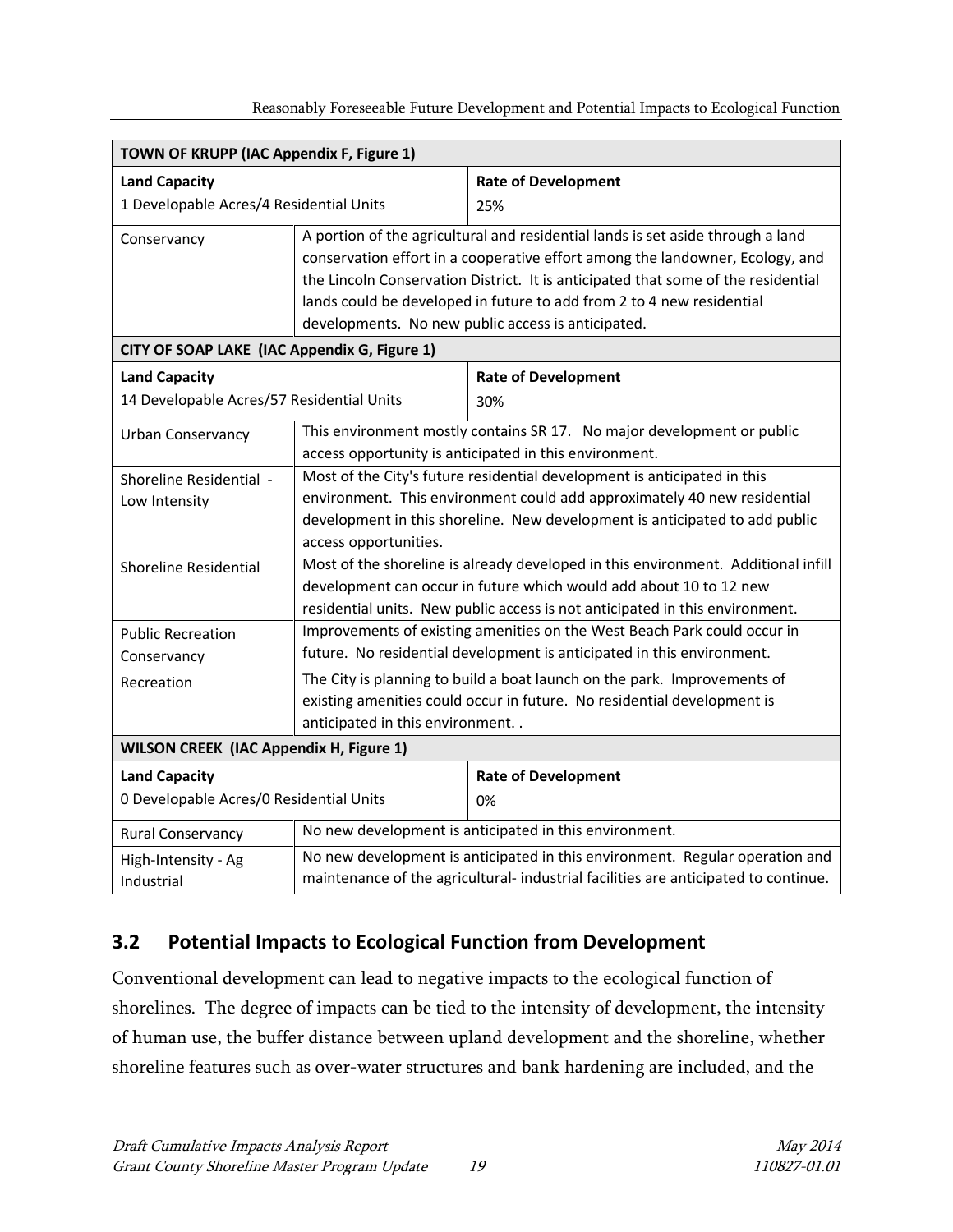maintenance operation procedures and materials used. Potential impacts are described below based on the categories of Hydrology, Sediment, Water Quality, and Habitat.

Hydrology: Impervious surfaces affect subsurface storage and flows, shoreline hardening can affect subsurface water supply cycle impacting hyporheic exchange. Over-water structures can affect surface flow dynamics (creating eddies, which are localized changes in water velocity).

Sediment: Sheet flow from impervious surfaces can increase soil erosion and impact the natural nutrient cycles. Vegetation removal also increases soil erosion. Shoreline hardening can affect the sediment supply cycle impacting hyporheic exchange; it can also increase wave energy and thus soil/sediment erosion at the toe of slope and transfer energy downstream/down current of the hardened area. Wakes from recreation vessels can further exacerbate soil and sediment erosion issues.

Water Quality: Impervious surfaces affect nutrient cycling and run-off from these surfaces may include toxins or pathogens affecting water quality. Vegetation alterations have similar impacts and may also increase water temperatures due to the loss of overhanging canopies. Landscaped areas where fertilizers, herbicides, and/or pesticides are used, contribute to harmful toxin inputs into the aquatic environment. At boat ramps, gasoline and other chemicals associated with vessel and truck operations and maintenance can potentially enter the aquatic environment.

Habitat: Development including shoreline infrastructure can replace habitat patches and fragment patches and/or corridors. Disturbance may increase invasive wildlife and plant species limiting resources for native species. Over-water structures alter sediment, organic material pathways, and the photic zone. Aquatic fill can affect spawning habitat, and shoreline hardening may replace variable-sized nearshore sediment materials with large homogenous substrates that are less conducive to threatened and endangered aquatic species. Artificial light and increased noise can disturb native wildlife species.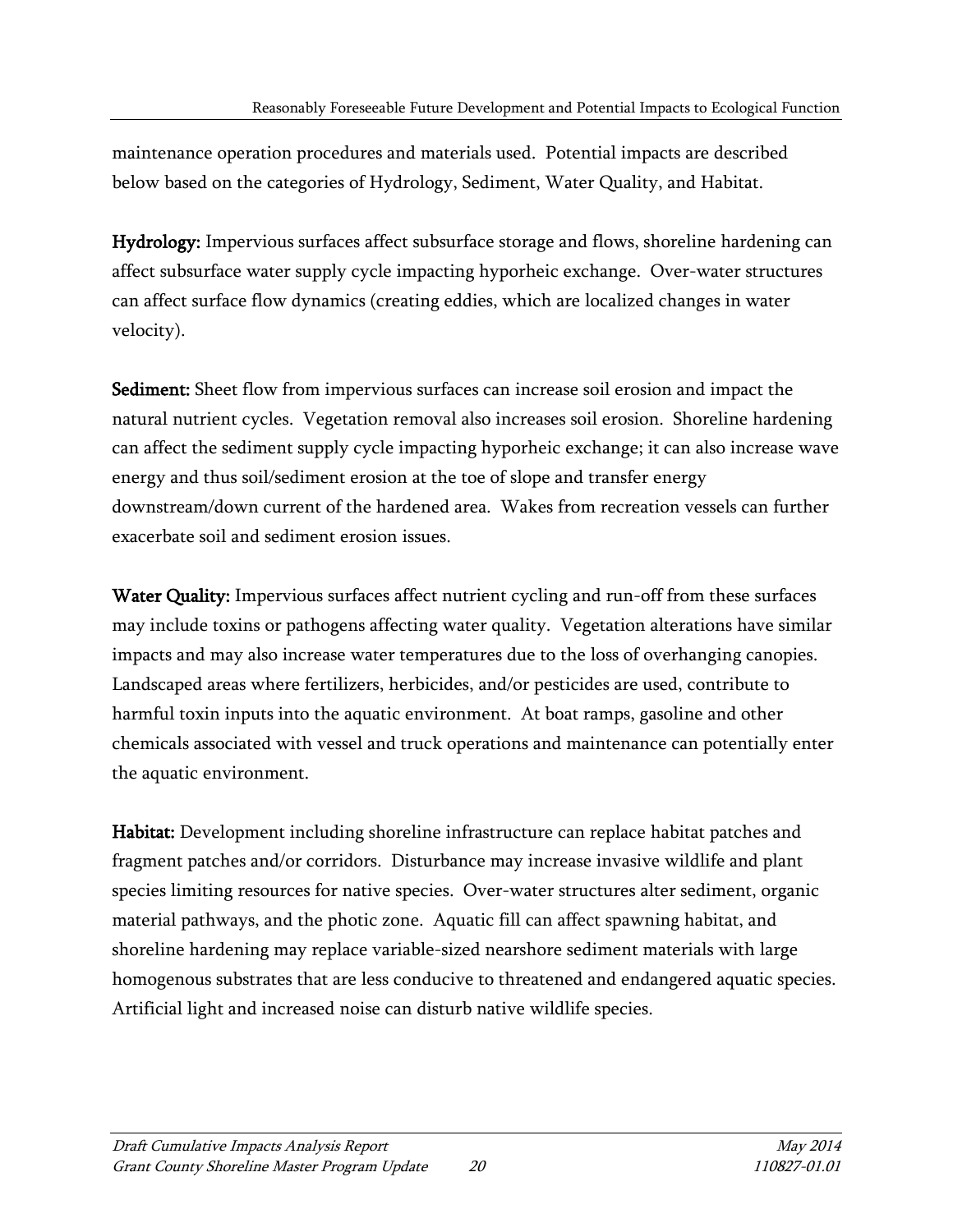# <span id="page-26-0"></span>**4 ESTABLISHED REGULATION, RESTORATION, AND PROTECTION PROVISIONS OF THE PROPOSED SMP**

The County and Coalition Cities SMPs will work in conjunction with other city, state, and federal regulations and programs that aim to protect ecological resources and protect the health and well-being of citizens. The following section summarizes the beneficial effects of established regulations, restoration plans, and protective provisions of the SMP.

### <span id="page-26-1"></span>**4.1 Beneficial Effects of Established Regulation**

The SMP will work in coordination with all other applicable federal, state, and local laws relevant to properties in the shoreline jurisdiction. In the event that provisions of this SMP conflict with provisions of federal, state, or county regulations, the provision that is most protective of shoreline resources shall prevail.

### *4.1.1 Local Regulations*

### *4.1.1.1 Critical Area Protection and Mitigation*

Grant County and the Coalition each have critical areas regulations for wetlands, frequently flooded areas, geologically hazardous areas, aquifer recharge areas, and fish and wildlife habitat conservation areas. Existing regulations provide provisions for the protection and mitigation of environmentally sensitive areas within Grant County's shoreline jurisdiction. Unified Development Code (UDC) Chapter 24.08 Article II describes general mitigation requirements including avoiding, minimizing, rectifying, or compensating for adverse impacts to regulated critical areas or their buffers. Table 5-1 in the IAC Report summarizes protection standards for the County and Coalition Cities.

### *4.1.1.2 Regulations concerning on-site sewage disposal systems*

Regulations that protect shorelines from unanticipated impacts associated with sewage disposal (i.e., septic) systems are found in the Grant County Code (GCC) 23.12.040, and County Health District Ordinance 2008-3. GCC 23.12.040 notes that land divisions within UGA areas must connect to a public sewer system, or applicants must demonstrate that septic development will not adversely affect water quality or watershed management objectives. Ordinance 2008-3 amends and provides additions to WAC 246-272A regarding on-site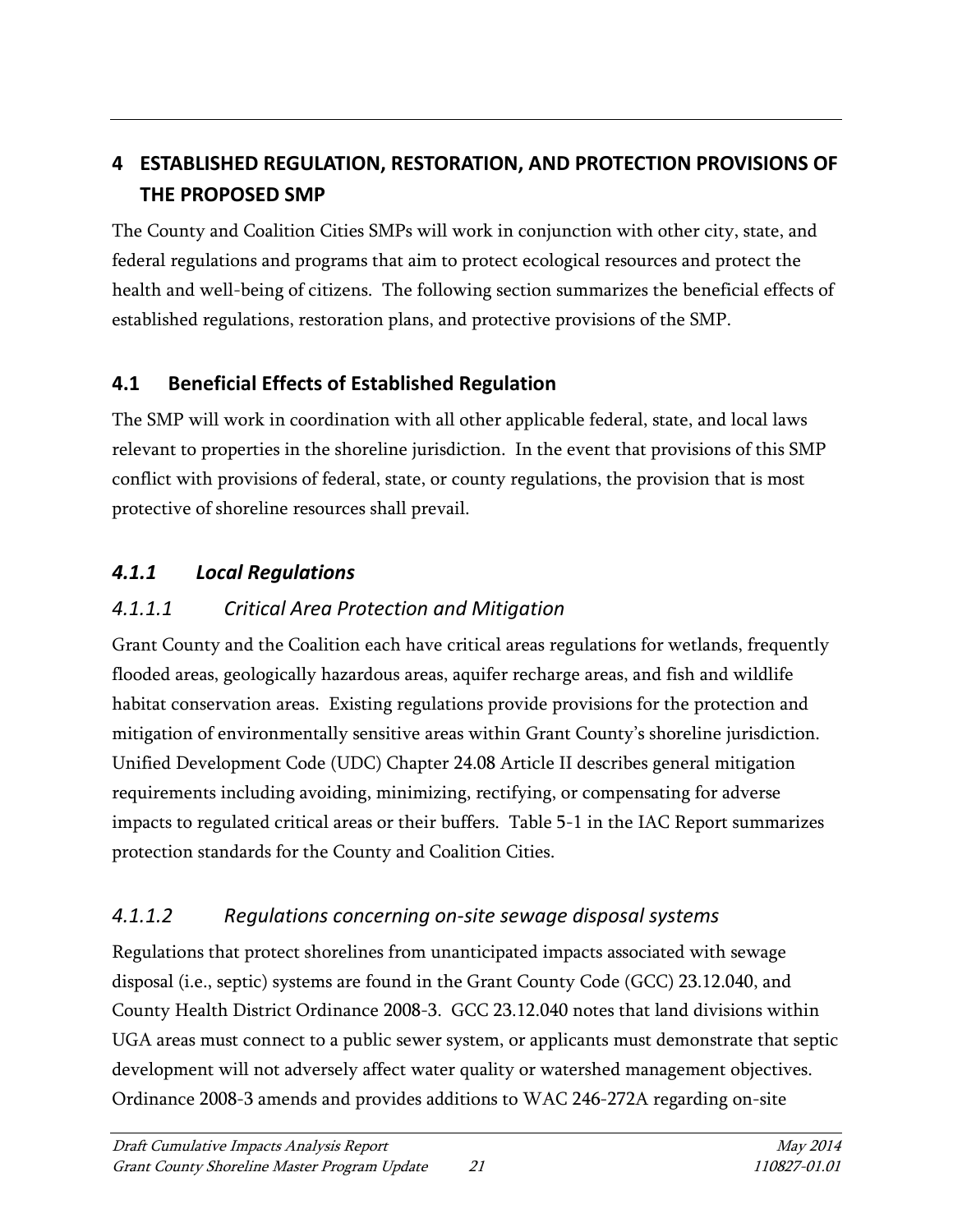sewage systems. These systems require setbacks from public drinking water wells (100 feet from soil dispersal reserve area) and drinking water springs (200 feet), surface water measured from ordinary high water mark (OHWM) (100 feet), and irrigation ditches (50 feet).

### *4.1.2 State and Federal Regulations*

Certain state and federal agencies have jurisdiction over areas within the County, city, and town shoreline jurisdictions. Development thresholds that commonly lead to agency consultation include proposals that may impact federally listed fish or wildlife, wetlands, streams; affect the floodplain or floodway; or include clearing and grading of land.

The updated SMP regulations are meant to be consistent with and work in concert with the following existing state and federal regulations:

- Hydraulic Project Approval (HPA): The HPA is administered by the Washington Department of Fish and Wildlife (WDFW). Any work that uses, diverts, obstructs, or changes the natural flow of beds or banks of state waters is subject to WDFW regulation and could require HPA approval. This could include any projects within the shoreline jurisdiction that require construction below the OHWM of lakes, rivers, and streams. This could also include projects that propose creating new impervious surfaces that would increase stormwater runoff to the waters of the state.
- National Pollutant Discharge Elimination System (NPDES): NPDES permits are administered by the Ecology. Any activity that results in the discharge of wastewater to surface water from industrial facilities to municipal wastewater treatment plants requires a NPDES permit. In addition, activities that result in stormwater discharge from industrial facilities, construction sites larger than five acres, or municipal stormwater systems that serve over 100,000 people require a NPDES permit.
- Clean Water Act Section 404 Permit (Section 404): The federal Clean Water Act provides the regulatory structure that authorizes the discharge of pollutants from point sources to waters of the United States. Section 404 of the Clean Water Act regulates the discharge of dredged or fill material into the water of the United States, including wetlands. The U.S. Army Corps of Engineers administers and enforces the 404 permit, including individual permit decisions and jurisdictional determinations.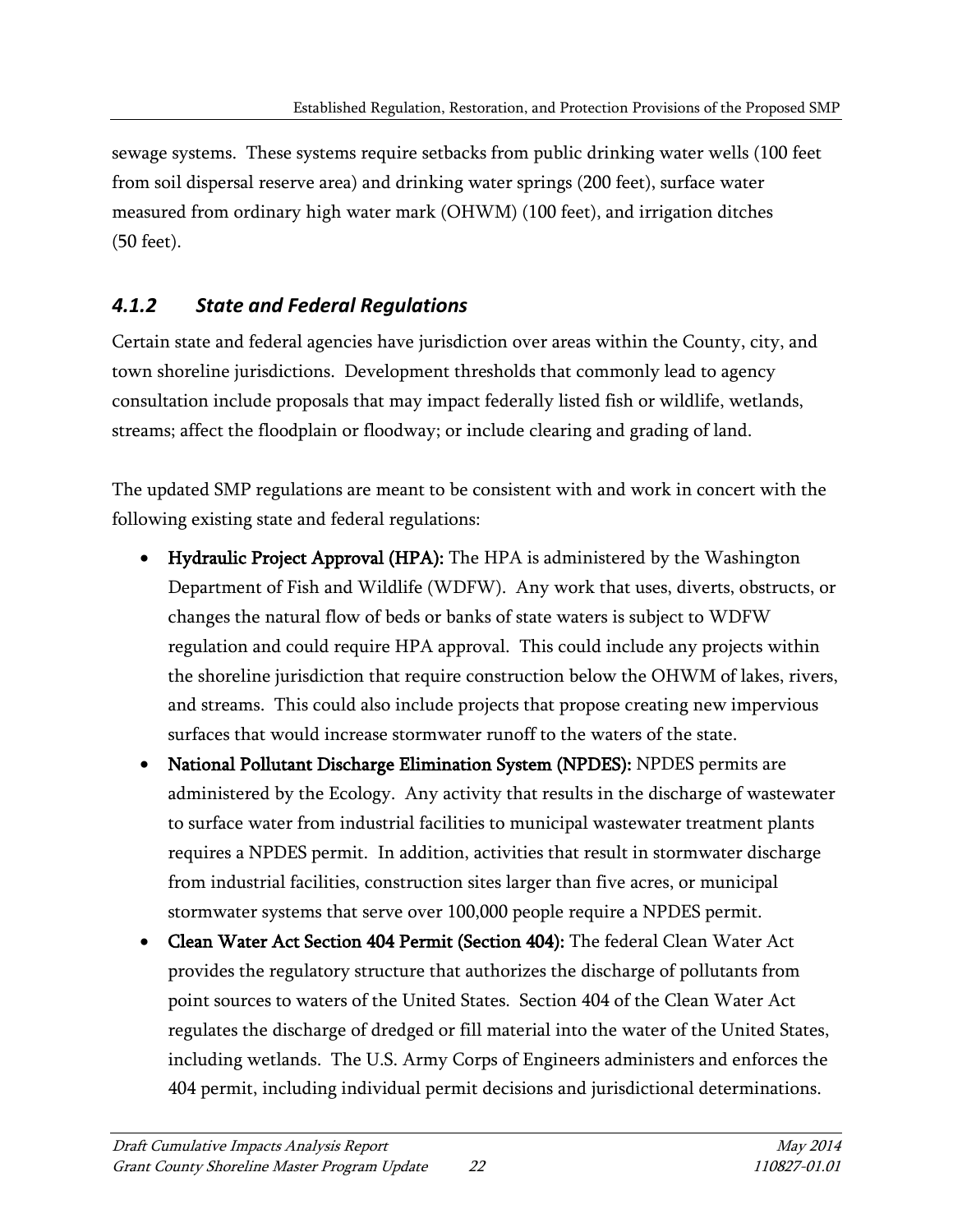- Clean Water Act Section 401 Water Quality Certification (Section 401): Section 401 of the Clean Water Act requires that activities under Section 404 meet the state water quality standards. Ecology reviews and certifies that a proposed project meets the state's standards with the issuance of the Section 401 Water Quality Certification (WQC). The WQC is required for all general and individual Section 404 permits.
- Section 10 Rivers and Harbors Act (Section 10): In conjunction with the Section 404 permit, the U.S. Corps of Engineers also administers the Section 10 permit. All projects and activities that take place in navigable waters of the United States are subject to Section 10.
- Endangered Species Act (ESA) Compliance: The ESA serves to protect and recover threatened and endangered species and the habitat that the species depend upon. The National Oceanic and Atmospheric Administration (NOAA) Fisheries and U.S. Fish and Wildlife Service (USFWS) jointly administer ESA compliance. Projects that are associated with federal funding or that require approvals for activities that may affect ESA-listed species will trigger compliance.

### <span id="page-28-0"></span>**4.2 Restoration Opportunities and Protective SMP Standards**

### *4.2.1 Restoration Opportunities*

The SMP objective is to maintain no net loss of ecological shoreline functions necessary to sustain shoreline natural resources. It also should aim to improve the shoreline natural resources through restoration planning. Many groups are involved in shoreline restoration and protection in and around Grant County, including the federal and state government, the public utilities, the Grant/Columbia Basin Conservation District, and the local cities and towns. A list of the more active groups is included below. This list is not intended to be comprehensive and may not name all groups that have contributed to shoreline restoration or protection in the past or may contribute in the future.

- U.S. Bureau of Land Management (BLM)
- U.S. Bureau of Reclamation (BOR)
- U.S. Department of Agriculture (USDA)
- U.S. Department of Energy (USDOE)
- National Park Service (NPS)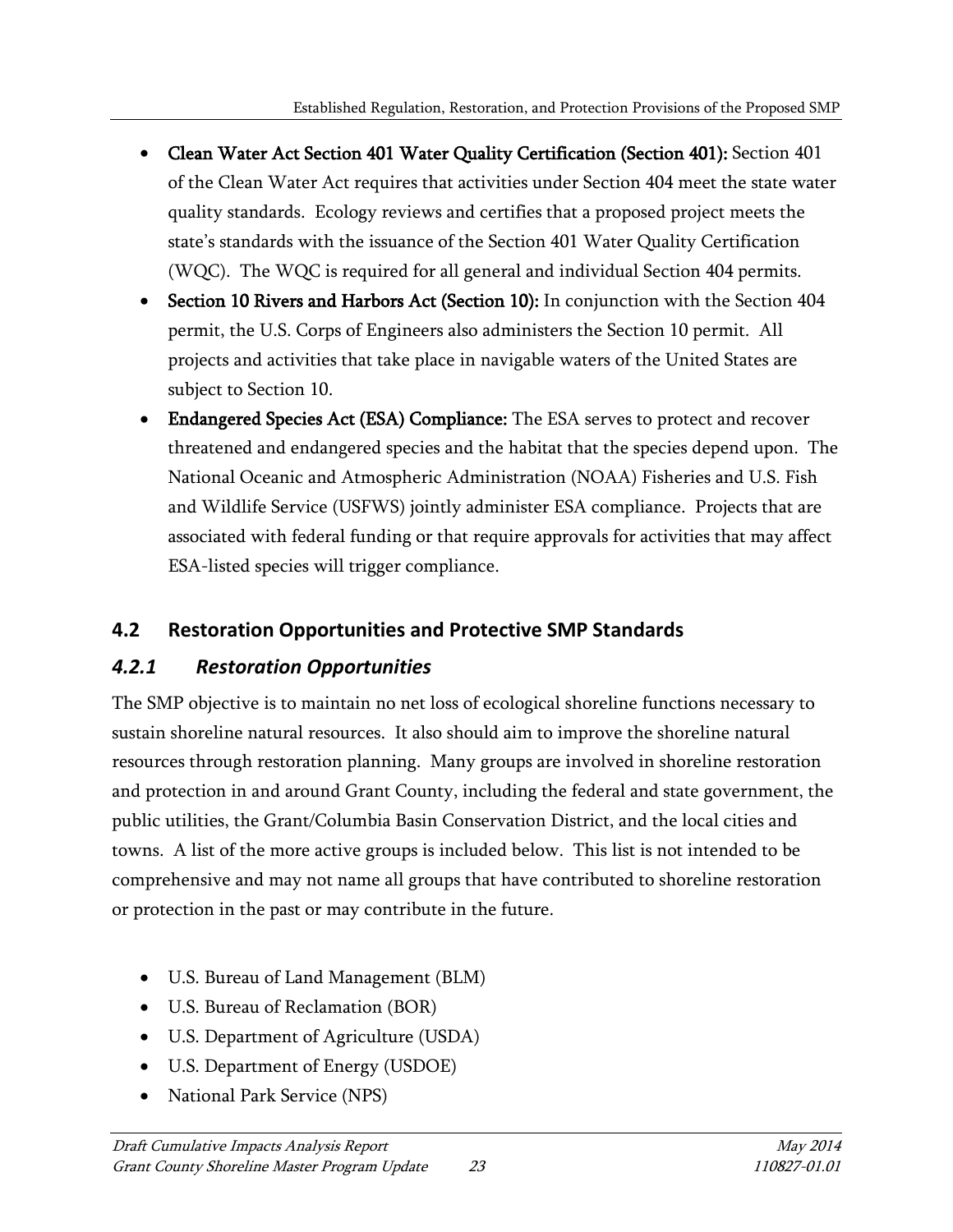- NOAA Fisheries
- USFWS
- U.S. Forest Service (USFS)
- WDFW
- Washington State Parks and Recreation Commission (WSPRC)
- Washington State Conservation Commission (WSCC)
- Ecology
- Washington State Department of Natural Resources (DNR)
- Grant County Public Utility District (Grant PUD)
- Grant County Conservation District
- The Nature Conservancy (TNC)

While most restoration plans and programs from the SMP jurisdictional area address largescale direction and management, there is a small set of actions that are named or planned for specific areas. Table 3 lists the site-specific locations and opportunities, and includes the source document or project proponent, as well as the impairment to be addressed and the key benefits to ecological function expected as a result of the project implementation. Table 4 provides restoration and protection opportunities at a broader scale, which are discussed in more detail within the IAC Tables.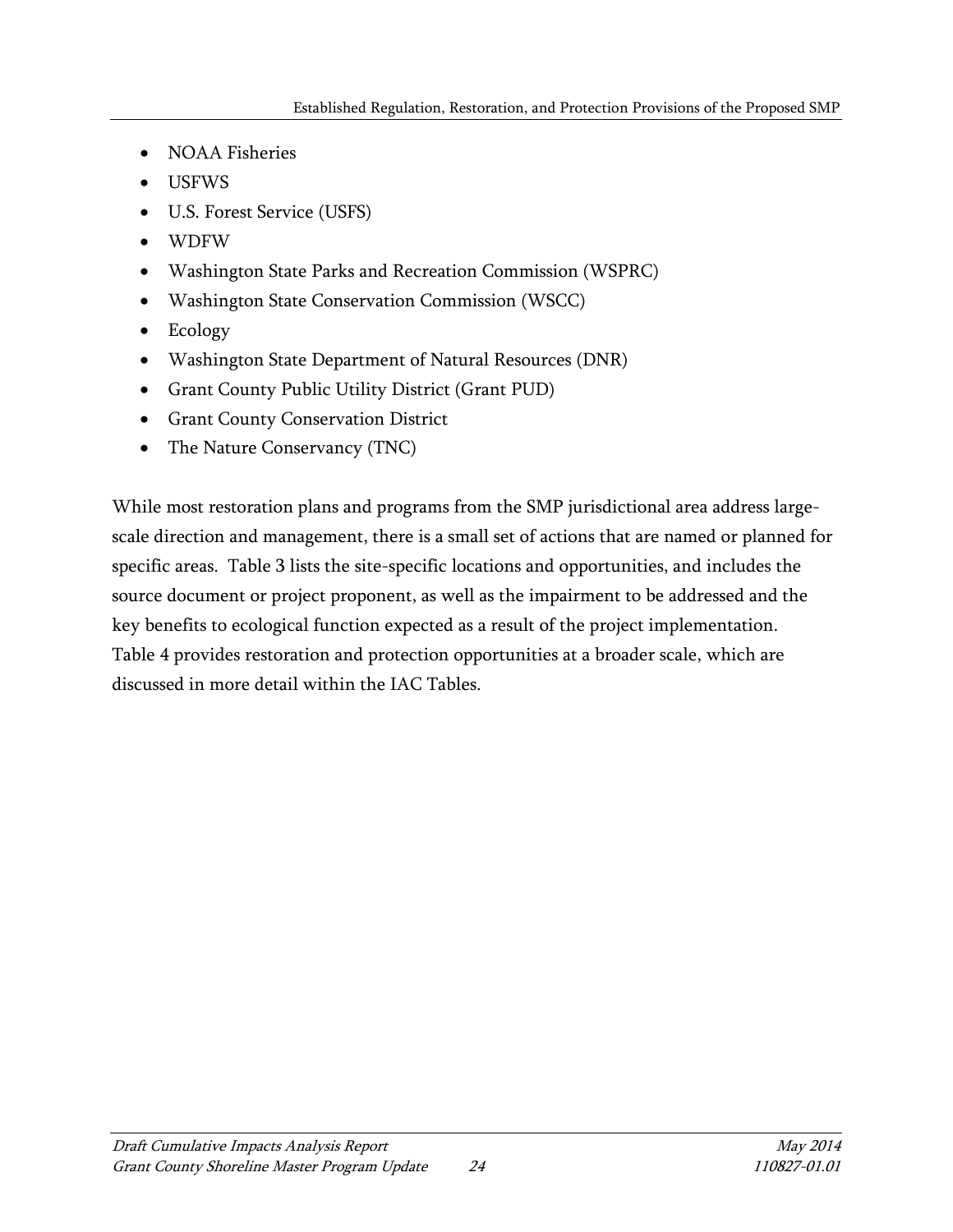**Table 3 Site-specific Restoration and Protection Opportunities in Grant County and Surrounding Cities and Towns**

#### **Key Benefits to Ecological Functions\*\***

<span id="page-30-0"></span>

| Area                               | Site                                                                                                                                       | <b>Restoration / Protection Opportunities</b>                                           | <b>Priority*</b> | Source               | Key Impairments**                                             | Key Benefits to Ecological Functions**                                                                                                                |
|------------------------------------|--------------------------------------------------------------------------------------------------------------------------------------------|-----------------------------------------------------------------------------------------|------------------|----------------------|---------------------------------------------------------------|-------------------------------------------------------------------------------------------------------------------------------------------------------|
|                                    | <b>Crescent Bar Island</b>                                                                                                                 | Stabilize shoreline using soft shoreline techniques                                     | Moderate         |                      |                                                               | Reductions in soil erosion                                                                                                                            |
| County                             | <b>Recreation Area (Columbia</b>                                                                                                           | Protect/enhance shoreline vegetation                                                    | Very High        | <b>GCPUD</b>         | Increased soil erosion                                        | Increased native shrub-steppe habitat for terrestrial species foraging/breeding/nesting/migration                                                     |
|                                    | River Reach 1)                                                                                                                             |                                                                                         |                  |                      |                                                               | Protect surface water quality                                                                                                                         |
|                                    | <b>Priest Rapids Recreation</b>                                                                                                            | Protect/enhance riparian vegetation                                                     |                  |                      |                                                               | Increased native shrub-steppe habitat for terrestrial species foraging/breeding/nesting/migration                                                     |
| County                             | Area/Desert Aire (Columbia<br><b>River Reach 3)</b>                                                                                        | Protect existing shrub-steppe vegetation                                                | Very High        | <b>GCPUD</b>         | Habitat loss                                                  | Riparian vegetation recruitment                                                                                                                       |
| County                             | <b>Upper Crab Creek (above</b><br>Moses Lake)                                                                                              | Apply agricultural Best Management Practices (BMPs) on lands draining into<br>creek     | High             | TBA                  | Increased soil erosion                                        | Reductions in soil erosion and resulting reductions in sediment inputs into creek, creek tributaries,<br>irrigation drains, and ultimately Moses Lake |
|                                    |                                                                                                                                            |                                                                                         |                  |                      | Restricted water movement                                     | Increased subsurface infiltration and flow                                                                                                            |
| County                             | <b>Upper Crab Creek between</b><br><b>Brook Lake and Moses Lake</b>                                                                        | Establish wetlands/waterfowl habitat and associated riparian enhancement                | High             | WDFW, BOR, WDOE      | Restricted sediment movement                                  | Increased habitat for terrestrial species foraging/breeding/nesting/migration                                                                         |
|                                    | known as Potholes)<br><b>Supplemental Feed Route)</b>                                                                                      | and bank stabilization                                                                  |                  |                      | Habitat loss                                                  | Improved temperature/dissolved oxygen conditions and protection against toxin/pathogen additic                                                        |
|                                    |                                                                                                                                            |                                                                                         |                  |                      | Increased soil erosion                                        | Reductions in soil erosion                                                                                                                            |
|                                    | <b>Buckshot Ranch Boat Launch</b><br>(Columbia River Reach 3),<br><b>Burkett Lake Recreation</b>                                           |                                                                                         | Very High        | <b>GCPUD</b>         |                                                               | Increased native shrub-steppe habitat for terrestrial species foraging/breeding/nesting/migration                                                     |
| County                             | Area, Frenchman's Coulee<br>(Potholes and Frenchman<br>Coulee Lakes), and Sand<br><b>Hollow South (Lakes North</b><br>of Lower Crab Creek) | Protect/enhance riparian vegetation                                                     |                  |                      | Habitat loss                                                  | Riparian vegetation recruitment                                                                                                                       |
|                                    | <b>Coulee City Community Park</b>                                                                                                          | Stabilize shoreline using soft shoreline techniques                                     | Moderate         | Coulee City          | Increased soil erosion                                        | Reductions in soil erosion                                                                                                                            |
|                                    | (Subreach 1a)                                                                                                                              |                                                                                         |                  |                      |                                                               | Increased habitat for aquatic species foraging/spawning                                                                                               |
| Coulee<br>City<br>Electric<br>City | Conservancy Area (Subreach                                                                                                                 | Enhance riparian vegetation and remove invasives where present                          | Moderate         | Coulee City          | Habitat loss                                                  | Riparian vegetation recruitment for native terrestrial species foraging/breeding/nesting habitat                                                      |
|                                    | 1 <sub>b</sub>                                                                                                                             | Protect existing shrub-steppe vegetation                                                | Very High        |                      |                                                               | Increased native shrub-steppe habitat for terrestrial species foraging/breeding/nesting/migration                                                     |
|                                    | Northeast (Subreach 1d) and<br>southeast edge of lake                                                                                      | Beach restoration and shoreline stabilization using soft shore techniques               | Moderate         | <b>Electric City</b> | Habitat loss due to invasive species and shoreline            | Riparian vegetation recruitment for native terrestrial species foraging/breeding/nesting habitat                                                      |
|                                    | (Subreach 1a)                                                                                                                              | Protect/enhance shoreline vegetation and remove invasive vegetation.                    | Very High        |                      | erosion                                                       | Reductions in soil erosion                                                                                                                            |
| Grand                              | Columbia River/Lake                                                                                                                        | Remove invasive vegetation                                                              | Moderate         |                      |                                                               |                                                                                                                                                       |
| Coulee                             | <b>Roosevelt shoreline</b>                                                                                                                 | Protect/enhance riparian vegetation                                                     | Very High        | <b>Grand Coulee</b>  | Habitat loss due to invasive species                          | Riparian vegetation recruitment for native terrestrial species foraging/breeding/nesting habitat                                                      |
|                                    |                                                                                                                                            | Shoreline stabilization using soft shore techniques                                     | Moderate         |                      | Increased soil erosion                                        | Riparian vegetation recruitment for native terrestrial species foraging/breeding/nesting habitat                                                      |
|                                    | Soap Lake shoreline along<br>Soap Lake Highway 17 (Subreach 1d                                                                             | Enhance riparian vegetation and remove invasives where present                          | Moderate         | Soap Lake            | Habitat loss due to invasive species and shoreline<br>erosion | Reductions in soil erosion                                                                                                                            |
|                                    | and parts of subreach 1c)                                                                                                                  | Protect lake water quality by implementing stormwater controls consistent               |                  |                      | Fertilizer/Pesticide/Herbicide inputs                         | Reduced excess nutrient sources to improve water quality                                                                                              |
|                                    |                                                                                                                                            | with Eastern WA Stormwater manual; and evaluating feasibility of establishing           | Very High        |                      | Temperature increases                                         | Temperature/dissolved oxygen improvements                                                                                                             |
|                                    |                                                                                                                                            | a stormwater management mitigation program                                              |                  |                      | Bioaccumulation of toxins                                     | Toxin/pathogen reduction                                                                                                                              |
| Krupp                              | <b>Upper Crab Creek shoreline</b>                                                                                                          | Remove invasive vegetation and protect existing riparian and shrub-steppe<br>vegetation | Very High        | Krupp                | Habitat loss due to invasive species                          | Riparian vegetation recruitment for native terrestrial species foraging/breeding/nesting habitat                                                      |
| Wilson<br>Creek                    | <b>Upper Crab Creek shoreline</b>                                                                                                          | Remove invasive vegetation and protect existing riparian and shrub-steppe<br>vegetation | Very High        | Wilson Creek         | Habitat loss due to invasive species                          | Riparian vegetation recruitment for native terrestrial species foraging/breeding/nesting habitat                                                      |

Notes:

BOR - Bureau of Reclamation project

GCPUD - Grant County PUD Article 418 of Priest Rapids Project License

WDFW - Washington Department of Fish and Wildlife project

\* Categories are Very High (habitat protection actions), High (actions that restore ecosystem function), and Moderate (actions that restore habitat structure). Funded projects take priority over other projects within each

\*\* Impairment and Benefits categories come from Table 1 of this Restoration Plan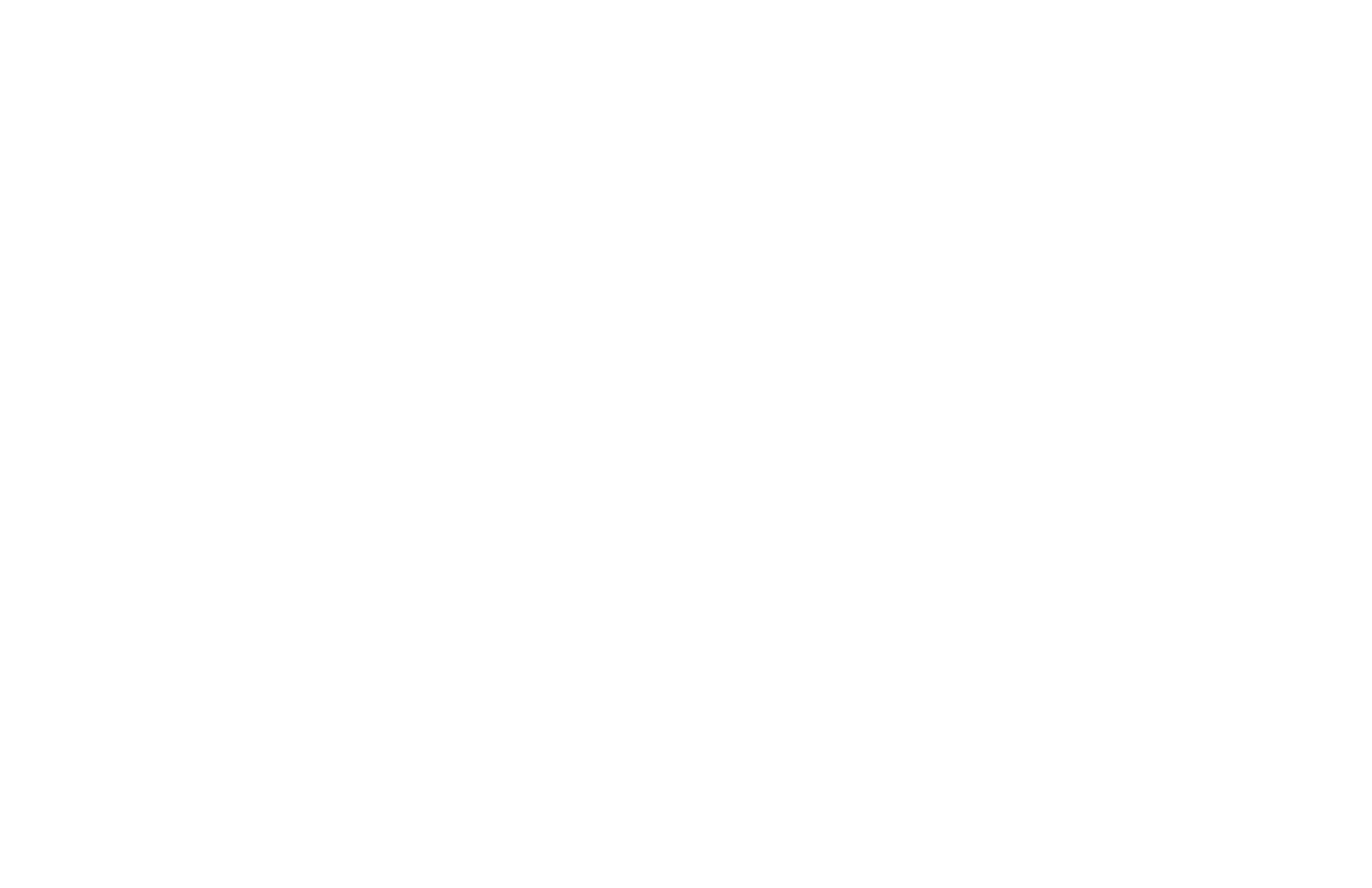**Table 4 General Restoration and Protection Opportunities in Grant County and Surrounding Cities and Towns**

<span id="page-32-0"></span>

|    | <b>Restoration / Protection Opportunities</b>                                                                             | Key Impairments*                                             | Key Benefits to Ecological Functions*                                                                | Columbia<br><b>River</b><br>A | <b>Crescent Bay</b><br>and Lake<br>Roosevelt<br>B | <b>City of Grand</b><br>Coulee<br>(Crescent Bay)<br>C | <b>City of Grand</b><br><b>Coulee (Lake</b><br>Roosevelt)<br>D | Banks, Osborn,<br>Thompson Lakes | Town of<br><b>Coulee City</b><br>(Banks Lake) | <b>City of Electric</b><br><b>City (Banks</b><br>and Osborn<br><b>Bay Lakes)</b><br>G | <b>City of Grand</b><br><b>Coulee (Banks</b><br>Lake)<br>H | <b>Coffee and</b><br><b>Long Lakes</b> | <b>Blue Lake</b> | Alkali, Deep,<br>Dry Falls,<br>Lenore, and<br><b>Little Soap</b><br>Lakes<br>K. |  |
|----|---------------------------------------------------------------------------------------------------------------------------|--------------------------------------------------------------|------------------------------------------------------------------------------------------------------|-------------------------------|---------------------------------------------------|-------------------------------------------------------|----------------------------------------------------------------|----------------------------------|-----------------------------------------------|---------------------------------------------------------------------------------------|------------------------------------------------------------|----------------------------------------|------------------|---------------------------------------------------------------------------------|--|
|    |                                                                                                                           | Loss of nutrient and organic                                 | Riparian vegetation recruitment                                                                      |                               |                                                   |                                                       |                                                                |                                  |                                               |                                                                                       |                                                            |                                        |                  |                                                                                 |  |
|    | Establish riparian buffers where absent<br>and/or remove invasives where present                                          | inputs, reduced<br>evapotranspiration and<br>bioinfiltration | Increased habitat for aquatic and terrestrial species<br>foraging/breeding/nesting/migration         | SIAC, HR-<br>CCP, GCPUD       | <b>SIAC</b>                                       | SIAC                                                  | <b>SIAC</b>                                                    | <b>BLRMP</b>                     | SIAC, BLRMP                                   | <b>BLRMP</b>                                                                          | SIAC, BLRMP                                                |                                        | <b>SIAC</b>      |                                                                                 |  |
|    | Concentrate and better manage recreation<br>2 and public access to intact riparian, wetland,<br>and shrub-steppe habitats | Habitat loss - riparian and                                  | Riparian vegetation recruitment for native terrestrial<br>species foraging/breeding/nesting habitat  | SIAC,<br><b>GCPUD</b>         |                                                   |                                                       |                                                                |                                  |                                               |                                                                                       |                                                            |                                        |                  |                                                                                 |  |
|    |                                                                                                                           | wetland                                                      | Temperature/dissolved oxygen improvements                                                            |                               |                                                   |                                                       |                                                                |                                  |                                               |                                                                                       | <b>BLRMP</b>                                               | <b>BLRMP</b>                           | SIAC, BLRMP      | <b>BLRMP</b>                                                                    |  |
|    |                                                                                                                           |                                                              | Improve toxin/pathogen management capabilities                                                       |                               |                                                   |                                                       |                                                                |                                  |                                               |                                                                                       |                                                            |                                        |                  |                                                                                 |  |
| 3  | Incorporate aquatic habitat complexity and<br>vegetation with future development along                                    | Habitat loss along shoreline                                 | Maintained or increased habitat for aquatic species -<br>rearing/migration                           | SIAC,                         |                                                   |                                                       |                                                                | <b>SIAC</b>                      | <b>SIAC</b>                                   | <b>SIAC</b>                                                                           | SIAC                                                       | <b>SIAC</b>                            | SIAC             | SIAC                                                                            |  |
|    | with soft bank stabilization techniques                                                                                   | Increased wave energy due to<br>shoreline armoring           | Reduced soil erosion                                                                                 | GCPUD                         |                                                   |                                                       |                                                                |                                  |                                               |                                                                                       |                                                            |                                        |                  |                                                                                 |  |
|    |                                                                                                                           | Fertilizer/Pesticide/Herbicide                               | Reduced excess nutrient sources to improve water                                                     |                               |                                                   |                                                       |                                                                |                                  |                                               |                                                                                       |                                                            |                                        |                  | SIAC                                                                            |  |
| -4 | Implement stormwater controls consistent                                                                                  | inputs                                                       | quality                                                                                              | SIAC                          | <b>SIAC</b>                                       | <b>SIAC</b>                                           | <b>SIAC</b>                                                    |                                  | SIAC, BLRMP                                   | SIAC, BLRMP                                                                           | SIAC, BLRMP                                                |                                        | <b>SIAC</b>      |                                                                                 |  |
|    | with Eastern WA Stormwater manual                                                                                         | Temperature increases                                        | Temperature/dissolved oxygen improvements                                                            |                               |                                                   |                                                       |                                                                |                                  |                                               |                                                                                       |                                                            |                                        |                  |                                                                                 |  |
|    |                                                                                                                           | Bioaccumulation of toxins                                    | Toxin/pathogen reduction                                                                             |                               |                                                   |                                                       |                                                                |                                  |                                               |                                                                                       |                                                            |                                        |                  |                                                                                 |  |
|    | 5 Restore shrub-steppe along shorelines                                                                                   | Habitat loss - shrub-steppe                                  | Increased native shrub-steppe habitat for terrestrial<br>species foraging/breeding/nesting/migration | SIAC, HR-<br>CCP, GCPUD       |                                                   |                                                       |                                                                | <b>BLRMP</b>                     | <b>BLRMP</b>                                  | <b>BLRMP</b>                                                                          | <b>BLRMP</b>                                               |                                        | SIAC             |                                                                                 |  |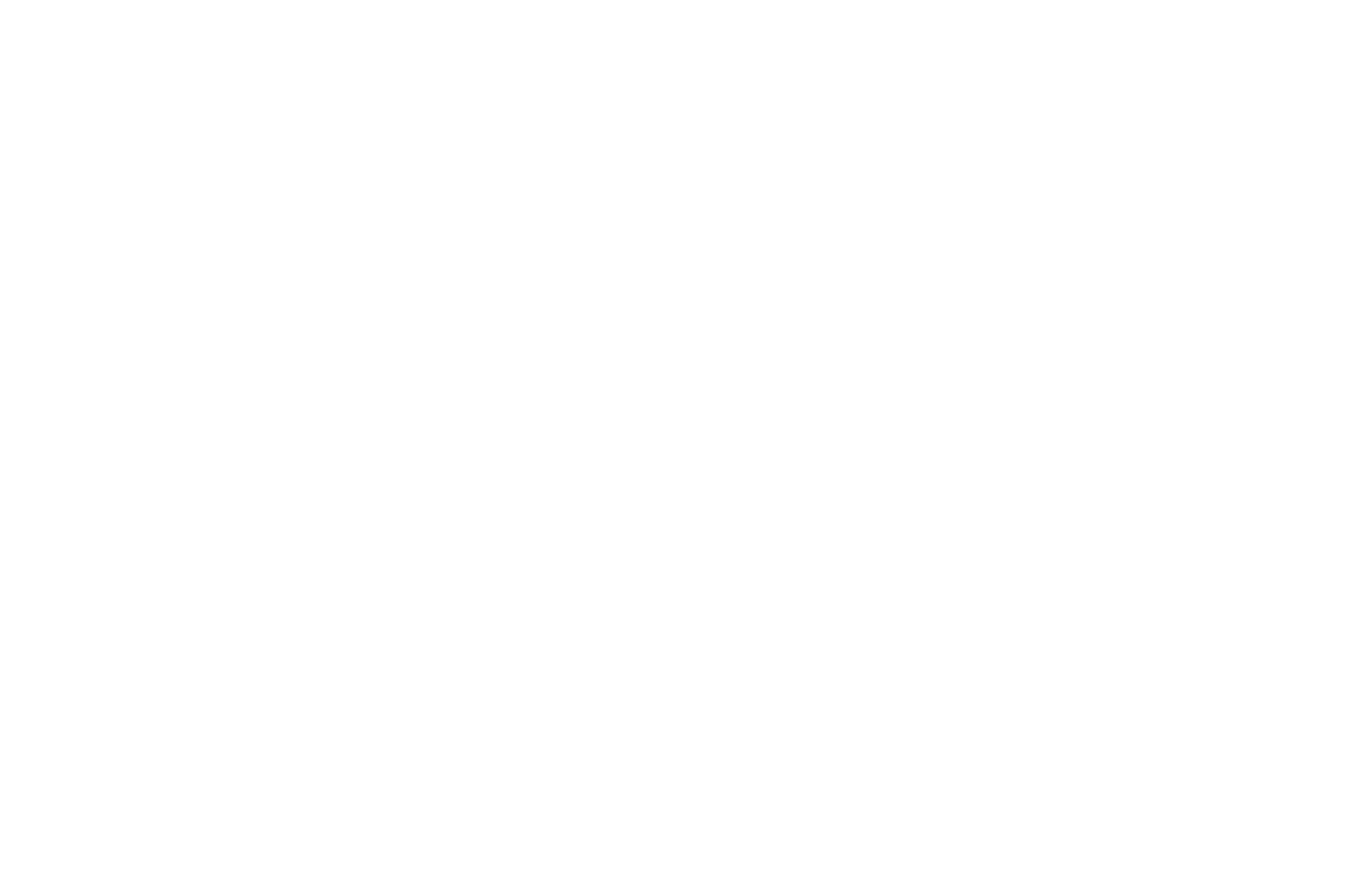**Table 4 General Restoration and Protection Opportunities in Grant County and Surrounding Cities and Towns**

|     | <b>Restoration / Protection Opportunities</b>                                                     | Key Impairments*          | Key Benefits to Ecological Functions*                                                                                                                                                                 | Columbia<br><b>River</b><br>A | <b>Crescent Bay</b><br>and Lake<br>Roosevelt<br>B | <b>City of Grand</b><br>Coulee<br>(Crescent Bay)<br>$\mathsf{C}$ | <b>City of Grand</b><br><b>Coulee (Lake</b><br>Roosevelt)<br>D | Banks, Osborn,<br><b>Thompson Lakes</b><br>E. | Town of<br><b>Coulee City</b><br>(Banks Lake) | <b>City of Electric</b><br><b>City (Banks</b><br>and Osborn<br><b>Bay Lakes)</b><br>G | <b>City of Grand</b><br>Coulee (Banks<br>Lake)<br>H | <b>Coffee and</b><br><b>Long Lakes</b> | <b>Blue Lake</b><br>$\mathbf{I}$ | Alkali, Deep,<br>Dry Falls,<br>Lenore, and<br><b>Little Soap</b><br>Lakes<br>K |
|-----|---------------------------------------------------------------------------------------------------|---------------------------|-------------------------------------------------------------------------------------------------------------------------------------------------------------------------------------------------------|-------------------------------|---------------------------------------------------|------------------------------------------------------------------|----------------------------------------------------------------|-----------------------------------------------|-----------------------------------------------|---------------------------------------------------------------------------------------|-----------------------------------------------------|----------------------------------------|----------------------------------|--------------------------------------------------------------------------------|
|     | 6 Protect intact shrub-steppe habitat                                                             | (none)                    | Increase native shrub-steppe habitat for terrestrial<br>species foraging/breeding/nesting/migration                                                                                                   | HR-CCP,<br>GCPUD              | <b>SIAC</b>                                       | SIAC                                                             | SIAC                                                           | <b>BLRMP</b>                                  | SIAC, BLRMP                                   | SIAC, BLRMP                                                                           | SIAC, BLRMP                                         |                                        | CBWAMP                           | CBWAMP                                                                         |
|     | Protect steep slope areas from runoff and<br>sedimentation                                        | Sediment cycle disruption | Increased subsurface infiltration and flow, protect<br>surface water quality<br>Reductions in soil erosion                                                                                            |                               | <b>SIAC</b>                                       | SIAC                                                             | SIAC                                                           |                                               |                                               | SIAC                                                                                  |                                                     |                                        |                                  |                                                                                |
|     | Monitor shoreline periodically and evaluate<br>8 protection measures if grazing impacts<br>appear | <b>NA</b>                 | Reductions in soil erosion<br>Riparian vegetation recruitment<br>Protections for temperature/dissolved oxygen<br>conditions and protection against toxin/pathogen<br>addition                         |                               |                                                   | N/A                                                              | N/A                                                            | <b>BLRMP</b>                                  | N/A                                           | N/A                                                                                   | N/A                                                 | SIAC                                   |                                  |                                                                                |
|     | 9 Protect existing wetland and riparian habitats NA                                               |                           | Protections for temperature/dissolved oxygen<br>conditions and protection against toxin/pathogen<br>addition<br>Protection for aquatic and terrestrial species -<br>foraging/greeding/nesting/rearing | HR-CCP,<br>GCPUD              |                                                   |                                                                  |                                                                | CBWAMP, BLRMP                                 | <b>BLRMP</b>                                  | <b>BLRMP</b>                                                                          | <b>BLRMP</b>                                        |                                        |                                  |                                                                                |
| 10  | Grass or woody plant strips between<br>agricultural fields and either lakes or streams            | Habitat loss              | Soil erosion protection<br>Support native grassland and shrub steppe features<br>Increase habitat for terrestrial species -<br>foraging/breeding/nesting/migration                                    |                               |                                                   | N/A                                                              | N/A                                                            |                                               | N/A                                           | N/A                                                                                   | N/A                                                 |                                        |                                  |                                                                                |
| -11 | Concentrate livestock water access, including $\bigg _{\sf NA}$<br>exclusion fencing if feasible  |                           | Reductions in soil erosion<br>Riparian vegetation recruitment<br>Protections for temperature/dissolved oxygen<br>conditions and protection against toxin/pathogen<br>addiiton                         |                               |                                                   | N/A                                                              | N/A                                                            | <b>BLRMP</b>                                  | N/A                                           | N/A                                                                                   | N/A                                                 |                                        |                                  |                                                                                |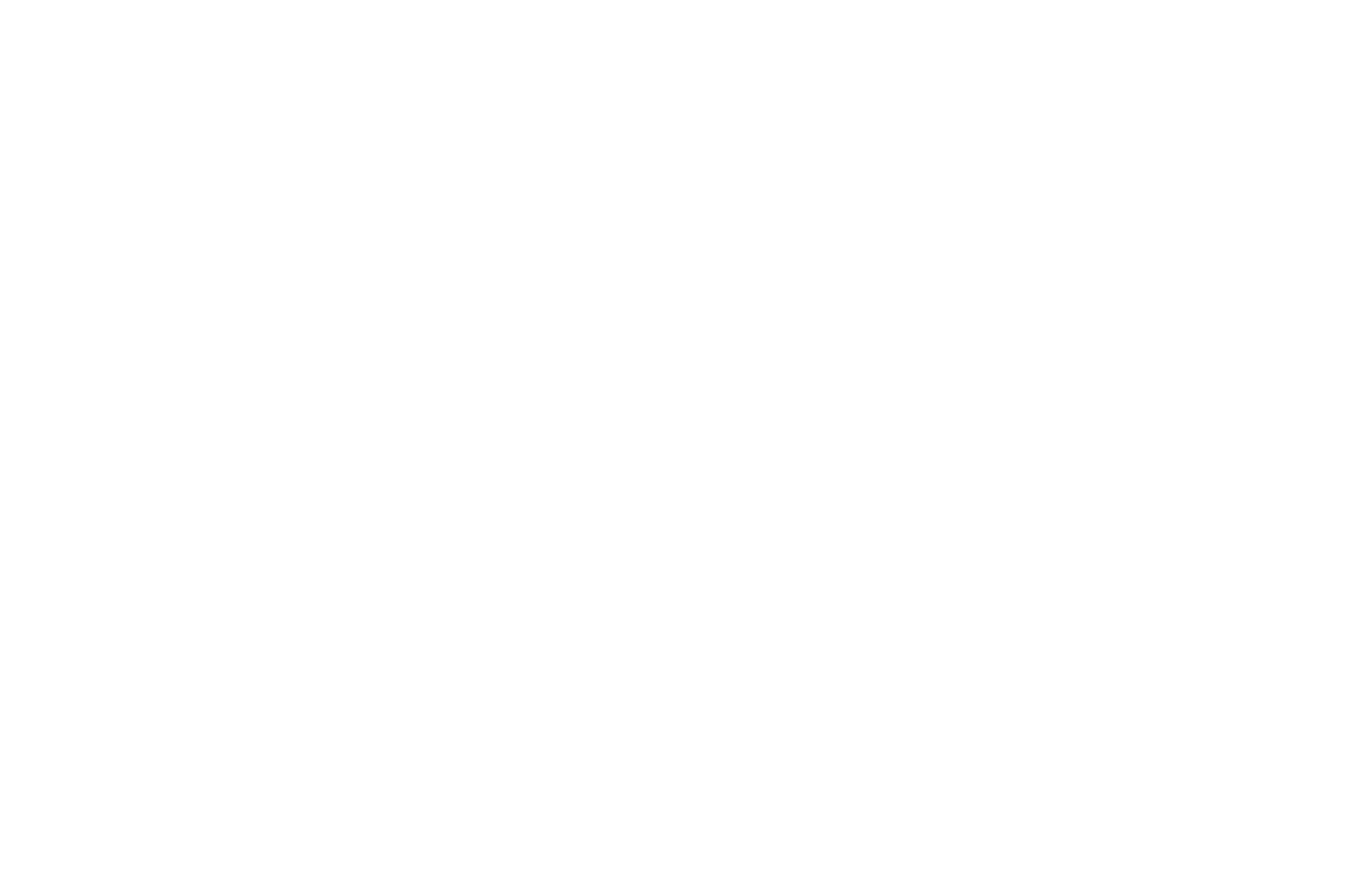**Table 4 General Restoration and Protection Opportunities in Grant County and Surrounding Cities and Towns**

| <b>Restoration / Protection Opportunities</b>                                          | <b>Key Impairments*</b>                                                                                         | Key Benefits to Ecological Functions*                                                           | Columbia<br><b>River</b><br>A | <b>Crescent Bay</b><br>and Lake<br>Roosevelt<br>B | <b>City of Grand</b><br>Coulee<br>(Crescent Bay)<br>$\mathbf{C}$ | <b>City of Grand</b><br><b>Coulee (Lake</b><br>Roosevelt)<br>D | Banks, Osborn,<br><b>Thompson Lakes</b><br>E. | Town of<br><b>Coulee City</b><br>(Banks Lake)<br>F. | <b>City of Electric</b><br><b>City (Banks</b><br>and Osborn<br><b>Bay Lakes)</b><br>G | <b>City of Grand</b><br><b>Coulee (Banks</b><br>Lake)<br>H | <b>Coffee and</b><br><b>Long Lakes</b> | <b>Blue Lake</b> | Alkali, Deep,<br>Dry Falls,<br>Lenore, and<br><b>Little Soap</b><br>Lakes<br>K |
|----------------------------------------------------------------------------------------|-----------------------------------------------------------------------------------------------------------------|-------------------------------------------------------------------------------------------------|-------------------------------|---------------------------------------------------|------------------------------------------------------------------|----------------------------------------------------------------|-----------------------------------------------|-----------------------------------------------------|---------------------------------------------------------------------------------------|------------------------------------------------------------|----------------------------------------|------------------|--------------------------------------------------------------------------------|
|                                                                                        | Effluent inputs - nutrient<br>sources and elevated<br>temperature water                                         | Decrease nutrient sources                                                                       |                               |                                                   |                                                                  |                                                                |                                               |                                                     |                                                                                       |                                                            |                                        |                  |                                                                                |
| Manage nutrient and temperature loading at<br>12<br>nearby hatchery                    | Temperature increases                                                                                           | Improved temperature/dissolved oxygen and protect<br>against elevated toxin/pathogen conditions |                               |                                                   |                                                                  |                                                                |                                               |                                                     |                                                                                       |                                                            |                                        |                  |                                                                                |
|                                                                                        |                                                                                                                 | Aquatic species - rearing/migration                                                             |                               |                                                   |                                                                  |                                                                |                                               |                                                     |                                                                                       |                                                            |                                        |                  |                                                                                |
| Evaluate opportunities for existing hardened<br>shoreline/ armoring removal and native | Habitat loss                                                                                                    | Terrestrial and aquatic species -<br>foraging/breeding/nesting/migration/rearing                |                               |                                                   |                                                                  |                                                                |                                               |                                                     |                                                                                       |                                                            |                                        |                  |                                                                                |
| 13<br>vegetation replanging with soft shoreline<br>stabillization.                     | Increased wave energy due to<br>shoreline armoring                                                              | Decrease soil erosion                                                                           | GCPUD                         |                                                   | <b>SIAC</b>                                                      |                                                                |                                               | <b>SIAC</b>                                         | SIAC                                                                                  |                                                            |                                        |                  |                                                                                |
|                                                                                        | Sediment cycle disruption                                                                                       | Riparian vegetation recruitment                                                                 |                               |                                                   |                                                                  |                                                                |                                               |                                                     |                                                                                       |                                                            |                                        |                  |                                                                                |
| 14 Substrate enhancement                                                               | Sediment cycle disruption due<br>to periodic flooding and ice<br>dams                                           | Decrease sedimentation/excessive deposition                                                     |                               |                                                   |                                                                  |                                                                |                                               |                                                     |                                                                                       |                                                            |                                        |                  |                                                                                |
|                                                                                        | Habitat fragmentation                                                                                           | Increased water storage                                                                         |                               |                                                   |                                                                  |                                                                |                                               |                                                     |                                                                                       |                                                            |                                        |                  |                                                                                |
| Reconnect floodplain and/or wetland<br>15<br>connectivity where appropriate            | Reduced water storage, and<br>reduced filtration of sediment,<br>nutrient-, toxin-, or pathogen-<br>laden water | Increased subsurface infiltration and flow, protect<br>surface water quality                    | HR-CCP                        |                                                   |                                                                  |                                                                | <b>BLRMP</b>                                  | <b>BLRMP</b>                                        | <b>BLRMP</b>                                                                          | <b>BLRMP</b>                                               |                                        |                  |                                                                                |
|                                                                                        | Habitat loss                                                                                                    | Increased hyporheic exchange and groundwater<br>recharge                                        |                               |                                                   |                                                                  |                                                                |                                               |                                                     |                                                                                       |                                                            |                                        |                  |                                                                                |
|                                                                                        | Sediment and organic material<br>cycle disruption                                                               | Terrestrial and aquatic species -<br>foraging/breeding/nesting/migration/rearing                |                               |                                                   |                                                                  |                                                                |                                               |                                                     |                                                                                       |                                                            |                                        |                  |                                                                                |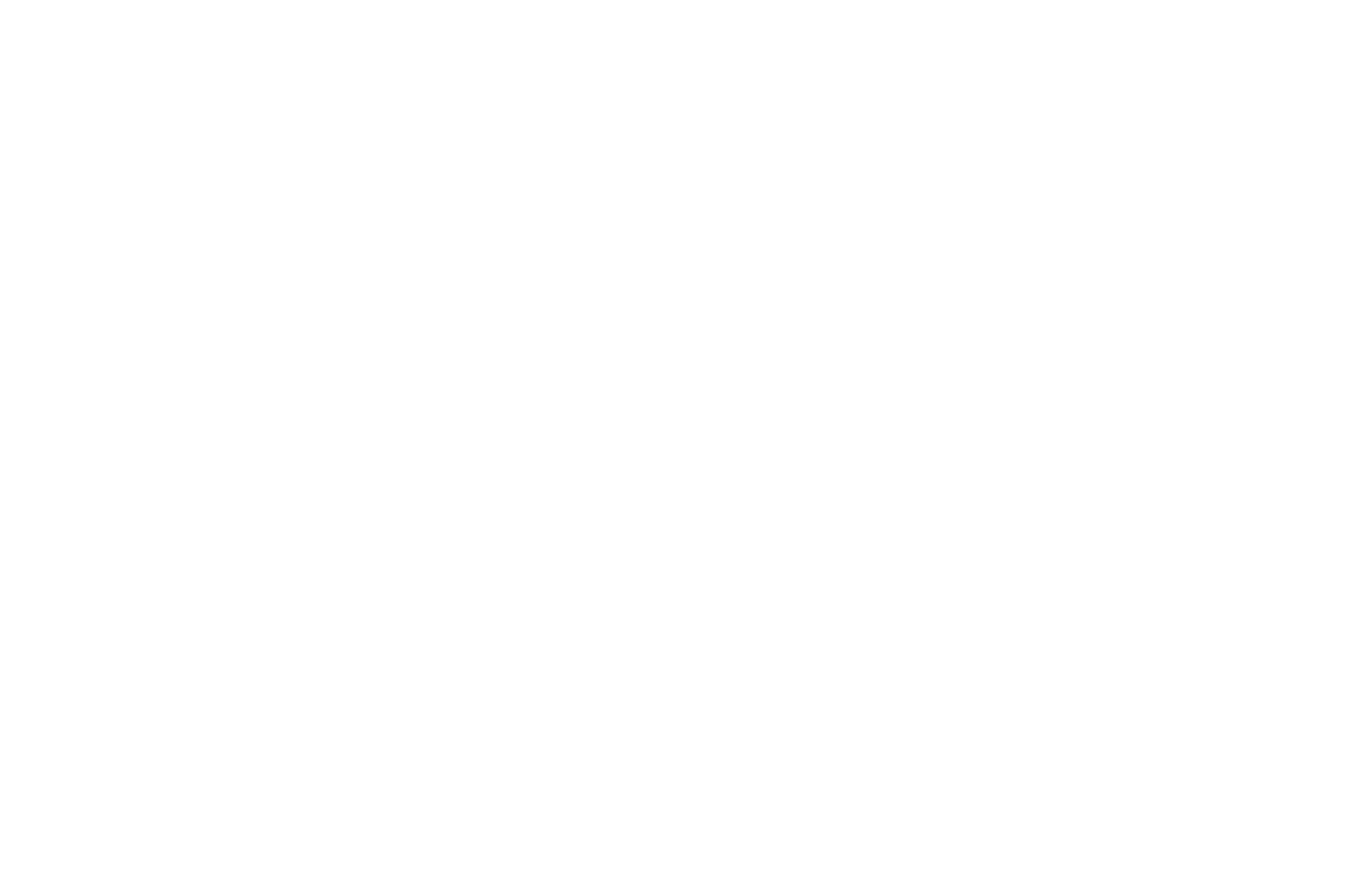**Table 4 General Restoration and Protection Opportunities in Grant County and Surrounding Cities and Towns**

| <b>Restoration / Protection Opportunities</b>                                                | Key Impairments*                                                                             | Key Benefits to Ecological Functions*                                                                                           | <b>Park Lake</b><br>L. | Soap Lake<br>M | <b>City of Soap</b><br>Lake (Soap<br>Lake)<br>N | Trail, Billy<br>Clapp, and<br><b>Brook Lakes</b><br>$\Omega$ | <b>Sand Coulee</b><br>Syphon,<br>Round Lake,<br>and Un-<br>named Lake<br><b>D</b> | <b>Ephrata and</b><br><b>Rocky Ford</b><br>Lakes<br>$\Omega$ | <b>Babcock Ridge</b><br>Lake, Crater Lake,<br><b>Frenchman Hills</b><br>Lake, Hiawatha<br>Lake, Martha Lake,<br>Sand Lake, Un-<br>named Lakes,<br><b>Winchester Lakes</b><br>R | <b>Moses Lake</b><br>S. | <b>Ancient Lake, Burke</b><br>Lake, Dusty Lake,<br>Evergreen<br>Reservoir, Flat<br>Lake, Hilltop Lake,<br>Quincy Lake, Stan<br><b>Coffin Lake</b><br>T | <b>Potholes</b><br>Reservoir<br>U |
|----------------------------------------------------------------------------------------------|----------------------------------------------------------------------------------------------|---------------------------------------------------------------------------------------------------------------------------------|------------------------|----------------|-------------------------------------------------|--------------------------------------------------------------|-----------------------------------------------------------------------------------|--------------------------------------------------------------|--------------------------------------------------------------------------------------------------------------------------------------------------------------------------------|-------------------------|--------------------------------------------------------------------------------------------------------------------------------------------------------|-----------------------------------|
| Establish riparian buffers where absent<br>and/or remove invasives where present             | Loss of nutrient and organic<br>inputs, reduced<br>evapotranspiration and<br>bioinfiltration | Riparian vegetation recruitment<br>Increased habitat for aquatic and terrestrial species<br>foraging/breeding/nesting/migration | <b>SIAC</b>            |                | SIAC                                            |                                                              |                                                                                   |                                                              |                                                                                                                                                                                | SIAC, CCSBP             |                                                                                                                                                        | SIAC, CCSBP                       |
| Concentrate and better manage recreation<br>2 and public access to intact riparian, wetland, | Habitat loss - riparian and                                                                  | Riparian vegetation recruitment for native terrestrial<br>species foraging/breeding/nesting habitat                             | CBWAMP                 |                |                                                 | CBWAMP                                                       |                                                                                   |                                                              | CBWAMP                                                                                                                                                                         | <b>CCSBP</b>            | CBWAMP                                                                                                                                                 | CBWAMP,                           |
| and shrub-steppe habitats                                                                    | wetland                                                                                      | Temperature/dissolved oxygen improvements<br>Improve toxin/pathogen management capabilities                                     |                        |                |                                                 |                                                              |                                                                                   |                                                              |                                                                                                                                                                                |                         |                                                                                                                                                        | CCSBP                             |
| Incorporate aquatic habitat complexity and<br>3 vegetation with future development along     | Habitat loss along shoreline<br>Increased wave energy due to                                 | Maintained or increased habitat for aquatic species -<br>rearing/migration                                                      | <b>SIAC</b>            | SIAC           | SIAC                                            | <b>SIAC</b>                                                  | SIAC                                                                              | SIAC                                                         |                                                                                                                                                                                | <b>SIAC</b>             |                                                                                                                                                        | SIAC                              |
| with soft bank stabilization techniques                                                      | shoreline armoring<br>Fertilizer/Pesticide/Herbicide                                         | Reduced soil erosion<br>Reduced excess nutrient sources to improve water                                                        |                        |                |                                                 |                                                              |                                                                                   |                                                              |                                                                                                                                                                                |                         |                                                                                                                                                        |                                   |
| Implement stormwater controls consistent<br>with Eastern WA Stormwater manual                | inputs<br>Temperature increases<br><b>Bioaccumulation of toxins</b>                          | quality<br>Temperature/dissolved oxygen improvements<br>Toxin/pathogen reduction                                                | <b>SIAC</b>            |                | SIAC                                            |                                                              |                                                                                   |                                                              |                                                                                                                                                                                | <b>SIAC</b>             | <b>SIAC</b>                                                                                                                                            |                                   |
| 5 Restore shrub-steppe along shorelines                                                      | Habitat loss - shrub-steppe                                                                  | Increased native shrub-steppe habitat for terrestrial<br>species foraging/breeding/nesting/migration                            |                        |                |                                                 |                                                              |                                                                                   |                                                              |                                                                                                                                                                                | <b>SIAC</b>             |                                                                                                                                                        |                                   |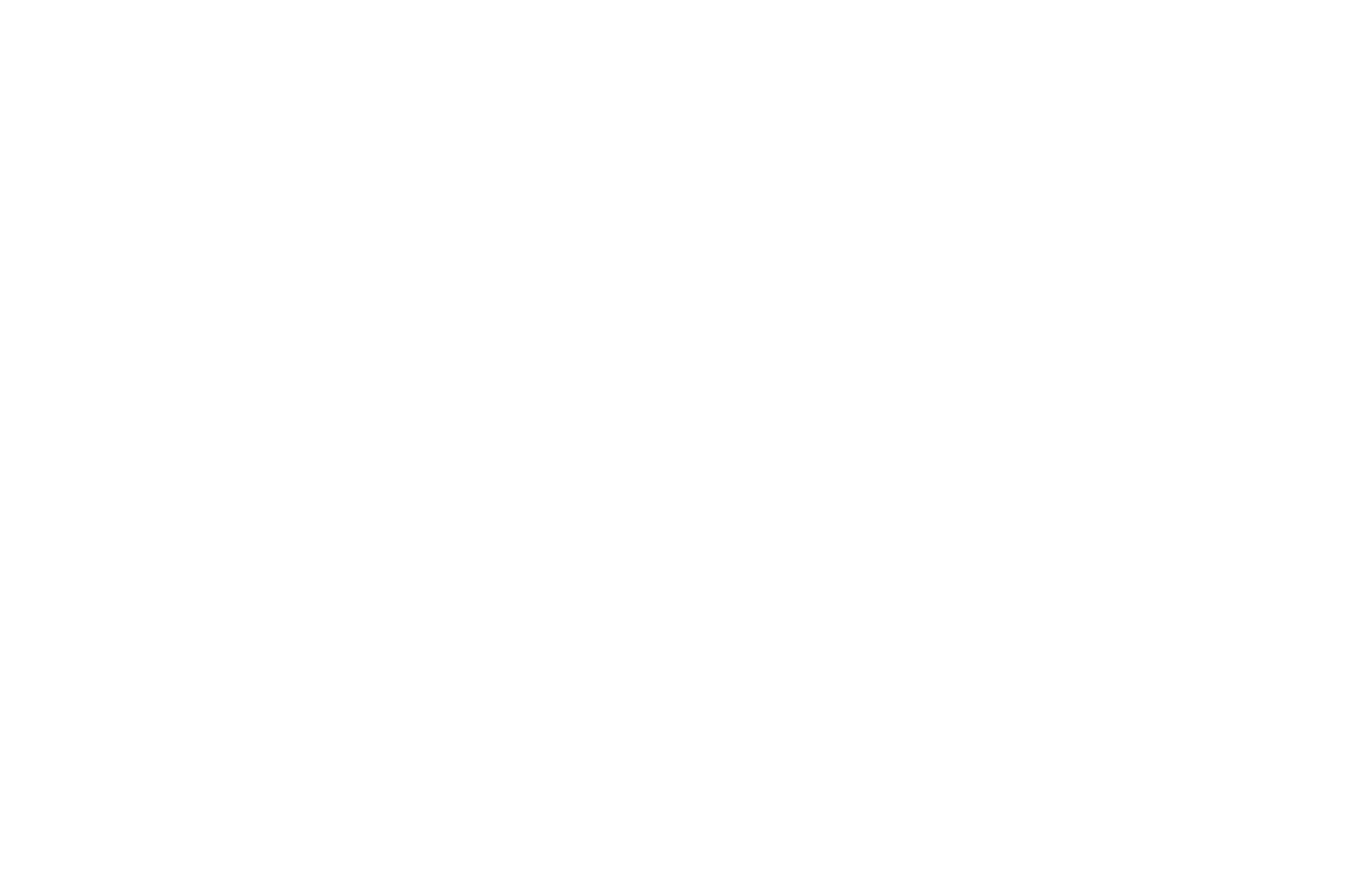**Table 4 General Restoration and Protection Opportunities in Grant County and Surrounding Cities and Towns**

|    | <b>Restoration / Protection Opportunities</b>                                                      | Key Impairments*          | Key Benefits to Ecological Functions*                                                                                                                                                                 | Park Lake<br>L. | Soap Lake<br>M | <b>City of Soap</b><br>Lake (Soap<br>Lake)<br>$\mathbf N$ | <b>Trail, Billy</b><br>Clapp, and<br><b>Brook Lakes</b><br>$\mathbf{o}$ | <b>Sand Coulee</b><br>Syphon,<br>Round Lake,<br>and Un-<br>named Lake<br>P | Ephrata and<br><b>Rocky Ford</b><br>Lakes<br>$\mathbf{Q}$ | <b>Babcock Ridge</b><br>Lake, Crater Lake,<br><b>Frenchman Hills</b><br>Lake, Hiawatha<br>Lake, Martha Lake,<br>Sand Lake, Un-<br>named Lakes,<br><b>Winchester Lakes</b><br>R | <b>Moses Lake</b><br>S. | <b>Ancient Lake, Burke</b><br>Lake, Dusty Lake,<br>Evergreen<br>Reservoir, Flat<br>Lake, Hilltop Lake,<br>Quincy Lake, Stan<br><b>Coffin Lake</b><br>$\mathbf{T}$ | <b>Potholes</b><br>Reservoir<br>$\cup$ |
|----|----------------------------------------------------------------------------------------------------|---------------------------|-------------------------------------------------------------------------------------------------------------------------------------------------------------------------------------------------------|-----------------|----------------|-----------------------------------------------------------|-------------------------------------------------------------------------|----------------------------------------------------------------------------|-----------------------------------------------------------|--------------------------------------------------------------------------------------------------------------------------------------------------------------------------------|-------------------------|-------------------------------------------------------------------------------------------------------------------------------------------------------------------|----------------------------------------|
|    | 6 Protect intact shrub-steppe habitat                                                              | (none)                    | Increase native shrub-steppe habitat for terrestrial<br>species foraging/breeding/nesting/migration                                                                                                   | CBWAMP          |                | <b>SIAC</b>                                               | <b>CBWAMP</b>                                                           |                                                                            |                                                           | CBWAMP                                                                                                                                                                         |                         | SIAC, CBWAMP                                                                                                                                                      | SIAC, CBWAMP                           |
|    | Protect steep slope areas from runoff and<br>sedimentation                                         | Sediment cycle disruption | Increased subsurface infiltration and flow, protect<br>surface water quality<br>Reductions in soil erosion                                                                                            |                 |                |                                                           |                                                                         |                                                                            |                                                           |                                                                                                                                                                                | SIAC                    |                                                                                                                                                                   |                                        |
|    | Monitor shoreline periodically and evaluate<br>8 protection measures if grazing impacts<br>appear  | <b>NA</b>                 | Reductions in soil erosion<br>Riparian vegetation recruitment<br>Protections for temperature/dissolved oxygen<br>conditions and protection against toxin/pathogen<br>addition                         |                 |                | N/A                                                       |                                                                         | SIAC                                                                       | SIAC                                                      |                                                                                                                                                                                |                         |                                                                                                                                                                   |                                        |
|    | 9 Protect existing wetland and riparian habitats NA                                                |                           | Protections for temperature/dissolved oxygen<br>conditions and protection against toxin/pathogen<br>addition<br>Protection for aquatic and terrestrial species -<br>foraging/greeding/nesting/rearing | CBWAMP          | <b>SIAC</b>    | <b>SIAC</b>                                               | SIAC,<br>CBWAMP                                                         |                                                                            |                                                           | CBWAMP                                                                                                                                                                         |                         | CBWAMP                                                                                                                                                            | CBWAMP                                 |
| 10 | Grass or woody plant strips between<br>agricultural fields and either lakes or streams             | Habitat loss              | Soil erosion protection<br>Support native grassland and shrub steppe features<br>Increase habitat for terrestrial species -<br>foraging/breeding/nesting/migration                                    |                 |                | N/A                                                       |                                                                         |                                                                            |                                                           |                                                                                                                                                                                |                         | <b>SIAC</b>                                                                                                                                                       | SIAC                                   |
| 11 | Concentrate livestock water access, including $\vert_{\text{NA}}$<br>exclusion fencing if feasible |                           | Reductions in soil erosion<br>Riparian vegetation recruitment<br>Protections for temperature/dissolved oxygen<br>conditions and protection against toxin/pathogen<br>addiiton                         |                 |                | N/A                                                       |                                                                         |                                                                            |                                                           |                                                                                                                                                                                | SIAC                    |                                                                                                                                                                   |                                        |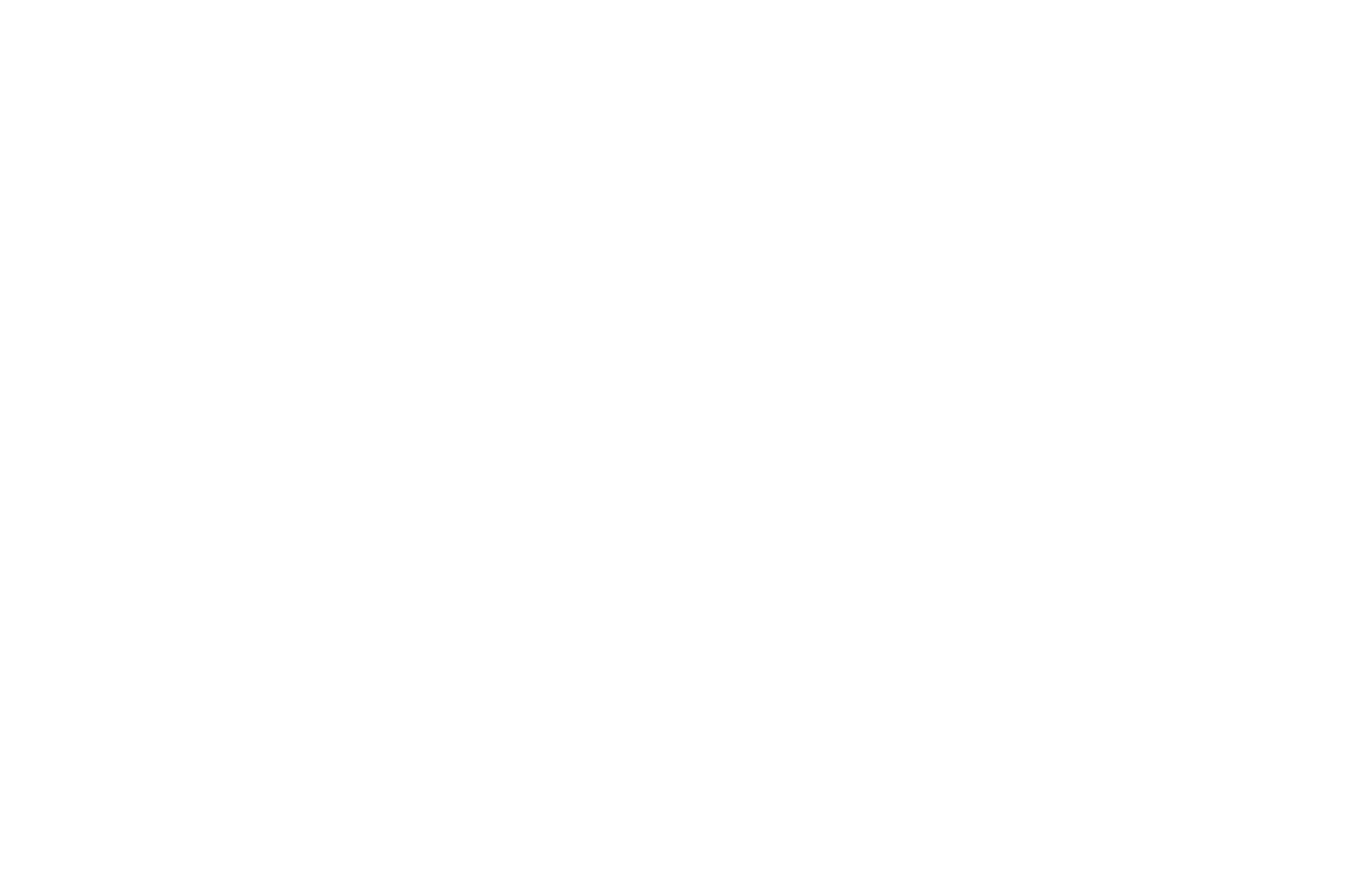**Table 4 General Restoration and Protection Opportunities in Grant County and Surrounding Cities and Towns**

|    |                                                                                                       |                                                                                                                 |                                                                                                 |                 |                |                                   |                                    | <b>Sand Coulee</b>                |                                         | <b>Babcock Ridge</b><br>Lake, Crater Lake,<br><b>Frenchman Hills</b><br>Lake, Hiawatha |                        | <b>Ancient Lake, Burke</b><br>Lake, Dusty Lake,<br>Evergreen       |                           |
|----|-------------------------------------------------------------------------------------------------------|-----------------------------------------------------------------------------------------------------------------|-------------------------------------------------------------------------------------------------|-----------------|----------------|-----------------------------------|------------------------------------|-----------------------------------|-----------------------------------------|----------------------------------------------------------------------------------------|------------------------|--------------------------------------------------------------------|---------------------------|
|    |                                                                                                       |                                                                                                                 |                                                                                                 |                 |                | <b>City of Soap</b><br>Lake (Soap | <b>Trail, Billy</b><br>Clapp, and  | Syphon,<br>Round Lake,<br>and Un- | <b>Ephrata and</b><br><b>Rocky Ford</b> | Lake, Martha Lake,<br>Sand Lake, Un-<br>named Lakes,                                   |                        | <b>Reservoir, Flat</b><br>Lake, Hilltop Lake,<br>Quincy Lake, Stan | <b>Potholes</b>           |
|    | <b>Restoration / Protection Opportunities</b>                                                         | Key Impairments*                                                                                                | Key Benefits to Ecological Functions*                                                           | Park Lake<br>L. | Soap Lake<br>M | Lake)<br>N                        | <b>Brook Lakes</b><br>$\mathbf{o}$ | named Lake<br>P                   | Lakes<br>$\mathbf{Q}$                   | <b>Winchester Lakes</b><br>$\mathbb{R}$                                                | <b>Moses Lake</b><br>S | <b>Coffin Lake</b><br>$\mathsf{T}$                                 | Reservoir<br>$\mathsf{U}$ |
|    |                                                                                                       | Effluent inputs - nutrient<br>sources and elevated<br>temperature water                                         | Decrease nutrient sources                                                                       |                 |                |                                   |                                    |                                   |                                         |                                                                                        |                        |                                                                    |                           |
| 12 | Manage nutrient and temperature loading at<br>nearby hatchery                                         | Temperature increases                                                                                           | Improved temperature/dissolved oxygen and protect<br>against elevated toxin/pathogen conditions |                 |                |                                   |                                    |                                   |                                         |                                                                                        |                        |                                                                    |                           |
|    |                                                                                                       |                                                                                                                 | Aquatic species - rearing/migration                                                             |                 |                |                                   |                                    |                                   |                                         |                                                                                        |                        |                                                                    |                           |
|    | Evaluate opportunities for existing hardened   Habitat loss<br>shoreline/ armoring removal and native |                                                                                                                 | Terrestrial and aquatic species -<br>foraging/breeding/nesting/migration/rearing                |                 |                |                                   |                                    |                                   |                                         |                                                                                        |                        |                                                                    |                           |
| 13 | vegetation replanging with soft shoreline<br>stabillization.                                          | Increased wave energy due to<br>shoreline armoring                                                              | Decrease soil erosion                                                                           |                 |                | <b>SIAC</b>                       |                                    |                                   |                                         |                                                                                        |                        |                                                                    |                           |
|    |                                                                                                       | Sediment cycle disruption                                                                                       | Riparian vegetation recruitment                                                                 |                 |                |                                   |                                    |                                   |                                         |                                                                                        |                        |                                                                    |                           |
|    | 14 Substrate enhancement                                                                              | Sediment cycle disruption due<br>to periodic flooding and ice<br>dams                                           | Decrease sedimentation/excessive deposition                                                     |                 |                |                                   |                                    |                                   |                                         |                                                                                        |                        |                                                                    |                           |
|    |                                                                                                       | Habitat fragmentation                                                                                           | Increased water storage                                                                         |                 |                |                                   |                                    |                                   |                                         |                                                                                        |                        |                                                                    |                           |
| 15 | Reconnect floodplain and/or wetland<br>connectivity where appropriate                                 | Reduced water storage, and<br>reduced filtration of sediment,<br>nutrient-, toxin-, or pathogen-<br>laden water | Increased subsurface infiltration and flow, protect<br>surface water quality                    |                 |                |                                   |                                    |                                   |                                         |                                                                                        |                        |                                                                    |                           |
|    |                                                                                                       | Habitat loss                                                                                                    | Increased hyporheic exchange and groundwater<br>recharge                                        |                 |                |                                   |                                    |                                   |                                         |                                                                                        |                        |                                                                    |                           |
|    |                                                                                                       | Sediment and organic material<br>cycle disruption                                                               | Terrestrial and aquatic species -<br>foraging/breeding/nesting/migration/rearing                |                 |                |                                   |                                    |                                   |                                         |                                                                                        |                        |                                                                    |                           |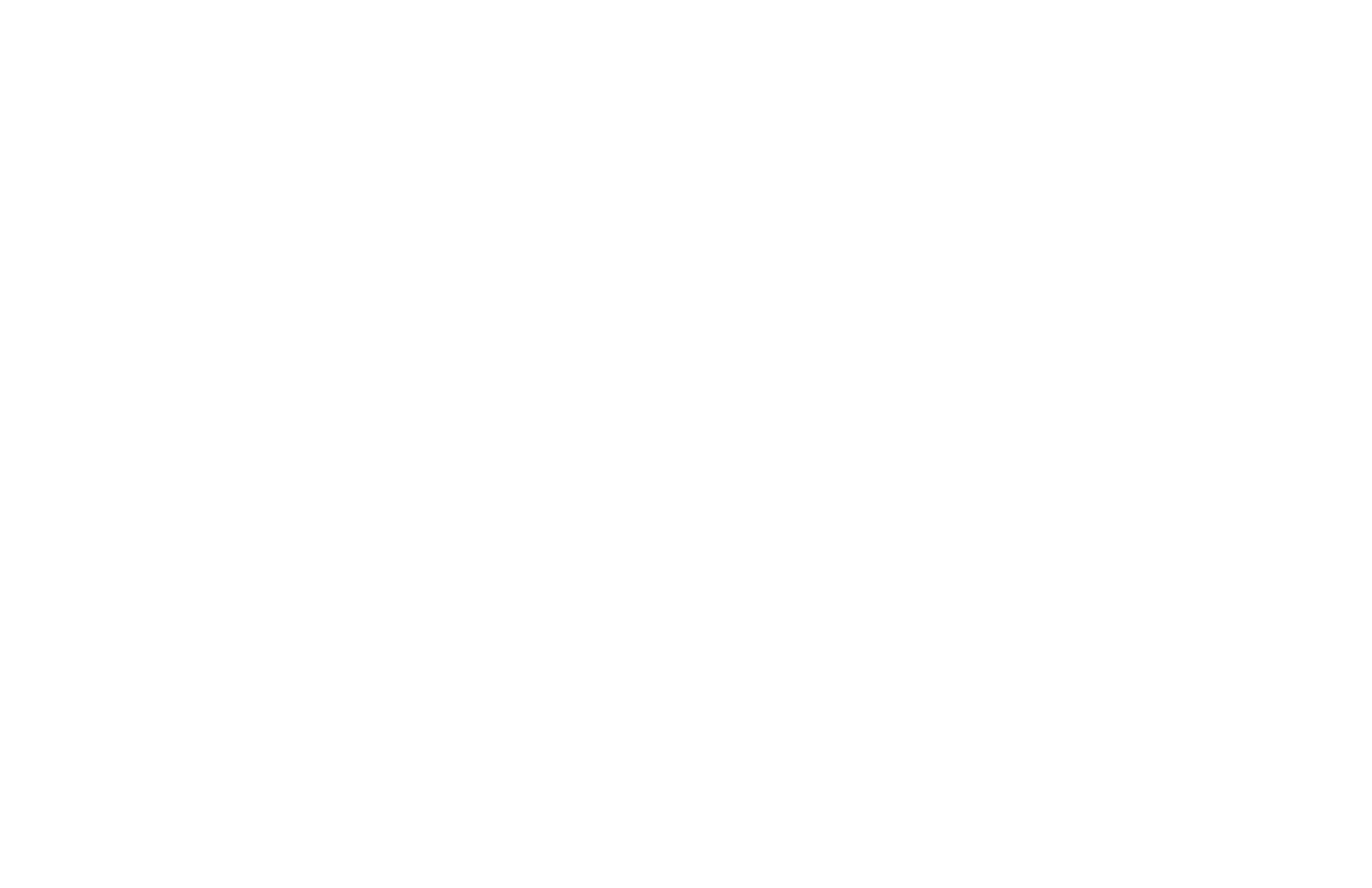## **Table 4 General Restoration and Protection Opportunities in Grant County and Surrounding Cities and Towns**

|   | <b>Restoration / Protection Opportunities</b>                                          | Key Impairments*                                             | Key Benefits to Ecological Functions*                                                                | <b>Blythe Lake, Canal Lake, Chukar</b><br>Lake, Corral Lake, Crescent Lake,<br>Hampton Lake, Heart Lake, Long<br>Lake (South), Lower Goose Lake,<br>Marsh Unit One, North Teal Lake,<br>Pit Lakes, Royal Lake, Soda Lake,<br>South Teal Lake, South Warden<br>Lake, Susan Lake, Un-named Lake in<br>T17-0N R29-0E S34, Upper Goose<br>Lake, Warden Lake, Windmill Lake<br>$\mathbf{v}$ | Bobby Lake,<br><b>Burkett Lake,</b><br>Lenice Lake,<br><b>Nunnally</b><br>Lake, Red<br>Rock Lake,<br><b>Sand Hollow</b><br>Lake<br>W | Un-named Lake in T15<br>ON R23 OE S 28, Saddle<br><b>Mountain Lake,</b><br><b>Saddle Mountain</b><br>Wasteway<br>$\mathbf{x}$ | <b>Lind Coulee</b><br>Y | <b>Lower Crab</b><br><b>Creek</b><br>z | <b>Rocky Ford</b><br><b>Creek</b><br>AA | <b>Upper Crab</b><br><b>Creek</b><br>BB | <b>Town of Krupp</b><br>(Upper Crab<br>Creek)<br>cc | Town of<br><b>Wilson Creek</b><br>(Upper Crab<br>Creek)<br><b>DD</b> |
|---|----------------------------------------------------------------------------------------|--------------------------------------------------------------|------------------------------------------------------------------------------------------------------|----------------------------------------------------------------------------------------------------------------------------------------------------------------------------------------------------------------------------------------------------------------------------------------------------------------------------------------------------------------------------------------|--------------------------------------------------------------------------------------------------------------------------------------|-------------------------------------------------------------------------------------------------------------------------------|-------------------------|----------------------------------------|-----------------------------------------|-----------------------------------------|-----------------------------------------------------|----------------------------------------------------------------------|
|   |                                                                                        | Loss of nutrient and organic                                 | Riparian vegetation recruitment                                                                      |                                                                                                                                                                                                                                                                                                                                                                                        |                                                                                                                                      |                                                                                                                               |                         |                                        |                                         |                                         |                                                     |                                                                      |
|   | Establish riparian buffers where absent<br>and/or remove invasives where present       | inputs, reduced<br>evapotranspiration and<br>bioinfiltration | Increased habitat for aquatic and terrestrial species<br>foraging/breeding/nesting/migration         |                                                                                                                                                                                                                                                                                                                                                                                        | <b>CCSBP</b>                                                                                                                         |                                                                                                                               |                         | CCSBP, CNWR-<br>CCP                    | SIAC, CCSBP                             | SIAC, CCSBP                             | SIAC, CCSBP                                         | CCSBP                                                                |
|   | Concentrate and better manage recreation                                               | Habitat loss - riparian and                                  | Riparian vegetation recruitment for native terrestrial<br>species foraging/breeding/nesting habitat  |                                                                                                                                                                                                                                                                                                                                                                                        |                                                                                                                                      |                                                                                                                               |                         | CBWAMP.                                |                                         |                                         |                                                     |                                                                      |
|   | and public access to intact riparian, wetland,<br>and shrub-steppe habitats            | wetland                                                      | Temperature/dissolved oxygen improvements                                                            | CBWAMP                                                                                                                                                                                                                                                                                                                                                                                 |                                                                                                                                      |                                                                                                                               |                         | CNWR-CCP                               |                                         |                                         |                                                     |                                                                      |
|   |                                                                                        |                                                              | Improve toxin/pathogen management capabilities                                                       |                                                                                                                                                                                                                                                                                                                                                                                        |                                                                                                                                      |                                                                                                                               |                         |                                        |                                         |                                         |                                                     |                                                                      |
| 3 | Incorporate aquatic habitat complexity and<br>vegetation with future development along | Habitat loss along shoreline                                 | Maintained or increased habitat for aquatic species -<br>rearing/migration                           |                                                                                                                                                                                                                                                                                                                                                                                        |                                                                                                                                      |                                                                                                                               | <b>SIAC</b>             |                                        |                                         |                                         |                                                     |                                                                      |
|   | with soft bank stabilization techniques                                                | Increased wave energy due to<br>shoreline armoring           | Reduced soil erosion                                                                                 |                                                                                                                                                                                                                                                                                                                                                                                        |                                                                                                                                      |                                                                                                                               |                         |                                        |                                         |                                         |                                                     |                                                                      |
|   | Implement stormwater controls consistent                                               | Fertilizer/Pesticide/Herbicide<br>inputs                     | Reduced excess nutrient sources to improve water<br>quality                                          |                                                                                                                                                                                                                                                                                                                                                                                        |                                                                                                                                      |                                                                                                                               |                         |                                        |                                         |                                         |                                                     |                                                                      |
|   | with Eastern WA Stormwater manual                                                      | Temperature increases                                        | Temperature/dissolved oxygen improvements                                                            |                                                                                                                                                                                                                                                                                                                                                                                        | <b>SIAC</b>                                                                                                                          | <b>SIAC</b>                                                                                                                   | <b>SIAC</b>             | <b>SIAC</b>                            |                                         | <b>SIAC</b>                             | <b>SIAC</b>                                         | <b>SIAC</b>                                                          |
|   |                                                                                        | <b>Bioaccumulation of toxins</b>                             | Toxin/pathogen reduction                                                                             |                                                                                                                                                                                                                                                                                                                                                                                        |                                                                                                                                      |                                                                                                                               |                         |                                        |                                         |                                         |                                                     |                                                                      |
|   | 5  Restore shrub-steppe along shorelines                                               | Habitat loss - shrub-steppe                                  | Increased native shrub-steppe habitat for terrestrial<br>species foraging/breeding/nesting/migration | SIAC                                                                                                                                                                                                                                                                                                                                                                                   | SIAC                                                                                                                                 |                                                                                                                               | SIAC                    | SIAC                                   | <b>SIAC</b>                             | <b>SIAC</b>                             | SIAC                                                |                                                                      |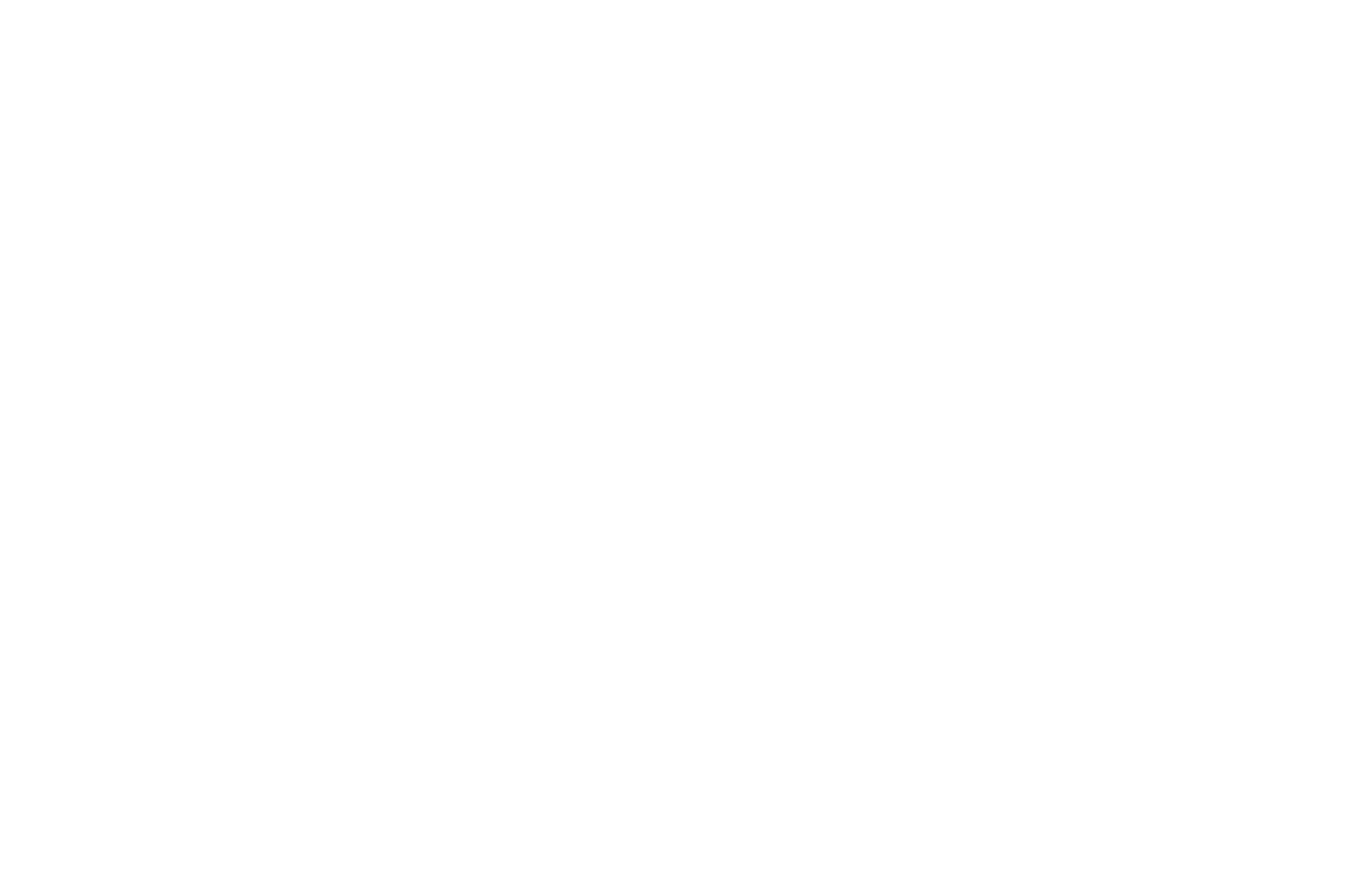## **Table 4 General Restoration and Protection Opportunities in Grant County and Surrounding Cities and Towns**

|    | <b>Restoration / Protection Opportunities</b>                                                     | Key Impairments*          | Key Benefits to Ecological Functions*                                                                                                                                                                 | Blythe Lake, Canal Lake, Chukar<br>Lake, Corral Lake, Crescent Lake,<br>Hampton Lake, Heart Lake, Long<br>Lake (South), Lower Goose Lake,<br>Marsh Unit One, North Teal Lake,<br>Pit Lakes, Royal Lake, Soda Lake,<br>South Teal Lake, South Warden<br>Lake, Susan Lake, Un-named Lake in<br>T17-0N R29-0E S34, Upper Goose<br>Lake, Warden Lake, Windmill Lake<br>$\mathbf{v}$ | Bobby Lake,<br><b>Burkett Lake,</b><br>Lenice Lake,<br><b>Nunnally</b><br>Lake, Red<br>Rock Lake,<br><b>Sand Hollow</b><br>Lake<br>W | Un-named Lake in T15<br>ON R23 OE S 28, Saddle<br><b>Mountain Lake,</b><br><b>Saddle Mountain</b><br>Wasteway<br>$\mathbf{x}$ | <b>Lind Coulee</b> | <b>Lower Crab</b><br><b>Creek</b><br>z         | <b>Rocky Ford</b><br><b>Creek</b><br>AA | <b>Upper Crab</b><br><b>Creek</b><br><b>BB</b> | Town of Krupp   Wilson Creek<br>(Upper Crab<br>Creek)<br>cc | Town of<br>(Upper Crab<br>Creek)<br><b>DD</b> |
|----|---------------------------------------------------------------------------------------------------|---------------------------|-------------------------------------------------------------------------------------------------------------------------------------------------------------------------------------------------------|---------------------------------------------------------------------------------------------------------------------------------------------------------------------------------------------------------------------------------------------------------------------------------------------------------------------------------------------------------------------------------|--------------------------------------------------------------------------------------------------------------------------------------|-------------------------------------------------------------------------------------------------------------------------------|--------------------|------------------------------------------------|-----------------------------------------|------------------------------------------------|-------------------------------------------------------------|-----------------------------------------------|
|    | 6 Protect intact shrub-steppe habitat                                                             | (none)                    | Increase native shrub-steppe habitat for terrestrial<br>species foraging/breeding/nesting/migration                                                                                                   | CBWAMP                                                                                                                                                                                                                                                                                                                                                                          | SIAC                                                                                                                                 | SIAC                                                                                                                          |                    | SIAC,<br>CBWAMP                                |                                         |                                                |                                                             |                                               |
|    | Protect steep slope areas from runoff and<br>sedimentation                                        | Sediment cycle disruption | Increased subsurface infiltration and flow, protect<br>surface water quality<br>Reductions in soil erosion                                                                                            |                                                                                                                                                                                                                                                                                                                                                                                 |                                                                                                                                      |                                                                                                                               |                    |                                                |                                         |                                                |                                                             |                                               |
|    | Monitor shoreline periodically and evaluate<br>8 protection measures if grazing impacts<br>appear | <b>NA</b>                 | Reductions in soil erosion<br>Riparian vegetation recruitment<br>Protections for temperature/dissolved oxygen<br>conditions and protection against toxin/pathogen<br>addition                         |                                                                                                                                                                                                                                                                                                                                                                                 |                                                                                                                                      |                                                                                                                               |                    |                                                |                                         | <b>SIAC</b>                                    |                                                             |                                               |
|    | 9 Protect existing wetland and riparian habitats NA                                               |                           | Protections for temperature/dissolved oxygen<br>conditions and protection against toxin/pathogen<br>addition<br>Protection for aquatic and terrestrial species -<br>foraging/greeding/nesting/rearing | CBWAMP                                                                                                                                                                                                                                                                                                                                                                          | <b>CCSBP</b>                                                                                                                         |                                                                                                                               |                    | SIAC,<br>CBWAMP,<br>CCSBP, CNWR-<br><b>CCP</b> | <b>CCSBP</b>                            | <b>CCSBP</b>                                   | <b>CCSBP</b>                                                | <b>CCSBP</b>                                  |
| 10 | Grass or woody plant strips between<br>agricultural fields and either lakes or streams            | Habitat loss              | Soil erosion protection<br>Support native grassland and shrub steppe features<br>Increase habitat for terrestrial species -<br>foraging/breeding/nesting/migration                                    | <b>SIAC</b>                                                                                                                                                                                                                                                                                                                                                                     | SIAC                                                                                                                                 | SIAC                                                                                                                          | SIAC               | <b>SIAC</b>                                    |                                         | SIAC                                           |                                                             |                                               |
| 11 | Concentrate livestock water access, including NA<br>exclusion fencing if feasible                 |                           | Reductions in soil erosion<br>Riparian vegetation recruitment<br>Protections for temperature/dissolved oxygen<br>conditions and protection against toxin/pathogen<br>addiiton                         | SIAC                                                                                                                                                                                                                                                                                                                                                                            | SIAC                                                                                                                                 |                                                                                                                               |                    | <b>SIAC</b>                                    | <b>SIAC</b>                             | <b>CCSBP</b>                                   | <b>SIAC</b>                                                 |                                               |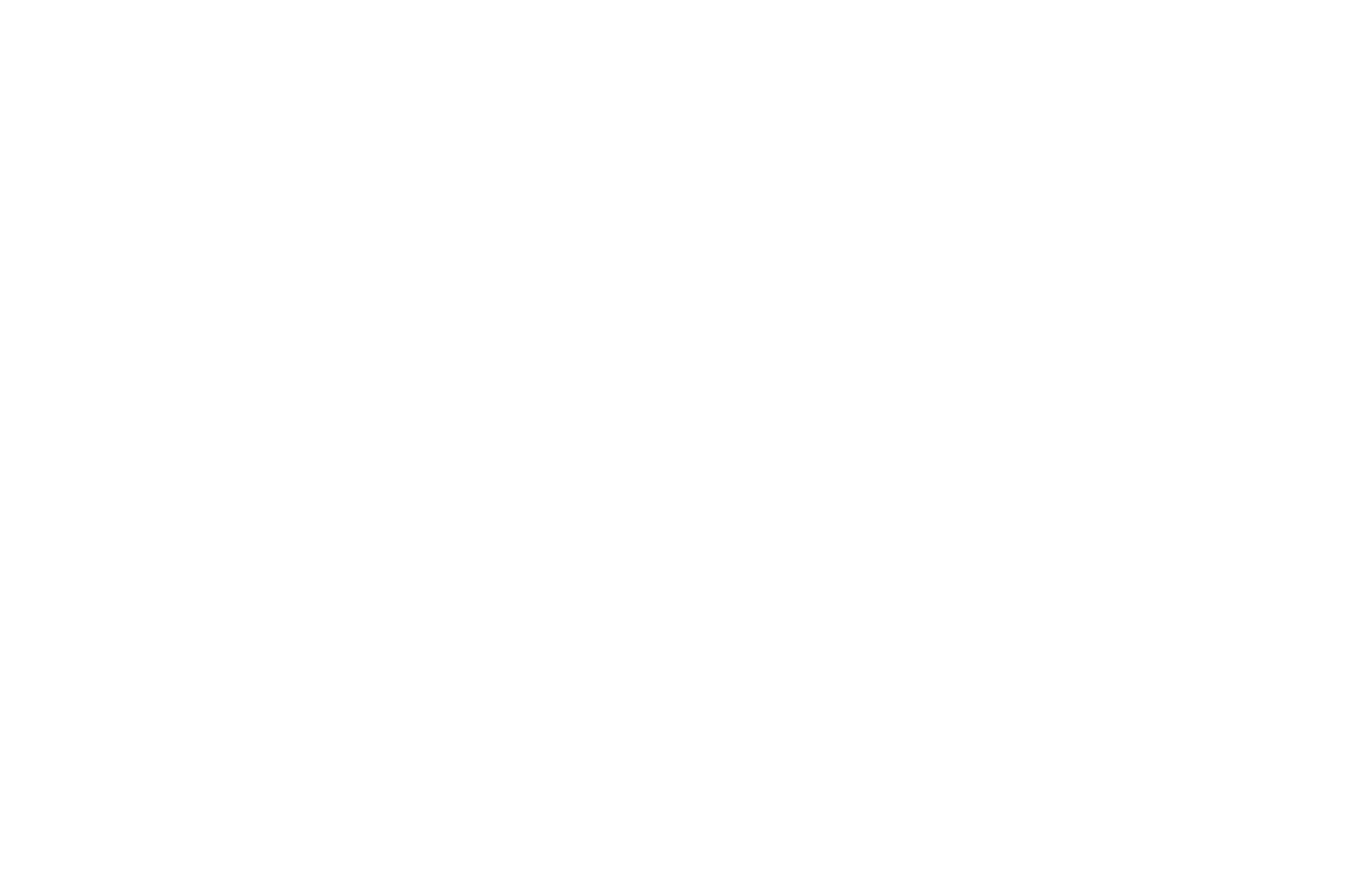### **Table 4 General Restoration and Protection Opportunities in Grant County and Surrounding Cities and Towns**

|    | <b>Restoration / Protection Opportunities</b>                                                                                       | Key Impairments*                                                                                                | Key Benefits to Ecological Functions*                                                                                        | Blythe Lake, Canal Lake, Chukar<br>Lake, Corral Lake, Crescent Lake,<br>Hampton Lake, Heart Lake, Long<br>Lake (South), Lower Goose Lake,<br>Marsh Unit One, North Teal Lake,<br>Pit Lakes, Royal Lake, Soda Lake,<br>South Teal Lake, South Warden<br>Lake, Susan Lake, Un-named Lake in<br>T17-0N R29-0E S34, Upper Goose<br>Lake, Warden Lake, Windmill Lake<br>$\mathsf{V}$ | <b>Bobby Lake,</b><br><b>Burkett Lake,</b><br>Lenice Lake,<br><b>Nunnally</b><br>Lake, Red<br>Rock Lake,<br><b>Sand Hollow</b><br>Lake<br>$\overline{w}$ | Un-named Lake in T15<br>ON R23 OE S 28, Saddle<br><b>Mountain Lake,</b><br><b>Saddle Mountain</b><br>Wasteway<br>$\mathbf{x}$ | <b>Lind Coulee</b><br>Y | <b>Lower Crab</b><br><b>Creek</b><br>z | <b>Rocky Ford</b><br><b>Creek</b><br>AA | <b>Upper Crab</b><br><b>Creek</b><br><b>BB</b> | <b>Town of Krupp</b><br>(Upper Crab<br>Creek)<br>cc | Town of<br><b>Wilson Creek</b><br>(Upper Crab<br>Creek)<br><b>DD</b> |
|----|-------------------------------------------------------------------------------------------------------------------------------------|-----------------------------------------------------------------------------------------------------------------|------------------------------------------------------------------------------------------------------------------------------|---------------------------------------------------------------------------------------------------------------------------------------------------------------------------------------------------------------------------------------------------------------------------------------------------------------------------------------------------------------------------------|----------------------------------------------------------------------------------------------------------------------------------------------------------|-------------------------------------------------------------------------------------------------------------------------------|-------------------------|----------------------------------------|-----------------------------------------|------------------------------------------------|-----------------------------------------------------|----------------------------------------------------------------------|
| 12 | Manage nutrient and temperature loading at<br>nearby hatchery                                                                       | Effluent inputs - nutrient<br>sources and elevated<br>temperature water<br>Temperature increases                | Decrease nutrient sources<br>Improved temperature/dissolved oxygen and protect<br>against elevated toxin/pathogen conditions |                                                                                                                                                                                                                                                                                                                                                                                 |                                                                                                                                                          |                                                                                                                               |                         |                                        | <b>SIAC</b>                             |                                                |                                                     |                                                                      |
|    |                                                                                                                                     |                                                                                                                 | Aquatic species - rearing/migration<br>Terrestrial and aquatic species -                                                     |                                                                                                                                                                                                                                                                                                                                                                                 |                                                                                                                                                          |                                                                                                                               |                         |                                        |                                         |                                                |                                                     |                                                                      |
| 13 | Evaluate opportunities for existing hardened<br>shoreline/ armoring removal and native<br>vegetation replanging with soft shoreline | <b>Habitat loss</b><br>Increased wave energy due to                                                             | foraging/breeding/nesting/migration/rearing<br>Decrease soil erosion                                                         |                                                                                                                                                                                                                                                                                                                                                                                 |                                                                                                                                                          |                                                                                                                               |                         |                                        |                                         |                                                |                                                     |                                                                      |
|    | stabillization.                                                                                                                     | shoreline armoring<br>Sediment cycle disruption                                                                 | Riparian vegetation recruitment                                                                                              |                                                                                                                                                                                                                                                                                                                                                                                 |                                                                                                                                                          |                                                                                                                               |                         |                                        |                                         |                                                |                                                     |                                                                      |
|    | 14 Substrate enhancement                                                                                                            | Sediment cycle disruption due<br>to periodic flooding and ice<br>dams                                           | Decrease sedimentation/excessive deposition                                                                                  |                                                                                                                                                                                                                                                                                                                                                                                 |                                                                                                                                                          |                                                                                                                               |                         |                                        |                                         |                                                |                                                     | SIAC                                                                 |
|    |                                                                                                                                     | Habitat fragmentation                                                                                           | Increased water storage                                                                                                      |                                                                                                                                                                                                                                                                                                                                                                                 |                                                                                                                                                          |                                                                                                                               |                         |                                        |                                         |                                                |                                                     |                                                                      |
| 15 | Reconnect floodplain and/or wetland<br>connectivity where appropriate                                                               | Reduced water storage, and<br>reduced filtration of sediment,<br>nutrient-, toxin-, or pathogen-<br>laden water | Increased subsurface infiltration and flow, protect<br>surface water quality                                                 |                                                                                                                                                                                                                                                                                                                                                                                 | <b>CCSBP</b>                                                                                                                                             |                                                                                                                               |                         |                                        |                                         |                                                |                                                     |                                                                      |
|    |                                                                                                                                     | Habitat loss                                                                                                    | Increased hyporheic exchange and groundwater<br>recharge                                                                     |                                                                                                                                                                                                                                                                                                                                                                                 |                                                                                                                                                          |                                                                                                                               |                         |                                        |                                         |                                                |                                                     |                                                                      |
|    |                                                                                                                                     | Sediment and organic material<br>cycle disruption                                                               | Terrestrial and aquatic species -<br>foraging/breeding/nesting/migration/rearing                                             |                                                                                                                                                                                                                                                                                                                                                                                 |                                                                                                                                                          |                                                                                                                               |                         |                                        |                                         |                                                |                                                     |                                                                      |

Notes:

BLRMP - Banks Lake Resource Management Plan CBWAMP - Columbia Basin Wildlife Area Management Plan CCSBP – Crab Creek Subbasin Plan

GCPUD - Grant County PUD Article 418 of Priest Rapids Project License HR-CCP - Hanford Reach National Monument Comprehensive Conservation Plan and Environmental Impact Statement SIAC – Shoreline Inventory, Analysis, and Characterization Report (Anchor QEA )

\* Impairment and benefits general categories come from Table 1 of this Restoration Plan

Grant County areas

Cities and Towns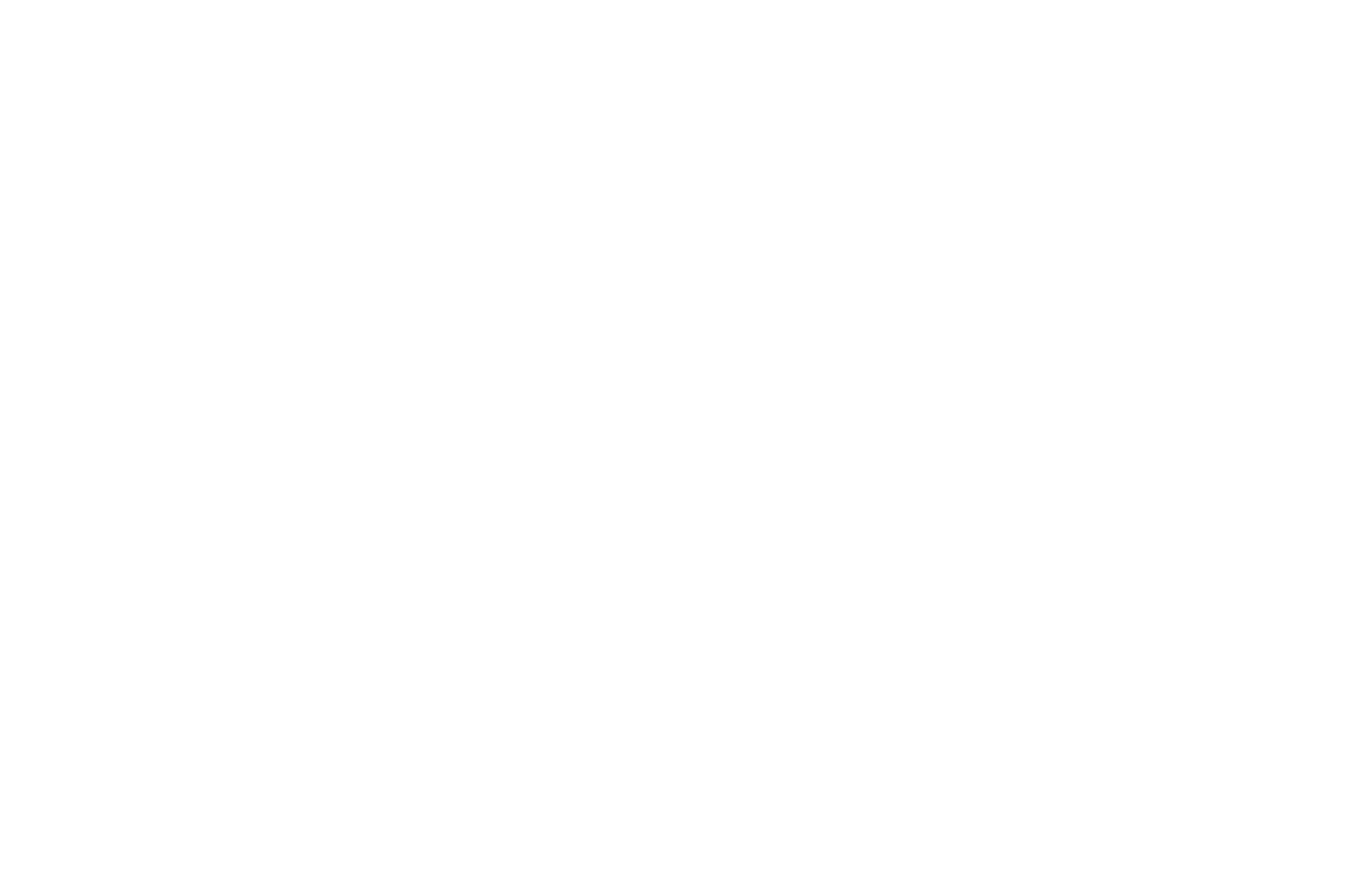# *4.2.2 Protective SMP Standards*

This section describes regulations in the SMP that focus on protecting shoreline ecological function.

# *4.2.2.1 Environment Designations*

The County has designated shorelines pursuant to chapter 90.58 RCW by defining them, providing criteria for their identification, and establishing the shoreline ecological functions to be protected. Project proponents are responsible for determining whether a shoreline exists and is regulated pursuant to this Program. The SMP classifies the County's shoreline into eight shoreline Environment Designations, listed here with their purpose:

- Aquatic: The "Aquatic" shoreline designation is used to protect, restore, and manage the unique characteristics and resources of the areas waterward of OHWM.
- Natural: The "Natural" shoreline designation is used to protect those shoreline areas that are relatively free of human influence or that include intact or minimally degraded shoreline ecological functions less tolerant of human use. These systems require that only very low-intensity uses be allowed in order to maintain the ecological functions and ecosystem-wide processes. Consistent with the policies of the designation, restoration of degraded shorelines within this environment is appropriate.
- Rural Conservancy: The "Rural Conservancy" shoreline designation is used to protect shoreline ecological functions, conserve existing natural resources and valuable historic and cultural areas in order to provide for sustained resource use, achieve natural floodplain processes where applicable, and provide recreational opportunities. In addition to existing agriculture uses, examples of uses that are appropriate in a Rural Conservancy shoreline designation include low-impact, passive recreation uses, water-oriented commercial development, and low-intensity residential development.
- Public Recreation Conservancy: The "Recreation Conservancy" shoreline designation is used to provide continued and enhanced recreational opportunities while protecting shoreline ecological functions, conserve existing natural resources and valuable historic and cultural areas in order to provide for sustained resource use, and achieve natural floodplain processes where applicable, recognizing many of the functions in these areas in Grant County are a result of the CBP. Examples of uses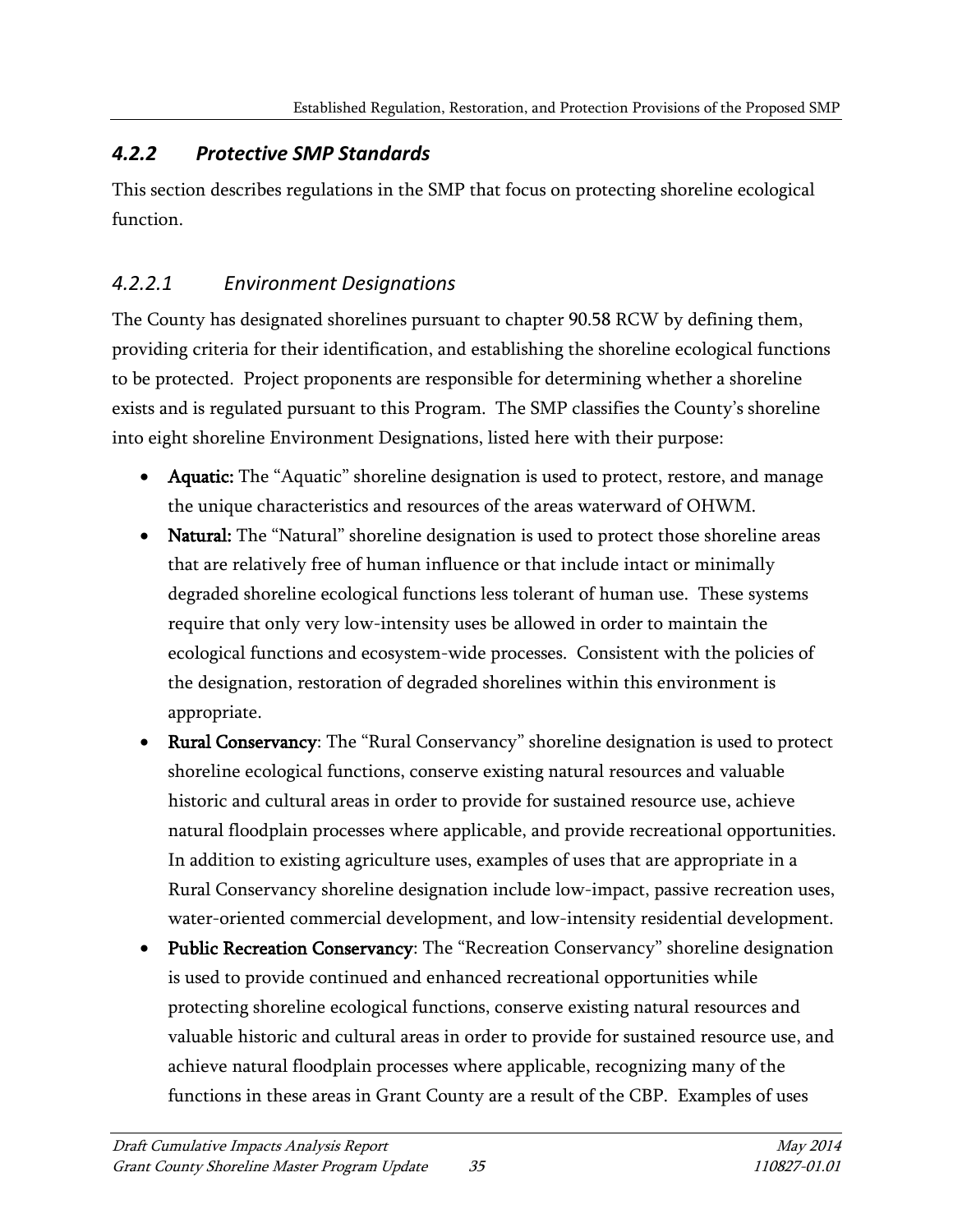that are appropriate in a Recreation Conservancy shoreline designation in addition to CBP and irrigation district facilities and operations include public lands with lowimpact recreation uses, and water-oriented commercial development.

- Recreation: The "Recreation" environment designation is used to provide for wateroriented recreational uses with some commercial uses and residential mixed uses, to support recreational uses while protecting existing ecological functions, conserving existing natural resources, and restoring ecological functions in areas that have been previously degraded.
- High Intensity Public Facility: The "High Intensity Public Facility" environment designation is used to provide for higher-intensity public facility utility or infrastructure that needs shoreline location for operation and that are associated with high intensity water-oriented power generation, irrigation water supply conveyance, transportation, or navigation uses. This environment may also provide for some recreational uses while protecting public safety, existing ecological functions, conserving existing natural resources, and restoring ecological functions in areas that have been previously degraded.
- Shoreline Residential: The "Shoreline Residential" environment designation is used to accommodate primarily residential development and appurtenant structures, but to also allow other types of development consistent with this chapter. An additional purpose is to provide appropriate public access and recreational uses. Shoreline Residential – Low Intensity: The "Shoreline Residential – Low Intensity" environment designation is used to accommodate residential development while protecting and, where appropriate, enhancing ecological functions. An additional purpose is to provide appropriate public access and recreational uses.

The Coalition cities and towns each have designated shorelines pursuant to Chapter 90.58 RCW by defining them, providing criteria for their identification, and establishing the shoreline ecological functions to be protected. Project proponents are responsible for determining whether a shoreline exists and is regulated pursuant to this program. The SMP classifies each city's or town's shoreline into multiple shoreline environment designations, shown here with their purpose: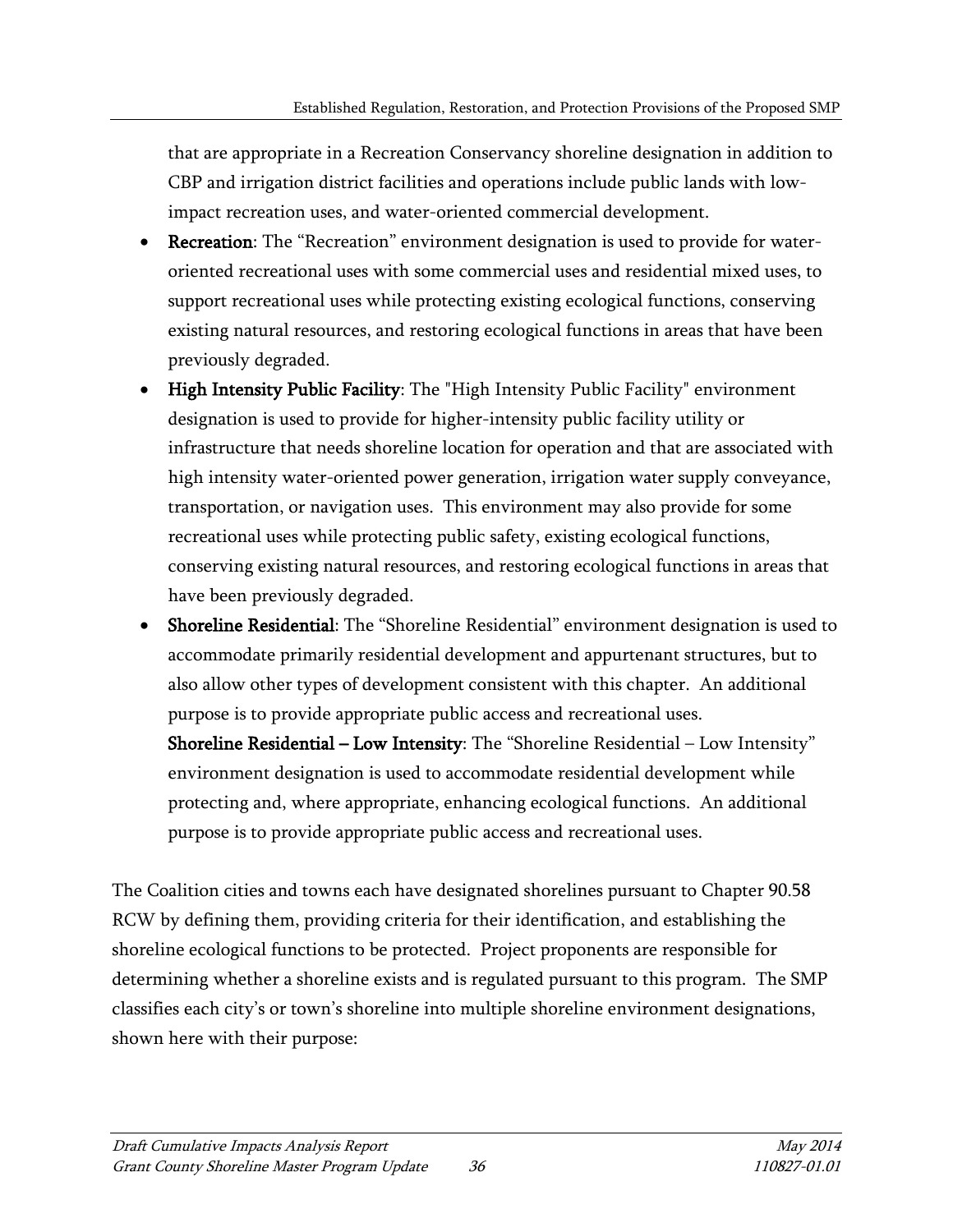- Aquatic (Applicable for all Coalition cities and towns): The "Aquatic" environment designation is used to protect, restore, and manage the unique characteristics and resources of the areas waterward of OHWM.
- Conservancy (Krupp only): The "Conservancy" environment designation is used to protect shoreline ecological functions and conserve existing natural resources and valuable historic and cultural areas in order to provide for sustained resource and agricultural uses, achieve natural floodplain processes when flow is present, and provide recreational and low-intensity residential development opportunities, as applicable. Examples of uses that are appropriate in a Conservancy shoreline designation include open-space preservation, agricultural uses, low-impact recreation uses, and low-intensity residential development.
- Rural Conservancy (Wilson Creek only): The "Rural Conservancy" environment designation is used to protect shoreline ecological functions and conserve existing natural resources and valuable historic and cultural areas in order to provide for sustained resource and agricultural uses, achieve natural floodplain processes when flow is present, and provide recreational opportunities, as applicable. Examples of uses that are appropriate in a Rural Conservancy shoreline designation include agricultural uses and low-impact passive recreation uses, and low-intensity residential development.
- High Intensity Ag-Industrial (Wilson Creek only): The "High Intensity Ag-Industrial" environment designation is used to provide for agriculture-based industrial and commercial uses while protecting existing ecological functions and restoring ecological functions in areas that have been previously degraded.
- Urban Conservancy (Coulee City, Grand Coulee, and Soap Lake): The "Urban Conservancy" environment designation is used to protect and restore ecological functions of open space, fully or partially unimproved areas, and sensitive lands where they exist in urban and developed settings, while allowing a variety of compatible uses.
- Recreation (Coulee City, Electric City, and Soap Lake): The "Recreation" environment designation is used to provide for water-oriented recreational uses with some commercial uses and residential mixed-uses to support recreational uses while protecting existing ecological functions, conserving existing natural resources, and restoring ecological functions in areas that have been previously degraded.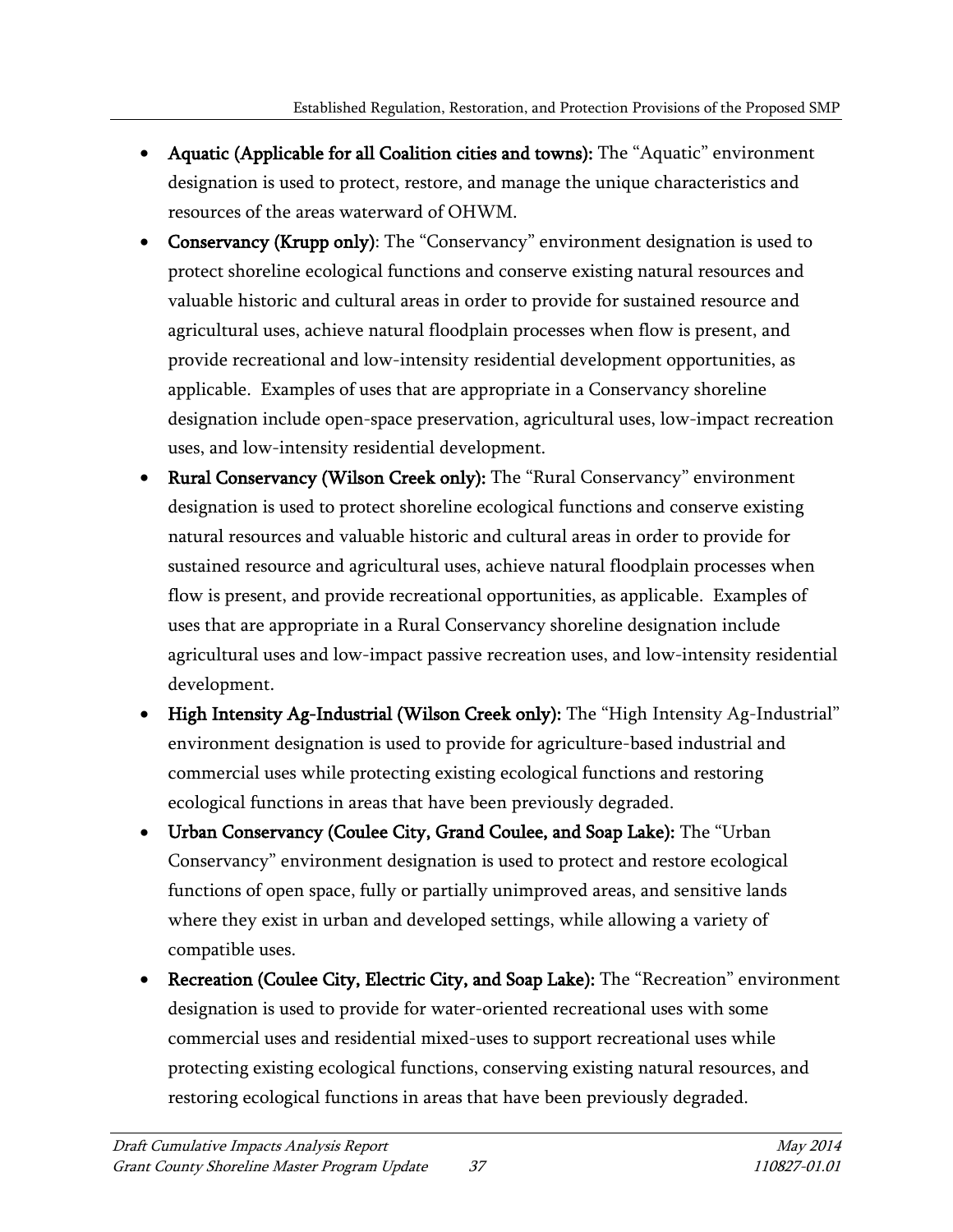- Public Recreation Conservancy (Soap Lake only): The "Public Recreation Conservancy" environment designation is used to provide continued and enhanced recreational opportunities while protecting shoreline ecological functions and conserving existing natural resources and valuable historic and cultural areas in order to provide for sustained resource use.
- Recreation Conservancy (Electric City only): The "Recreation Conservancy" environment designation is used to provide for water-oriented recreational opportunities while protecting shoreline ecological functions and conserving existing natural resources and valuable historic and cultural areas in order to provide for sustained resource use.
- High Intensity Public Facility (Grand Coulee only): The "High Intensity Public Facility" environment designation is to provide for higher-intensity public facility infrastructure that needs shoreline location for operation and that is associated with high-intensity water-oriented power generation, irrigation water-supply conveyance, transportation, or navigation uses. This environment may also provide for some recreational uses while protecting public safety, existing ecological functions, conserving existing natural resources, and restoring ecological functions in areas that have been previously degraded.
- Shoreline Residential (Grand Coulee and Soap Lake): The "Shoreline Residential" environment designation is to accommodate primarily residential development and appurtenant structures, but to also allow other types of development that are consistent with SMP regulations. An additional purpose is to provide appropriate public access and recreational uses.
- Shoreline Residential Low Intensity (Soap Lake only): The "Shoreline Residential Low Intensity" environment designation is to accommodate residential development while protecting and, where appropriate, enhancing ecological functions. An additional purpose is to provide appropriate public access and recreational uses.

The Environment Designations for County and Coalition city and town shorelines are based on ecological function protection, physical limitations of the shoreline, and existing and planned or envisioned development. These Environment Designations are one of the key tools for achieving the "no net loss" standard for ecological function and achieving other policy goals within the SMP. For each Environment Designation, the SMP indicates which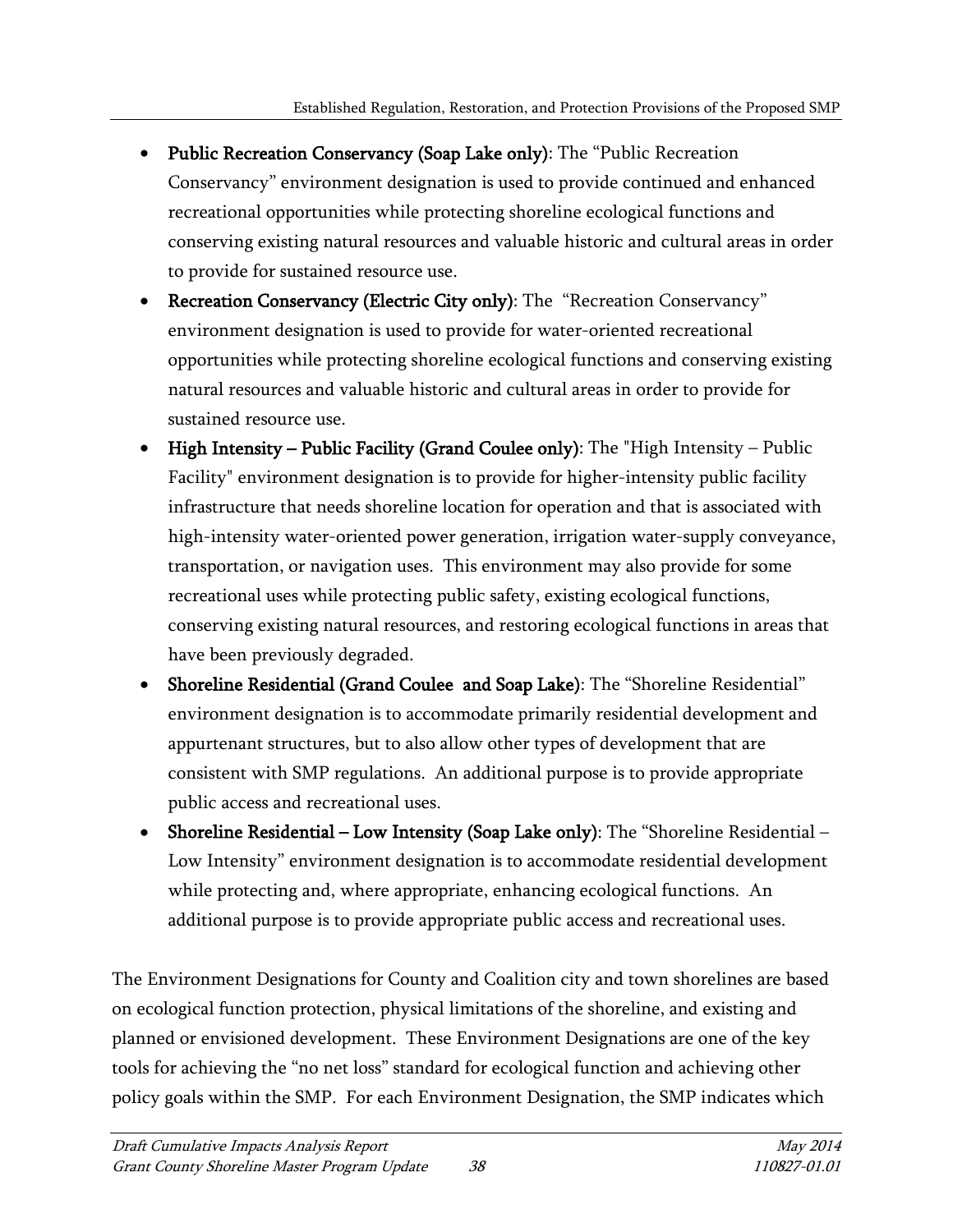shoreline activities, uses, developments, and modifications may be allowed or prohibited within the shoreline jurisdiction. Activities, uses, developments, and modifications are classified as follows:

- 1. "Permitted Uses" that require a Shoreline Substantial Development Permit or a Shoreline Exemption.
- 2. "Conditional Uses" that require a Shoreline Conditional Use Permit.
- 3. "Prohibited" activities, uses, developments, and modifications that are not allowed and cannot be permitted through a Variance (i.e., only allowed where extraordinary circumstances would impose unnecessary hardships or thwart State Use preference policies) or Shoreline Conditional Use Permit.

These designations are summarized within the Shoreline Use and Modification Matrix and Shoreline Development Standards tables within the SMP.

# *4.2.2.2 Mitigation Sequencing*

Mitigation includes avoiding, minimizing, or compensating for adverse impacts to regulated critical areas or their buffers. Mitigation sequencing is required per WAC 173-26-201 (2)e. The following sequence of steps shall be followed to avoid or minimize significant adverse effects and significant ecological impacts, with item 1 being the top priority:

- 1. Avoid the adverse impact altogether by not taking a certain action or parts of an action;
- 2. Minimize adverse impacts by limiting the degree or magnitude of the action and its implementation by using appropriate technology or by taking affirmative steps to avoid or reduce impacts;
- 3. Rectify the adverse impact by repairing, rehabilitating, or restoring the affected environment to the conditions existing at the time of the initiation of the project;
- 4. Reduce or eliminate the adverse impact over time by preservation and maintenance operations;
- 5. Compensate for the adverse impact by replacing, enhancing, or providing substitute resources or environments; and
- 6. Monitor the adverse impact and the compensation projects and taking appropriate corrective measures.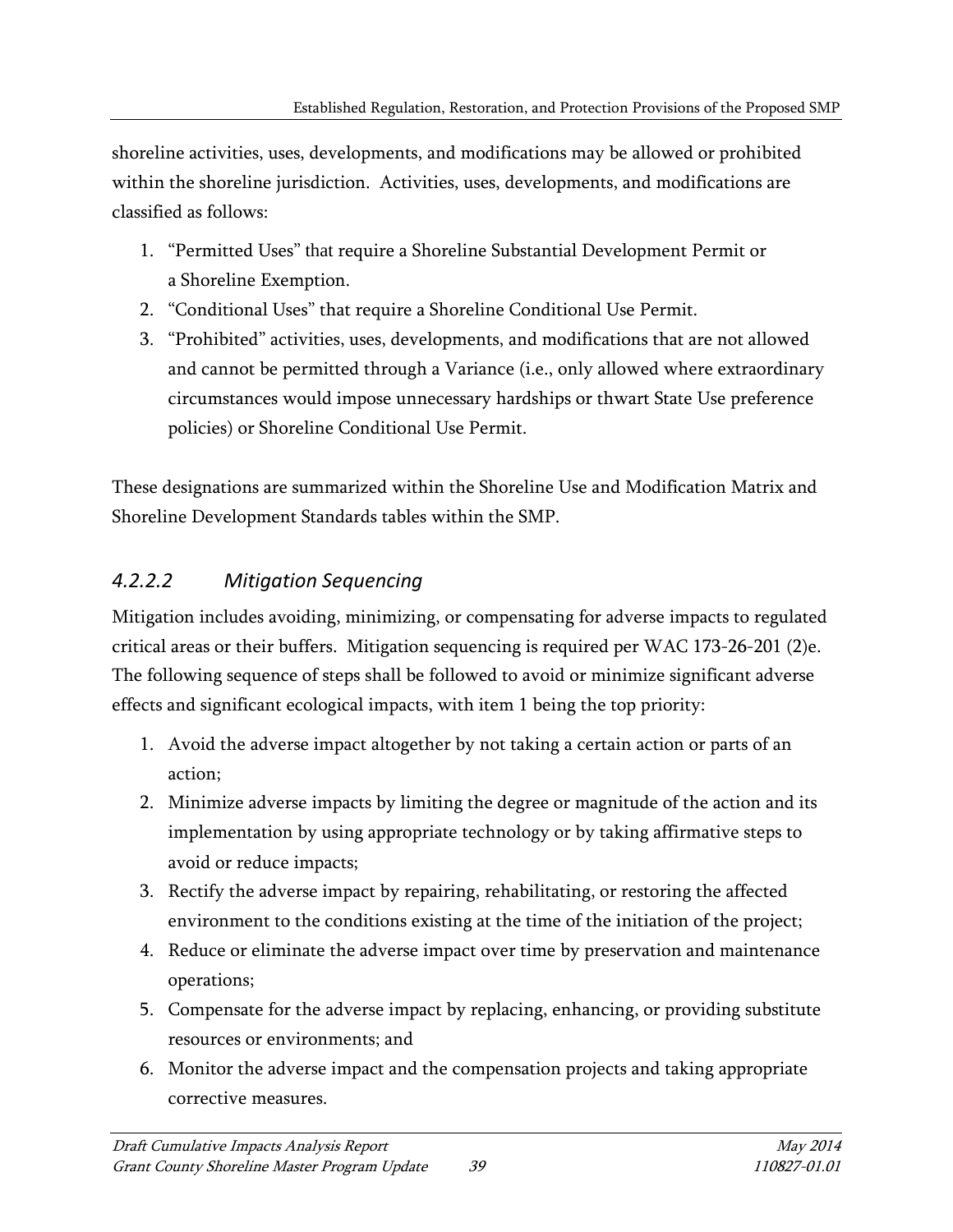# *4.2.2.3 Shoreline Vegetation Conservation*

Shoreline vegetation conservation and restoration planning provisions are a requirement per WAC 173-26-221(5)(b). The regulations for specifying and managing vegetative buffers are located in the Critical Areas section, and vegetation outside of buffer areas is managed through the Environmental Protection section of the SMP. Vegetation clearing shall be limited to the minimum amount necessary to accommodate the approved development, and mitigation sequencing shall be applied to minimize impacts.

Regulations specifying establishment and management of shoreline buffers related to vegetation conservation are located within the Critical Areas section of the SMP Code. Protective standards for vegetation conservation within wetland buffers are described in the Wetlands – Critical Areas section. Protective buffers are based on wetland categories and the impact of a proposed land use, with higher-impact land use types requiring larger buffer widths. Riparian area conservation is described within the Fish and Wildlife Habitat Conservation Areas – Critical Areas section. Riparian buffer widths are identified by Environment Designation, the smallest buffer widths are 25 feet (County: High Intensity Public Facility), and the largest 100-foot widths are specified for the more highly protective designation categories (Electric City: Recreation Conservancy). In the Natural environment designation, vegetation conservation applies to the entire shoreline jurisdiction area.

# **4.3 Exempt Activities**

The following types of development are exempt from substantial development permit requirements (WAC 173-27-040); however, these activities must comply with all development standards, such as setbacks and other regulations, in the local SMP.

- [Normal maintenance or repair of existing structures](http://www.ecy.wa.gov/programs/sea/sma/st_guide/administration/exemptions/maintenance.html)  Maintenance or repair of existing lawful structures and developments is exempted when they are subject to damage by accident, fire, or the elements.
- Owner-occupied single-family residences These residences are exempt when they [are less than 35 feet above ground level](http://www.ecy.wa.gov/programs/sea/sma/st_guide/administration/exemptions/SFR.html) and appurtenant structures, such as garages, decks, driveways, fences, utilities, and grading requires moving less than 250 cubic yards of material.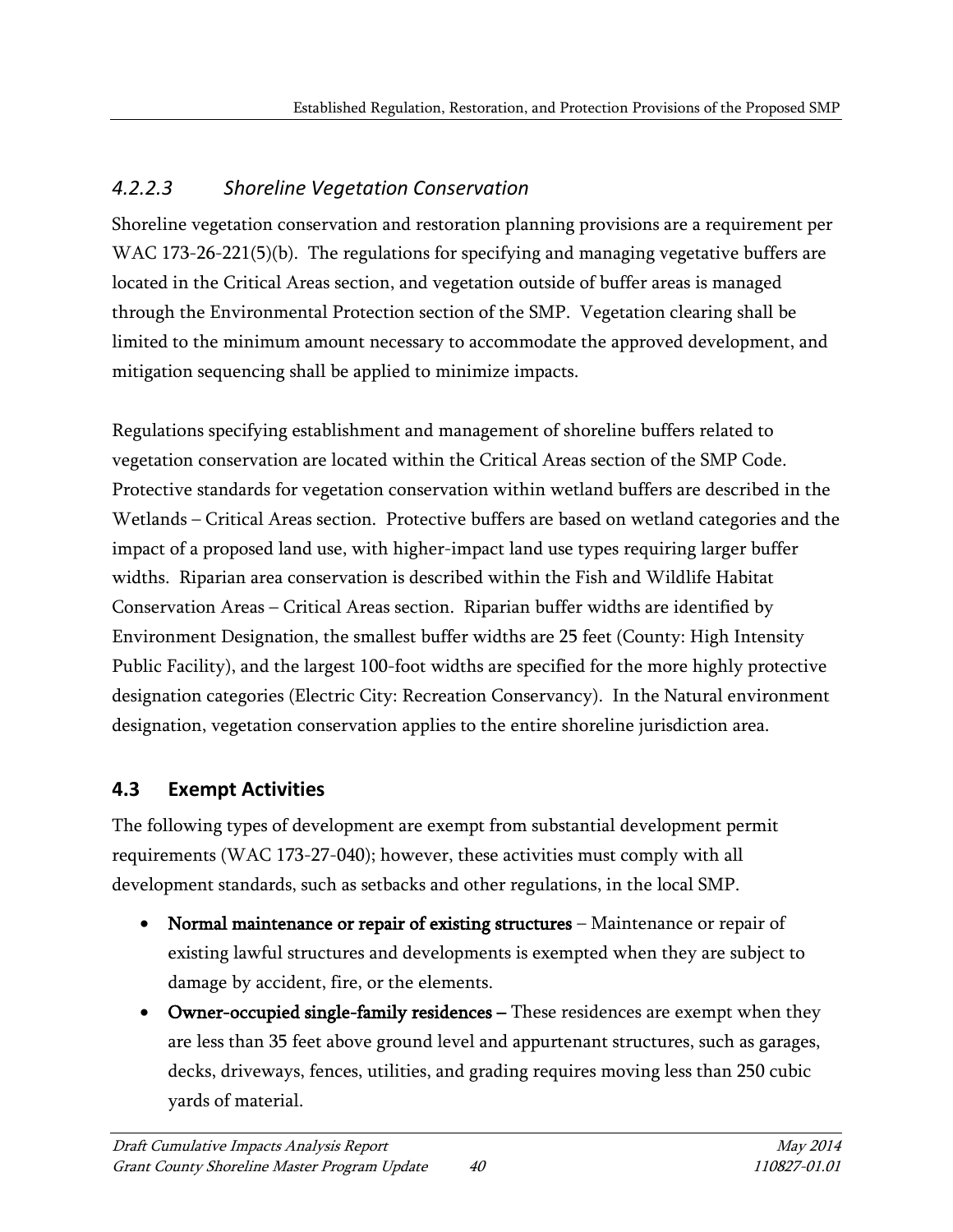- [Building bulkheads to protect single-family residences](http://www.ecy.wa.gov/programs/sea/sma/st_guide/administration/exemptions/bulkhead.html)  State rules specify that a bulkhead should be installed at or near OHWM and be for the sole purpose of protecting an existing single-family residence and/or appurtenant structures. A bulkhead cannot be exempted if constructed for the purpose of creating dry land.
- [Constructing docks designed for pleasure craft](http://www.ecy.wa.gov/programs/sea/sma/st_guide/administration/exemptions/docks.html)  This exemption is only for a dock designed for pleasure craft only and for the private, noncommercial use of the owner, lessee, or contract purchaser of single- and multiple-family residences. The fair market value of the dock shall not exceed \$10,000 in fresh waters.
- Certain agricultural construction activities and practices These practices include feedlots, processing plants, and other commercial ventures; irrigation and drainage activities, including operation and maintenance of existing canals, reservoirs, and irrigation facilities; and operation of dikes, ditches, drains, and other facilities existing on September 8, 1975.
- [Emergency construction to protect property from the elements](http://www.ecy.wa.gov/programs/sea/sma/st_guide/administration/exemptions/emergency.html)  This exemption applies for emergency construction that is necessary to protect property from damage by the elements. Emergency construction does not include building new permanent protective structures, which previously did not exist. Restoration actions include control of aquatic noxious weeds; improving fish or wildlife habitat or fish passage; cleaning toxic waste; controlling weeds; or restoring watersheds. A special kind of exemption, defined in the Model Toxic Control Act RCW 70.105D, is exempt from all procedural requirements, but not substantive requirements of the SMA and the local SMP.
- [Site exploration and investigation activities](http://www.ecy.wa.gov/programs/sea/sma/st_guide/administration/exemptions/site_investigation.html)  Activities performed in preparation for applying for a development authorization are exempt if they conform to conditions listed in RCW 90.58.030.(3).(e).xi.
- Building navigation aids and marking property lines Navigational aids such as channel markers and anchor buoys are exempt from permit requirements.

# **4.4 Response to Unanticipated Impacts**

Policies within the SMP provide the process for protecting shoreline ecological function from anticipated and unanticipated development through the Environment Designations,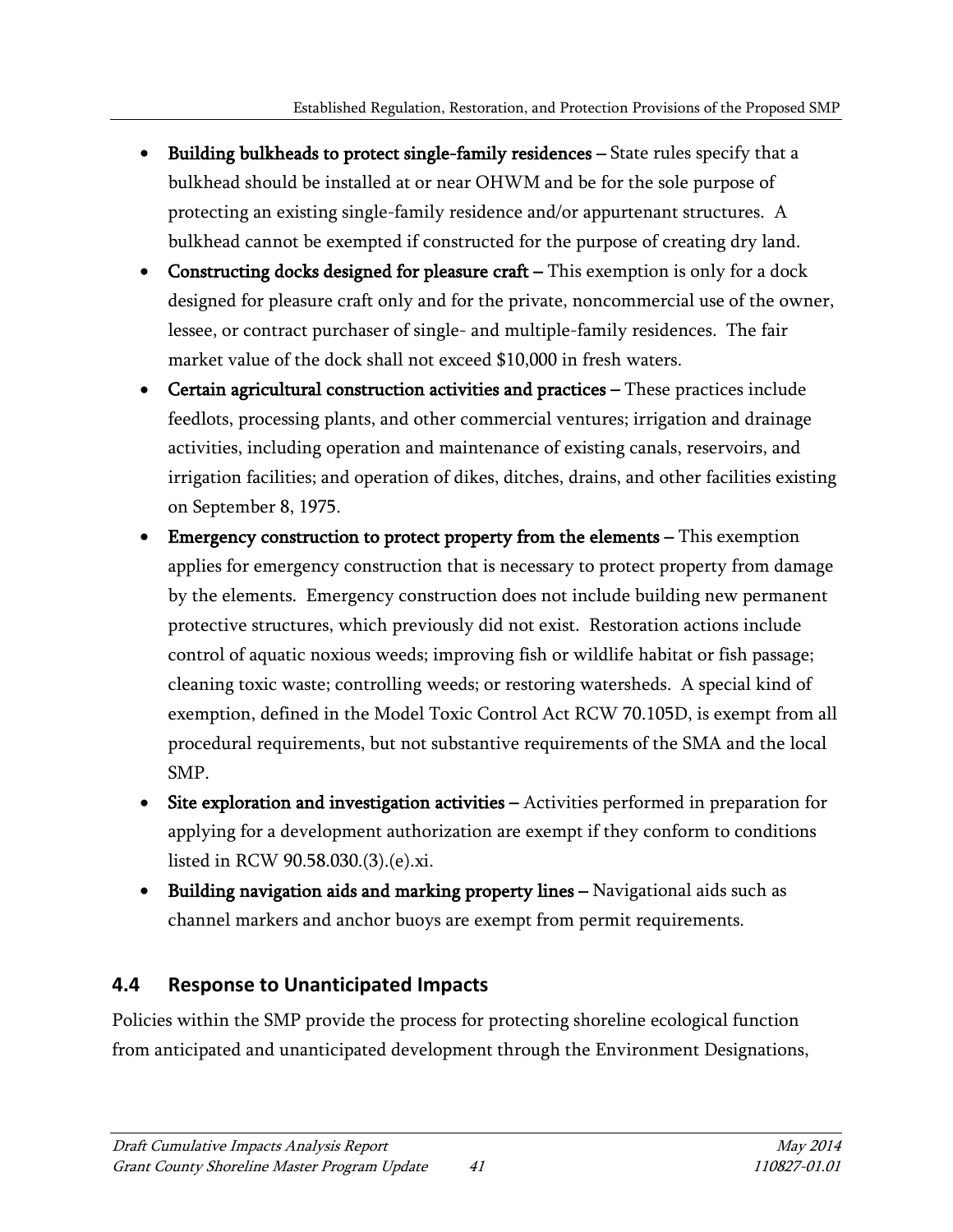setbacks, and mitigation standards. Additional provisions for unanticipated development, conditional uses, and unique development situations include the following:

- A reasonable description of shoreline uses through the Environment Designations
- Buffers and setbacks
- Public input required for conditional use permitted development
- Review by the County or Coalition City and Ecology for conditional use permitted development and variances
- Civil penalties for unauthorized development
- SMP provides a strict no net loss policy; the Restoration Plan provides actions to mitigate for development impacts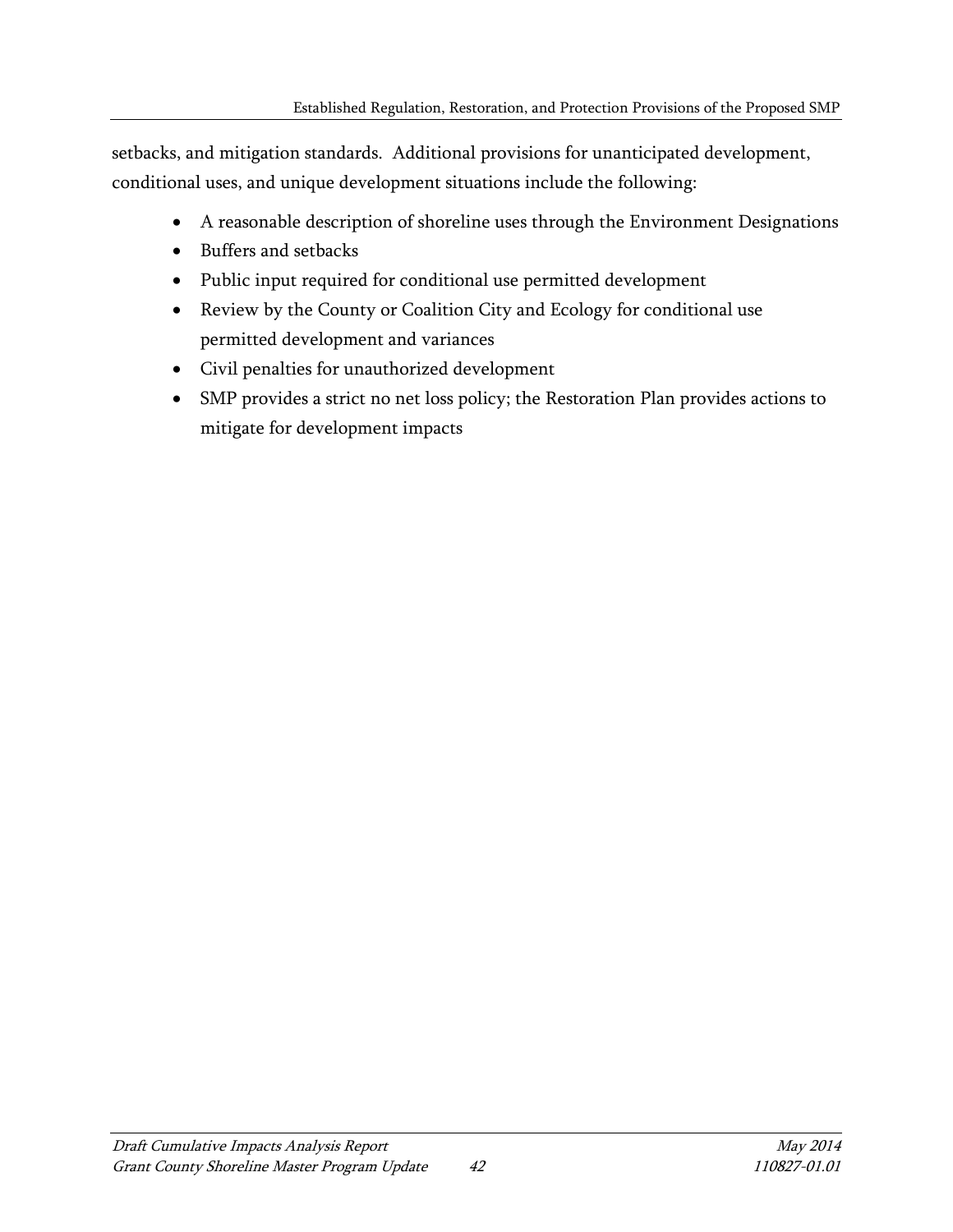# **5 ASSESSMENT OF CUMULATIVE IMPACTS**

The assessment of cumulative impacts combines existing conditions and environment designations and anticipated development by proposed environment designation with the potential ecological risks that characterize unregulated development. The provisions within the proposed SMP that can address the risks to ecological function are also identified, allowing an assessment of the future performance of net effect. Tables 5 and 6 summarize these elements for each shoreline reach in Grant County and the Coalition.

Anticipated development is based on a qualitative land capacity analysis and discussions with City Planners through the Environment designation development. The Environment Designations also determine permitted, permitted as an accessory unit, permitted as special use, and prohibited uses of the shoreline as shown in the Use Tables within the SMP regulations.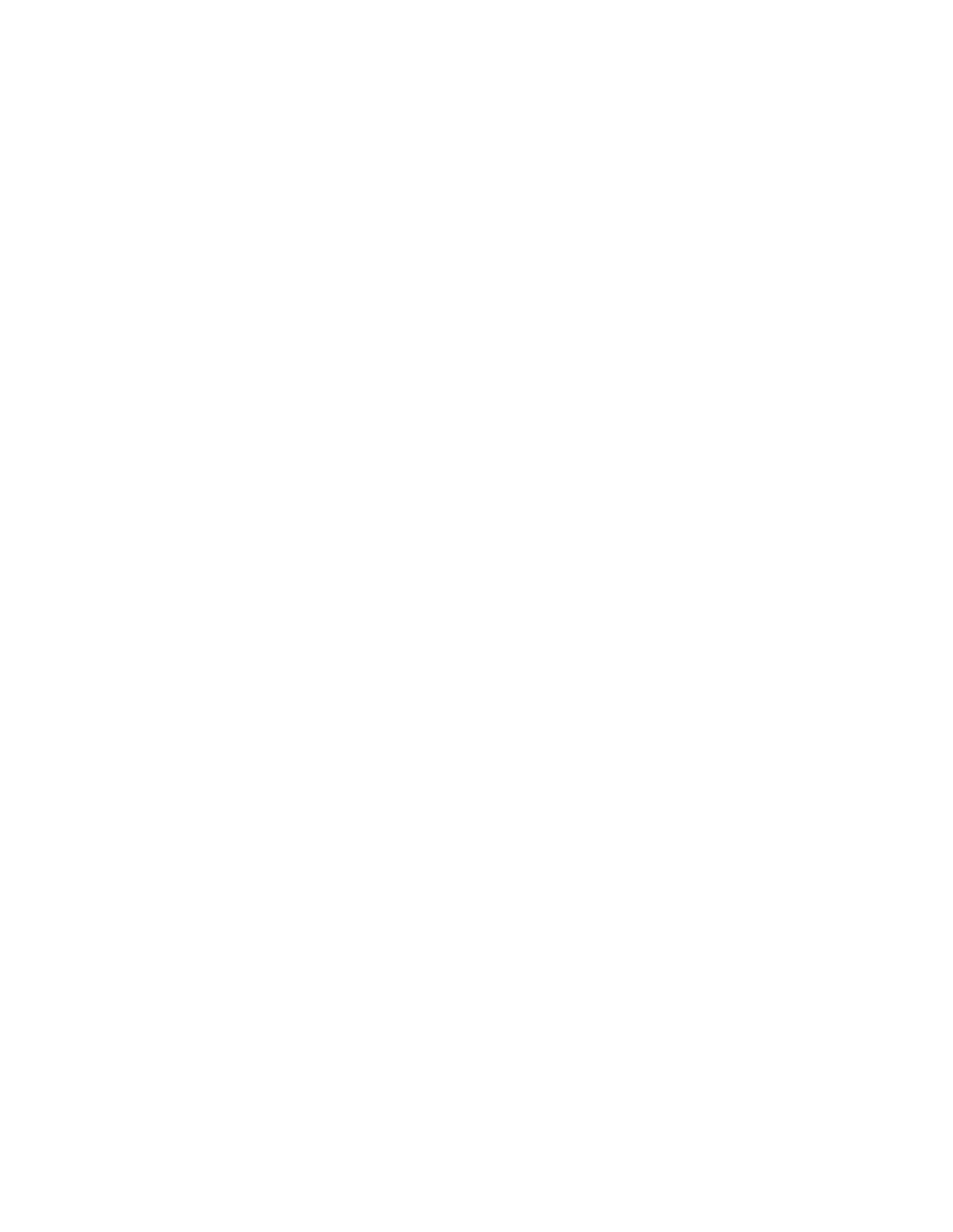## **Table 5 Grant County Cumulative Impacts Analysis**

### **Future Performance/Net Effect**

Recreation environment designation was applied to ted areas that are suitable for future development or lopment based upon existing impairment of ecological ons. Impacts to remaining ecological functions in this will be avoided, minimized, and mitigated per the SMP provisions described in the Provisions to Address Risk column

d buffers will be applied based upon wetland type and use intensity to protect wetland functions. Riparian rs will be applied to protect both riparian and upland itat, water quality and other functions. Additionally, nmental and water quality protection, and vegetatior vation provisions will be applied to protect shoreline ons from future development. Unavoidable impacts future development will be mitigated consistent with mitigation sequencing provisions.

tionally, several high priority restoration actions are planned by GCPUD for this currently impaired shoreline reach to meet their federal license requirements to restore cal functions, along with protecting high quality habitat These include protection and restoration of shoreline ation and replacing existing residential development lower impact recreation development on the Island. nned restoration is expected to more than offset pment impacts in other portions of shoreline reach, and also improve public access opportunities.

t gain of ecological function is anticipated as SMP ions are followed during future development, and as required restoration is implemented.

| Location               | Environment<br><b>Designations</b>  | <b>Level of Existing</b><br><b>Function</b> | <b>Types of Anticipated</b><br>Development                                                 | Degree of Impact to<br><b>Ecological Functions</b>                       | <b>Provisions to Address Risk</b>                                                                                                                                                                                                                                                                                                                                                                                                                                                                                                                                                                                                                                                                                                                                                                                                                                                                                                                                                                                                                                                                                                                                                                                                                                                                                                                                                                                                                                                                                                                                                                                                                                                                                                                                                                                                                                                                                                                                                                                                                                                                                                                                                                                                                                                                                                                                                                                                                                                                                                                                                                                                                                                                                                                                                                                                                                                                                                                                                                                                                |                                                                                                                                                                                                               |
|------------------------|-------------------------------------|---------------------------------------------|--------------------------------------------------------------------------------------------|--------------------------------------------------------------------------|--------------------------------------------------------------------------------------------------------------------------------------------------------------------------------------------------------------------------------------------------------------------------------------------------------------------------------------------------------------------------------------------------------------------------------------------------------------------------------------------------------------------------------------------------------------------------------------------------------------------------------------------------------------------------------------------------------------------------------------------------------------------------------------------------------------------------------------------------------------------------------------------------------------------------------------------------------------------------------------------------------------------------------------------------------------------------------------------------------------------------------------------------------------------------------------------------------------------------------------------------------------------------------------------------------------------------------------------------------------------------------------------------------------------------------------------------------------------------------------------------------------------------------------------------------------------------------------------------------------------------------------------------------------------------------------------------------------------------------------------------------------------------------------------------------------------------------------------------------------------------------------------------------------------------------------------------------------------------------------------------------------------------------------------------------------------------------------------------------------------------------------------------------------------------------------------------------------------------------------------------------------------------------------------------------------------------------------------------------------------------------------------------------------------------------------------------------------------------------------------------------------------------------------------------------------------------------------------------------------------------------------------------------------------------------------------------------------------------------------------------------------------------------------------------------------------------------------------------------------------------------------------------------------------------------------------------------------------------------------------------------------------------------------------------|---------------------------------------------------------------------------------------------------------------------------------------------------------------------------------------------------------------|
|                        |                                     |                                             |                                                                                            |                                                                          |                                                                                                                                                                                                                                                                                                                                                                                                                                                                                                                                                                                                                                                                                                                                                                                                                                                                                                                                                                                                                                                                                                                                                                                                                                                                                                                                                                                                                                                                                                                                                                                                                                                                                                                                                                                                                                                                                                                                                                                                                                                                                                                                                                                                                                                                                                                                                                                                                                                                                                                                                                                                                                                                                                                                                                                                                                                                                                                                                                                                                                                  |                                                                                                                                                                                                               |
| Columbia River-Reach 1 | Natural<br>Recreation<br>Recreation | mpaired<br>Impaired                         | None<br>Residential,<br>Recreation - trails,<br>parks, campgrounds,<br>water access points | Hydrology: Low Sediment:<br>Low Water Quality: Low<br><b>Habitat Low</b> | <b>Environment Protection Requirements</b><br>24.12.230 (b) Applicants shall apply the following sequence of steps in order of priority to avoid or minimize significant adverse<br>effects and significant ecological impacts, with 1) being top priority:<br>(1) Avoiding the adverse impact altogether by not taking a<br>certain action or parts of an action;<br>(2) Minimizing adverse impacts by limiting the degree or magnitude of the action and its implementation by using appropriate<br>technology or by taking affirmative steps to avoid or reduce impacts;<br>(3) Rectifying the adverse impact by repairing, rehabilitating, or restoring the affected environment to the conditions existing at the<br>time of the initiation of the project;<br>(4) Reducing or eliminating the adverse impact over time by preservation and maintenance operations;<br>(5) Compensating for the adverse impact by replacing, enhancing, or providing substitute resources or environments; and<br>(6) Monitoring the adverse impact and the compensation projects and taking appropriate corrective measures.<br>24.12.230 (d) The County shall require mitigation measures and/or permit conditions based on the provisions of this SMP, in order<br>to mitigate adverse impacts. Mitigation plans shall outline how proposed mitigation measures would result in no net loss of<br>shoreline ecological functions.<br>24.12.230 (e) When compensatory measures are appropriate pursuant to the mitigation priority sequence above, preferential<br>consideration shall be given to measures that replace the adversely impacted functions directly and in the immediate vicinity of the<br>adverse impact. However, alternative compensatory mitigation may be authorized within the affected drainage area or watershed<br>that addresses limiting factors or identified critical needs for shoreline resource conservation based on watershed or resource<br>management plans, including the Shoreline Restoration Plan, applicable to the area of adverse impact. Authorization of<br>compensatory mitigation measures may require appropriate safeguards, terms or conditions as necessary to ensure no net loss of<br>ecological functions.<br><b>Shoreline Vegetation Conservation Requirements</b><br>21.12.240(d) Vegetation clearing outside of wetlands and wetland and stream buffers shall be limited to the minimum necessary to<br>accommodate approved shoreline development that is consistent with all other provisions of this SMP. Mitigation sequencing shall<br>be applied so that the design and location of the structure or development minimizes native vegetation removal. Development or<br>uses that require vegetation clearing shall be designed to avoid the removal of native and non-native vegetation, except as part of<br>an effort to remove invasive, non-native vegetation species and replace these with native species.<br><b>Nater Quality, Stormwater, and Nonpoint Pollution Requirements</b> | The R<br>impacte<br>redevelo<br>function<br>reach wi<br>provision<br>Wetland<br>land u<br>buffers<br>habita<br>environ<br>conserv<br>functio<br>from fu<br>Additi<br>planned<br>to m<br>ecologica<br>areas. T |
|                        |                                     |                                             |                                                                                            |                                                                          | 24.12.250 (a) The location, design, construction, and management of all shoreline uses and activities shall protect the quality and<br>quantity of surface and groundwater adjacent to the site.<br>24.12.250 (b) (g) & (h) All shoreline development shall comply with the applicable requirements of the latest version of the<br>Washington State Department of Ecology's (Ecology) Stormwater Management Manual for Eastern Washington.<br>24.12.250 (c) & (f) Best management practices (BMPs) for control of erosion and sedimentation shall be implemented for all<br>shoreline development.<br>(d) Potentially harmful materials, including but not limited to oil, chemicals, tires, or hazardous materials, shall not be allowed to<br>enter any body of water or wetland, or to be discharged onto the land. Potentially harmful materials shall be maintained in safe and<br>leak-proof containers.<br>(e) Herbicides, fungicides, fertilizers, and pesticides shall not be applied within twenty-five (25) feet of a water body, except by a<br>qualified professional in accordance with state and federal laws. Further, pesticides subject to the final ruling in Washington Toxics<br>Coalition, et al., v. EPA shall not be applied within sixty (60) feet for ground applications or within three hundred (300) feet for aerial<br>applications of the subject water bodies and shall be applied by a qualified professional in accordance with state and federal law.<br>(j) All materials that may come in contact with water shall be constructed of materials, such as untreated wood, concrete, approved<br>plastic composites or steel, that will not adversely affect water quality or aquatic plants or animals. Materials used for decking or<br>other structural components shall be approved by applicable state agencies for contact with water to avoid discharge of pollutants<br>from wave or boat wake splash, rain, or runoff. Wood treated with creosote, copper chromium arsenic, or pentachlorophenol is<br>prohibited in shoreline waterbodies.                                                                                                                                                                                                                                                                                                                                                                                                                                                                                                                                                                                                                                                                                                                                                                                                                                                                                                                                                          | vegeta<br>with a l<br>Plar<br>develo<br>A net<br>provisio                                                                                                                                                     |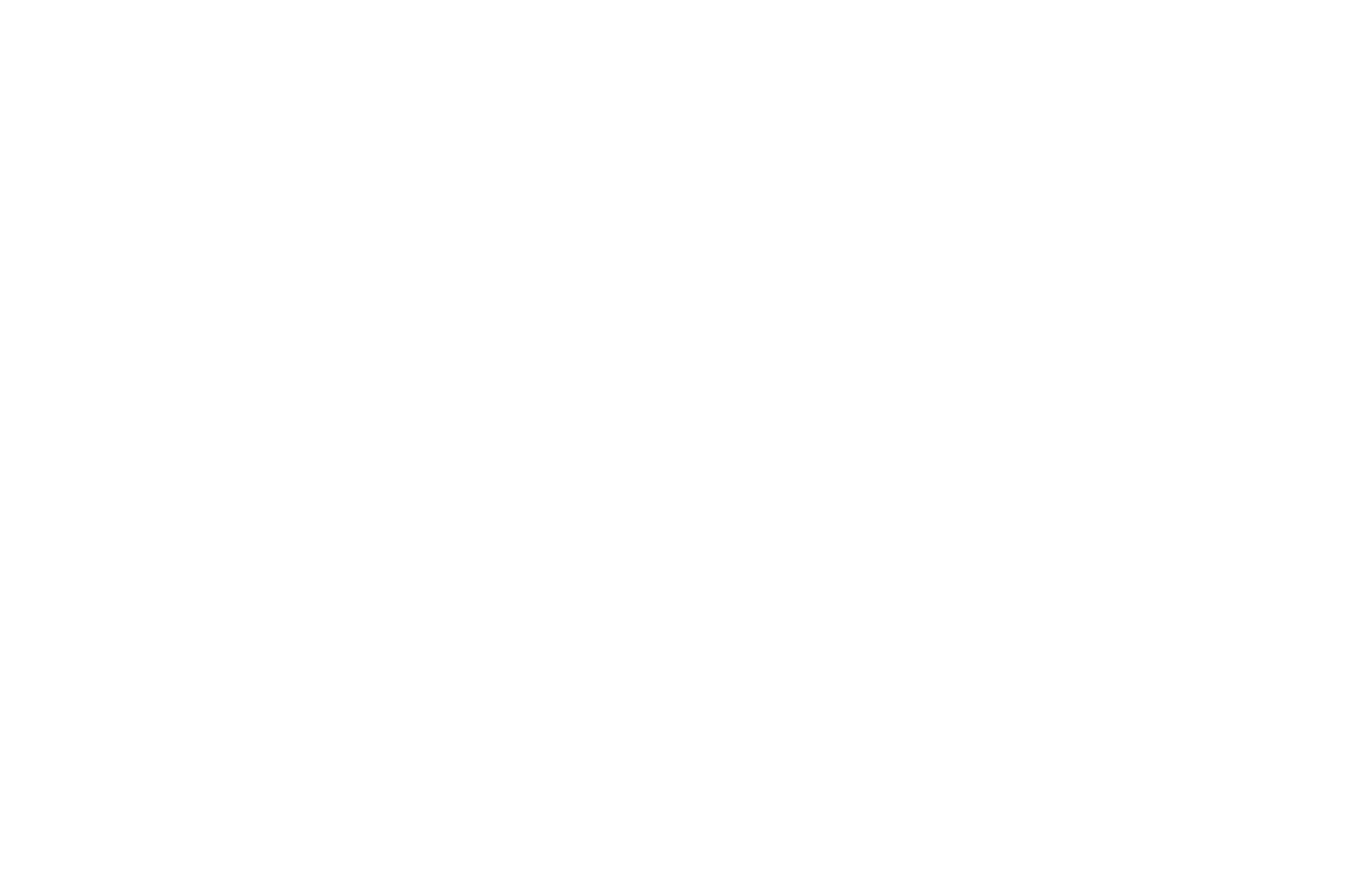## **Table 5 Grant County Cumulative Impacts Analysis**

#### **Future Performance/Net Effect**

 redevelopment based upon existing impairment of ecological functions. Impacts to remaining ecological functions in this reach will be avoided, minimized, and mitigated per the SMP provisions described in the Provisions to Address Risk column. Recreation environment designation was applied to ted areas that are suitable for future development or

 Additionally, several high priority restoration actions are to meet their federal license requirements to restore ecological functions, along with protecting high quality habitat vegetation and replacing existing residential development with a lower impact recreation development on the Island. Planned restoration is expected to more than offset and also improve public access opportunities. d by GCPUD for this currently impaired shoreline reach These include protection and restoration of shoreline lopment impacts in other portions of shoreline reach,

 Wetland buffers will be applied based upon wetland type and buffers will be applied to protect both riparian and upland habitat, water quality and other functions. Additionally, environmental and water quality protection, and vegetation conservation provisions will be applied to protect shoreline functions from future development. Unavoidable impacts from future development will be mitigated consistent with l use intensity to protect wetland functions. Riparian mitigation sequencing provisions.

| Location               | <b>Environment</b><br><b>Designations</b> | <b>Level of Existing</b><br><b>Function</b> | <b>Types of Anticipated</b><br>Development                                         | Degree of Impact to<br><b>Ecological Functions</b>                       | <b>Provisions to Address Risk</b>                                                                                                                                                                                                                                                                                                                                                                                                                                                                                                                                                                                                                                                                                                                                                                                                                                                                                                                                                                                                                                                                                                                                                                                                                                                                                                                                                                                                                                                                                                                                                                                                                                                                                                                                                                                                                                                                                                                                                                                                                                                                                                                                                 |                                                                                                                                                                                                                            |
|------------------------|-------------------------------------------|---------------------------------------------|------------------------------------------------------------------------------------|--------------------------------------------------------------------------|-----------------------------------------------------------------------------------------------------------------------------------------------------------------------------------------------------------------------------------------------------------------------------------------------------------------------------------------------------------------------------------------------------------------------------------------------------------------------------------------------------------------------------------------------------------------------------------------------------------------------------------------------------------------------------------------------------------------------------------------------------------------------------------------------------------------------------------------------------------------------------------------------------------------------------------------------------------------------------------------------------------------------------------------------------------------------------------------------------------------------------------------------------------------------------------------------------------------------------------------------------------------------------------------------------------------------------------------------------------------------------------------------------------------------------------------------------------------------------------------------------------------------------------------------------------------------------------------------------------------------------------------------------------------------------------------------------------------------------------------------------------------------------------------------------------------------------------------------------------------------------------------------------------------------------------------------------------------------------------------------------------------------------------------------------------------------------------------------------------------------------------------------------------------------------------|----------------------------------------------------------------------------------------------------------------------------------------------------------------------------------------------------------------------------|
|                        |                                           |                                             |                                                                                    |                                                                          | <b>Wetland Protection Requirements</b><br>Table 24.12.520 (f)(1)(D)-2. Buffer Widths<br>Category IV Wetlands, Buffer widths by Impact of Proposed Land Use: Low (25-ft), Moderate (40-ft), High (50 ft)<br>Category III Wetlands (most protective wetland categories), Buffer widths by Impact of Proposed Land Use: Low (75-ft), Moderate<br>(110-ft), High (150 ft)<br>Category II Wetlands (most protective wetland categories), Buffer widths by Impact of Proposed Land Use: Low (100-ft), Moderate<br>(150-ft), High (200 ft)<br>Category I Wetlands (most protective wetland categories), Buffer widths by Impact of Proposed Land Use: Low (125-ft), Moderate<br>(190-ft), High (250 ft)                                                                                                                                                                                                                                                                                                                                                                                                                                                                                                                                                                                                                                                                                                                                                                                                                                                                                                                                                                                                                                                                                                                                                                                                                                                                                                                                                                                                                                                                                  | The R                                                                                                                                                                                                                      |
| Columbia River-Reach 1 | Recreation                                | Impaired                                    | Residential,<br>Recreation - trails,<br>parks, campgrounds,<br>water access points | Hydrology: Low Sediment:<br>Low Water Quality: Low<br><b>Habitat Low</b> | 24.12.520 (g) (2) Mitigation General Provisions. As a condition of any permit or other approval allowing alteration which results in<br>the loss or degradation of a regulated wetland, or as an enforcement action pursuant to GCC § 25.16, mitigation shall be required to<br>offset impacts resulting from the actions of the applicant or any violator of the GCC.<br>ish and Wildlife Habitat Conservation Area Requirements<br>24.12.530 (d) (1) No development permit or approval pursuant to this Chapter shall be granted unless adverse effects to Fish and<br>Wildlife Habitat Conservation Areas resulting from proposed development activities located inside of or within 300 feet of a<br>designated HCA are mitigated<br>24.12.530 (d) 3 (A) Activities, uses, and alterations proposed to be located in waterbodies used by anadromous salmonids or in areas<br>that affect such waterbodies shall give special consideration to the preservation and enhancement of anadromous salmonid habitat<br>24.12.530 (d) 3 (B) Structures that prevent the migration of anadromous salmonids shall not be allowed in the portion of<br>waterbodies currently or historically used by salmonids. Fish bypass facilities shall be provided that allow the upstream migration of<br>adult fish and shall prevent juveniles migrating downstream from being trapped or harmed.<br>24.12.530 (d) 3 (C) Fills waterward of the OHWM, when authorized, shall minimize the adverse impacts on anadromous salmonids<br>and their habitat, shall mitigate any unavoidable impacts, and shall only be allowed for water-dependent uses or for uses that<br>enable public access or recreation for significant numbers of the public.<br>24.12.530 (4) Special provisions - Wildlife. Bald eagle habitat shall be protected pursuant to the Washington State Bald Eagle<br>Protection Rules (WAC 232-12-292).<br>Table 24.12.530 (d)(6)(F). Riparian Buffer Widths by Environment Designation; Rural Conservancy (75'), Public Recreation<br>Conservancy (75'), Recreation (50'), Shoreline Residential (50'), Shoreline Residential - Low Intensity (75'), High Intensity - Public | impact<br>redevelo<br>functio<br>reach w<br>provision<br>Wetland<br>land u<br>buffers<br>habita<br>environ<br>conser<br>functio<br>from fu<br>Addit<br>planned<br>to n<br>ecologica<br>areas. 1<br>vegeta<br>with a<br>Pla |
|                        |                                           |                                             |                                                                                    |                                                                          | Facility (25')<br>24.12.530 (e) Mitigation (1) Mitigation shall be required for loss of area or function and value of fish and wildlife habitat regulated<br>under this subsection. The applicant shall mitigate to achieve no net loss of ecological functions to the maximum extent feasible and<br>avoid any significant adverse impacts to habitat functions and values and to habitat buffers.<br>Boating Facility General Requirements<br>24.12.320 (a)(2) Sited and Designed for no net loss of function.<br>24.12.320 (a)(4) Not located or impacting channel migration zone features.<br>24.12.320 (a)(6) In-water work scheduled to protect biological productivity.<br>24.12.320 (a)(12) Installation of pump-outs/portable dump stations required at marinas and encouraged at boat ramps.<br>24.12.320 (a)(15) Facilities shall be constructed of materials that will not adversely affect water quality, aquatic plants and animals<br>over long term. Wood treated with creosote, copper chromium, arsenic, pentachlorophenol or other similarly toxic materials is<br>prohibited for use in moorage facilities.<br>24.12.320 (b)(3) Boat launches shall be designed and constructed to minimize adverse impacts on fluvial processes, biological<br>functions, aquatic and riparian habitats, and water quality.                                                                                                                                                                                                                                                                                                                                                                                                                                                                                                                                                                                                                                                                                                                                                                                                                                                  | develo<br>A ne<br>provisi                                                                                                                                                                                                  |

 A net gain of ecological function is anticipated as SMP ions are followed during future development, and as required restoration is implemented.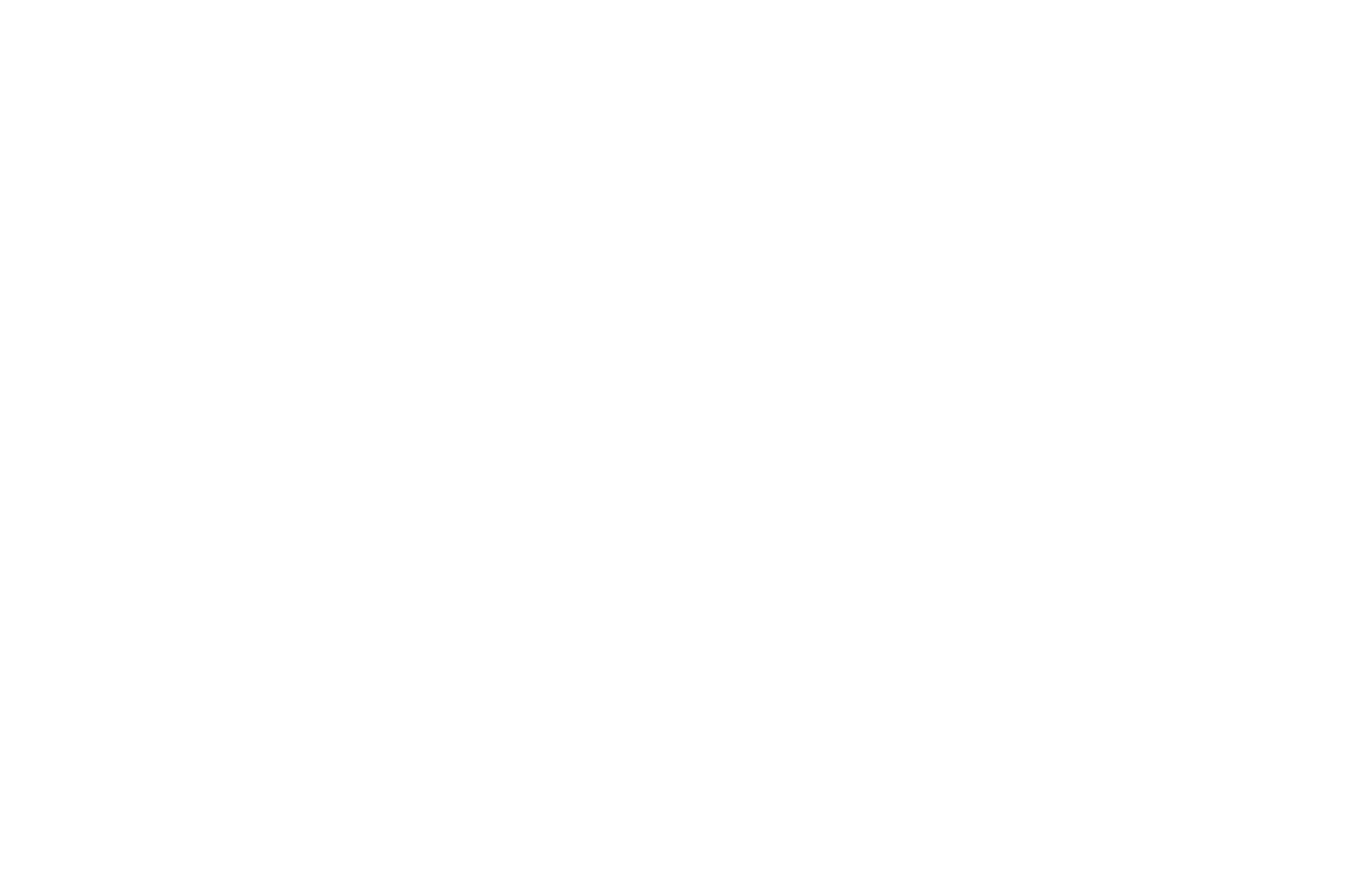impacted areas that are suitable for future development or redevelopment based upon existing impairment of ecological functions. Impacts to remaining ecological functions in this reach will be avoided, minimized, and mitigated per the SMP ŗ provisions described in the Provisions to Address Risk column. Recreation environment designation was applied to

 Wetland buffers will be applied based upon wetland type and buffers will be applied to protect both riparian and upland environmental and water quality protection, and vegetation conservation provisions will be applied to protect shoreline functions from future development. Unavoidable impacts ı. from future development will be mitigated consistent with l use intensity to protect wetland functions. Riparian itat, water quality and other functions. Additionally, mitigation sequencing provisions.

> et gain of ecological function is anticipated as SMP sions are followed during future development, and as required restoration is implemented.

**Table 5 Grant County Cumulative Impacts Analysis**

|                                    | <b>Environment</b>                | <b>Level of Existing</b>    | <b>Types of Anticipated</b>                                                                       | Degree of Impact to                                                                              |                                                                                                                                                                                                                                                                                                                                                                                                                                                                                                                                                                                                                                                                                                                                                                                                                                                                                                                                                                                                                                                                                                                                                                                                                                                                                                                                                                                                                                                                                                                                                                                                                                                                                                                                                                                                                                                                                                                                                                                                                                                                                                                                                                                                                                                                                                                                                                                                                                                                                                                                                                                                                                                                                                                                                                                                                                                                                                                                                                                                                                                                                                                                                                                                                                                                                                                                                                                                                                                                                                                                                                                                                                                                                                                                                                                                                                                                                                                                                                                                                                                                                                                                          |                                                                                                                                                                                                                                                                                                                                                                                                                                                                                                                                                                                                                                                                                                                                                                                                                                                                                                                                                                                                                                                                                                                                                                                                                                                                                                                                                                                                         |
|------------------------------------|-----------------------------------|-----------------------------|---------------------------------------------------------------------------------------------------|--------------------------------------------------------------------------------------------------|------------------------------------------------------------------------------------------------------------------------------------------------------------------------------------------------------------------------------------------------------------------------------------------------------------------------------------------------------------------------------------------------------------------------------------------------------------------------------------------------------------------------------------------------------------------------------------------------------------------------------------------------------------------------------------------------------------------------------------------------------------------------------------------------------------------------------------------------------------------------------------------------------------------------------------------------------------------------------------------------------------------------------------------------------------------------------------------------------------------------------------------------------------------------------------------------------------------------------------------------------------------------------------------------------------------------------------------------------------------------------------------------------------------------------------------------------------------------------------------------------------------------------------------------------------------------------------------------------------------------------------------------------------------------------------------------------------------------------------------------------------------------------------------------------------------------------------------------------------------------------------------------------------------------------------------------------------------------------------------------------------------------------------------------------------------------------------------------------------------------------------------------------------------------------------------------------------------------------------------------------------------------------------------------------------------------------------------------------------------------------------------------------------------------------------------------------------------------------------------------------------------------------------------------------------------------------------------------------------------------------------------------------------------------------------------------------------------------------------------------------------------------------------------------------------------------------------------------------------------------------------------------------------------------------------------------------------------------------------------------------------------------------------------------------------------------------------------------------------------------------------------------------------------------------------------------------------------------------------------------------------------------------------------------------------------------------------------------------------------------------------------------------------------------------------------------------------------------------------------------------------------------------------------------------------------------------------------------------------------------------------------------------------------------------------------------------------------------------------------------------------------------------------------------------------------------------------------------------------------------------------------------------------------------------------------------------------------------------------------------------------------------------------------------------------------------------------------------------------------------------------------|---------------------------------------------------------------------------------------------------------------------------------------------------------------------------------------------------------------------------------------------------------------------------------------------------------------------------------------------------------------------------------------------------------------------------------------------------------------------------------------------------------------------------------------------------------------------------------------------------------------------------------------------------------------------------------------------------------------------------------------------------------------------------------------------------------------------------------------------------------------------------------------------------------------------------------------------------------------------------------------------------------------------------------------------------------------------------------------------------------------------------------------------------------------------------------------------------------------------------------------------------------------------------------------------------------------------------------------------------------------------------------------------------------|
|                                    |                                   |                             |                                                                                                   |                                                                                                  |                                                                                                                                                                                                                                                                                                                                                                                                                                                                                                                                                                                                                                                                                                                                                                                                                                                                                                                                                                                                                                                                                                                                                                                                                                                                                                                                                                                                                                                                                                                                                                                                                                                                                                                                                                                                                                                                                                                                                                                                                                                                                                                                                                                                                                                                                                                                                                                                                                                                                                                                                                                                                                                                                                                                                                                                                                                                                                                                                                                                                                                                                                                                                                                                                                                                                                                                                                                                                                                                                                                                                                                                                                                                                                                                                                                                                                                                                                                                                                                                                                                                                                                                          |                                                                                                                                                                                                                                                                                                                                                                                                                                                                                                                                                                                                                                                                                                                                                                                                                                                                                                                                                                                                                                                                                                                                                                                                                                                                                                                                                                                                         |
| Location<br>Columbia River-Reach 1 | <b>Designations</b><br>Recreation | <b>Function</b><br>Impaired | Development<br>Residential,<br>Recreation - trails,<br>parks, campgrounds,<br>water access points | <b>Ecological Functions</b><br>Hydrology: Low Sediment:<br>Low Water Quality: Low<br>Habitat Low | <b>Provisions to Address Risk</b><br><b>Recreational Development Requirements</b><br>24.12.400 (b) (1) The potential adverse impacts of all recreational uses shall be mitigated and adequate provisions for shoreline<br>rehabilitation shall be made part of any proposed recreational use or development to ensure no net loss of shoreline ecological<br>function.<br>24.12.400 (b) (2) Sites with fragile and unique shoreline conditions, such as high-quality wetlands and wildlife habitats, shall be used<br>only for non-intensive recreation activities, such as trails, viewpoints, interpretive signage, and similar passive and low-impact<br>facilities that result in no net loss of shoreline ecological function, and do not require the construction and placement of permanent<br>structures.<br>24.12.400 (b) (3) For proposed recreation developments that require the use of fertilizers, pesticides, or other toxic chemicals, the<br>proponent shall specify the BMPs to be used to prevent these applications and resultant leachate from entering adjacent waters.<br>24.12.400 (e) The removal of on-site native vegetation shall be limited to the minimum necessary for the development of permitted<br>structures or facilities, and shall be consistent with provisions of GCC 24.12.240, Shoreline Vegetation Conservation and GCC 24.12,<br>Article V, Critical Areas.<br>24.12.400 (i)Recreational or structures are only allowed to be built over water when they provide public access or facilitate a water<br>dependent use and shall be the minimum size necessary to accommodate the permitted activity.<br>24.12.400 (I) Recreational development shall minimize effective impervious surfaces in shoreline jurisdiction and incorporate low-<br>impact development techniques.<br>esidential Development Requirements<br>24.12.410(b) Residential development shall be located and constructed to result in no net loss of shoreline ecological function. No<br>net loss of shoreline ecological functions shall be assured through application of shoreline buffers specified in GCC 24.12.530, Fish<br>and Wildlife Habitat Conservation Areas, to avoid future stabilization and other provisions of this SMP related to shoreline<br>stabilization, vegetation management, and on-site sewage disposal.<br>24.12.410 (d) Accessory uses and structures shall be located outside of the riparian buffer, unless the structure is or supports a<br>water-dependent use.<br>24.12.410 (e) All residential development shall be located or designed in such a manner as to prevent measurable degradation of<br>water quality from stormwater runoff. Adequate mitigation measures shall be required and implemented where there is the<br>reasonable potential for such adverse effect on water quality.<br>24.12.410 (f) Applications for new shoreline residences and appurtenant structures be sufficiently set back from steep slopes and<br>shorelines vulnerable to erosion so that structural improvements, including bluff walls and other that shoreline stabilization and<br>flood control structures are not necessary to protect proposed residences and associated uses.<br>24.12.410 (j) All new residential development shall be required to meet the vegetation management provisions contained in GCC<br>24.12.240, Shoreline Vegetation Conservation and GCC 24.12.530, Fish and Wildlife Habitat Conservation Areas.<br>24.12.410 (k) Residential development clustering may be required by the Shoreline Administrative Official where appropriate to<br>minimize ecological and visual impacts on shorelines, including minimization of impacts on shoreline vegetation consistent with GCC<br>24.12.240, Shoreline Vegetation Conservation.<br>ransportation requirements:<br>24.12.440 (a) New or expanded transportation facilities will not be located within shoreline jurisdiction unless upland sites are<br>unfeasible and the project is demonstrated to be needed to serve a permitted shoreline use or further a substantial public interest<br>(crossings). | <b>Future Performance/Net Effect</b><br>The Recreation environment designation w<br>impacted areas that are suitable for future de<br>redevelopment based upon existing impairme<br>functions. Impacts to remaining ecological fu<br>reach will be avoided, minimized, and mitigat<br>provisions described in the Provisions to Addre<br>Wetland buffers will be applied based upon w<br>land use intensity to protect wetland functi<br>buffers will be applied to protect both riparia<br>habitat, water quality and other functions.<br>environmental and water quality protection,<br>conservation provisions will be applied to pro<br>functions from future development. Unavoi<br>from future development will be mitigated c<br>mitigation sequencing provision<br>Additionally, several high priority restoratio<br>planned by GCPUD for this currently impaired<br>to meet their federal license requirement<br>ecological functions, along with protecting high<br>areas. These include protection and restoration<br>vegetation and replacing existing residential<br>with a lower impact recreation development<br>Planned restoration is expected to more t<br>development impacts in other portions of sh<br>and also improve public access opport<br>A net gain of ecological function is anticipa<br>provisions are followed during future develo<br>required restoration is implement |
|                                    |                                   |                             |                                                                                                   |                                                                                                  | 24.12.440 (b) New roads or road expansions shall meet mitigation sequencing provisions in 24.12.230, they will be setback from<br>OHWM to allow for vegetation conservation, minimize grading and clearing, and BMPs will be used to minimize erosion and<br>degradation of surface water quality.<br>24.12.440 (g) Parking shall not be allowed within 50 feet of edge of riparian vegetation corridor.<br>24.12.440 (h) Accessory parking shall not result in a net loss of shoreline ecological functions.<br>24.12.440 (k) Improvements to all existing transportation facilities shall provide for the reestablishment and enhancement of natural                                                                                                                                                                                                                                                                                                                                                                                                                                                                                                                                                                                                                                                                                                                                                                                                                                                                                                                                                                                                                                                                                                                                                                                                                                                                                                                                                                                                                                                                                                                                                                                                                                                                                                                                                                                                                                                                                                                                                                                                                                                                                                                                                                                                                                                                                                                                                                                                                                                                                                                                                                                                                                                                                                                                                                                                                                                                                                                                                                                                                                                                                                                                                                                                                                                                                                                                                                                                                                                                                   |                                                                                                                                                                                                                                                                                                                                                                                                                                                                                                                                                                                                                                                                                                                                                                                                                                                                                                                                                                                                                                                                                                                                                                                                                                                                                                                                                                                                         |
|                                    | Rural Conservancy                 |                             | None                                                                                              |                                                                                                  | vegetation along the shoreline when appropriate.                                                                                                                                                                                                                                                                                                                                                                                                                                                                                                                                                                                                                                                                                                                                                                                                                                                                                                                                                                                                                                                                                                                                                                                                                                                                                                                                                                                                                                                                                                                                                                                                                                                                                                                                                                                                                                                                                                                                                                                                                                                                                                                                                                                                                                                                                                                                                                                                                                                                                                                                                                                                                                                                                                                                                                                                                                                                                                                                                                                                                                                                                                                                                                                                                                                                                                                                                                                                                                                                                                                                                                                                                                                                                                                                                                                                                                                                                                                                                                                                                                                                                         |                                                                                                                                                                                                                                                                                                                                                                                                                                                                                                                                                                                                                                                                                                                                                                                                                                                                                                                                                                                                                                                                                                                                                                                                                                                                                                                                                                                                         |
|                                    |                                   |                             |                                                                                                   |                                                                                                  |                                                                                                                                                                                                                                                                                                                                                                                                                                                                                                                                                                                                                                                                                                                                                                                                                                                                                                                                                                                                                                                                                                                                                                                                                                                                                                                                                                                                                                                                                                                                                                                                                                                                                                                                                                                                                                                                                                                                                                                                                                                                                                                                                                                                                                                                                                                                                                                                                                                                                                                                                                                                                                                                                                                                                                                                                                                                                                                                                                                                                                                                                                                                                                                                                                                                                                                                                                                                                                                                                                                                                                                                                                                                                                                                                                                                                                                                                                                                                                                                                                                                                                                                          |                                                                                                                                                                                                                                                                                                                                                                                                                                                                                                                                                                                                                                                                                                                                                                                                                                                                                                                                                                                                                                                                                                                                                                                                                                                                                                                                                                                                         |

 planned by GCPUD for this currently impaired shoreline reach to meet their federal license requirements to restore ecological functions, along with protecting high quality habitat with a lower impact recreation development on the Island. Planned restoration is expected to more than offset itionally, several high priority restoration actions are . These include protection and restoration of shoreline tation and replacing existing residential development lopment impacts in other portions of shoreline reach, and also improve public access opportunities.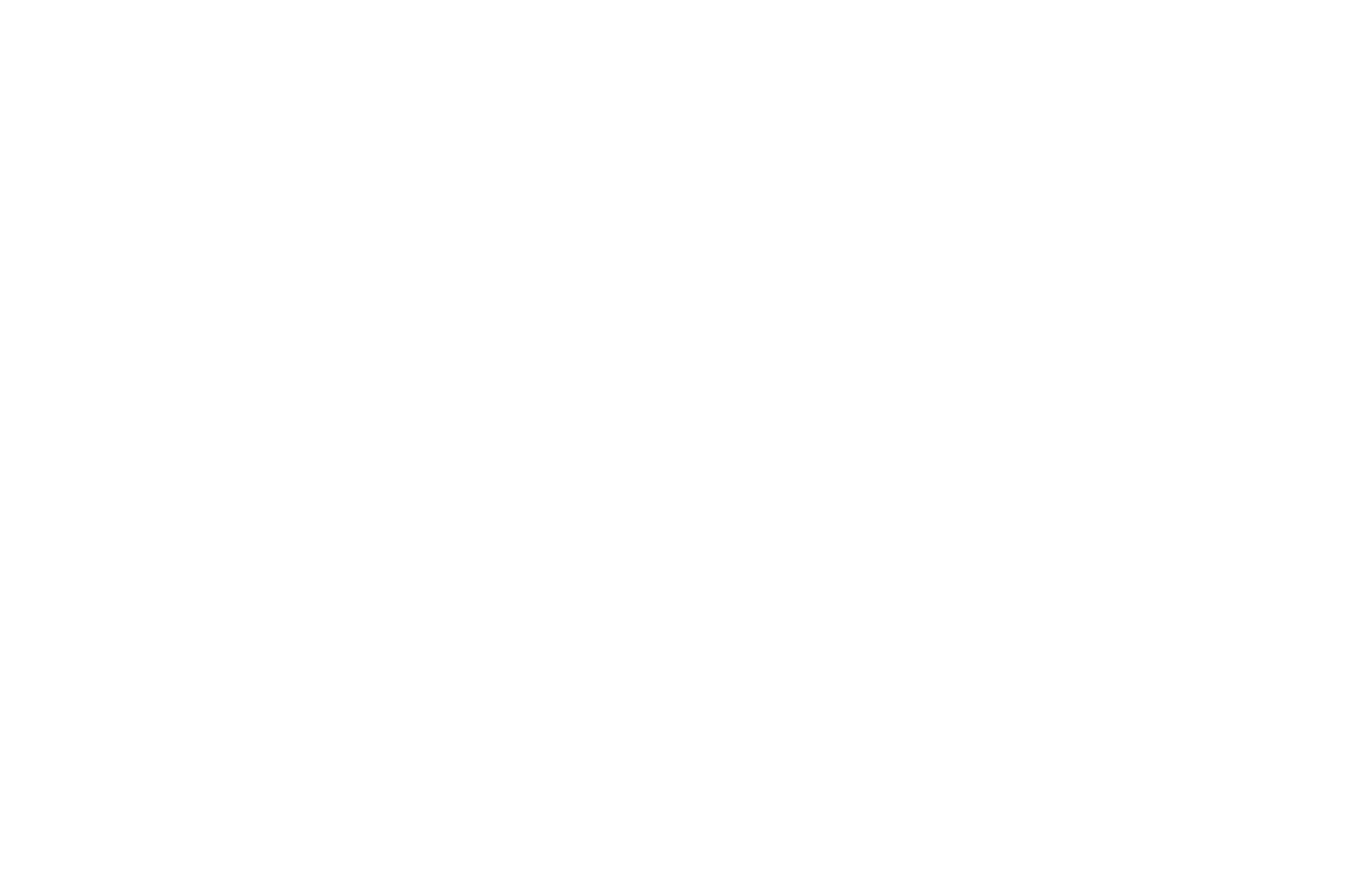Wetland buffers will be applied based upon wetland type and land use intensity to protect wetland functions. Riparian buffers will be applied to protect both riparian and upland conservation provisions will be applied to protect shoreline functions from future development. Unavoidable impacts water quality and other functions. Additionally, nental and water quality protection, and vegetation ture development will be mitigated consistent with ion sequencing provisions.

Planned restoration includes protecting and restoring e and shrub steppe vegetation.

ain of ecological function is anticipated as SMP ns are strictly enforced and restoration is nted.

 The Rural Conservancy environment designation was applied to impacted areas that are suitable for future development or functions. Impacts to remaining ecological functions in this provisions described in the Provisions to Address Risk column. redevelopment based upon existing impairment of ecological reach will be avoided, minimized, and mitigated per the SMP

Shoreline Residential environment designation was blied to impacted areas that are suitable for future elopment or redevelopment based upon existing rment of ecological functions. Impacts to remaining ical functions in this reach will be avoided, minimized mitigated per the SMP provisions described in the Provisions to Address Risk column.

**Table 5 Grant County Cumulative Impacts Analysis**

| Location               | Environment<br><b>Designations</b>  | <b>Level of Existing</b><br><b>Function</b>                                         | <b>Types of Anticipated</b><br>Development                                                          | Degree of Impact to<br><b>Ecological Functions</b>                       | <b>Provisions to Address Risk</b>                                                                                                                                                                                                                                                                                                                                   | <b>Future Performance/Net Effect</b>                                                                                                                                                                                                                                                                                                                                                                                                                                                                         |  |                                                                                                                                                                                                                                                                                                                                                                     |                                                                                                                                                                                                                                                                                                                                                                                                                |
|------------------------|-------------------------------------|-------------------------------------------------------------------------------------|-----------------------------------------------------------------------------------------------------|--------------------------------------------------------------------------|---------------------------------------------------------------------------------------------------------------------------------------------------------------------------------------------------------------------------------------------------------------------------------------------------------------------------------------------------------------------|--------------------------------------------------------------------------------------------------------------------------------------------------------------------------------------------------------------------------------------------------------------------------------------------------------------------------------------------------------------------------------------------------------------------------------------------------------------------------------------------------------------|--|---------------------------------------------------------------------------------------------------------------------------------------------------------------------------------------------------------------------------------------------------------------------------------------------------------------------------------------------------------------------|----------------------------------------------------------------------------------------------------------------------------------------------------------------------------------------------------------------------------------------------------------------------------------------------------------------------------------------------------------------------------------------------------------------|
|                        | High Intensity - Publio<br>Facility | <b>Partially Functioning</b>                                                        | Recreation (facility<br>upgrades planned<br>but no new<br>recreation<br>development is<br>proposed) |                                                                          | Environment Protection Requirements As Above SMP 24.12.230; Shoreline Vegetation Conservation Requirements As Above SMP<br>24.12.240; Water Quality, Stormwater, and Nonpoint Pollution Requirements As Above SMP 24.12.250; Wetland Protection<br>Requirements As Above SMP 24.12.520; Fish and Wildlife Habitat Conservation Area Requirements As Above 24.12.530 | The Shoreline Residential environment des<br>applied to impacted areas that are suitabl<br>development or redevelopment based up                                                                                                                                                                                                                                                                                                                                                                             |  |                                                                                                                                                                                                                                                                                                                                                                     |                                                                                                                                                                                                                                                                                                                                                                                                                |
|                        | Natural                             | Functioning                                                                         | None                                                                                                |                                                                          |                                                                                                                                                                                                                                                                                                                                                                     | impairment of ecological functions. Impacts<br>ecological functions in this reach will be avoid                                                                                                                                                                                                                                                                                                                                                                                                              |  |                                                                                                                                                                                                                                                                                                                                                                     |                                                                                                                                                                                                                                                                                                                                                                                                                |
| Columbia River-Reach 2 | Rural Conservancy                   | Impaired (SR 2B),<br>Functioning (2A&C),<br><b>Partially Functioning</b><br>(SR 2D) | Residential                                                                                         | Hydrology: Low Sediment<br>Low Water Quality: Low<br><b>Habitat Low</b>  | Environment Protection Requirements As Above SMP 24.12.230; Shoreline Vegetation Conservation Requirements As Above SMP<br>24.12.240; Water Quality, Stormwater, and Nonpoint Pollution Requirements As Above SMP 24.12.250; Wetland Protection<br>Requirements As Above SMP 24.12.520; Fish and Wildlife Habitat Conservation Area Requirements As Above 24.12.530 | and mitigated per the SMP provisions desc<br>Provisions to Address Risk colum<br>Wetland buffers will be applied based upon w<br>land use intensity to protect wetland function<br>buffers will be applied to protect both riparia                                                                                                                                                                                                                                                                           |  |                                                                                                                                                                                                                                                                                                                                                                     |                                                                                                                                                                                                                                                                                                                                                                                                                |
|                        | Shoreline Residential               | Impaired                                                                            | Residential                                                                                         | Hydrology: Low Sediment<br>Low Water Quality: Low<br><b>Habitat Low</b>  | Residential Development Requirements As Above SMP 24.12.410                                                                                                                                                                                                                                                                                                         | habitat, water quality and other functions.<br>environmental and water quality protection,<br>conservation provisions will be applied to pro<br>functions from future development. Unavoi<br>from future development will be mitigated c<br>mitigation sequencing provision<br>No net loss of ecological function is anticip<br>provisions are strictly enforced                                                                                                                                             |  |                                                                                                                                                                                                                                                                                                                                                                     |                                                                                                                                                                                                                                                                                                                                                                                                                |
|                        | High Intensity - Public<br>Facility |                                                                                     | None                                                                                                |                                                                          |                                                                                                                                                                                                                                                                                                                                                                     |                                                                                                                                                                                                                                                                                                                                                                                                                                                                                                              |  |                                                                                                                                                                                                                                                                                                                                                                     |                                                                                                                                                                                                                                                                                                                                                                                                                |
|                        | Natural                             |                                                                                     | None                                                                                                |                                                                          |                                                                                                                                                                                                                                                                                                                                                                     | The Rural Conservancy environment designatio                                                                                                                                                                                                                                                                                                                                                                                                                                                                 |  |                                                                                                                                                                                                                                                                                                                                                                     |                                                                                                                                                                                                                                                                                                                                                                                                                |
|                        |                                     |                                                                                     |                                                                                                     |                                                                          |                                                                                                                                                                                                                                                                                                                                                                     |                                                                                                                                                                                                                                                                                                                                                                                                                                                                                                              |  | Environment Protection Requirements As Above SMP 24.12.230; Shoreline Vegetation Conservation Requirements As Above SMP<br>24.12.240; Water Quality, Stormwater, and Nonpoint Pollution Requirements As Above SMP 24.12.250; Wetland Protection<br>Requirements As Above SMP 24.12.520; Fish and Wildlife Habitat Conservation Area Requirements As Above 24.12.530 | to impacted areas that are suitable for future o<br>redevelopment based upon existing impairmer<br>functions. Impacts to remaining ecological fun<br>reach will be avoided, minimized, and mitigate<br>provisions described in the Provisions to Addre<br>Wetland buffers will be applied based upon we<br>land use intensity to protect wetland functions<br>buffers will be applied to protect both riparian |
| Columbia River-Reach 3 | Rural Conservancy                   | <b>Partially Functioning</b>                                                        | Residential                                                                                         | Hydrology: Low Sediment:<br>Low Water Quality: Low<br><b>Habitat Low</b> | Residential Development Requirements As Above - SMP 24.12.410                                                                                                                                                                                                                                                                                                       | habitat, water quality and other functions. Ad<br>environmental and water quality protection, a<br>conservation provisions will be applied to prote<br>functions from future development. Unavoida<br>from future development will be mitigated cor<br>mitigation sequencing provisions.<br>Planned restoration includes protecting and re<br>shoreline and shrub steppe vegetation.<br>A net gain of ecological function is anticipated<br>provisions are strictly enforced and restoration<br>implemented. |  |                                                                                                                                                                                                                                                                                                                                                                     |                                                                                                                                                                                                                                                                                                                                                                                                                |
|                        |                                     |                                                                                     |                                                                                                     |                                                                          |                                                                                                                                                                                                                                                                                                                                                                     |                                                                                                                                                                                                                                                                                                                                                                                                                                                                                                              |  |                                                                                                                                                                                                                                                                                                                                                                     |                                                                                                                                                                                                                                                                                                                                                                                                                |

 buffers will be applied to protect both riparian and upland environmental and water quality protection, and vegetation conservation provisions will be applied to protect shoreline from future development will be mitigated consistent with d buffers will be applied based upon wetland type and use intensity to protect wetland functions. Riparian itat, water quality and other functions. Additionally, ons from future development. Unavoidable impacts mitigation sequencing provisions.

 No net loss of ecological function is anticipated as SMP provisions are strictly enforced.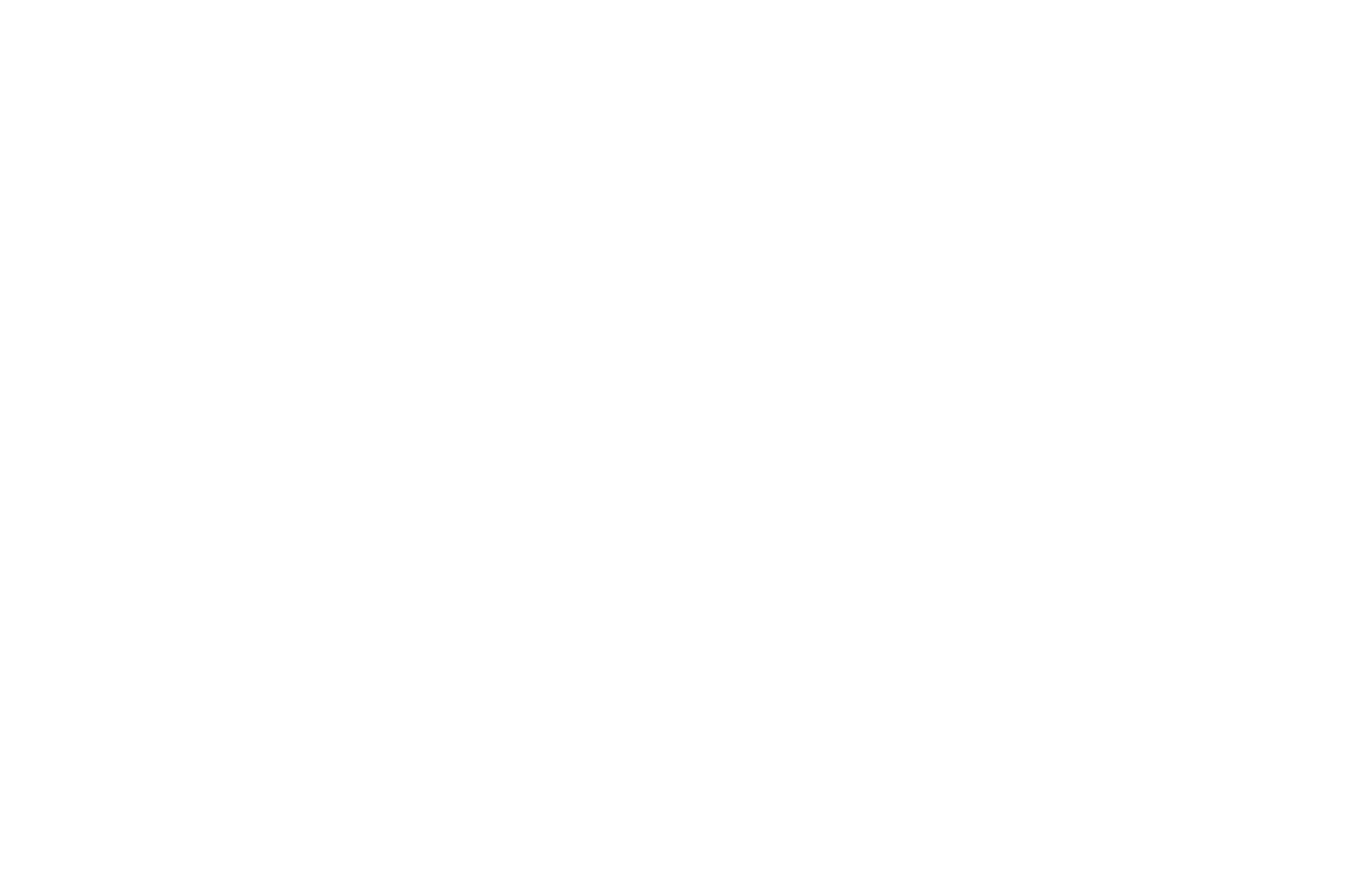ts to remaining ecological functions in this reach will be l, minimized, and mitigated per the SMP provisions ed in the Provisions to Address Risk column.

 sequencing provisions. d buffers will be applied based upon wetland type and e intensity to protect wetland functions. A riparian will be applied to protect shoreline functions from development. Unavoidable impacts from future ment will be mitigated consistent with mitigation

 The Recreation environment designation was applied to impacted areas that are suitable for future development or functions. Impacts to remaining ecological functions in this reach will be avoided, minimized, and mitigated per the SMP provisions described in the Provisions to Address Risk column. opment based upon existing impairment of ecological

 Wetland buffers will be applied based upon wetland type and land use intensity to protect wetland functions. A riparian buffer will be applied for in the environment designations to quality protection, and vegetation conservation provisions will be applied to protect shoreline functions from future both riparian and upland habitat, water quality and inctions. Additionally, environmental and water ment. Unavoidable impacts from future developme mitigated consistent with mitigation sequencing pns.

> loss of ecological function is anticipated as SMP pns are strictly enforced.

 No net loss of ecological function is anticipated as SMP provisions are strictly enforced.

### lopment is anticipated

**Table 5 Grant County Cumulative Impacts Analysis**

| Location                        | Environment<br><b>Designations</b>  | <b>Level of Existing</b><br><b>Function</b> | <b>Types of Anticipated</b><br>Development            | Degree of Impact to<br><b>Ecological Functions</b>                      | <b>Provisions to Address Risk</b>                                                                                                                                                                                                                                                                                                                                   | <b>Future Performance/Net Effect</b>                                                                                                                                                                                                                                                                                                                                                                                                                                                                                           |
|---------------------------------|-------------------------------------|---------------------------------------------|-------------------------------------------------------|-------------------------------------------------------------------------|---------------------------------------------------------------------------------------------------------------------------------------------------------------------------------------------------------------------------------------------------------------------------------------------------------------------------------------------------------------------|--------------------------------------------------------------------------------------------------------------------------------------------------------------------------------------------------------------------------------------------------------------------------------------------------------------------------------------------------------------------------------------------------------------------------------------------------------------------------------------------------------------------------------|
|                                 |                                     |                                             |                                                       |                                                                         | Environment Protection Requirements As Above SMP 24.12.230; Shoreline Vegetation Conservation Requirements As Above SMP<br>24.12.240; Water Quality, Stormwater, and Nonpoint Pollution Requirements As Above SMP 24.12.250; Wetland Protection<br>Requirements As Above SMP 24.12.520; Fish and Wildlife Habitat Conservation Area Requirements As Above 24.12.530 |                                                                                                                                                                                                                                                                                                                                                                                                                                                                                                                                |
| Columbia River-Reach 4          | Rural Conservancy                   | Functioning                                 | Recreation - possible<br>new boat launch              | Hydrology: Low Sediment:<br>Low Water Quality: Low<br>Habitat Low       | Boating Facilities Requirements As Above - SMP 24.12.320                                                                                                                                                                                                                                                                                                            | Impacts to remaining ecological functions in th<br>avoided, minimized, and mitigated per the SM<br>described in the Provisions to Address Risk col<br>Wetland buffers will be applied based upon we<br>land use intensity to protect wetland functions<br>buffer will be applied to protect shoreline fund<br>future development. Unavoidable impacts fro<br>development will be mitigated consistent with<br>sequencing provisions.<br>No net loss of ecological function is anticipated<br>provisions are strictly enforced. |
| Columbia River-Reach 5          | Natural                             | Functioning                                 | None                                                  |                                                                         |                                                                                                                                                                                                                                                                                                                                                                     | No development is anticipated                                                                                                                                                                                                                                                                                                                                                                                                                                                                                                  |
|                                 | High Intensity - Public<br>Facility | Impaired                                    | None                                                  |                                                                         |                                                                                                                                                                                                                                                                                                                                                                     |                                                                                                                                                                                                                                                                                                                                                                                                                                                                                                                                |
| Crescent Bay and Roosevelt Lake | Rural Conservancy                   | Impaired and<br>Functioning (SR C&D)        | None                                                  |                                                                         |                                                                                                                                                                                                                                                                                                                                                                     | No development is anticipated                                                                                                                                                                                                                                                                                                                                                                                                                                                                                                  |
|                                 | High Intensity - Public<br>Facility |                                             | None                                                  |                                                                         |                                                                                                                                                                                                                                                                                                                                                                     |                                                                                                                                                                                                                                                                                                                                                                                                                                                                                                                                |
|                                 | Natural                             |                                             | None                                                  |                                                                         |                                                                                                                                                                                                                                                                                                                                                                     | The Recreation environment designation was a                                                                                                                                                                                                                                                                                                                                                                                                                                                                                   |
|                                 | Recreation                          |                                             | Recreation -<br>expansion of trails<br>and campground | Hydrology: Low Sediment<br>Low Water Quality: Low<br><b>Habitat Low</b> | Environment Protection Requirements As Above SMP 24.12.230; Shoreline Vegetation Conservation Requirements As Above SMP<br>24.12.240; Water Quality, Stormwater, and Nonpoint Pollution Requirements As Above SMP 24.12.250; Wetland Protection<br>Requirements As Above SMP 24.12.520; Fish and Wildlife Habitat Conservation Area Requirements As Above 24.12.530 | impacted areas that are suitable for future dev<br>redevelopment based upon existing impairmer<br>functions. Impacts to remaining ecological fun<br>reach will be avoided, minimized, and mitigate<br>provisions described in the Provisions to Addre                                                                                                                                                                                                                                                                          |
|                                 |                                     |                                             |                                                       |                                                                         | Recreational Development Requirements As Above - SMP 24.12.400                                                                                                                                                                                                                                                                                                      | Wetland buffers will be applied based upon we<br>land use intensity to protect wetland functions                                                                                                                                                                                                                                                                                                                                                                                                                               |
| Banks and Assoc. Lakes          | <b>Rural Conservancy</b>            | Functioning                                 | None                                                  |                                                                         |                                                                                                                                                                                                                                                                                                                                                                     | buffer will be applied for in the environment d<br>protect both riparian and upland habitat, wate<br>other functions. Additionally, environmental a<br>quality protection, and vegetation conservatio<br>be applied to protect shoreline functions from<br>development. Unavoidable impacts from futu<br>will be mitigated consistent with mitigation ser<br>provisions.<br>No net loss of ecological function is anticipated<br>provisions are strictly enforced.                                                             |
| Coffee and Long Lakes           | Rural Conservancy                   | Functioning                                 | None                                                  |                                                                         |                                                                                                                                                                                                                                                                                                                                                                     | No development is anticipated                                                                                                                                                                                                                                                                                                                                                                                                                                                                                                  |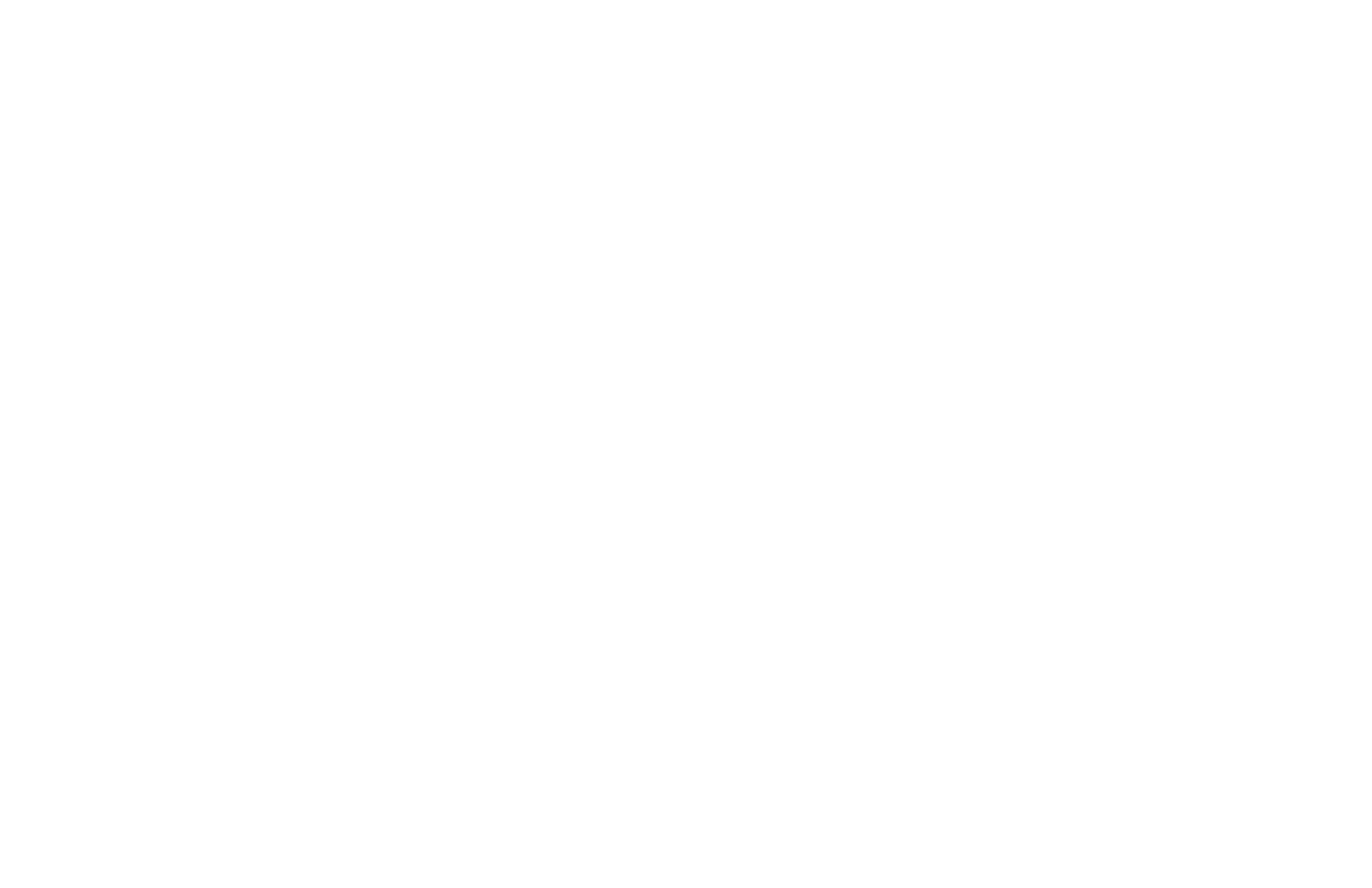Provisions to Address Risk column. oreline Residential environment designation was to impacted areas that are suitable for future oment or redevelopment based upon existing impatrian in the oriental functions. Impacts to remaining cal functions in this reach will be avoided, minimized, tigated per the SMP provisions described in the

 Wetland buffers will be applied based upon wetland type and land use intensity to protect wetland functions. Riparian habitat, water quality and other functions. Additionally, conservation provisions will be applied to protect shoreline functions from future development. Unavoidable impacts from future development will be mitigated consistent with mitigation sequencing provisions. Private residential j development could be as many as 80 units within the include shared moorage equivalent to 40 overwater structures. The private moorage provisions include structural size and material requirements to reduce shading and areas. The County will closely monitor dock development and stay in coordination with resource agencies to ensure no net will be applied to protect both riparian and upland imental and water quality protection, and vegetation Residential-Low Intensity area. This development could ments for replacement of degraded riparian buffer ated to these structures.

#### **Ecological Functions Provisions to Address Risk Future Performance/Net Effect**

**Table 5 Grant County Cumulative Impacts Analysis**

| Location              | <b>Environment</b><br><b>Designations</b> | <b>Level of Existing</b><br><b>Function</b>             | <b>Types of Anticipated</b><br>Development                                                                          | Degree of Impact to<br><b>Ecological Functions</b>                                   | <b>Provisions to Address Risk</b>                                                                                                                                                                                                                                                                                                                                   |                                                                                                                                 |
|-----------------------|-------------------------------------------|---------------------------------------------------------|---------------------------------------------------------------------------------------------------------------------|--------------------------------------------------------------------------------------|---------------------------------------------------------------------------------------------------------------------------------------------------------------------------------------------------------------------------------------------------------------------------------------------------------------------------------------------------------------------|---------------------------------------------------------------------------------------------------------------------------------|
|                       | Recreation                                | Impaired                                                | None                                                                                                                |                                                                                      |                                                                                                                                                                                                                                                                                                                                                                     |                                                                                                                                 |
| Sun Lakes - Blue Lake | <b>Rural Conservancy</b>                  | <b>Partially Functioning</b><br>(SR A), Impaired (SR F) | None                                                                                                                |                                                                                      |                                                                                                                                                                                                                                                                                                                                                                     |                                                                                                                                 |
|                       | Shoreline Residential                     | Impaired                                                | Residential.<br>Recreation (facility<br>upgrades planned<br>but no new<br>recreation<br>development is<br>proposed) | Hydrology: Low Sediment:<br>Low Water Quality: Low<br>Habitat: Low                   | Environment Protection Requirements As Above SMP 24.12.230; Shoreline Vegetation Conservation Requirements As Above SMP<br>24.12.240; Water Quality, Stormwater, and Nonpoint Pollution Requirements As Above SMP 24.12.250; Wetland Protection<br>Requirements As Above SMP 24.12.520; Fish and Wildlife Habitat Conservation Area Requirements As Above 24.12.530 | The Shor<br>applied t<br>develop<br>impairm<br>ecologic<br>and miti<br>Provisio<br>Wetland<br>land use<br>buffers \<br>habitat, |
|                       |                                           |                                                         |                                                                                                                     |                                                                                      | Residential Development Requirements As Above - SMP 24.12.410                                                                                                                                                                                                                                                                                                       |                                                                                                                                 |
|                       | Shoreline Residential<br>Low Intensity    | Functioning                                             | Residential,<br>Recreation                                                                                          | Hydrology: Moderate<br>Sediment: Low Water<br>Quality: Moderate Habitat:<br>Moderate | Environment Protection Requirements As Above SMP 24.12.230; Shoreline Vegetation Conservation Requirements As Above SMP<br>24.12.240; Water Quality, Stormwater, and Nonpoint Pollution Requirements As Above SMP 24.12.250; Wetland Protection<br>Requirements As Above SMP 24.12.520; Fish and Wildlife Habitat Conservation Area Requirements As Above 24.12.530 | environr<br>conserva<br>function<br>from fut<br>mitigatio<br>develop                                                            |
|                       |                                           |                                                         |                                                                                                                     |                                                                                      | Residential Development Requirements As Above - SMP 24.12.410                                                                                                                                                                                                                                                                                                       | Resident                                                                                                                        |
|                       |                                           |                                                         |                                                                                                                     |                                                                                      | Recreational Development Requirements As Above - SMP 24.12.400                                                                                                                                                                                                                                                                                                      | nclude s                                                                                                                        |
|                       |                                           |                                                         |                                                                                                                     |                                                                                      | Private Moorage Requirements                                                                                                                                                                                                                                                                                                                                        | structur                                                                                                                        |
|                       |                                           |                                                         |                                                                                                                     |                                                                                      | 24.12.390 (d)(1) Docks, swim floats, buoys, watercraft lifts, and moorage piles shall be sited to avoid adversely impacting shoreline                                                                                                                                                                                                                               | size and                                                                                                                        |
|                       |                                           |                                                         |                                                                                                                     |                                                                                      | ecological functions or processes.                                                                                                                                                                                                                                                                                                                                  | requiren                                                                                                                        |
|                       |                                           |                                                         |                                                                                                                     |                                                                                      | 24.12.390 (d)(3) Covered docks or structures are not permitted waterward of OHWM.                                                                                                                                                                                                                                                                                   | areas. T                                                                                                                        |
|                       |                                           |                                                         |                                                                                                                     |                                                                                      | 24.12.390 (f) Width, Length, Area, Height, and Material requirements                                                                                                                                                                                                                                                                                                | stay in c                                                                                                                       |
|                       |                                           |                                                         |                                                                                                                     |                                                                                      | 24.12.390 (g) Mooring buoys will be distanced to avoid nearshore habitat.                                                                                                                                                                                                                                                                                           | loss rela                                                                                                                       |
|                       |                                           |                                                         |                                                                                                                     |                                                                                      | 24.12.390 (h) Swim floats shall be no larger than 8x8 feet. Least impacting method of anchoring shall be used.                                                                                                                                                                                                                                                      |                                                                                                                                 |
|                       |                                           |                                                         |                                                                                                                     |                                                                                      | 24.12.390 (i) Mitigation requirements for new or expanded overwater/in-water structures, general mitigation ratio is 1:1, alternative No net I                                                                                                                                                                                                                      |                                                                                                                                 |
|                       |                                           |                                                         |                                                                                                                     |                                                                                      | mitigation strategies are possible.                                                                                                                                                                                                                                                                                                                                 | provisio                                                                                                                        |
|                       |                                           |                                                         |                                                                                                                     |                                                                                      | 24.12.390 (i) Replacement of existing docks will follow requirements under 24.12.390 (f).                                                                                                                                                                                                                                                                           |                                                                                                                                 |
|                       |                                           |                                                         |                                                                                                                     |                                                                                      | 24.12.390 (k) Additions to private docks may be allowed if applicant demonstrates the need due to safety concerns or inadequate                                                                                                                                                                                                                                     |                                                                                                                                 |
|                       |                                           |                                                         |                                                                                                                     |                                                                                      | water depths. Design and mitigation requirements per 24.12.390 (i).                                                                                                                                                                                                                                                                                                 |                                                                                                                                 |
|                       |                                           |                                                         |                                                                                                                     |                                                                                      | 24.12.390 (I) Repair of Existing docks, toxic compounds shall not be utilized to repair piles or as treatment for replacement piles.                                                                                                                                                                                                                                |                                                                                                                                 |
|                       |                                           |                                                         |                                                                                                                     |                                                                                      | Repair proposals for 50% or greater area must use grating.                                                                                                                                                                                                                                                                                                          |                                                                                                                                 |
|                       |                                           |                                                         |                                                                                                                     |                                                                                      | Transportation: Trails, Roads, and Parking Requirements As Above - SMP 24.12.440                                                                                                                                                                                                                                                                                    |                                                                                                                                 |
| Sun Lakes-Other       | High Intensity - Public<br>Facility       | Functioning                                             | None                                                                                                                |                                                                                      |                                                                                                                                                                                                                                                                                                                                                                     |                                                                                                                                 |
|                       | Natural                                   |                                                         | None                                                                                                                |                                                                                      |                                                                                                                                                                                                                                                                                                                                                                     |                                                                                                                                 |
|                       | <b>Public Recreation</b>                  |                                                         | None                                                                                                                |                                                                                      |                                                                                                                                                                                                                                                                                                                                                                     | No deve                                                                                                                         |
|                       | Conservancy<br>Recreation                 |                                                         | None                                                                                                                |                                                                                      |                                                                                                                                                                                                                                                                                                                                                                     |                                                                                                                                 |
|                       | Rural Conservancy                         |                                                         | None                                                                                                                |                                                                                      |                                                                                                                                                                                                                                                                                                                                                                     |                                                                                                                                 |
| Sun Lakes-Park        | Natural                                   | Impaired                                                | None                                                                                                                |                                                                                      |                                                                                                                                                                                                                                                                                                                                                                     |                                                                                                                                 |
|                       |                                           |                                                         |                                                                                                                     |                                                                                      |                                                                                                                                                                                                                                                                                                                                                                     |                                                                                                                                 |
|                       | <b>Public Recreation</b><br>Conservancy   |                                                         | None                                                                                                                |                                                                                      |                                                                                                                                                                                                                                                                                                                                                                     | No deve                                                                                                                         |
|                       | Recreation                                |                                                         | None                                                                                                                |                                                                                      |                                                                                                                                                                                                                                                                                                                                                                     |                                                                                                                                 |

 No net loss of ecological function is anticipated as SMP provisions are strictly enforced.

elopment is anticipated in the next 20 years

i

elopment is anticipated in the next 20 years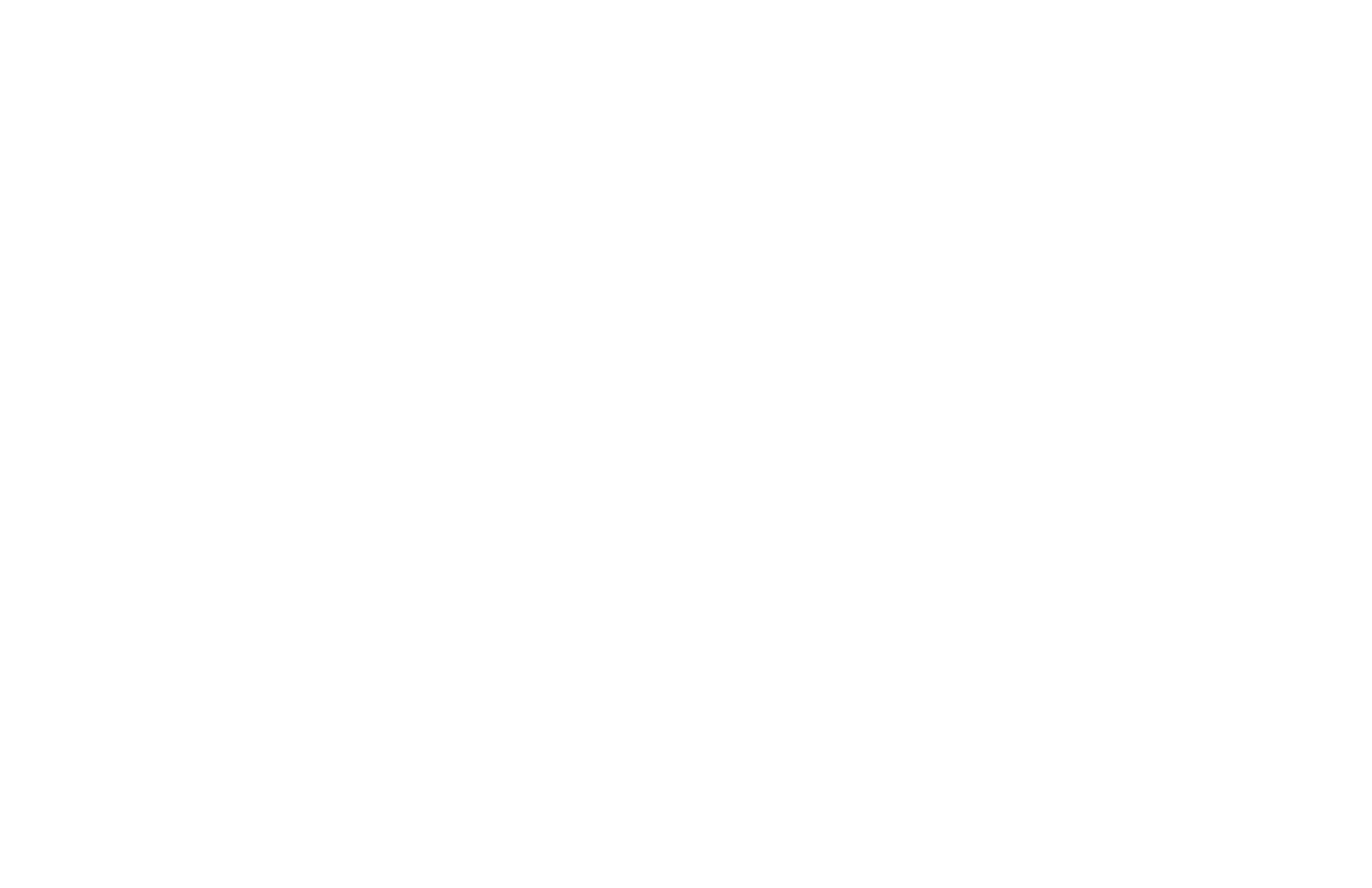$\mathfrak s$  to remaining ecological functions in this reach will be I, minimized, and mitigated per the SMP provisions ed in the Provisions to Address Risk column.

 from future development will be mitigated consistent with mitigation sequencing provisions. d buffers will be applied based upon wetland type and e intensity to protect wetland functions. Riparian will be applied to protect both riparian and upland , water quality and other functions. Additionally, environmental and water quality protection, and vegetation vation provisions will be applied to protect shoreline is from future development. Unavoidable impacts

 No net loss of ecological function is anticipated as SMP pns are strictly enforced.

 The Shoreline Residential and Rural Conservancy environment designations were applied to impacted areas í that are suitable for future development or redevelopment avoided, minimized, and mitigated per the SMP provisions described in the Provisions to Address Risk column. upon existing impairment of ecological functions. s to remaining ecological functions in this reach will be

 Wetland buffers will be applied based upon wetland type and buffers will be applied to protect weaking raintenons. The and upland habitat, water quality and other functions. Additionally, environmental and water quality protection, and vegetation functions from future development. Unavoidable impacts from future development will be mitigated consistent with mom future development will be imitigation sequencing provisions. e intensity to protect wetland functions. Riparian ation provisions will be applied to protect shoreline

゚゙ provisions are strictly enforced.loss of ecological function is anticipated as SMP

**Table 5 Grant County Cumulative Impacts Analysis**

| Location                          | <b>Environment</b><br><b>Designations</b> | <b>Level of Existing</b><br><b>Function</b> | <b>Types of Anticipated</b><br>Development                | Degree of Impact to<br><b>Ecological Functions</b>                                   | <b>Provisions to Address Risk</b>                                                                                                                                                                                                                                                                                                                                                                                                                                                                             | <b>Future Performance/Net Effect</b>                                                                                                                                                                                                                                                                      |
|-----------------------------------|-------------------------------------------|---------------------------------------------|-----------------------------------------------------------|--------------------------------------------------------------------------------------|---------------------------------------------------------------------------------------------------------------------------------------------------------------------------------------------------------------------------------------------------------------------------------------------------------------------------------------------------------------------------------------------------------------------------------------------------------------------------------------------------------------|-----------------------------------------------------------------------------------------------------------------------------------------------------------------------------------------------------------------------------------------------------------------------------------------------------------|
| Soap Lake                         |                                           | <b>Partially Functioning</b>                | Commercial,<br>Recreation,<br>Residential                 | Hydrology: Moderate<br>Sediment: Low Water<br>Quality: Moderate Habitat:<br>Moderate | Environment Protection Requirements As Above SMP 24.12.230; Shoreline Vegetation Conservation Requirements As Above SMP<br>24.12.240; Water Quality, Stormwater, and Nonpoint Pollution Requirements As Above SMP 24.12.250; Wetland Protection<br>Requirements As Above SMP 24.12.520; Fish and Wildlife Habitat Conservation Area Requirements As Above 24.12.530<br><b>Commercial Development Requirements</b>                                                                                             | mpacts to remaining ecological functions in th<br>avoided, minimized, and mitigated per the SM<br>described in the Provisions to Address Risk coll<br>Wetland buffers will be applied based upon we                                                                                                       |
|                                   | Rural Conservancy                         |                                             |                                                           |                                                                                      | 24.12.330 (h) Commercial uses shall provide for suitable measures to rehabilitate and enhance the shoreline ecology as a condition<br>of approval.<br>24.12.330 (k) The storage of potentially hazardous or dangerous substances or wastes is prohibited in the floodway or within 200<br>feet of the OHWM, whichever boundary extends farthest landward.<br>24.12.330 (I) Development shall be located, designed, and constructed in a manner that assures no net loss of shoreline ecological<br>functions. | land use intensity to protect wetland functions<br>buffers will be applied to protect both riparian<br>habitat, water quality and other functions. Ad<br>environmental and water quality protection, a<br>conservation provisions will be applied to prote<br>functions from future development. Unavoida |
|                                   |                                           |                                             |                                                           |                                                                                      | Recreational Development Requirements As Above - SMP 24.12.400                                                                                                                                                                                                                                                                                                                                                                                                                                                | from future development will be mitigated cor                                                                                                                                                                                                                                                             |
|                                   |                                           |                                             |                                                           |                                                                                      | Residential Development Requirements As Above - SMP 24.12.410                                                                                                                                                                                                                                                                                                                                                                                                                                                 | mitigation sequencing provisions.<br>No net loss of ecological function is anticipated<br>provisions are strictly enforced.                                                                                                                                                                               |
|                                   | High Intensity - Publio<br>Facility       |                                             | None                                                      |                                                                                      |                                                                                                                                                                                                                                                                                                                                                                                                                                                                                                               |                                                                                                                                                                                                                                                                                                           |
|                                   | Natural                                   |                                             | None                                                      |                                                                                      |                                                                                                                                                                                                                                                                                                                                                                                                                                                                                                               |                                                                                                                                                                                                                                                                                                           |
|                                   | Recreation                                |                                             | None                                                      |                                                                                      |                                                                                                                                                                                                                                                                                                                                                                                                                                                                                                               | The Shoreline Residential and Rural Conservar                                                                                                                                                                                                                                                             |
|                                   | <b>Rural Conservancy</b>                  |                                             | Residential                                               |                                                                                      | Environment Protection Requirements As Above SMP 24.12.230; Shoreline Vegetation Conservation Requirements As Above SMP<br>24.12.240; Water Quality, Stormwater, and Nonpoint Pollution Requirements As Above SMP 24.12.250; Wetland Protection<br>Requirements As Above SMP 24.12.520; Fish and Wildlife Habitat Conservation Area Requirements As Above 24.12.530                                                                                                                                           | environment designations were applied to imp<br>that are suitable for future development or red<br>based upon existing impairment of ecological f<br>mpacts to remaining ecological functions in th<br>avoided, minimized, and mitigated per the SM                                                       |
|                                   |                                           |                                             |                                                           |                                                                                      | Residential Development Requirements As Above - SMP 24.12.410                                                                                                                                                                                                                                                                                                                                                                                                                                                 | described in the Provisions to Address Risk coli                                                                                                                                                                                                                                                          |
| Reservoirs Along Main Canal       |                                           | Functioning                                 |                                                           | Hydrology: Low Sediment:<br>Low Water Quality: Low<br><b>Habitat Low</b>             | Environment Protection Requirements As Above SMP 24.12.230; Shoreline Vegetation Conservation Requirements As Above SMP<br>24.12.240; Water Quality, Stormwater, and Nonpoint Pollution Requirements As Above SMP 24.12.250; Wetland Protection<br>Requirements As Above SMP 24.12.520; Fish and Wildlife Habitat Conservation Area Requirements As Above 24.12.530                                                                                                                                           | Wetland buffers will be applied based upon we<br>and use intensity to protect wetland functions<br>buffers will be applied to protect both riparian<br>habitat, water quality and other functions. Ad<br>environmental and water quality protection, a                                                    |
|                                   |                                           |                                             | Recreation                                                |                                                                                      | Recreational Development Requirements As Above - SMP 24.12.400                                                                                                                                                                                                                                                                                                                                                                                                                                                | conservation provisions will be applied to prote<br>functions from future development. Unavoida                                                                                                                                                                                                           |
|                                   | Shoreline Residential                     |                                             | (improvements to<br>boat ramp) parking<br>may be expanded |                                                                                      | Transportation: Trails, Roads, and Parking Requirements As Above - SMP 24.12.440                                                                                                                                                                                                                                                                                                                                                                                                                              | rom future development will be mitigated cor<br>mitigation sequencing provisions.<br>No net loss of ecological function is anticipated<br>provisions are strictly enforced.                                                                                                                               |
| Small Lakes South of Wilson Creek | <b>Rural Conservancy</b>                  | Functioning                                 | None                                                      |                                                                                      |                                                                                                                                                                                                                                                                                                                                                                                                                                                                                                               | No development is anticipated                                                                                                                                                                                                                                                                             |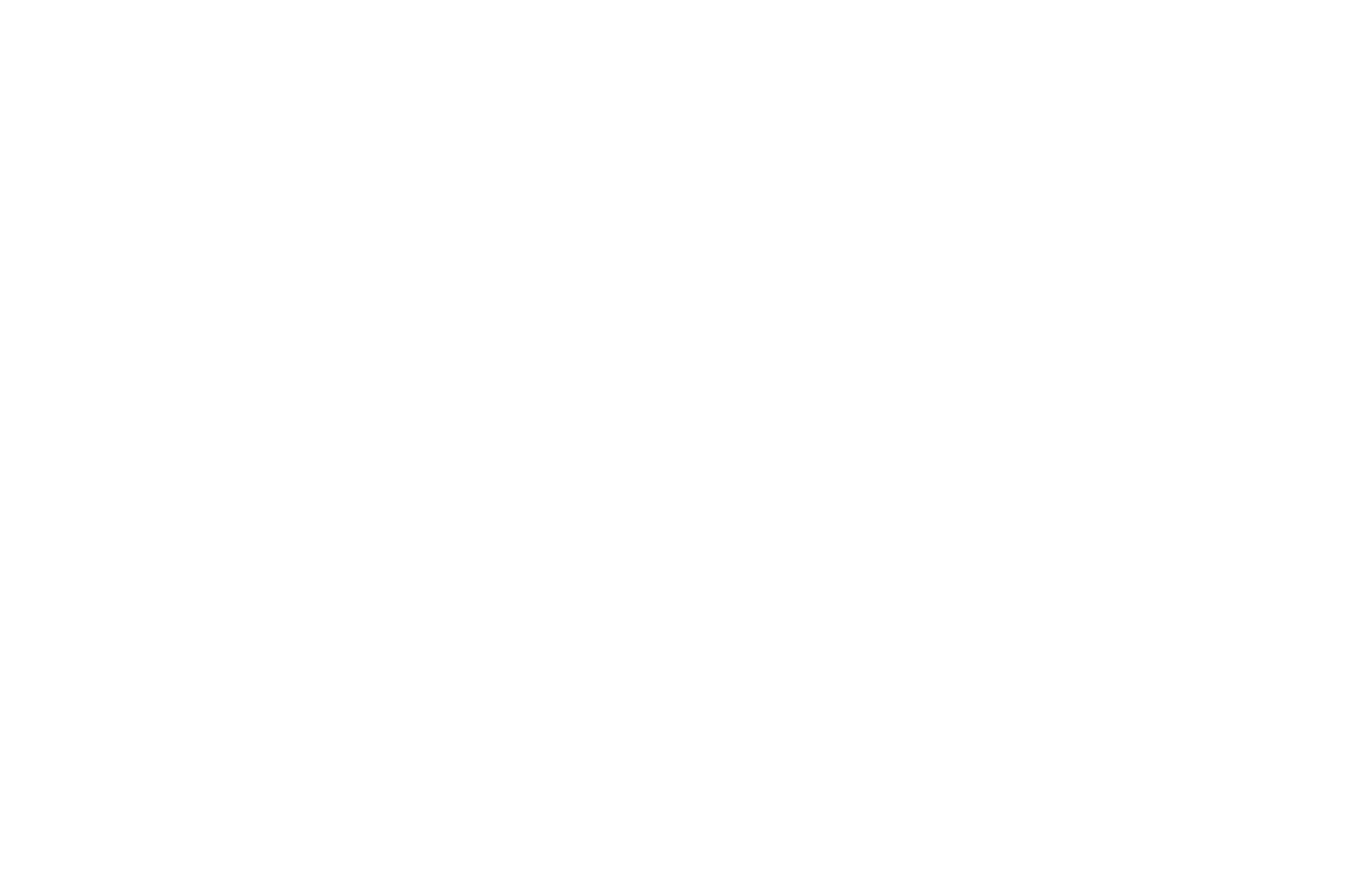environmental and water quality protection, and vegetation conservation provisions will be applied to protect shoreline functions from future development. Unavoidable impacts mitigation sequencing provisions. buffers will be applied based upon wetland type and intensity to protect wetland functions. A riparian vill be applied to protect both riparian and upland water quality and other functions. Additionally, from future development will be mitigated consistent with

 No net loss of ecological function is anticipated as SMP is are strictly enforced.

 impacted areas that are suitable for future development or functions. Impacts to remaining ecological functions in this ï provisions described in the Provisions to Address Risk column. eation environment designation was applied to pment based upon existing impairment of ecological I be avoided, minimized, and mitigated per the SMP

 Wetland buffers will be applied based upon wetland type and habitat, water quality and other functions. Additionally, environmental and water quality protection, and vegetation intensity to protect wetland functions. A riparian buffer will be applied to protect both riparian and upland ation provisions will be applied to protect shoreline s from future development. Unavoidable impacts ture development will be mitigated consistent with on sequencing provisions.

> oss of ecological function is anticipated as SMP ns are strictly enforced.

**Table 5 Grant County Cumulative Impacts Analysis**

|  | Location           | Environment<br><b>Designations</b> | <b>Level of Existing</b><br><b>Function</b>     | <b>Types of Anticipated</b><br>Development                                           | Degree of Impact to<br><b>Ecological Functions</b>                       | <b>Provisions to Address Risk</b>                                                                                                                                                                                                                                                                                                                                                                                                                                                                                                                                                                                                                                                                                                                                                                                                                                                                                                                                                                                                                                                                                                                                                                                                                                                                                                                                                                                                                                                                                                                                                                                                   | <b>Future Performance/Net Effect</b>                                                                                                                                                                                                                                                                                                                                                                                                                                                                                                                             |
|--|--------------------|------------------------------------|-------------------------------------------------|--------------------------------------------------------------------------------------|--------------------------------------------------------------------------|-------------------------------------------------------------------------------------------------------------------------------------------------------------------------------------------------------------------------------------------------------------------------------------------------------------------------------------------------------------------------------------------------------------------------------------------------------------------------------------------------------------------------------------------------------------------------------------------------------------------------------------------------------------------------------------------------------------------------------------------------------------------------------------------------------------------------------------------------------------------------------------------------------------------------------------------------------------------------------------------------------------------------------------------------------------------------------------------------------------------------------------------------------------------------------------------------------------------------------------------------------------------------------------------------------------------------------------------------------------------------------------------------------------------------------------------------------------------------------------------------------------------------------------------------------------------------------------------------------------------------------------|------------------------------------------------------------------------------------------------------------------------------------------------------------------------------------------------------------------------------------------------------------------------------------------------------------------------------------------------------------------------------------------------------------------------------------------------------------------------------------------------------------------------------------------------------------------|
|  |                    | Natural                            |                                                 | None                                                                                 |                                                                          |                                                                                                                                                                                                                                                                                                                                                                                                                                                                                                                                                                                                                                                                                                                                                                                                                                                                                                                                                                                                                                                                                                                                                                                                                                                                                                                                                                                                                                                                                                                                                                                                                                     |                                                                                                                                                                                                                                                                                                                                                                                                                                                                                                                                                                  |
|  |                    |                                    |                                                 |                                                                                      | Hydrology: Low Sediment:<br>Low Water Quality: Low<br><b>Habitat Low</b> | Environment Protection Requirements As Above SMP 24.12.230; Shoreline Vegetation Conservation Requirements As Above SMP<br>24.12.240; Water Quality, Stormwater, and Nonpoint Pollution Requirements As Above SMP 24.12.250; Wetland Protection<br>Requirements As Above SMP 24.12.520; Fish and Wildlife Habitat Conservation Area Requirements As Above 24.12.530                                                                                                                                                                                                                                                                                                                                                                                                                                                                                                                                                                                                                                                                                                                                                                                                                                                                                                                                                                                                                                                                                                                                                                                                                                                                 | The Rural Conservancy environment designatio<br>to impacted areas that are suitable for future o<br>redevelopment based upon existing impairmer<br>functions. Impacts to remaining ecological fun<br>reach will be avoided, minimized, and mitigate<br>provisions described in the Provisions to Addre                                                                                                                                                                                                                                                           |
|  | Ephrata Lakes      | Rural Conservancy                  | Functioning                                     | Residential - very<br>limited                                                        |                                                                          | Residential Development Requirements As Above SMP - 24.12.410                                                                                                                                                                                                                                                                                                                                                                                                                                                                                                                                                                                                                                                                                                                                                                                                                                                                                                                                                                                                                                                                                                                                                                                                                                                                                                                                                                                                                                                                                                                                                                       | Wetland buffers will be applied based upon we<br>land use intensity to protect wetland functions<br>buffer will be applied to protect both riparian a<br>habitat, water quality and other functions. Ad<br>environmental and water quality protection, a<br>conservation provisions will be applied to prote<br>functions from future development. Unavoida<br>from future development will be mitigated cor<br>mitigation sequencing provisions.<br>No net loss of ecological function is anticipated<br>provisions are strictly enforced.                      |
|  | Moses Lake-Reach 1 | Recreation                         | Impaired                                        | Recreation - picnic<br>areas, boating,<br>fishing, camping,<br>trails, parking       | Hydrology: Low Sediment:<br>Low Water Quality: Low<br><b>Habitat Low</b> | Environment Protection Requirements As Above SMP 24.12.230; Shoreline Vegetation Conservation Requirements As Above SMP<br>24.12.240; Water Quality, Stormwater, and Nonpoint Pollution Requirements As Above SMP 24.12.250; Wetland Protection<br>Requirements As Above SMP 24.12.520; Fish and Wildlife Habitat Conservation Area Requirements As Above 24.12.530<br>Recreational Development Requirements As Above - SMP 24.12.400<br><b>Shoreline Stabilization Requirements</b><br>24.12.430 (e) Except for Columbia Basin Project and Irrigation District facilities, new or expanded structural shoreline stabilization i<br>prohibited except when necessity is demonstrated consistent with the requirements of WAC 173-26-231(3)(a)(iii). Necessity is<br>demonstrated through conclusive evidence documented by a geotechnical analysis that there is a significant possibility that the<br>structure will be damaged within 3 years as a result of shoreline erosion caused by wind/wave action or other hydraulic forces, and<br>only when significant adverse impacts are mitigated to ensure no net loss of shoreline ecological functions and/or processes.<br>24.12.430 (k) New stabilization structures, when found to be necessary, will limit the size of the project to minimum amount<br>needed, include measures to assure no net loss of function, use biotechnical bank stabilization (soft bank) techniques unless<br>demonstrated to be infeasible or ineffective, before implementing "hard" stabilization measures.<br>ransportation: Trails, Roads, and Parking Requirements As Above - SMP 24.12.440 | The Recreation environment designation was a<br>mpacted areas that are suitable for future dev<br>redevelopment based upon existing impairmer<br>functions. Impacts to remaining ecological fun<br>reach will be avoided, minimized, and mitigate<br>provisions described in the Provisions to Addre<br>Wetland buffers will be applied based upon we<br>land use intensity to protect wetland functions<br>buffer will be applied to protect both riparian a<br>habitat, water quality and other functions. Ad<br>environmental and water quality protection, a |
|  |                    | Rural Conservancy                  | Functioning and<br><b>Partially Functioning</b> | Residential                                                                          | Hydrology: Moderate<br>Sediment: Low Water                               | Environment Protection Requirements As Above SMP 24.12.230; Shoreline Vegetation Conservation Requirements As Above SMP<br>24.12.240; Water Quality, Stormwater, and Nonpoint Pollution Requirements As Above SMP 24.12.250; Wetland Protection<br>Requirements As Above SMP 24.12.520; Fish and Wildlife Habitat Conservation Area Requirements As Above 24.12.530<br>Residential Development Requirements As Above - SMP 24.12.410                                                                                                                                                                                                                                                                                                                                                                                                                                                                                                                                                                                                                                                                                                                                                                                                                                                                                                                                                                                                                                                                                                                                                                                                | conservation provisions will be applied to prote<br>functions from future development. Unavoida<br>from future development will be mitigated cor<br>mitigation sequencing provisions.<br>No net loss of ecological function is anticipated<br>provisions are strictly enforced.                                                                                                                                                                                                                                                                                  |
|  |                    | Shoreline Residential              | <b>Impaired and Partially</b><br>Functioning    | Residential (outside<br>of shoreline<br>urisdiction boundary<br>due to steep slopes) | Quality: Moderate Habitat:<br>Moderate                                   | Private Moorage Requirements As Above - SMP 24.12.390                                                                                                                                                                                                                                                                                                                                                                                                                                                                                                                                                                                                                                                                                                                                                                                                                                                                                                                                                                                                                                                                                                                                                                                                                                                                                                                                                                                                                                                                                                                                                                               |                                                                                                                                                                                                                                                                                                                                                                                                                                                                                                                                                                  |

I Conservancy environment designation was applied that areas that are suitable for future development or pment based upon existing impairment of ecological functions. Impacts to remaining ecological functions in this reach will be avoided, minimized, and mitigated per the SMP provisions described in the Provisions to Address Risk column.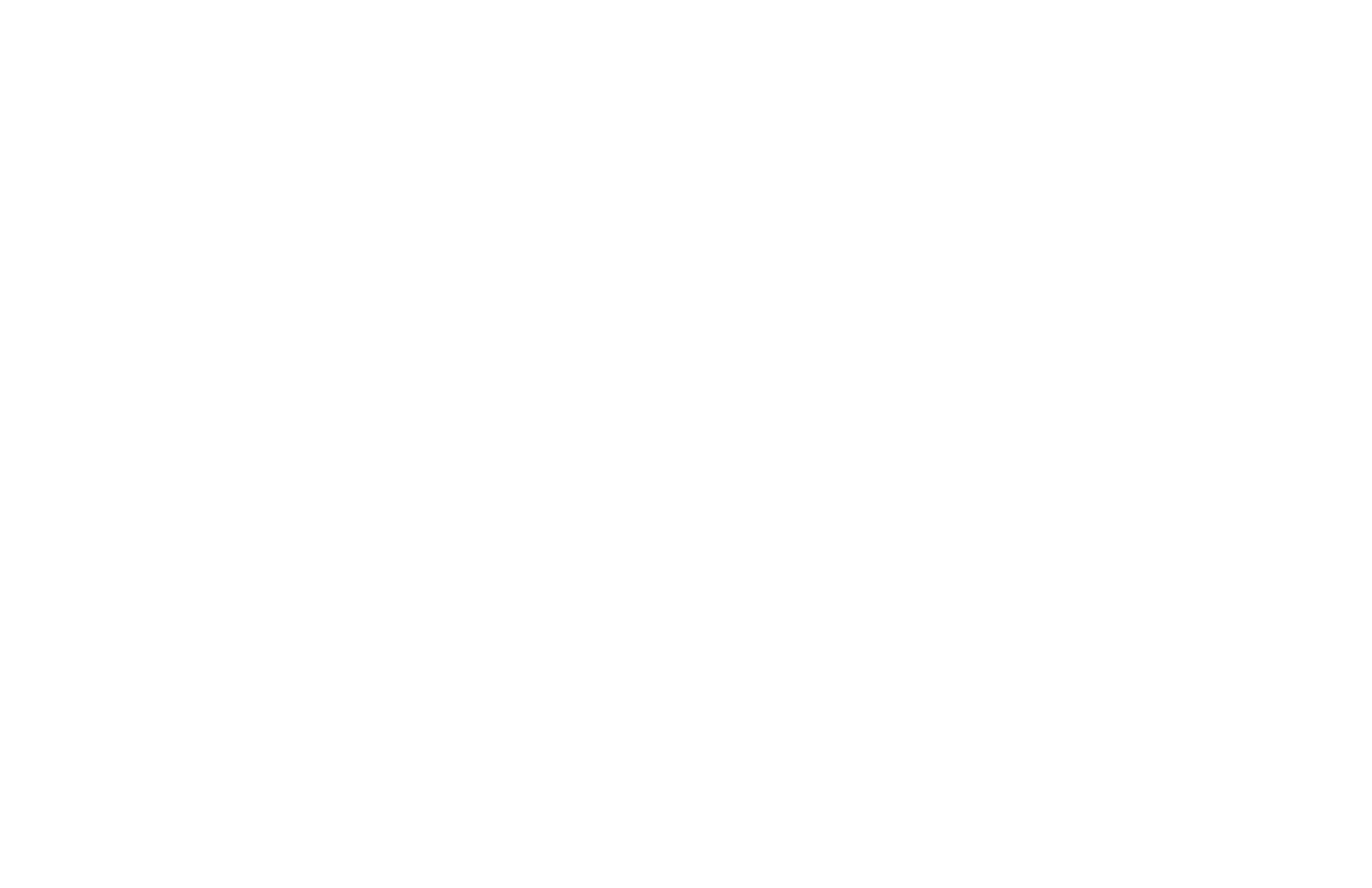eline Residential environment designation was o impacted areas that are suitable for future nent or redevelopment based upon existing ent of ecological functions. Impacts to remaining I functions in this reach will be avoided, minimized, ated per the SMP provisions described in the .<br>s to Address Risk column.

 habitat, water quality and other functions. Additionally, environmental and water quality protection, and vegetation conservation provisions will be applied to protect shoreline from future development will be mitigated consistent with shared moorage equivalent to 114 overwater structures. The private moorage provisions include structural size and material requirements to reduce shading and requirements for replacement of degraded riparian buffer areas. The County will closely monitor dock development and stay in related to these structures. In coordination with the City of mitigation program for the lake will be explored, as buffers will be applied based upon wetland type and intensity to protect wetland functions. Riparian vill be applied to protect both riparian and upland from future development. Unavoidable impacts n sequencing provisions. Private residential hent could be as many as 228 units within the Residential area. This development could include tion with resource agencies to ensure no net loss nd subject to City participation, an integrated , to include off-site mitigation area banking within the address impacts from higher density development

 No net loss of ecological function is anticipated as SMP s are strictly enforced.

 The Shoreline Residential environment designation was o impacted areas that are suitable for future nent or redevelopment based upon existing ent of ecological functions. Other areas were ed Rural Conservancy and Shoreline Residential - Low to further minimize impacts to existing conditions ogical functions. Impacts to remaining ecological in this reach will be avoided, minimized, and d per the SMP provisions described in the Provisions .<br>ss Risk column.

> buffers will be applied based upon wetland type and intensity to protect wetland functions. A riparian ill be applied to protect both riparian and upland water quality and other functions. Additionally, ental and water quality protection, and vegetation tion provisions will be applied to protect shoreline from future development. Unavoidable impacts Ire development will be mitigated consistent with n sequencing provisions. Private residential  $\frac{d}{dx}$  could be as many as 150 units within the **Residential area. This development could include** oorage equivalent to 75 overwater structures. The oorage provisions include structural size and requirements to reduce shading and requirements for rement of degraded riparian buffer areas. The rill closely monitor dock development and stay in

**Table 5 Grant County Cumulative Impacts Analysis**

|  | Location           | <b>Environment</b><br><b>Designations</b> | <b>Level of Existing</b><br><b>Function</b> | <b>Types of Anticipated</b><br>Development | Degree of Impact to<br><b>Ecological Functions</b>                                   | <b>Provisions to Address Risk</b>                                                                                                                                                                                                                                                                                                                                                                            | <b>Future Performance/Net Effect</b>                                                                                                                                                                                                                                                                                                                                                                         |
|--|--------------------|-------------------------------------------|---------------------------------------------|--------------------------------------------|--------------------------------------------------------------------------------------|--------------------------------------------------------------------------------------------------------------------------------------------------------------------------------------------------------------------------------------------------------------------------------------------------------------------------------------------------------------------------------------------------------------|--------------------------------------------------------------------------------------------------------------------------------------------------------------------------------------------------------------------------------------------------------------------------------------------------------------------------------------------------------------------------------------------------------------|
|  |                    | Natural                                   | Partially functioning                       | None                                       |                                                                                      |                                                                                                                                                                                                                                                                                                                                                                                                              |                                                                                                                                                                                                                                                                                                                                                                                                              |
|  |                    | <b>Rural Conservancy</b>                  | Partially functioning                       | None                                       |                                                                                      |                                                                                                                                                                                                                                                                                                                                                                                                              | The Shoreline Residential environment designa<br>applied to impacted areas that are suitable for                                                                                                                                                                                                                                                                                                             |
|  |                    |                                           |                                             |                                            | Hydrology: Moderate<br>Sediment: Low Water<br>Quality: Moderate Habitat:<br>Moderate | Environment Protection Requirements As Above SMP 24.12.230; Shoreline Vegetation Conservation Requirements As Above SMP<br>24.12.240; Water Quality, Stormwater, and Nonpoint Pollution Requirements As Above SMP 24.12.250; Wetland Protection<br>Requirements As Above SMP 24.12.520; Fish and Wildlife Habitat Conservation Area Requirements As Above 24.12.530                                          | development or redevelopment based upon ex<br>impairment of ecological functions. Impacts to<br>ecological functions in this reach will be avoide<br>and mitigated per the SMP provisions describe<br>Provisions to Address Risk column.                                                                                                                                                                     |
|  |                    |                                           |                                             |                                            |                                                                                      | Residential Development Requirements As Above - SMP 24.12.410                                                                                                                                                                                                                                                                                                                                                | Wetland buffers will be applied based upon we<br>land use intensity to protect wetland functions<br>buffers will be applied to protect both riparian<br>habitat, water quality and other functions. Ad<br>environmental and water quality protection, a                                                                                                                                                      |
|  | Moses Lake-Reach 2 | Shoreline Residential                     | Impaired, Partially<br>functioning          | Residential                                |                                                                                      | Private Moorage Requirements As Above - SMP 24.12.390                                                                                                                                                                                                                                                                                                                                                        | conservation provisions will be applied to prot<br>functions from future development. Unavoida<br>from future development will be mitigated cor<br>mitigation sequencing provisions. Private resi<br>development could be as many as 228 units wi<br>Shoreline Residential area. This development<br>shared moorage equivalent to 114 overwater s                                                            |
|  |                    |                                           |                                             |                                            | Shoreline Stabilization Requirements As Above - SMP 24.12.430                        | private moorage provisions include structural s<br>material requirements to reduce shading and r<br>for replacement of degraded riparian buffer ar<br>County will closely monitor dock development<br>coordination with resource agencies to ensure<br>related to these structures. In coordination w<br>Moses and subject to City participation, an inte<br>mitigation program for the lake will be explore |                                                                                                                                                                                                                                                                                                                                                                                                              |
|  |                    | Shoreline Residential<br>Low Intensity    | Partially functioning                       | None                                       |                                                                                      |                                                                                                                                                                                                                                                                                                                                                                                                              | necessary, to include off-site mitigation area b<br>the lake to address impacts from higher densit<br>and future docks.<br>No net loss of ecological function is anticipated<br>provisions are strictly enforced.                                                                                                                                                                                            |
|  |                    | Natural                                   | Functioning                                 | None                                       |                                                                                      |                                                                                                                                                                                                                                                                                                                                                                                                              |                                                                                                                                                                                                                                                                                                                                                                                                              |
|  |                    | Recreation                                | Functioning                                 | None                                       |                                                                                      |                                                                                                                                                                                                                                                                                                                                                                                                              | The Shoreline Residential environment designa<br>applied to impacted areas that are suitable for                                                                                                                                                                                                                                                                                                             |
|  |                    | Rural Conservancy                         | Partially functioning                       | Residential                                |                                                                                      | Environment Protection Requirements As Above SMP 24.12.230; Shoreline Vegetation Conservation Requirements As Above SMP<br>24.12.240; Water Quality, Stormwater, and Nonpoint Pollution Requirements As Above SMP 24.12.250; Wetland Protection<br>Requirements As Above SMP 24.12.520; Fish and Wildlife Habitat Conservation Area Requirements As Above 24.12.530                                          | development or redevelopment based upon ex<br>impairment of ecological functions. Other area<br>designated Rural Conservancy and Shoreline R<br>Intensity to further minimize impacts to existir<br>and ecological functions. Impacts to remaining<br>functions in this reach will be avoided, minimiz<br>mitigated per the SMP provisions described in                                                      |
|  |                    |                                           |                                             |                                            |                                                                                      | Residential Development Requirements As Above - SMP 24.12.410                                                                                                                                                                                                                                                                                                                                                | to Address Risk column.                                                                                                                                                                                                                                                                                                                                                                                      |
|  | Moses Lake-Reach 3 |                                           | Impaired                                    | Residential                                | Hydrology: Moderate<br>Sediment: Low Water<br>Quality: Moderate Habitat:<br>Moderate | Environment Protection Requirements As Above SMP 24.12.230; Shoreline Vegetation Conservation Requirements As Above SMP<br>24.12.240; Water Quality, Stormwater, and Nonpoint Pollution Requirements As Above SMP 24.12.250; Wetland Protection<br>Requirements As Above SMP 24.12.520; Fish and Wildlife Habitat Conservation Area Requirements As Above 24.12.530                                          | Wetland buffers will be applied based upon we<br>land use intensity to protect wetland functions<br>buffer will be applied to protect both riparian a<br>habitat, water quality and other functions. Ad<br>environmental and water quality protection, a<br>conservation provisions will be applied to prote<br>functions from future development. Unavoida<br>from future development will be mitigated cor |
|  |                    | Shoreline Residential                     |                                             |                                            |                                                                                      | Private Moorage Requirements As Above - SMP 24.12.390                                                                                                                                                                                                                                                                                                                                                        | mitigation sequencing provisions. Private resi<br>development could be as many as 150 units wi<br>Shoreline Residential area. This development<br>shared moorage equivalent to 75 overwater st<br>private moorage provisions include structural s<br>material requirements to reduce shading and r<br>for replacement of degraded riparian buffer ar<br>County will closely monitor dock development         |
|  |                    |                                           |                                             |                                            |                                                                                      | Shoreline Stabilization Requirements As Above - SMP 24.12.430                                                                                                                                                                                                                                                                                                                                                |                                                                                                                                                                                                                                                                                                                                                                                                              |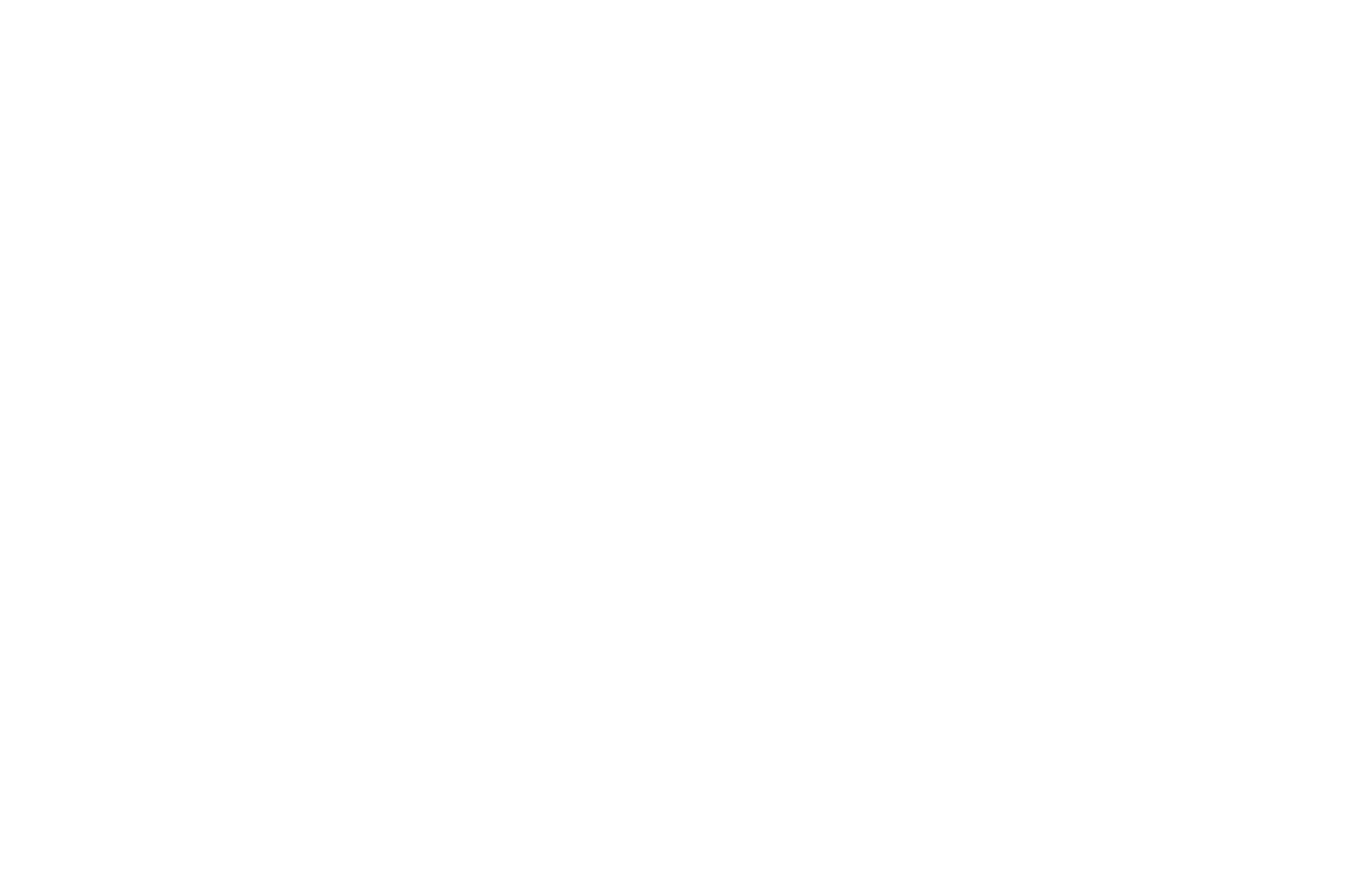#### **Future Performance/Net Effect**

ation with resource agencies to ensure no net loss to these structures. In coordination with the City of and subject to City participation, an integrated on program for the lake will be explored, as ry, to include off-site mitigation area banking within to address impacts from higher density development are docks.

loss of ecological function is anticipated as SMP pns are strictly enforced.

 Wetland buffers will be applied based upon wetland type and and use intensity to protect we<br>thank functions. A ripara riparian and upland habitat, water quality and other functions. Additionally, environmental and water quality protection, and vegetation conservation provisions will be י development. Unavoidable impacts from future development land use intensity to protect wetland functions. A riparian to protect shoreline functions from future nitigated consistent with mitigation sequencing

í provisions are strictly enforced. loss of ecological function is anticipated as SMP

 redevelopment based upon existing impairment of ecological functions. Impacts to remaining ecological functions in this reation environment designation was applied to I areas that are suitable for future development or reach will be avoided, minimized, and mitigated per the SMP provisions described in the Provisions to Address Risk column.

> d buffers will be applied based upon wetland type and intensity to protect wetland functions. Riparian will be applied to protect shoreline functions from levelopment. Unavoidable impacts from future ment will be mitigated consistent with mitigation cing provisions.

1-priority restoration actions are planned by GCPUD area. This includes protection and restoration of vegetation.

loss of ecological function is anticipated as SMP ins are strictly enforced and restoration is nted.

 Impacts to remaining ecological functions in this reach will be avoided, minimized, and mitigated per the SMP provisions described in the Provisions to Address Risk column.

**Table 5 Grant County Cumulative Impacts Analysis**

| Location                                      | Environment<br><b>Designations</b>                 | <b>Level of Existing</b><br><b>Function</b> | <b>Types of Anticipated</b><br>Development                                                                  | Degree of Impact to<br><b>Ecological Functions</b>                                   | <b>Provisions to Address Risk</b>                                                                                                                                                                                                                                                                                                                                                                                                    | <b>Future Performance/Net Effect</b>                                                                                                                                                                                                                                                                                                                                                                                                                                                                                                     |
|-----------------------------------------------|----------------------------------------------------|---------------------------------------------|-------------------------------------------------------------------------------------------------------------|--------------------------------------------------------------------------------------|--------------------------------------------------------------------------------------------------------------------------------------------------------------------------------------------------------------------------------------------------------------------------------------------------------------------------------------------------------------------------------------------------------------------------------------|------------------------------------------------------------------------------------------------------------------------------------------------------------------------------------------------------------------------------------------------------------------------------------------------------------------------------------------------------------------------------------------------------------------------------------------------------------------------------------------------------------------------------------------|
| Moses Lake-Reach 3                            | Shoreline Residential<br>Low Intensity             | Functioning                                 | None                                                                                                        |                                                                                      |                                                                                                                                                                                                                                                                                                                                                                                                                                      | coordination with resource agencies to ensure<br>related to these structures. In coordination wi<br>Moses and subject to City participation, an inte<br>mitigation program for the lake will be explore<br>necessary, to include off-site mitigation area b<br>the lake to address impacts from higher densit<br>and future docks.<br>No net loss of ecological function is anticipated<br>provisions are strictly enforced.                                                                                                             |
| Quincy Basin Lakes                            | Rural Conservancy                                  | Partially functioning                       | Residential                                                                                                 | Hydrology: Low Sediment:<br>Low Water Quality: Low<br><b>Habitat Low</b>             | Environment Protection Requirements As Above SMP 24.12.230; Shoreline Vegetation Conservation Requirements As Above SMP<br>24.12.240; Water Quality, Stormwater, and Nonpoint Pollution Requirements As Above SMP 24.12.250; Wetland Protection<br>Requirements As Above SMP 24.12.520; Fish and Wildlife Habitat Conservation Area Requirements As Above 24.12.530                                                                  | Impacts to remaining ecological functions in th<br>avoided, minimized, and mitigated per the SM<br>described in the Provisions to Address Risk col<br>Wetland buffers will be applied based upon we<br>land use intensity to protect wetland functions<br>buffer of at least 75 feet will be applied to pro<br>riparian and upland habitat, water quality and<br>functions. Additionally, environmental and wa<br>protection, and vegetation conservation provis                                                                         |
|                                               |                                                    |                                             |                                                                                                             |                                                                                      | Residential Development Requirements As Above - SMP 24.12.410                                                                                                                                                                                                                                                                                                                                                                        | applied to protect shoreline functions from fut<br>development. Unavoidable impacts from futu<br>will be mitigated consistent with mitigation ser<br>provisions.<br>No net loss of ecological function is anticipated<br>provisions are strictly enforced.                                                                                                                                                                                                                                                                               |
|                                               | High Intensity - Public<br>Facility                |                                             | None                                                                                                        |                                                                                      |                                                                                                                                                                                                                                                                                                                                                                                                                                      |                                                                                                                                                                                                                                                                                                                                                                                                                                                                                                                                          |
| Potholes Coulee and Frenchman<br>Coulee Lakes | Natural<br><b>Public Recreation</b><br>Conservancy | Functioning                                 | None<br>Recreation (facility<br>upgrades planned<br>but no new<br>recreation<br>development is<br>proposed) |                                                                                      |                                                                                                                                                                                                                                                                                                                                                                                                                                      | The Recreation environment designation was a<br>impacted areas that are suitable for future dev<br>redevelopment based upon existing impairmer<br>functions. Impacts to remaining ecological fun<br>reach will be avoided, minimized, and mitigate<br>provisions described in the Provisions to Addre                                                                                                                                                                                                                                    |
| Potholes Coulee and Frenchman<br>Coulee Lakes | Recreation                                         | Functioning                                 | Residential,<br>Recreation                                                                                  | Hydrology: Moderate<br>Sediment: Low Water<br>Quality: Moderate Habitat:<br>Moderate | Environment Protection Requirements As Above SMP 24.12.230; Shoreline Vegetation Conservation Requirements As Above SMP<br>24.12.240; Water Quality, Stormwater, and Nonpoint Pollution Requirements As Above SMP 24.12.250; Wetland Protection<br>Requirements As Above SMP 24.12.520; Fish and Wildlife Habitat Conservation Area Requirements As Above 24.12.530<br>Residential Development Requirements As Above - SMP 24.12.410 | Wetland buffers will be applied based upon we<br>land use intensity to protect wetland functions<br>buffers will be applied to protect shoreline fun<br>future development. Unavoidable impacts fro<br>development will be mitigated consistent with<br>sequencing provisions.<br>Very high-priority restoration actions are planr<br>for this area. This includes protection and resto<br>riparian vegetation.<br>No net loss of ecological function is anticipated<br>provisions are strictly enforced and restoratior<br>implemented. |
| Potholes Reservoir-Reach 1                    | Natural                                            | Functioning                                 | Recreation (facility<br>upgrades planned<br>but no new<br>recreation<br>development is<br>proposed)         |                                                                                      |                                                                                                                                                                                                                                                                                                                                                                                                                                      | No development is anticipated                                                                                                                                                                                                                                                                                                                                                                                                                                                                                                            |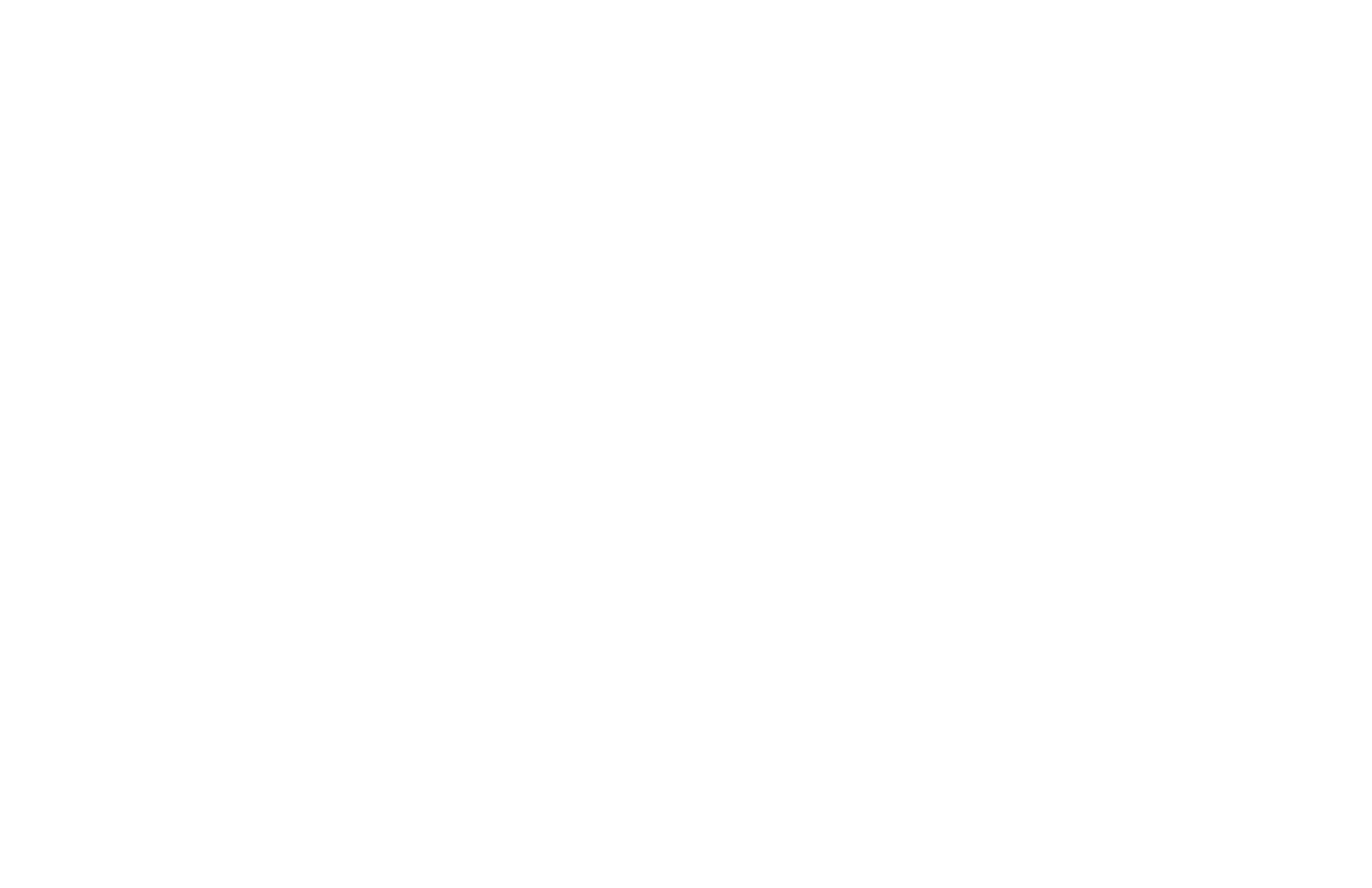#### **Future Performance/Net Effect**

eation environment designation was applied to inceas that are suitable for future development or pment based upon existing impairment of ecological . Impacts to remaining ecological functions in this reach will be avoided, minimized, and mitigated per the SMP is described in the Provisions to Address Risk column

 habitat, water quality and other functions. Additionally, conservation provisions will be applied to protect shoreline functions from future development. Unavoidable impacts from future development will be mitigated consistent with buffers will be applied based upon wetland type and intensity to protect wetland functions. Riparian will be applied to protect both riparian and upland ental and water quality protection, and vegetation n sequencing provisions.

 The Rural Conservancy environment designation was applied functions. Impacts to remaining ecological functions in this provisions described in the Provisions to Address Risk column. ted areas that are suitable for future development or pment based upon existing impairment of ecological If be avoided, minimized, and mitigated per the SMP

 Wetland buffers will be applied based upon wetland type and land use intensity to protect wetland functions. A riparian buffer will be applied to protect both riparian and upland conservation provisions will be applied to protect shoreline functions from future development. Unavoidable impacts water quality and other functions. Additionally, ental and water quality protection, and vegetation are development will be mitigated consistent with n sequencing provisions.

> oss of ecological function is anticipated as SMP is are strictly enforced and restoration is nted.

 No net loss of ecological function is anticipated as SMP provisions are strictly enforced and restoration is

**Table 5 Grant County Cumulative Impacts Analysis**

| Location                   | <b>Environment</b><br><b>Designations</b> | <b>Level of Existing</b><br><b>Function</b> | <b>Types of Anticipated</b><br><b>Development</b>                                                   | Degree of Impact to<br><b>Ecological Functions</b>                | <b>Provisions to Address Risk</b>                                                                                                                                                                                                                                                                                                                                   |                                                                                                                                                         |
|----------------------------|-------------------------------------------|---------------------------------------------|-----------------------------------------------------------------------------------------------------|-------------------------------------------------------------------|---------------------------------------------------------------------------------------------------------------------------------------------------------------------------------------------------------------------------------------------------------------------------------------------------------------------------------------------------------------------|---------------------------------------------------------------------------------------------------------------------------------------------------------|
|                            | High Intensity - Public<br>Facility       |                                             | None                                                                                                |                                                                   |                                                                                                                                                                                                                                                                                                                                                                     |                                                                                                                                                         |
|                            | Natural                                   |                                             | None                                                                                                |                                                                   |                                                                                                                                                                                                                                                                                                                                                                     |                                                                                                                                                         |
|                            |                                           |                                             | Residential,                                                                                        | Hydrology: Low Sediment:<br>Low Water Quality: Low                | Environment Protection Requirements As Above SMP 24.12.230; Shoreline Vegetation Conservation Requirements As Above SMP<br>24.12.240; Water Quality, Stormwater, and Nonpoint Pollution Requirements As Above SMP 24.12.250; Wetland Protection<br>Requirements As Above SMP 24.12.520; Fish and Wildlife Habitat Conservation Area Requirements As Above 24.12.530 | The Recreatio<br>impacted area<br>redevelopme<br>functions. Im<br>reach will be<br>provisions des                                                       |
|                            | Recreation                                |                                             | Commercial                                                                                          | Habitat Low                                                       | Residential Development Requirements As Above - SMP 24.12.410                                                                                                                                                                                                                                                                                                       | Wetland buff                                                                                                                                            |
| Potholes Reservoir-Reach 2 |                                           | Partially functioning                       |                                                                                                     |                                                                   | Commercial Development Requirements As Above - SMP 24.12.330                                                                                                                                                                                                                                                                                                        | land use inter<br>buffers will be<br>habitat, water                                                                                                     |
|                            | Rural Conservancy                         |                                             | Recreation (facility<br>upgrades planned<br>but no new<br>recreation<br>development is<br>proposed) |                                                                   |                                                                                                                                                                                                                                                                                                                                                                     | environmenta<br>conservation<br>functions fror<br>from future d<br>mitigation sed<br>No net loss of<br>provisions are<br>implemented                    |
|                            | Natural                                   |                                             | None                                                                                                |                                                                   |                                                                                                                                                                                                                                                                                                                                                                     |                                                                                                                                                         |
|                            | <b>Public Recreation</b><br>Conservancy   | Functioning                                 | Recreation (facility<br>upgrades planned<br>but no new<br>recreation<br>development is<br>proposed) |                                                                   |                                                                                                                                                                                                                                                                                                                                                                     | The Rural Cor<br>to impacted a<br>redevelopme<br>functions. Im<br>reach will be<br>provisions des                                                       |
| Drumheller Channels Lakes  | Rural Conservancy                         |                                             | Residential,<br>Recreation (facility<br>upgrades planned<br>but no new<br>recreation                | Hydrology: Low Sediment:<br>Low Water Quality: Low<br>Habitat Low | Environment Protection Requirements As Above SMP 24.12.230; Shoreline Vegetation Conservation Requirements As Above SMP<br>24.12.240; Water Quality, Stormwater, and Nonpoint Pollution Requirements As Above SMP 24.12.250; Wetland Protection<br>Requirements As Above SMP 24.12.520; Fish and Wildlife Habitat Conservation Area Requirements As Above 24.12.530 | Wetland buff<br>land use inter<br>buffer will be<br>habitat, water<br>environmenta<br>conservation<br>functions fror<br>from future d<br>mitigation sed |
|                            |                                           |                                             | development is<br>proposed)                                                                         |                                                                   | Residential Development Requirements As Above - SMP 24.12.410                                                                                                                                                                                                                                                                                                       | No net loss of<br>provisions are<br>implemented                                                                                                         |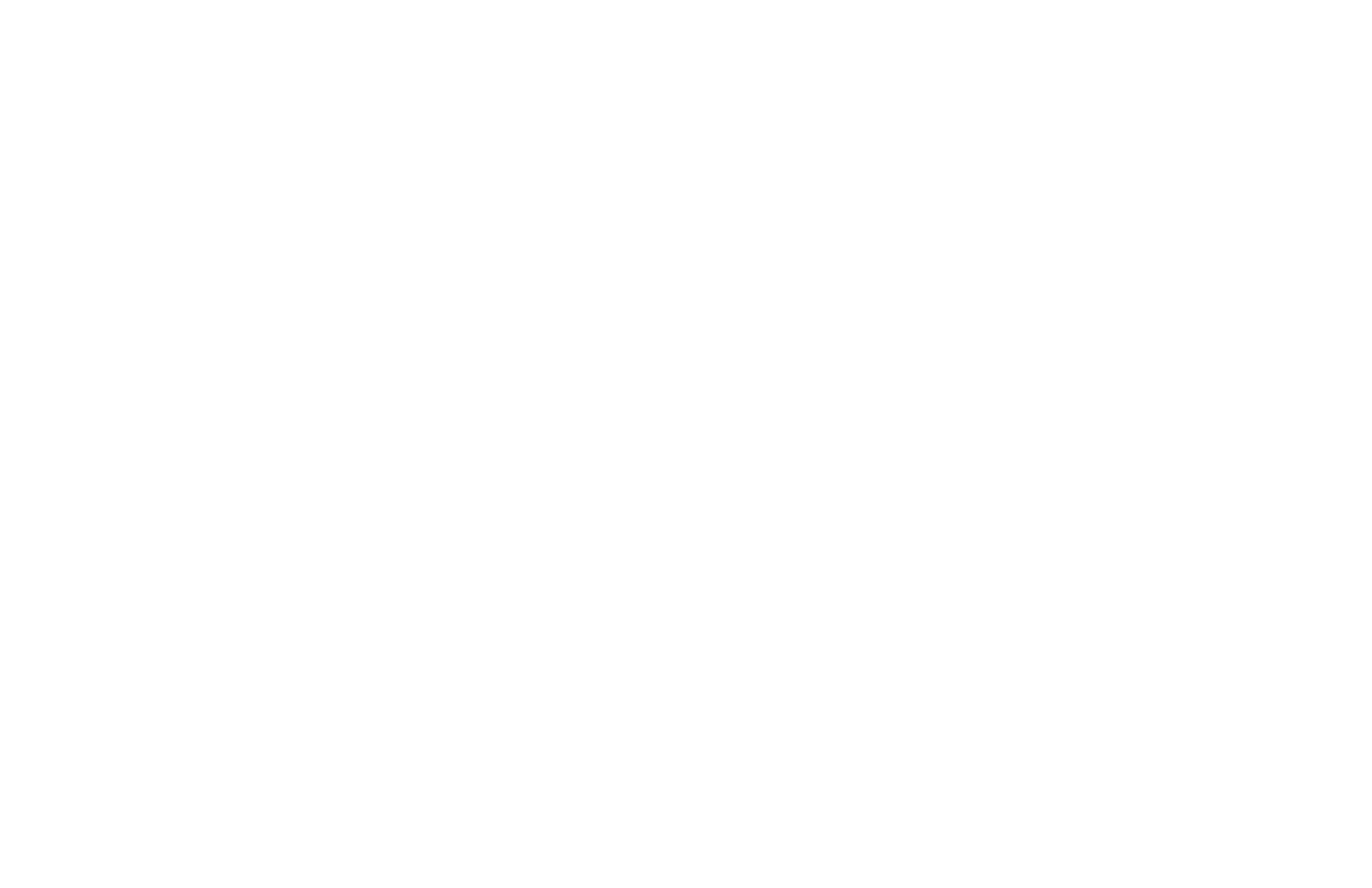Ilic Recreation Conservancy environment designation lied to impacted areas that are suitable for future oment or redevelopment based upon existing ient of ecological functions. Impacts to remaining cal functions in this reach will be avoided, minimized, igated per the SMP provisions described in the ons to Address Risk column.

 environmental and water quality protection, and vegetation conservation provisions will be applied to protect shoreline functions from future development. Unavoidable impacts mitigation sequencing provisions. I buffers will be applied based upon wetland type and intensity to protect wetland functions. A riparian vill be applied to protect both riparian and upland water quality and other functions. Additionally, ture development will be mitigated consistent with

 No net loss of ecological function is anticipated as SMP provisions are strictly enforced and restoration is l

 No development is anticipated. Very high-priority restoration by GCPUD.

> I Conservancy environment designation was applied cted areas that are suitable for future development or ppment based upon existing impairment of ecological s. Impacts to remaining ecological functions in this If be avoided, minimized, and mitigated per the SMP provisions described in the Provisions to Address Risk column.

d buffers will be applied based upon wetland type and intensity to protect wetland functions. A riparian vill be applied to protect both riparian and upland water quality and other functions. Additionally, nental and water quality protection, and vegetation ation provisions will be applied to protect shoreline s from future development. Unavoidable impacts ture development will be mitigated consistent with on sequencing provisions.

loss of ecological function is anticipated as SMP ins are strictly enforced and restoration is nted.

 If these plans are implemented, a net gain in ecological function is anticipated.

**Table 5 Grant County Cumulative Impacts Analysis**

| Location                        | Environment<br><b>Designations</b>  | Level of Existing<br><b>Function</b>     | <b>Types of Anticipated</b><br>Development                                                          | Degree of Impact to<br><b>Ecological Functions</b>                       | <b>Provisions to Address Risk</b>                                                                                                                                                                                                                                                                                                                                   | <b>Future Performance/Net Effect</b>                                                                                                                                                                                                                                                                                                                                                                                                                           |
|---------------------------------|-------------------------------------|------------------------------------------|-----------------------------------------------------------------------------------------------------|--------------------------------------------------------------------------|---------------------------------------------------------------------------------------------------------------------------------------------------------------------------------------------------------------------------------------------------------------------------------------------------------------------------------------------------------------------|----------------------------------------------------------------------------------------------------------------------------------------------------------------------------------------------------------------------------------------------------------------------------------------------------------------------------------------------------------------------------------------------------------------------------------------------------------------|
|                                 | Natural                             |                                          | None                                                                                                |                                                                          |                                                                                                                                                                                                                                                                                                                                                                     |                                                                                                                                                                                                                                                                                                                                                                                                                                                                |
| Lakes North of Lower Crab Creek | <b>Public Recreation</b>            |                                          | Recreation - fishing                                                                                | Hydrology: Low Sediment:                                                 | Environment Protection Requirements As Above SMP 24.12.230; Shoreline Vegetation Conservation Requirements As Above SMP<br>24.12.240; Water Quality, Stormwater, and Nonpoint Pollution Requirements As Above SMP 24.12.250; Wetland Protection<br>Requirements As Above SMP 24.12.520; Fish and Wildlife Habitat Conservation Area Requirements As Above 24.12.530 | The Public Recreation Conservancy environme<br>was applied to impacted areas that are suitabl<br>development or redevelopment based upon ex<br>impairment of ecological functions. Impacts to<br>ecological functions in this reach will be avoide<br>and mitigated per the SMP provisions describe<br>Provisions to Address Risk column.                                                                                                                      |
|                                 | Conservancy                         |                                          | pier, kiosks, trails                                                                                | Low Water Quality: Low<br><b>Habitat Low</b>                             | Recreational Development Requirements As Above - SMP 24.12.400                                                                                                                                                                                                                                                                                                      | Wetland buffers will be applied based upon we<br>land use intensity to protect wetland functions                                                                                                                                                                                                                                                                                                                                                               |
|                                 |                                     | Functioning                              |                                                                                                     |                                                                          | Boating Facilities: General Requirements As Above - SMP 24.12.320                                                                                                                                                                                                                                                                                                   | buffer will be applied to protect both riparian a<br>habitat, water quality and other functions. Ad                                                                                                                                                                                                                                                                                                                                                            |
|                                 |                                     |                                          |                                                                                                     |                                                                          | Transportation: Trails, Roads, and Parking Requirements As Above - SMP 24.12.440                                                                                                                                                                                                                                                                                    | environmental and water quality protection, a<br>conservation provisions will be applied to prote<br>functions from future development. Unavoida                                                                                                                                                                                                                                                                                                               |
|                                 |                                     |                                          |                                                                                                     |                                                                          |                                                                                                                                                                                                                                                                                                                                                                     | from future development will be mitigated cor<br>mitigation sequencing provisions.                                                                                                                                                                                                                                                                                                                                                                             |
|                                 | Rural Conservancy                   |                                          | None                                                                                                |                                                                          |                                                                                                                                                                                                                                                                                                                                                                     | No net loss of ecological function is anticipated<br>provisions are strictly enforced and restoration<br>implemented.                                                                                                                                                                                                                                                                                                                                          |
|                                 |                                     |                                          |                                                                                                     |                                                                          |                                                                                                                                                                                                                                                                                                                                                                     |                                                                                                                                                                                                                                                                                                                                                                                                                                                                |
|                                 | Natural                             |                                          | None                                                                                                |                                                                          |                                                                                                                                                                                                                                                                                                                                                                     |                                                                                                                                                                                                                                                                                                                                                                                                                                                                |
| Lower Grant County Lakes        | Rural Conservancy                   | Functioning                              | None                                                                                                |                                                                          |                                                                                                                                                                                                                                                                                                                                                                     | No development is anticipated                                                                                                                                                                                                                                                                                                                                                                                                                                  |
| Lind Coulee                     | <b>Rural Conservancy</b>            | Functioning and<br>Partially functioning | None                                                                                                |                                                                          |                                                                                                                                                                                                                                                                                                                                                                     | No development is anticipated                                                                                                                                                                                                                                                                                                                                                                                                                                  |
| Lower Crab Creek                | Natural                             | Functioning and<br>Partially functioning | Recreation (facility<br>upgrades planned<br>but no new<br>recreation<br>development is<br>proposed) |                                                                          |                                                                                                                                                                                                                                                                                                                                                                     | No development is anticipated. Very high-prior<br>planned by GCPUD.<br>If these plans are implemented, a net gain in e<br>function is anticipated.                                                                                                                                                                                                                                                                                                             |
|                                 | Rural Conservancy                   |                                          | None                                                                                                |                                                                          |                                                                                                                                                                                                                                                                                                                                                                     |                                                                                                                                                                                                                                                                                                                                                                                                                                                                |
|                                 | High Intensity - Public<br>Facility |                                          | None                                                                                                |                                                                          |                                                                                                                                                                                                                                                                                                                                                                     |                                                                                                                                                                                                                                                                                                                                                                                                                                                                |
|                                 | Natural                             |                                          | None                                                                                                |                                                                          |                                                                                                                                                                                                                                                                                                                                                                     | The Rural Conservancy environment designatio<br>to impacted areas that are suitable for future o                                                                                                                                                                                                                                                                                                                                                               |
| Rocky Ford Creek                |                                     | Functioning                              | Residential                                                                                         | Hydrology: Low Sediment:<br>Low Water Quality: Low<br><b>Habitat Low</b> | Environment Protection Requirements As Above SMP 24.12.230; Shoreline Vegetation Conservation Requirements As Above SMP<br>24.12.240; Water Quality, Stormwater, and Nonpoint Pollution Requirements As Above SMP 24.12.250; Wetland Protection<br>Requirements As Above SMP 24.12.520; Fish and Wildlife Habitat Conservation Area Requirements As Above 24.12.530 | redevelopment based upon existing impairmer<br>functions. Impacts to remaining ecological fun<br>reach will be avoided, minimized, and mitigate<br>provisions described in the Provisions to Addre<br>Wetland buffers will be applied based upon we<br>land use intensity to protect wetland functions<br>buffer will be applied to protect both riparian a<br>habitat, water quality and other functions. Ad<br>environmental and water quality protection, a |
|                                 | Rural Conservancy                   |                                          |                                                                                                     |                                                                          | Residential Development Requirements As Above - SMP 24.12.410                                                                                                                                                                                                                                                                                                       | conservation provisions will be applied to prote<br>functions from future development. Unavoida<br>from future development will be mitigated cor<br>mitigation sequencing provisions.<br>No net loss of ecological function is anticipated<br>provisions are strictly enforced and restoratior<br>implemented.                                                                                                                                                 |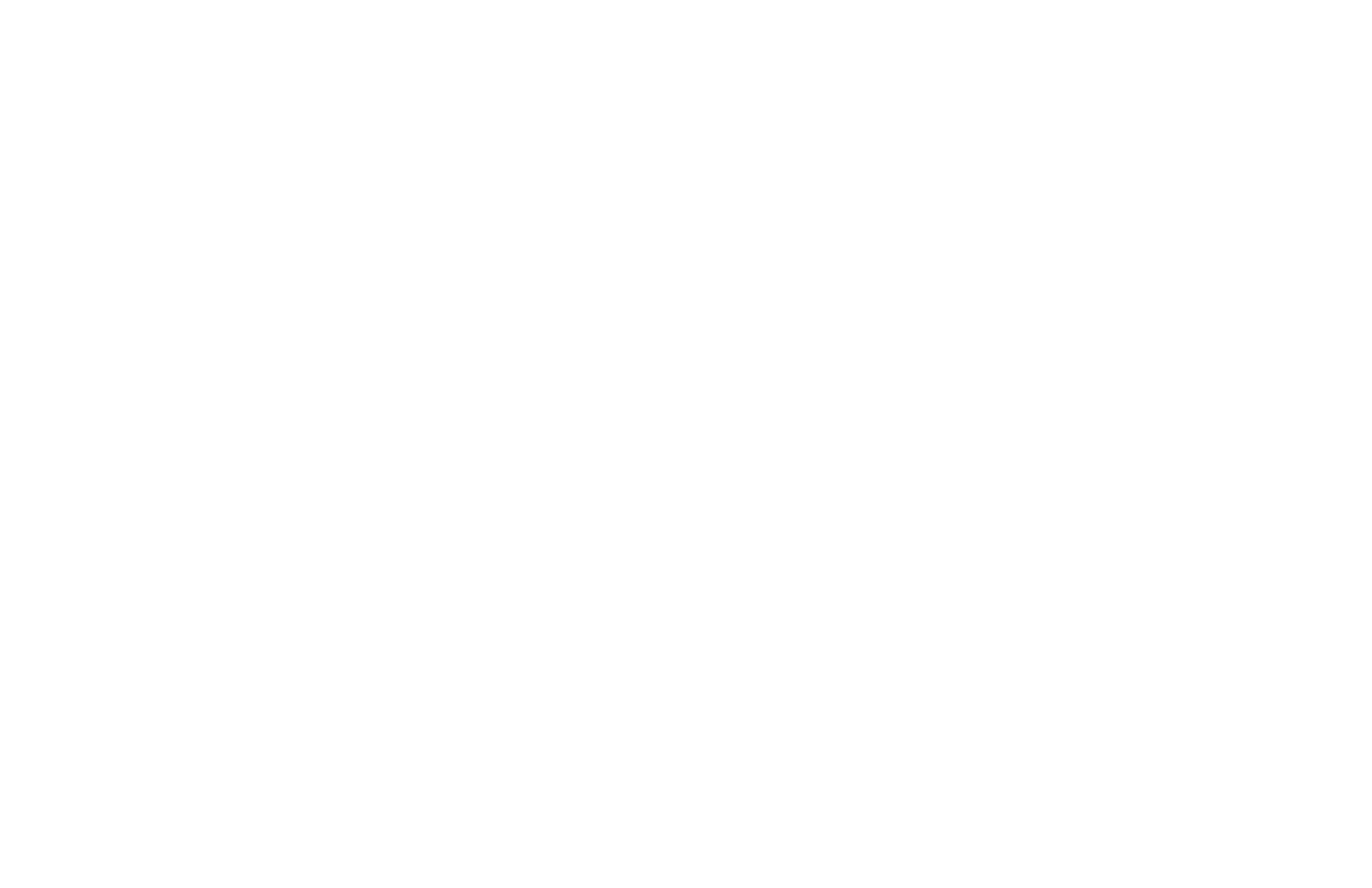#### **Table 5 Grant County Cumulative Impacts Analysis**

| Location                       | Environment<br><b>Designations</b>      | <b>Level of Existing</b><br><b>Function</b> | <b>Types of Anticipated</b><br>Development | Degree of Impact to<br><b>Ecological Functions</b>                                   | <b>Provisions to Address Risk</b>                                                                                                                                                                                                                                                                                                                                   | <b>Future Performance/Net Effect</b>                                                                                                                                                                                                                                                                                                                                                                                                                                                                                                                                                                                                                                                                                                |
|--------------------------------|-----------------------------------------|---------------------------------------------|--------------------------------------------|--------------------------------------------------------------------------------------|---------------------------------------------------------------------------------------------------------------------------------------------------------------------------------------------------------------------------------------------------------------------------------------------------------------------------------------------------------------------|-------------------------------------------------------------------------------------------------------------------------------------------------------------------------------------------------------------------------------------------------------------------------------------------------------------------------------------------------------------------------------------------------------------------------------------------------------------------------------------------------------------------------------------------------------------------------------------------------------------------------------------------------------------------------------------------------------------------------------------|
| <b>Upper Crab Creek</b>        | <b>Rural Conservancy</b><br>functioning | Impaired, Partially                         | Residential<br>(Reach 2 only)              | Hydrology: Moderate<br>Sediment: Low Water<br>Quality: Moderate Habitat:<br>Moderate | Environment Protection Requirements As Above SMP 24.12.230; Shoreline Vegetation Conservation Requirements As Above SMP<br>24.12.240; Water Quality, Stormwater, and Nonpoint Pollution Requirements As Above SMP 24.12.250; Wetland Protection<br>Requirements As Above SMP 24.12.520; Fish and Wildlife Habitat Conservation Area Requirements As Above 24.12.530 | Impacts to remaining ecological functions in this reach will b<br>avoided, minimized, and mitigated per the SMP provisions<br>described in the Provisions to Address Risk column.<br>Wetland buffers will be applied based upon wetland type an<br>land use intensity to protect wetland functions. A riparian<br>buffer will be applied to protect both riparian and upland<br>habitat, water quality and other functions. Additionally,<br>environmental and water quality protection, and vegetation<br>conservation provisions will be applied to protect shoreline<br>functions from future development. Unavoidable impacts<br>from future development will be mitigated consistent with<br>mitigation sequencing provisions. |
|                                |                                         |                                             |                                            |                                                                                      | Residential Development Requirements As Above - SMP 24.12.410                                                                                                                                                                                                                                                                                                       | High-priority restoration actions are planned by WDFW, BOR<br>and WDOE for this area. These include enhancing wetland<br>riparian habitat and applying BMPs to upland agricultural<br>areas.<br>A net gain of ecological function is anticipated as SMP<br>provisions are strictly enforced and restoration is<br>implemented.                                                                                                                                                                                                                                                                                                                                                                                                      |
| Sand Hollow Wasteway<br>Notes: | <b>Rural Conservancy</b>                | Impaired, Partially<br>functioning          | None                                       |                                                                                      |                                                                                                                                                                                                                                                                                                                                                                     | Very high-priority restoration actions are planned by GCPUD<br>for this area. This includes protecting and restoring riparian<br>areas. A net gain of ecological function is anticipated as<br>restoration is implemented.                                                                                                                                                                                                                                                                                                                                                                                                                                                                                                          |

BOR = U.S. Bureau of Reclamation

BMPS = best mangement practices<br>GCC = Grant County Code

OHWM = ordinary high water mark<br>SMP = Shoreline Master Program

GCC = Grant County Code<br>GCPUD = Grant County Public Utility District<br>WDOE = Washington Department of Energy

WDOE = Washington Department of Energy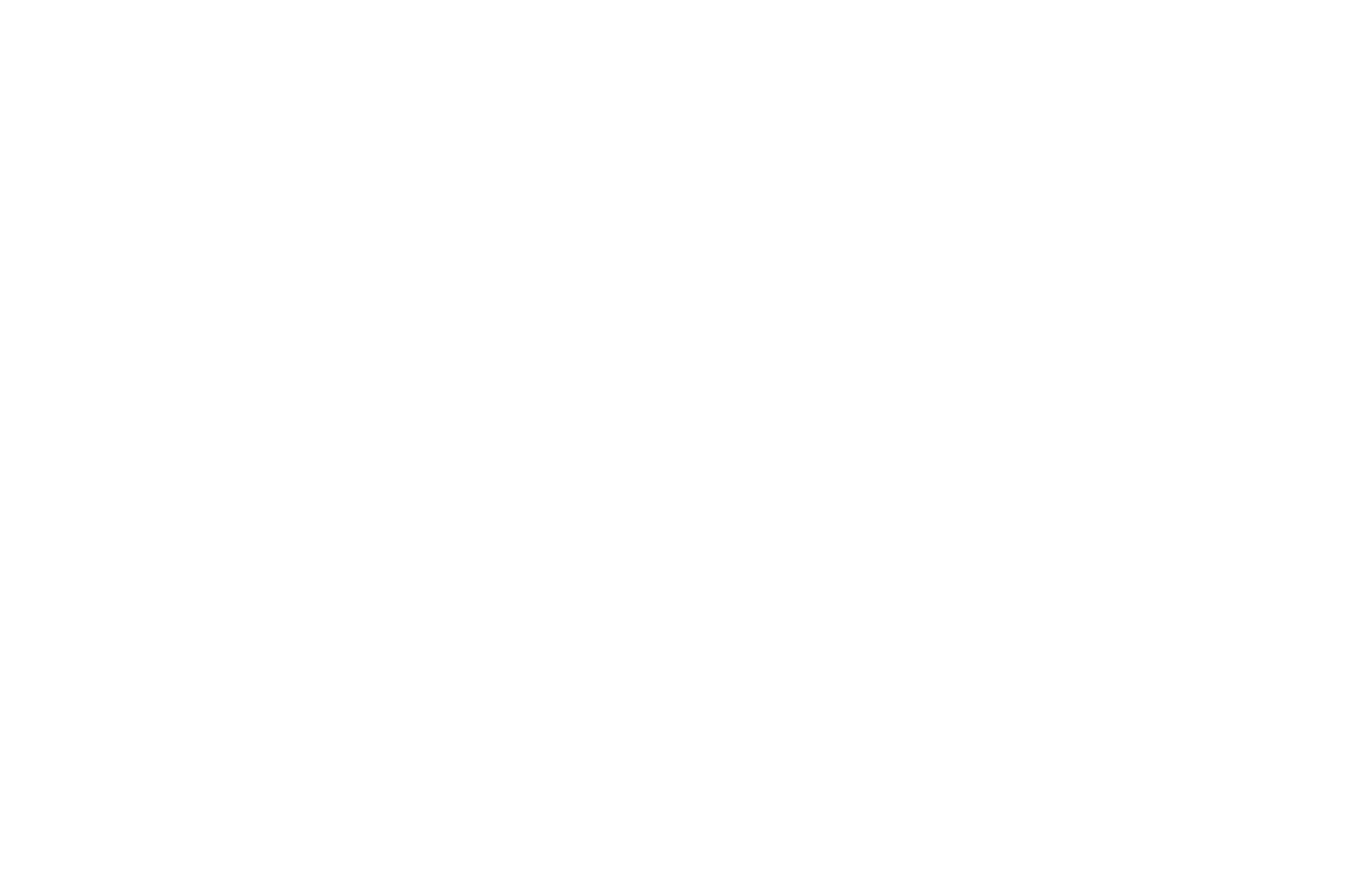| Location    | <b>Environment</b><br>Designations | Level of Existing<br><b>Function</b> | <b>Types of Anticipated</b><br>Development                                                 | Degree of Impact to<br><b>Ecological Functions</b>                          | <b>Provisions to Address Risk</b>                                                                                                                                                                                                                                                                                                                                                                                                                                                                                                                                                                                                                                                                                                                                                                                                                                                                                                                                                                                                                                                                                                                                                                                                                                                                                                                                                                                                                                                                                                                                                                                                                                                                                                                                                                                                                                                                                                                                                                                                                                                                                                                                                                                                                                                                                                                                                                                                                                                                                                                                                                                                                                                                                                                                                                                                                                                                                                                                                                                                                                                                                                                                                                                                                                                                                                                                                                                                                                                                                                                                                                                                                                                                                                                                                                                                                                                                                                                                          | <b>Future Performance/Net Effect</b>                                                                                                                                                                                                                                                                                                                                                                                                                                                                                                                                                                                                                                                                                                                                                                                                                                                                                                                                                                                                                                                                                                                                                                                                                                                   |
|-------------|------------------------------------|--------------------------------------|--------------------------------------------------------------------------------------------|-----------------------------------------------------------------------------|----------------------------------------------------------------------------------------------------------------------------------------------------------------------------------------------------------------------------------------------------------------------------------------------------------------------------------------------------------------------------------------------------------------------------------------------------------------------------------------------------------------------------------------------------------------------------------------------------------------------------------------------------------------------------------------------------------------------------------------------------------------------------------------------------------------------------------------------------------------------------------------------------------------------------------------------------------------------------------------------------------------------------------------------------------------------------------------------------------------------------------------------------------------------------------------------------------------------------------------------------------------------------------------------------------------------------------------------------------------------------------------------------------------------------------------------------------------------------------------------------------------------------------------------------------------------------------------------------------------------------------------------------------------------------------------------------------------------------------------------------------------------------------------------------------------------------------------------------------------------------------------------------------------------------------------------------------------------------------------------------------------------------------------------------------------------------------------------------------------------------------------------------------------------------------------------------------------------------------------------------------------------------------------------------------------------------------------------------------------------------------------------------------------------------------------------------------------------------------------------------------------------------------------------------------------------------------------------------------------------------------------------------------------------------------------------------------------------------------------------------------------------------------------------------------------------------------------------------------------------------------------------------------------------------------------------------------------------------------------------------------------------------------------------------------------------------------------------------------------------------------------------------------------------------------------------------------------------------------------------------------------------------------------------------------------------------------------------------------------------------------------------------------------------------------------------------------------------------------------------------------------------------------------------------------------------------------------------------------------------------------------------------------------------------------------------------------------------------------------------------------------------------------------------------------------------------------------------------------------------------------------------------------------------------------------------------------------------------|----------------------------------------------------------------------------------------------------------------------------------------------------------------------------------------------------------------------------------------------------------------------------------------------------------------------------------------------------------------------------------------------------------------------------------------------------------------------------------------------------------------------------------------------------------------------------------------------------------------------------------------------------------------------------------------------------------------------------------------------------------------------------------------------------------------------------------------------------------------------------------------------------------------------------------------------------------------------------------------------------------------------------------------------------------------------------------------------------------------------------------------------------------------------------------------------------------------------------------------------------------------------------------------|
| Coulee City | Recreation                         | Impaired                             | Recreation - improvements plus<br>additional moorage, fueling<br>station, and fishing pier | Hydrology: Low<br>Sediment: Low Water<br><b>Quality: Low Habitat</b><br>Low | <b>Environment Protection Requirements</b><br>16.12.230 (b) Applicants shall apply the following sequence of steps in order of priority to avoid or minimize significant adverse<br>(1) Avoiding the adverse impact altogether by not<br>effects and significant ecological impacts, with 1) being top priority:<br>taking a certain action or parts of an action;<br>(2) Minimizing adverse impacts by limiting the degree or magnitude of the action and its implementation by using appropriate<br>technology or by taking affirmative steps to avoid or reduce impacts;<br>(3) Rectifying the adverse impact by repairing, rehabilitating, or restoring the affected environment to the conditions existing at<br>the time of the initiation of the project;<br>(4) Reducing or eliminating the adverse impact over time by preservation and maintenance operations;<br>(5) Compensating for the adverse impact by replacing, enhancing, or providing substitute resources or environments; and<br>(6) Monitoring the adverse impact and the compensation projects and taking appropriate corrective measures.<br>16.12.230 (d) The Town shall require mitigation measures and/or permit conditions based on the provisions of this SMP, in order<br>to mitigate adverse impacts. Mitigation plans shall outline how proposed mitigation measures would result in no net loss of<br>shoreline ecological functions.<br>16.12.230 (e) When compensatory measures are appropriate pursuant to the mitigation priority sequence above, preferential<br>consideration shall be given to measures that replace the adversely impacted functions directly and in the immediate vicinity of<br>the adverse impact. However, alternative compensatory mitigation may be authorized within the affected drainage area or<br>watershed that addresses limiting factors or identified critical needs for shoreline resource conservation based on watershed or<br>resource management plans, including the Shoreline Restoration Plan, applicable to the area of adverse impact. Authorization of<br>compensatory mitigation measures may require appropriate safeguards, terms or conditions as necessary to ensure no net loss<br>of ecological functions.<br><b>Shoreline Vegetation Conservation Requirements</b><br>16.12.240(d) Vegetation clearing outside of wetlands and wetland and stream buffers shall be limited to the minimum necessary<br>to accommodate approved shoreline development that is consistent with all other provisions of this SMP. Mitigation sequencing<br>shall be applied so that the design and location of the structure or development minimizes native vegetation removal.<br>Development or uses that require vegetation clearing shall be designed to avoid the removal of native and non-native vegetation,<br>except as part of an effort to remove invasive, non-native vegetation species and replace these with native species.<br><b>Water Quality, Stormwater, and Nonpoint Pollution Requirements</b><br>16.12.250 (a)The location, design, construction, and management of all shoreline uses and activities shall protect the quality and<br>quantity of surface and groundwater adjacent to the site.<br>16.12.250 (b) (g) & (h) All shoreline development shall comply with the applicable requirements of the latest version of the<br>Washington State Department of Ecology's (Ecology) Stormwater Management Manual for Eastern Washington.<br>16.12.250 (c) & (f) Best management practices (BMPs) for control of erosion and sedimentation shall be implemented for all<br>shoreline development.<br>16.12.250 (d) Potentially harmful materials, including but not limited to oil, chemicals, tires, or hazardous materials, shall not be<br>allowed to enter any body of water or wetland, or to be discharged onto the land. Potentially harmful materials shall be<br>maintained in safe and leak-proof containers. | The Recreation environment designation was applied to<br>impacted areas that are suitable for future development<br>or redevelopment based upon existing impairment of<br>ecological functions. Impacts to remaining ecological<br>functions in this reach will be avoided, minimized, and<br>mitigated per the SMP provisions described in the<br>Provisions to Address Risk column.<br>Wetland buffers will be applied based upon wetland<br>ype and land use intensity to protect wetland functions.<br>Riparian buffers will be applied to protect riparian and<br>upland ecological functions. Additionally, environmental<br>and water quality protection, and vegetation<br>conservation provisions will be applied to protect<br>shoreline functions from future development.<br>Unavoidable impacts from future development will be<br>mitigated consistent with mitigation sequencing<br>provisions.<br>Some protection and restoration actions are planned for<br>impaired shoreline areas. These include soft bank<br>shoreline protection and restoration/protection and<br>recovery of shoreline and shrub steppe vegetation.<br>No net loss of ecological functions is anticipated as SMP<br>provisions are strictly enforced and restoration plans are<br>implemented. |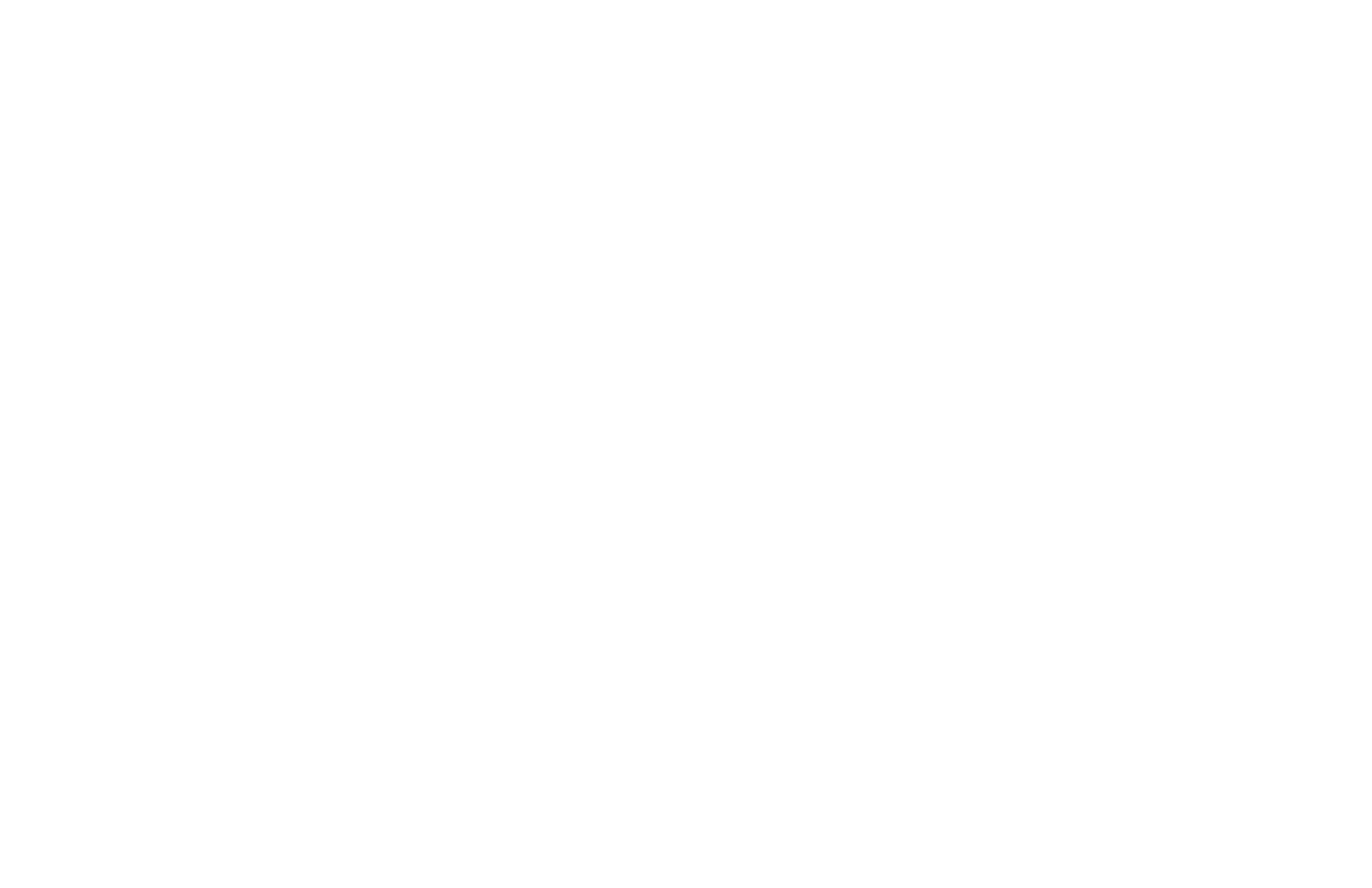| Location    | Environment<br><b>Designations</b> | <b>Level of Existing</b><br><b>Function</b> | <b>Types of Anticipated</b><br>Development                                                 | Degree of Impact to<br><b>Ecological Functions</b>                   | <b>Provisions to Address Risk</b>                                                                                                                                                                                                                                                                                                                                                                                                                                                                                                                                                                                                                                                                                                                                                                                                                                                                                                                                                                                                                                                                                                                                                                                                                                                                                                                                                                                                                                                                                                                                                                                                                                                                                                                                                                                                                                                                                                                                                                                                                                                                                                                                                                                                                                                                                                                                                                                                                                                                                                                                                                                                                                                                                                                                                                                                                                                                                                                                                                                                                                                                                                                                                                                                                                                                                                                                         | <b>Future Performance/Net Effect</b>                                                                                                                                                                                                                                                                                                                                                                                                                                                                                                                                                                                                                                                                                                                                                                                                                                                                                                                                                                                                                                                                                                                                                                                                                                                    |
|-------------|------------------------------------|---------------------------------------------|--------------------------------------------------------------------------------------------|----------------------------------------------------------------------|---------------------------------------------------------------------------------------------------------------------------------------------------------------------------------------------------------------------------------------------------------------------------------------------------------------------------------------------------------------------------------------------------------------------------------------------------------------------------------------------------------------------------------------------------------------------------------------------------------------------------------------------------------------------------------------------------------------------------------------------------------------------------------------------------------------------------------------------------------------------------------------------------------------------------------------------------------------------------------------------------------------------------------------------------------------------------------------------------------------------------------------------------------------------------------------------------------------------------------------------------------------------------------------------------------------------------------------------------------------------------------------------------------------------------------------------------------------------------------------------------------------------------------------------------------------------------------------------------------------------------------------------------------------------------------------------------------------------------------------------------------------------------------------------------------------------------------------------------------------------------------------------------------------------------------------------------------------------------------------------------------------------------------------------------------------------------------------------------------------------------------------------------------------------------------------------------------------------------------------------------------------------------------------------------------------------------------------------------------------------------------------------------------------------------------------------------------------------------------------------------------------------------------------------------------------------------------------------------------------------------------------------------------------------------------------------------------------------------------------------------------------------------------------------------------------------------------------------------------------------------------------------------------------------------------------------------------------------------------------------------------------------------------------------------------------------------------------------------------------------------------------------------------------------------------------------------------------------------------------------------------------------------------------------------------------------------------------------------------------------------|-----------------------------------------------------------------------------------------------------------------------------------------------------------------------------------------------------------------------------------------------------------------------------------------------------------------------------------------------------------------------------------------------------------------------------------------------------------------------------------------------------------------------------------------------------------------------------------------------------------------------------------------------------------------------------------------------------------------------------------------------------------------------------------------------------------------------------------------------------------------------------------------------------------------------------------------------------------------------------------------------------------------------------------------------------------------------------------------------------------------------------------------------------------------------------------------------------------------------------------------------------------------------------------------|
| Coulee City | Recreation                         | Impaired                                    | Recreation - improvements plus<br>additional moorage, fueling<br>station, and fishing pier | Hydrology: Low<br>Sediment: Low Water<br>Quality: Low Habitat<br>Low | 16.12.250 (e) Herbicides, fungicides, fertilizers, and pesticides shall not be applied within twenty-five (25) feet of a water body,<br>except by a qualified professional in accordance with state and federal laws. Further, pesticides subject to the final ruling in<br>Washington Toxics Coalition, et al., v. EPA shall not be applied within sixty (60) feet for ground applications or within three<br>hundred (300) feet for aerial applications of the subject water bodies and shall be applied by a qualified professional in<br>accordance with state and federal law.<br>16.12.250 (j) All materials that may come in contact with water shall be constructed of materials, such as untreated wood,<br>concrete, approved plastic composites or steel, that will not adversely affect water quality or aquatic plants or animals. Materials<br>used for decking or other structural components shall be approved by applicable state agencies for contact with water to avoid<br>discharge of pollutants from wave or boat wake splash, rain, or runoff. Wood treated with creosote, copper chromium arsenic, or<br>pentachlorophenol is prohibited in shoreline waterbodies.<br><b>Wetland Protection Requirements</b><br>Table 16.12.420 (f)(1)(D)-2. Buffer Widths<br>Category IV Wetlands, Buffer widths by Impact of Proposed Land Use: Low (25-ft), Moderate (40-ft), High (50 ft)<br>Category III Wetlands (most protective wetland categories), Buffer widths by Impact of Proposed Land Use: Low (75-ft),<br>Moderate (110-ft), High (150 ft)<br>Category II Wetlands (most protective wetland categories), Buffer widths by Impact of Proposed Land Use: Low (100-ft),<br>Moderate (150-ft), High (200 ft)<br>Category I Wetlands (most protective wetland categories), Buffer widths by Impact of Proposed Land Use: Low (125-ft),<br>Moderate (190-ft), High (250 ft)<br><b>Fish and Wildlife Habitat Conservation Area Requirements</b><br>16.12.440 (B) 1. Flora (plant life) and Fauna (animal life) identified as protected, shall be sheltered from construction activities<br>using Best Management Practices.<br>16.12.440 (B) 2. Habitat conservation areas and buffers will be left undisturbed, unless the development proposal demonstrates<br>that impacts to the habitat conservation area and/or buffer are unavoidable, demonstrated in a habitat management and<br>mitigation plan described in Section 16.12.440 (C).<br>16.12.440 (B) 3. Critical area reports for fish and wildlife habitat conservation areas shall include a habitat assessment to evaluate<br>the presence or absence of a potential critical species or habitat.<br>16.12.440 (B) 4. The Washington State Department of Fish and Wildlife priority habitat and species management<br>recommendations shall be consulted in developing specific measures to protect a specific project site.<br>16.12.440 (B) 7. As determined through the site-specific study, mitigation measures shall be implemented that maintain the base<br>line populations and reproduction rates for the particular species.<br>Table 16.12.440 (B)(9)(f). Riparian Buffer Widths by Environment Designation; Urban Conservancy (Waterward edge of paved<br>trail), Recreation (Waterward edge of existing roadway and parking area or 50' for undeveloped areas, as applicable | The Recreation environment designation was applied to<br>impacted areas that are suitable for future development<br>or redevelopment based upon existing impairment of<br>ecological functions. Impacts to remaining ecological<br>functions in this reach will be avoided, minimized, and<br>mitigated per the SMP provisions described in the<br>Provisions to Address Risk column.<br>Wetland buffers will be applied based upon wetland<br>type and land use intensity to protect wetland functions.<br>Riparian buffers will be applied to protect riparian and<br>upland ecological functions. Additionally, environmental<br>and water quality protection, and vegetation<br>conservation provisions will be applied to protect<br>shoreline functions from future development.<br>Unavoidable impacts from future development will be<br>mitigated consistent with mitigation sequencing<br>provisions.<br>Some protection and restoration actions are planned for<br>impaired shoreline areas. These include soft bank<br>shoreline protection and restoration/protection and<br>recovery of shoreline and shrub steppe vegetation.<br>No net loss of ecological functions is anticipated as SMP<br>provisions are strictly enforced and restoration plans are<br>implemented. |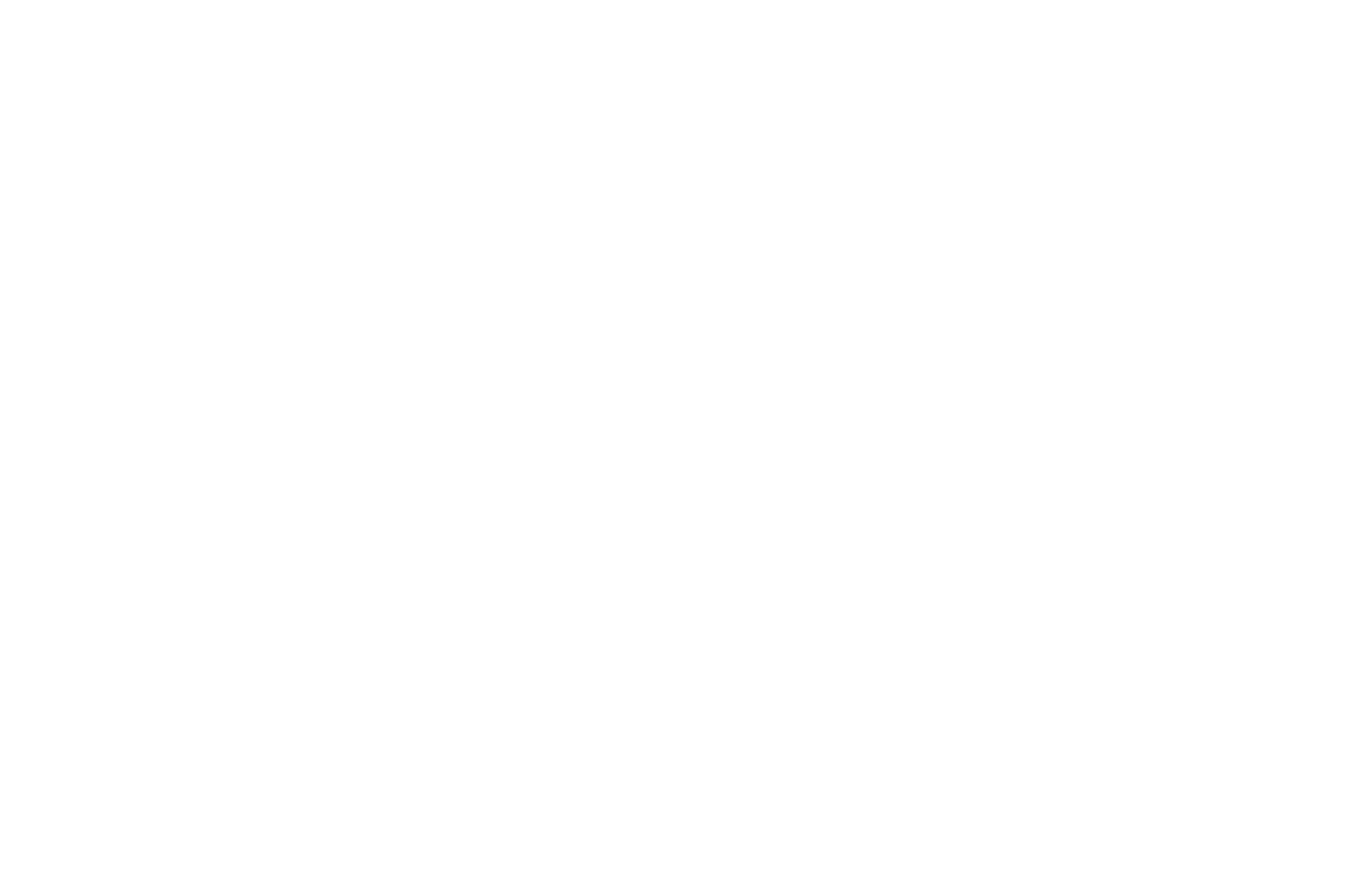| Location                              | Environment<br>Designations | <b>Level of Existing</b><br><b>Function</b> | <b>Types of Anticipated</b><br>Development                                                                                                                                                                                                                                                                                                                                                                                                                                                                                                                                                                                                                                                                                                                                                                                                                                                                                                                                                                                                                              | Degree of Impact to<br><b>Ecological Functions</b>                                                                                                                                                                                                                                                                                                                                                                                                                                                                                                                   | <b>Provisions to Address Risk</b>                                                                                                                                                                                                                                                                                                                                                                                                                                                                                                                                                                                                                                                                                                                                                                                                                                                                                                                                                   | <b>Future Performance/Net Effect</b>                                                                                                                                                                                                                                                                                                                                                                                                                                                                                                                                 |
|---------------------------------------|-----------------------------|---------------------------------------------|-------------------------------------------------------------------------------------------------------------------------------------------------------------------------------------------------------------------------------------------------------------------------------------------------------------------------------------------------------------------------------------------------------------------------------------------------------------------------------------------------------------------------------------------------------------------------------------------------------------------------------------------------------------------------------------------------------------------------------------------------------------------------------------------------------------------------------------------------------------------------------------------------------------------------------------------------------------------------------------------------------------------------------------------------------------------------|----------------------------------------------------------------------------------------------------------------------------------------------------------------------------------------------------------------------------------------------------------------------------------------------------------------------------------------------------------------------------------------------------------------------------------------------------------------------------------------------------------------------------------------------------------------------|-------------------------------------------------------------------------------------------------------------------------------------------------------------------------------------------------------------------------------------------------------------------------------------------------------------------------------------------------------------------------------------------------------------------------------------------------------------------------------------------------------------------------------------------------------------------------------------------------------------------------------------------------------------------------------------------------------------------------------------------------------------------------------------------------------------------------------------------------------------------------------------------------------------------------------------------------------------------------------------|----------------------------------------------------------------------------------------------------------------------------------------------------------------------------------------------------------------------------------------------------------------------------------------------------------------------------------------------------------------------------------------------------------------------------------------------------------------------------------------------------------------------------------------------------------------------|
| Coulee City<br>Recreation<br>Impaired |                             |                                             |                                                                                                                                                                                                                                                                                                                                                                                                                                                                                                                                                                                                                                                                                                                                                                                                                                                                                                                                                                                                                                                                         |                                                                                                                                                                                                                                                                                                                                                                                                                                                                                                                                                                      | <b>Boating Facility General Requirements</b><br>16.12.300 (a) 3 Boating and moorage facilities shall be sited and designed to ensure no net loss of shoreline ecological functions,<br>and shall meet federal, state and local requirements, as applicable.<br>16.12.300 (a) 7 In-water work shall be scheduled to protect biological productivity<br>16.12.300 (a) 10 Boating and moorage facilities shall be constructed of materials that will not adversely affect water quality or<br>aquatic plants and animals over the long term. Materials used for submerged portions, decking and other components that may<br>come in contact with water shall be approved by applicable state agencies for use in water to avoid discharge of pollutants from<br>wave splash, rain or runoff. Wood treated with creosote, copper chromium, arsenic, pentachlorophenol or other similarly toxic<br>materials is prohibited for use in moorage facilities.<br><b>Marina Requirements</b> |                                                                                                                                                                                                                                                                                                                                                                                                                                                                                                                                                                      |
|                                       |                             |                                             | 16.12.300 (c) 1 Marinas shall be designed to provide flushing of all enclosed water areas, allow the free movement of aquatic life<br>in shallow water areas, and avoid and minimize any interference with geohydraulic processes and disruption of existing shore<br>forms.<br>16.12.300 (c) 2 Open pile or floating breakwater designs shall be used unless it can be demonstrated that riprap or other solid<br>construction would not result in any greater net impacts to shoreline ecological functions, processes, fish passage, or shore<br>features.<br>16.12.300 (c) 5 If a marina is to include gas and oil handling facilities, such facilities shall be separate from main centers of activity<br>in order to minimize the fire and water pollution hazard, and to facilitate fire and pollution control. Marinas shall have adequate<br>facilities and procedures for fuel handling and storage, and the containment, recovery, and mitigation of spilled petroleum,<br>sewage, and other potentially harmful or hazardous materials, and toxic products. | The Recreation environment designation was applied to<br>impacted areas that are suitable for future development<br>or redevelopment based upon existing impairment of<br>ecological functions. Impacts to remaining ecological<br>functions in this reach will be avoided, minimized, and<br>mitigated per the SMP provisions described in the<br>Provisions to Address Risk column.<br>Wetland buffers will be applied based upon wetland<br>type and land use intensity to protect wetland functions.<br>Riparian buffers will be applied to protect riparian and |                                                                                                                                                                                                                                                                                                                                                                                                                                                                                                                                                                                                                                                                                                                                                                                                                                                                                                                                                                                     |                                                                                                                                                                                                                                                                                                                                                                                                                                                                                                                                                                      |
|                                       |                             |                                             | Recreation - improvements plus<br>additional moorage, fueling<br>station, and fishing pier                                                                                                                                                                                                                                                                                                                                                                                                                                                                                                                                                                                                                                                                                                                                                                                                                                                                                                                                                                              | Hydrology: Low<br>Sediment: Low Water<br>Quality: Low Habitat<br>Low                                                                                                                                                                                                                                                                                                                                                                                                                                                                                                 | <b>Docks and Piers Requirements</b><br>16.12.310 (a) Shall be located to avoid adversely impacting shoreline ecological functions or processes. Covered docks or other<br>covered structures are not permitted waterward of the OHWM.<br>16.12.310 (c) Docks dimensional material, and other standards shall be according to the State and Federal requirements.                                                                                                                                                                                                                                                                                                                                                                                                                                                                                                                                                                                                                    | upland ecological functions. Additionally, environmental<br>and water quality protection, and vegetation<br>conservation provisions will be applied to protect<br>shoreline functions from future development.<br>Unavoidable impacts from future development will be<br>mitigated consistent with mitigation sequencing<br>provisions.<br>Some protection and restoration actions are planned for<br>impaired shoreline areas. These include soft bank<br>shoreline protection and restoration/protection and<br>recovery of shoreline and shrub steppe vegetation. |
|                                       |                             |                                             |                                                                                                                                                                                                                                                                                                                                                                                                                                                                                                                                                                                                                                                                                                                                                                                                                                                                                                                                                                                                                                                                         |                                                                                                                                                                                                                                                                                                                                                                                                                                                                                                                                                                      | <b>Recreational Development Requirements</b><br>16.12.350 (b) 1 The potential adverse impacts of all recreational uses shall be mitigated and adequate provisions for shoreline<br>rehabilitation shall be made part of any proposed recreational use or development to ensure no net loss of shoreline ecological<br>function.                                                                                                                                                                                                                                                                                                                                                                                                                                                                                                                                                                                                                                                     |                                                                                                                                                                                                                                                                                                                                                                                                                                                                                                                                                                      |
|                                       |                             |                                             |                                                                                                                                                                                                                                                                                                                                                                                                                                                                                                                                                                                                                                                                                                                                                                                                                                                                                                                                                                                                                                                                         |                                                                                                                                                                                                                                                                                                                                                                                                                                                                                                                                                                      | 16.12.350 (b) 2 Sites with fragile and unique shoreline conditions, such as high-quality wetlands and wildlife habitats, shall be<br>used only for non-intensive recreation activities, such as trails, viewpoints, interpretive signage, and similar passive and low-<br>impact facilities that result in no net loss of shoreline ecological function, and do not require the construction and placement of<br>permanent structures.                                                                                                                                                                                                                                                                                                                                                                                                                                                                                                                                              | No net loss of ecological functions is anticipated as SMP<br>provisions are strictly enforced and restoration plans are<br>implemented.                                                                                                                                                                                                                                                                                                                                                                                                                              |
|                                       |                             |                                             |                                                                                                                                                                                                                                                                                                                                                                                                                                                                                                                                                                                                                                                                                                                                                                                                                                                                                                                                                                                                                                                                         |                                                                                                                                                                                                                                                                                                                                                                                                                                                                                                                                                                      | 16.12.350 (b) 3 For proposed recreation developments that require the use of fertilizers, pesticides, or other toxic chemicals, the<br>proponent shall specify the BMPs to be used to prevent these applications and resultant leachate from entering adjacent waters.                                                                                                                                                                                                                                                                                                                                                                                                                                                                                                                                                                                                                                                                                                              |                                                                                                                                                                                                                                                                                                                                                                                                                                                                                                                                                                      |
|                                       |                             |                                             |                                                                                                                                                                                                                                                                                                                                                                                                                                                                                                                                                                                                                                                                                                                                                                                                                                                                                                                                                                                                                                                                         |                                                                                                                                                                                                                                                                                                                                                                                                                                                                                                                                                                      | 16.12.350 (b) 5 In approving shoreline recreational developments, the Town shall ensure that the development will maintain,<br>enhance, or restore desirable shoreline features including unique and fragile areas, scenic views, and aesthetic values. The Town<br>may, therefore, adjust or prescribe project dimensions, on-site location of project components, intensity of use, screening,<br>lighting, parking, and setback requirements.                                                                                                                                                                                                                                                                                                                                                                                                                                                                                                                                    |                                                                                                                                                                                                                                                                                                                                                                                                                                                                                                                                                                      |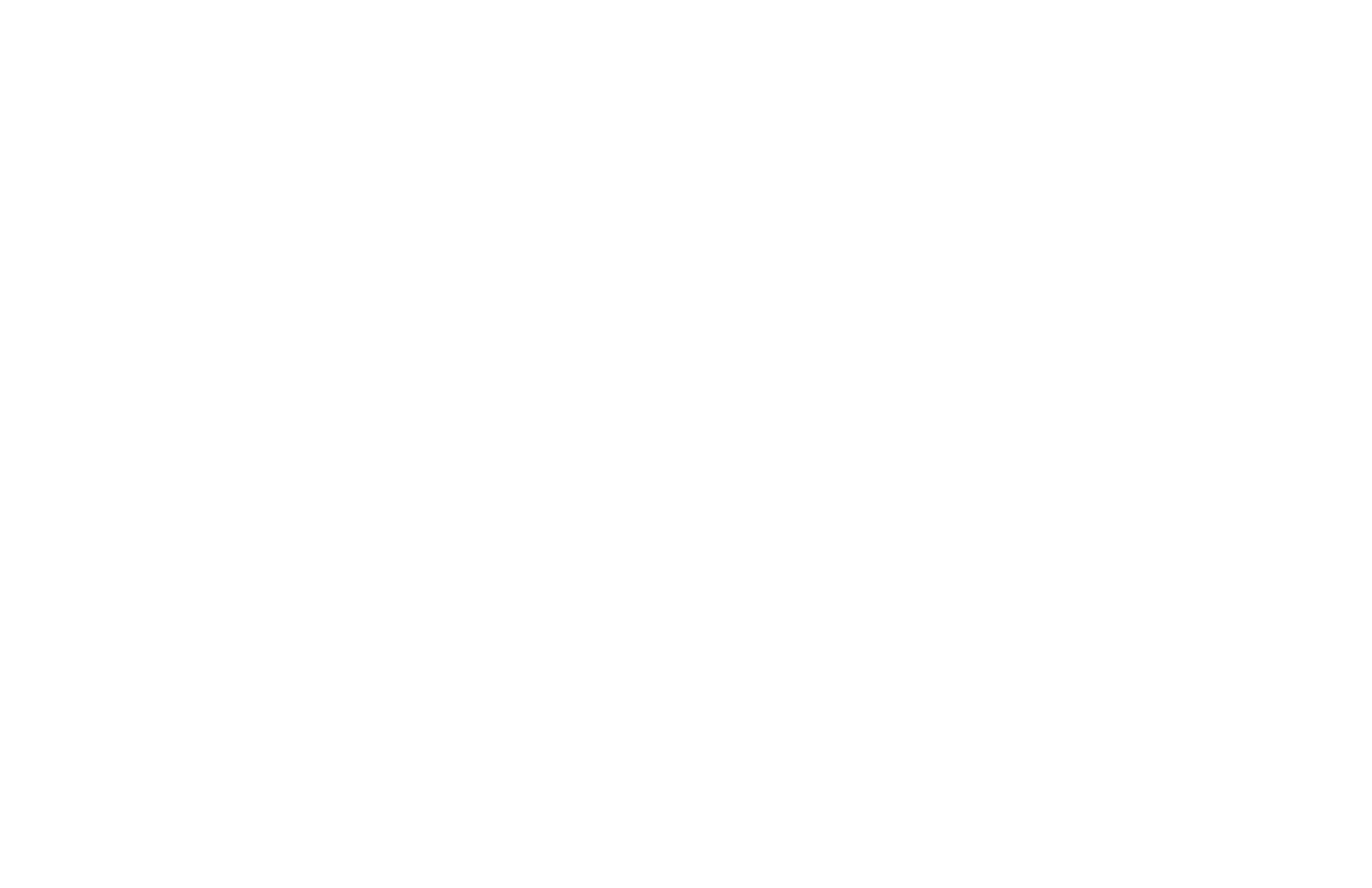May 2014 110827-01.01

| Location      | Environment<br><b>Designations</b> | Level of Existing<br><b>Function</b> | <b>Types of Anticipated</b><br>Development                                                                                                                                      | Degree of Impact to<br><b>Ecological Functions</b>                                   | <b>Provisions to Address Risk</b>                                                                                                                                                                                                                                                                                                                                                                                                                                                                                                                                                                                                                                                                                                                                                                                                                                                                                                                                                                                                                                                                                                                                                                                                                                                                                                                                                                                                                                                                                                                                                                                                                                                                                                                                                                                                                                                                                                                                                                                                                                                                                                                                                                                                                                                                                                                                                                                                                                                                                                                                                                                                                                                                                                                                                                                                                                                                                                                                      | <b>Future Performance/Net Effect</b>                                                                                                                                                                                                                                                                                                                                                                                                                                                          |
|---------------|------------------------------------|--------------------------------------|---------------------------------------------------------------------------------------------------------------------------------------------------------------------------------|--------------------------------------------------------------------------------------|------------------------------------------------------------------------------------------------------------------------------------------------------------------------------------------------------------------------------------------------------------------------------------------------------------------------------------------------------------------------------------------------------------------------------------------------------------------------------------------------------------------------------------------------------------------------------------------------------------------------------------------------------------------------------------------------------------------------------------------------------------------------------------------------------------------------------------------------------------------------------------------------------------------------------------------------------------------------------------------------------------------------------------------------------------------------------------------------------------------------------------------------------------------------------------------------------------------------------------------------------------------------------------------------------------------------------------------------------------------------------------------------------------------------------------------------------------------------------------------------------------------------------------------------------------------------------------------------------------------------------------------------------------------------------------------------------------------------------------------------------------------------------------------------------------------------------------------------------------------------------------------------------------------------------------------------------------------------------------------------------------------------------------------------------------------------------------------------------------------------------------------------------------------------------------------------------------------------------------------------------------------------------------------------------------------------------------------------------------------------------------------------------------------------------------------------------------------------------------------------------------------------------------------------------------------------------------------------------------------------------------------------------------------------------------------------------------------------------------------------------------------------------------------------------------------------------------------------------------------------------------------------------------------------------------------------------------------------|-----------------------------------------------------------------------------------------------------------------------------------------------------------------------------------------------------------------------------------------------------------------------------------------------------------------------------------------------------------------------------------------------------------------------------------------------------------------------------------------------|
| Coulee City   | Recreation                         | Impaired                             | Recreation - improvements plus<br>additional moorage, fueling<br>station, and fishing pier                                                                                      | Hydrology: Low<br>Sediment: Low Water<br>Quality: Low Habitat<br>Low                 | 16.12.350 (d) Proposals for recreational developments shall include a landscape plan indicating how native, self-sustaining<br>vegetation is incorporated into the proposal to maintain ecological functions. The removal of on-site native vegetation shall be<br>limited to the minimum necessary for the development of permitted structures or facilities, and shall be consistent with<br>provisions of Section 16.12.240, Shoreline Vegetation Conservation and Article V, Critical Areas.<br>16.12.350 (e) Accessory uses and support facilities such as maintenance facilities, utilities, and other non-water-oriented uses<br>shall be consolidated and located in upland areas outside shoreline, wetland, and riparian buffers unless such facilities, utilities,<br>and uses are allowed in shoreline buffers based on the regulations of this SMP.                                                                                                                                                                                                                                                                                                                                                                                                                                                                                                                                                                                                                                                                                                                                                                                                                                                                                                                                                                                                                                                                                                                                                                                                                                                                                                                                                                                                                                                                                                                                                                                                                                                                                                                                                                                                                                                                                                                                                                                                                                                                                                       |                                                                                                                                                                                                                                                                                                                                                                                                                                                                                               |
|               | <b>Urban Conservancy</b>           | Functioning                          | None                                                                                                                                                                            |                                                                                      |                                                                                                                                                                                                                                                                                                                                                                                                                                                                                                                                                                                                                                                                                                                                                                                                                                                                                                                                                                                                                                                                                                                                                                                                                                                                                                                                                                                                                                                                                                                                                                                                                                                                                                                                                                                                                                                                                                                                                                                                                                                                                                                                                                                                                                                                                                                                                                                                                                                                                                                                                                                                                                                                                                                                                                                                                                                                                                                                                                        |                                                                                                                                                                                                                                                                                                                                                                                                                                                                                               |
| Electric City | Recreation                         | Impaired                             | Future recreational development<br>next to the Osborn Bay causeway<br>at Sun Banks Resort and at the<br>US Bureau of Reclamation<br>recreation land next to the golf<br>course. | Hydrology: Moderate<br>Sediment: Low Water<br>Quality: Moderate<br>Habitat: Moderate | <b>Environment Protection Requirements</b><br>16.20.230 (2) Applicants shall apply the following sequence of steps in order of priority to avoid or minimize significant adverse<br>effects and significant ecological impacts, with 1) being top priority:<br>(a) Avoiding the adverse impact altogether by not<br>taking a certain action or parts of an action;<br>(b) Minimizing adverse impacts by limiting the degree or magnitude of the action and its implementation by using appropriate<br>technology or by taking affirmative steps to avoid or reduce impacts;<br>(c) Rectifying the adverse impact by repairing, rehabilitating, or restoring the affected environment to the conditions existing at<br>the time of the initiation of the project;<br>(d) Reducing or eliminating the adverse impact over time by preservation and maintenance operations;<br>(e) Compensating for the adverse impact by replacing, enhancing, or providing substitute resources or environments; and<br>(f) Monitoring the adverse impact and the compensation projects and taking appropriate corrective measures.<br>16.20.230 (4) The City shall require mitigation measures and/or permit conditions based on the provisions of this SMP, in order to<br>mitigate adverse impacts. Mitigation plans shall outline how proposed mitigation measures would result in no net loss of<br>shoreline ecological functions.<br>16.20.230 (5) When compensatory measures are appropriate pursuant to the mitigation priority sequence above, preferential<br>consideration shall be given to measures that replace the adversely impacted functions directly and in the immediate vicinity of<br>the adverse impact. However, alternative compensatory mitigation may be authorized within the affected drainage area or<br>watershed that addresses limiting factors or identified critical needs for shoreline resource conservation based on watershed or<br>resource management plans, including the Shoreline Restoration Plan, applicable to the area of adverse impact. Authorization of<br>compensatory mitigation measures may require appropriate safeguards, terms or conditions as necessary to ensure no net loss<br>of ecological functions.<br><b>Shoreline Vegetation Conservation Requirements</b><br>16.20.240 (4) Vegetation clearing outside of wetlands and wetland and stream buffers shall be limited to the minimum necessary<br>to accommodate approved shoreline development that is consistent with all other provisions of this SMP. Mitigation sequencing<br>shall be applied so that the design and location of the structure or development minimizes native vegetation removal.<br>Development or uses that require vegetation clearing shall be designed to avoid the removal of native and non-native vegetation,<br>except as part of an effort to remove invasive, non-native vegetation species and replace these with native species. | The Recreation and Shoreline Residential e<br>designations were applied to impacted are<br>suitable for future development or redev<br>based upon existing impairment of ecologic<br>Split Recreation Conservancy and Rec<br>environment designation<br>was applied adjacent to the golf course<br>riparian and wetland areas on Banks Lake.<br>remaining ecological functions in this rea<br>avoided, minimized, and mitigated per<br>provisions described in the Provisions to A<br>column. |

|                                                                           | <b>Future Performance/Net Effect</b>                                                                                                                                                                                                                                                                  |
|---------------------------------------------------------------------------|-------------------------------------------------------------------------------------------------------------------------------------------------------------------------------------------------------------------------------------------------------------------------------------------------------|
| ning<br>shall be<br>h                                                     |                                                                                                                                                                                                                                                                                                       |
| ed uses<br>, utilities,                                                   |                                                                                                                                                                                                                                                                                                       |
|                                                                           |                                                                                                                                                                                                                                                                                                       |
|                                                                           |                                                                                                                                                                                                                                                                                                       |
|                                                                           |                                                                                                                                                                                                                                                                                                       |
| adverse<br>y not                                                          |                                                                                                                                                                                                                                                                                                       |
| opriate <sup>.</sup>                                                      |                                                                                                                                                                                                                                                                                                       |
| xisting at                                                                |                                                                                                                                                                                                                                                                                                       |
| ınd<br>in order to<br>οf                                                  | The Recreation and Shoreline Residential environment<br>designations were applied to impacted areas that are<br>suitable for future development or redevelopment<br>based upon existing impairment of ecological functions.<br>Split Recreation Conservancy and Recreation<br>environment designation |
| erential<br>icinity of<br>ea or<br>ershed or<br>rization of<br>net loss ו | was applied adjacent to the golf course to protect<br>riparian and wetland areas on Banks Lake. Impacts to<br>remaining ecological functions in this reach will be<br>avoided, minimized, and mitigated per the SMP<br>provisions described in the Provisions to Address Risk<br>column.              |
|                                                                           |                                                                                                                                                                                                                                                                                                       |
| necessary<br>equencing                                                    |                                                                                                                                                                                                                                                                                                       |
| vegetation,                                                               |                                                                                                                                                                                                                                                                                                       |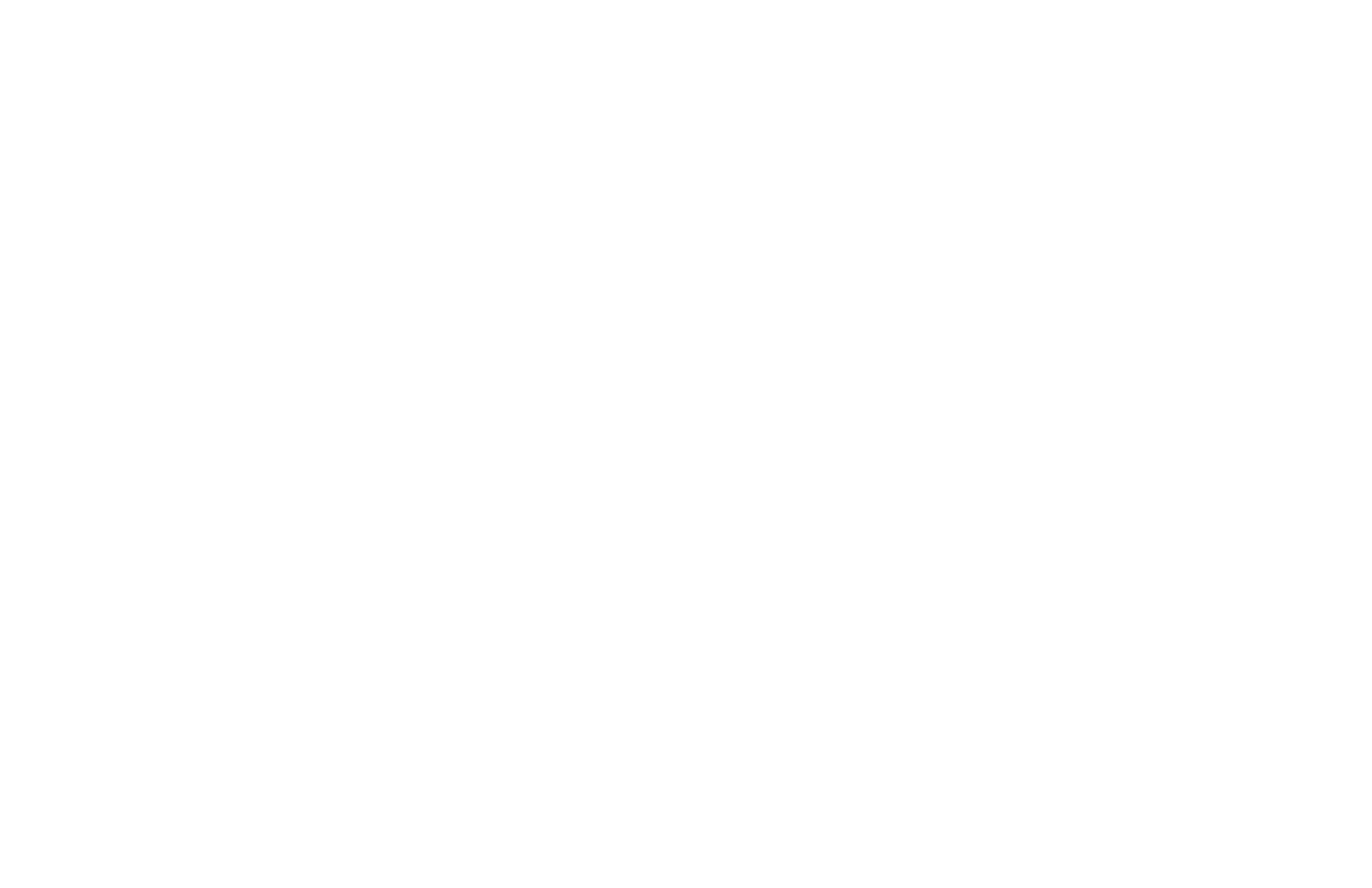|                                                 | <b>Future Performance/Net Effect</b>                                                                                                                               |
|-------------------------------------------------|--------------------------------------------------------------------------------------------------------------------------------------------------------------------|
|                                                 |                                                                                                                                                                    |
| quality                                         |                                                                                                                                                                    |
| of the                                          |                                                                                                                                                                    |
| d for all                                       |                                                                                                                                                                    |
| hall not be<br>e                                |                                                                                                                                                                    |
| vood,<br>. Materials<br>to avoid<br>arsenic, or | The Recreation and Shoreline Residential environment                                                                                                               |
|                                                 | designations were applied to impacted areas that are                                                                                                               |
|                                                 | suitable for future development or redevelopment                                                                                                                   |
|                                                 | based upon existing impairment of ecological functions.<br>Split Recreation Conservancy and Recreation<br>environment designation                                  |
| ,                                               | was applied adjacent to the golf course to protect<br>riparian and wetland areas on Banks Lake. Impacts to<br>remaining ecological functions in this reach will be |
| ),                                              | avoided, minimized, and mitigated per the SMP<br>provisions described in the Provisions to Address Risk<br>column.                                                 |
|                                                 |                                                                                                                                                                    |
|                                                 |                                                                                                                                                                    |
| ıctivities                                      |                                                                                                                                                                    |
| nonstrates<br>and                               |                                                                                                                                                                    |
| to                                              |                                                                                                                                                                    |
|                                                 |                                                                                                                                                                    |
| in the base                                     |                                                                                                                                                                    |

| Location             | <b>Environment</b><br><b>Designations</b> | <b>Level of Existing</b><br><b>Function</b> | <b>Types of Anticipated</b><br>Development                                                                                                                                      | Degree of Impact to<br><b>Ecological Functions</b>                                   | <b>Provisions to Address Risk</b>                                                                                                                                                                                                                                                                                                                                                                                                                                                                                                                                                                                                                                                                                                                                                                                                                                                                                                                                                                                                                                                                                                                                                                                                                                                                                                                                                                                                                                                                                                                                                                                                                                                                                                                                                                                                                                                                                                                                                                                                                                                                                                                                                                                                                                                                                                                                                                                                                                                                                                                                                                                                                                                                                                                                                                                                                                                                                                                                                                                                                                                                                                                                                                                                                                                                                                      | <b>Future Performance/Net Effect</b>                                                                                                                                                                                                                                                                                                                                                                                                                                                          |
|----------------------|-------------------------------------------|---------------------------------------------|---------------------------------------------------------------------------------------------------------------------------------------------------------------------------------|--------------------------------------------------------------------------------------|----------------------------------------------------------------------------------------------------------------------------------------------------------------------------------------------------------------------------------------------------------------------------------------------------------------------------------------------------------------------------------------------------------------------------------------------------------------------------------------------------------------------------------------------------------------------------------------------------------------------------------------------------------------------------------------------------------------------------------------------------------------------------------------------------------------------------------------------------------------------------------------------------------------------------------------------------------------------------------------------------------------------------------------------------------------------------------------------------------------------------------------------------------------------------------------------------------------------------------------------------------------------------------------------------------------------------------------------------------------------------------------------------------------------------------------------------------------------------------------------------------------------------------------------------------------------------------------------------------------------------------------------------------------------------------------------------------------------------------------------------------------------------------------------------------------------------------------------------------------------------------------------------------------------------------------------------------------------------------------------------------------------------------------------------------------------------------------------------------------------------------------------------------------------------------------------------------------------------------------------------------------------------------------------------------------------------------------------------------------------------------------------------------------------------------------------------------------------------------------------------------------------------------------------------------------------------------------------------------------------------------------------------------------------------------------------------------------------------------------------------------------------------------------------------------------------------------------------------------------------------------------------------------------------------------------------------------------------------------------------------------------------------------------------------------------------------------------------------------------------------------------------------------------------------------------------------------------------------------------------------------------------------------------------------------------------------------------|-----------------------------------------------------------------------------------------------------------------------------------------------------------------------------------------------------------------------------------------------------------------------------------------------------------------------------------------------------------------------------------------------------------------------------------------------------------------------------------------------|
| <b>Electric City</b> | Recreation                                | Impaired                                    | Future recreational development<br>next to the Osborn Bay causeway<br>at Sun Banks Resort and at the<br>US Bureau of Reclamation<br>recreation land next to the golf<br>course. | Hydrology: Moderate<br>Sediment: Low Water<br>Quality: Moderate<br>Habitat: Moderate | <b>Water Quality, Stormwater, and Nonpoint Pollution Requirements</b><br>116.20.250 (1) The location, design, construction, and management of all shoreline uses and activities shall protect the quality<br>and quantity of surface and groundwater adjacent to the site.<br>116.20.250 (2) (6) & (7) All shoreline development shall comply with the applicable requirements of the latest version of the<br>Washington State Department of Ecology's (Ecology) Stormwater Management Manual for Eastern Washington.<br>116.20.250 (3) & (5) Best management practices (BMPs) for control of erosion and sedimentation shall be implemented for all<br>shoreline development.<br>116.20.250 (4) Potentially harmful materials, including but not limited to oil, chemicals, tires, or hazardous materials, shall not be<br>allowed to enter any body of water or wetland, or to be discharged onto the land. Potentially harmful materials shall be<br>maintained in safe and leak-proof containers.<br>116.20.250 (9) All materials that may come in contact with water shall be constructed of materials, such as untreated wood,<br>concrete, approved plastic composites or steel, that will not adversely affect water quality or aquatic plants or animals. Materials<br>used for decking or other structural components shall be approved by applicable state agencies for contact with water to avoid<br>discharge of pollutants from wave or boat wake splash, rain, or runoff. Wood treated with creosote, copper chromium arsenic, or<br>pentachlorophenol is prohibited in shoreline waterbodies.<br><b>Wetland Protection Requirements</b><br>Table 16.20.520 (3)(g-2). Buffer Widths<br>Category IV Wetlands, Buffer widths by Impact of Proposed Land Use: Low (25-ft), Moderate (40-ft), High (50 ft)<br>Category III Wetlands (most protective wetland categories), Buffer widths by Impact of Proposed Land Use: Low (75-ft),<br>Moderate (110-ft), High (150 ft)<br>Category II Wetlands (most protective wetland categories), Buffer widths by Impact of Proposed Land Use: Low (100-ft),<br>Moderate (150-ft), High (200 ft)<br>Category I Wetlands (most protective wetland categories), Buffer widths by Impact of Proposed Land Use: Low (125-ft),<br>Moderate (190-ft), High (250 ft)<br><b>Fish and Wildlife Habitat Conservation Area Requirements</b><br>16.20.540 (2) (a) Flora (plant life) and Fauna (animal life) identified as protected, shall be sheltered from construction activities<br>using Best Management Practices.<br>16.20.540 (2) (b) Habitat conservation areas and buffers will be left undisturbed, unless the development proposal demonstrates<br>that impacts to the habitat conservation area and/or buffer are unavoidable, demonstrated in a habitat management and<br>mitigation plan described in Section ECMC 16.20.540 (d).<br>16.20.540 (2) (c) Critical area reports for fish and wildlife habitat conservation areas shall include a habitat assessment to<br>evaluate the presence or absence of a potential critical species or habitat.<br>16.20.540 (2) (d) The Washington State Department of Fish and Wildlife priority habitat and species management<br>recommendations shall be consulted in developing specific measures to protect a specific project site. | The Recreation and Shoreline Residential e<br>designations were applied to impacted are<br>suitable for future development or redev<br>based upon existing impairment of ecologio<br>Split Recreation Conservancy and Rec<br>environment designation<br>was applied adjacent to the golf course<br>riparian and wetland areas on Banks Lake.<br>remaining ecological functions in this rea<br>avoided, minimized, and mitigated per<br>provisions described in the Provisions to A<br>.column |
|                      |                                           |                                             |                                                                                                                                                                                 |                                                                                      | 16.20.540 (2) (g) As determined through the site-specific study, mitigation measures shall be implemented that maintain the base<br>line populations and reproduction rates for the particular species.                                                                                                                                                                                                                                                                                                                                                                                                                                                                                                                                                                                                                                                                                                                                                                                                                                                                                                                                                                                                                                                                                                                                                                                                                                                                                                                                                                                                                                                                                                                                                                                                                                                                                                                                                                                                                                                                                                                                                                                                                                                                                                                                                                                                                                                                                                                                                                                                                                                                                                                                                                                                                                                                                                                                                                                                                                                                                                                                                                                                                                                                                                                                |                                                                                                                                                                                                                                                                                                                                                                                                                                                                                               |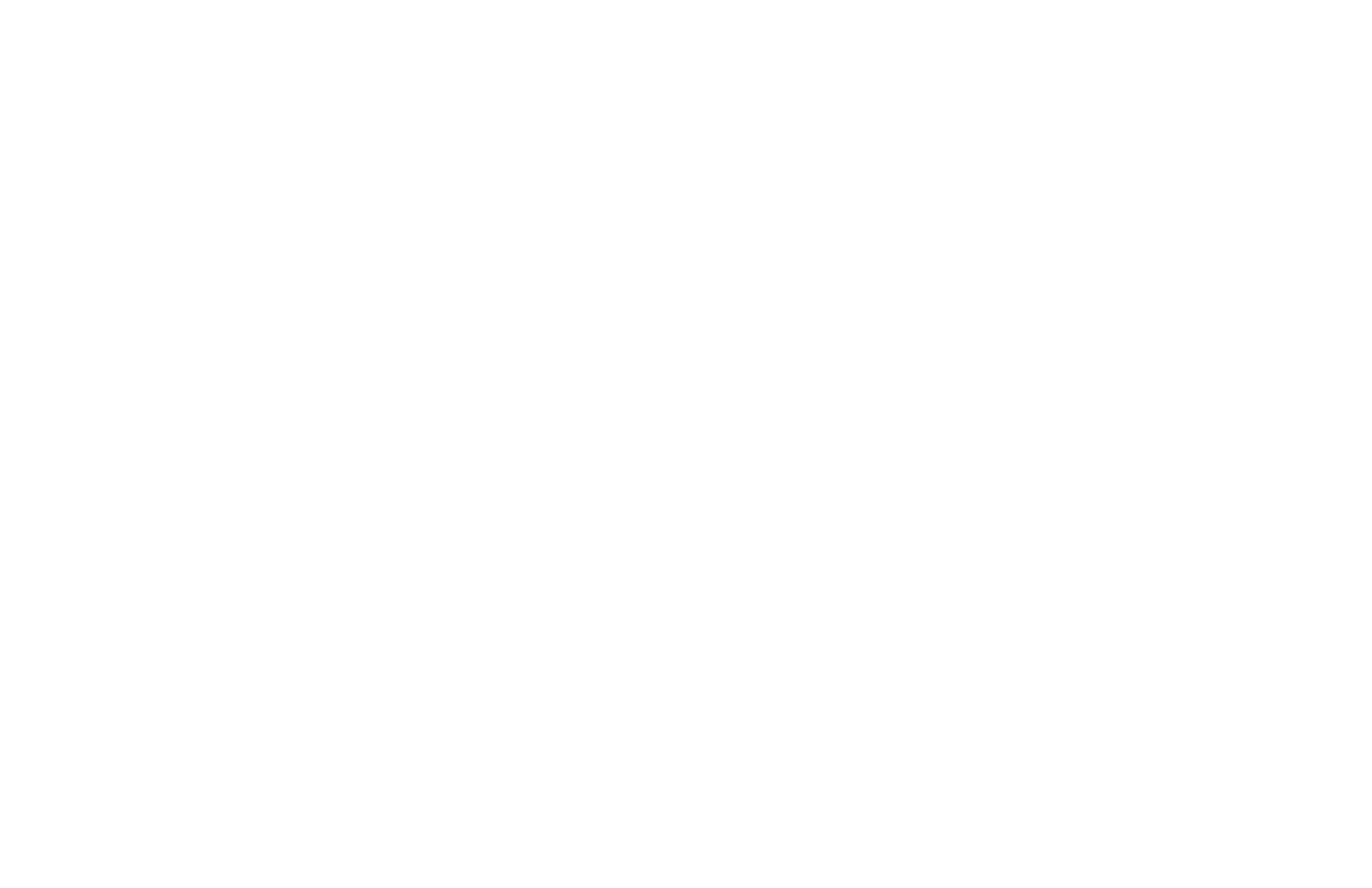| Location      | <b>Environment</b><br>Designations | <b>Level of Existing</b><br><b>Function</b> | <b>Types of Anticipated</b><br><b>Development</b>                                                                                                                                      | Degree of Impact to<br><b>Ecological Functions</b>                                   | <b>Provisions to Address Risk</b>                                                                                                                                                                                                                                                                                                                                                                                                                                                                                                                                                                                                                                                                                                                                                                                                                                                                                                                                                                                                                                                                                                                                                                                                                                                                                                                                                                                                                                                                                                                                                                                                                                                                                                                                                                                                                                                                                                                                                                                                                                                                                                                                                                                                                                                                                                                                                                                                                                                                                                                                                                                                                                                                                                                                                                                                                                                                                                                                                                                                                                                                                                                                                                                                                                                                                                                                                                                                                                                                                                                                                                                                                                                                                                                                                                                                                                                                                                                                                                                                                                                                                                                                                                                                        | <b>Future Performance/Net Effect</b>                                                                                                                                                                                                                                                                                                                                                                                                                                                                                                                                                              |
|---------------|------------------------------------|---------------------------------------------|----------------------------------------------------------------------------------------------------------------------------------------------------------------------------------------|--------------------------------------------------------------------------------------|------------------------------------------------------------------------------------------------------------------------------------------------------------------------------------------------------------------------------------------------------------------------------------------------------------------------------------------------------------------------------------------------------------------------------------------------------------------------------------------------------------------------------------------------------------------------------------------------------------------------------------------------------------------------------------------------------------------------------------------------------------------------------------------------------------------------------------------------------------------------------------------------------------------------------------------------------------------------------------------------------------------------------------------------------------------------------------------------------------------------------------------------------------------------------------------------------------------------------------------------------------------------------------------------------------------------------------------------------------------------------------------------------------------------------------------------------------------------------------------------------------------------------------------------------------------------------------------------------------------------------------------------------------------------------------------------------------------------------------------------------------------------------------------------------------------------------------------------------------------------------------------------------------------------------------------------------------------------------------------------------------------------------------------------------------------------------------------------------------------------------------------------------------------------------------------------------------------------------------------------------------------------------------------------------------------------------------------------------------------------------------------------------------------------------------------------------------------------------------------------------------------------------------------------------------------------------------------------------------------------------------------------------------------------------------------------------------------------------------------------------------------------------------------------------------------------------------------------------------------------------------------------------------------------------------------------------------------------------------------------------------------------------------------------------------------------------------------------------------------------------------------------------------------------------------------------------------------------------------------------------------------------------------------------------------------------------------------------------------------------------------------------------------------------------------------------------------------------------------------------------------------------------------------------------------------------------------------------------------------------------------------------------------------------------------------------------------------------------------------------------------------------------------------------------------------------------------------------------------------------------------------------------------------------------------------------------------------------------------------------------------------------------------------------------------------------------------------------------------------------------------------------------------------------------------------------------------------------------------------|---------------------------------------------------------------------------------------------------------------------------------------------------------------------------------------------------------------------------------------------------------------------------------------------------------------------------------------------------------------------------------------------------------------------------------------------------------------------------------------------------------------------------------------------------------------------------------------------------|
| Electric City | Recreation                         | Impaired                                    | Future recreational development<br>next to the Osborn Bay causeway<br>at Sun Banks Resort and at the<br><b>US Bureau of Reclamation</b><br>recreation land next to the golf<br>course. | Hydrology: Moderate<br>Sediment: Low Water<br>Quality: Moderate<br>Habitat: Moderate | Table 16.20.540 (2)(i)(vi) Riparian Buffer Widths by Environment Designation: Recreation Conservancy (100' or edge of wetland<br>buffer as applicable); Recreation (50' or edge of wetland buffer as applicable)<br><b>Recreational Development Requirements</b><br>16.12.370(2)(a) The potential adverse impacts of all recreational uses shall be mitigated and adequate provisions for shoreline<br>rehabilitation shall be made part of any proposed recreational use or development to ensure no net loss of shoreline ecological<br>function.<br>16.12.370(2)(b) Sites with fragile and unique shoreline conditions, such as high-quality wetlands and wildlife habitats, shall be<br>used only for non-intensive recreation activities, such as trails, viewpoints, interpretive signage, and similar passive and low-<br>impact facilities that result in no net loss of shoreline ecological function, and do not require the construction and placement of<br>permanent structures.<br>16.12.370(2)(c) For proposed recreation developments that require the use of fertilizers, pesticides, or other toxic chemicals, the<br>proponent shall specify the BMPs to be used to prevent these applications and resultant leachate from entering adjacent waters.<br>16.12.370(2)(e) In approving shoreline recreational developments, the Town shall ensure that the development will maintain,<br>enhance, or restore desirable shoreline features including unique and fragile areas, scenic views, and aesthetic values. The Town<br>may, therefore, adjust or prescribe project dimensions, on-site location of project components, intensity of use, screening,<br>lighting, parking, and setback requirements.<br>16.12.370(5)Proposals for recreational developments shall include a landscape plan indicating how native, self-sustaining<br>vegetation is incorporated into the proposal to maintain ecological functions. The removal of on-site native vegetation shall be<br>limited to the minimum necessary for the development of permitted structures or facilities, and shall be consistent with<br>provisions of Section 16.12.240, Shoreline Vegetation Conservation and Article V, Critical Areas.<br>16.12.370(6) Accessory uses and support facilities such as maintenance facilities, utilities, and other non-water-oriented uses<br>shall be consolidated and located in upland areas outside shoreline, wetland, and riparian buffers unless such facilities, utilities,<br>and uses are allowed in shoreline buffers based on the regulations of this SMP.<br>16.12.370(10) Recreational development shall minimize effective impervious surfaces in shoreline jurisdiction and incorporate<br>low-impact development techniques.<br><b>Transportation: Trails, Roads, and Parking Development Requirements</b><br>16.20.410 (1) New or expanded transportation facilities will not be located within shoreline jurisdiction unless upland sites are<br>unfeasible and the project is demonstrated to be needed to serve a permitted shoreline use or further a substantial public<br>interest (crossings).<br>16.20.410 (2) New roads or road expansions shall meet mitigation sequencing provisions in ECMC 16.20.230, they will be setback<br>from OHWM to allow for vegetation conservation, minimize grading and clearing, and BMPs will be used to minimize erosion and<br>degradation of surface water quality.<br>16.20.410 (7) Parking facilities are not a water-dependent use and shall only be permitted in the shoreline jurisdiction to support<br>an authorized use where it can be demonstrated to the satisfaction of the Shoreline Administrator that there are no feasible<br>alternative locations away from the shoreline. Parking as a primary use shall not be allowed in any shoreline jurisdiction.<br>Accessory parking facilities shall be subject to the same permit type as the primary use.<br>16.20.410 (8) Accessory parking shall not result in a net loss of shoreline ecological functions. Parking facilities shall be located<br>upland of the principal structure, building, or development they serve, and preferably outside of shoreline jurisdiction, except | The Recreation and Shoreline Residential environment<br>designations were applied to impacted areas that are<br>suitable for future development or redevelopment<br>based upon existing impairment of ecological functions.<br>Split Recreation Conservancy and Recreation<br>environment designation<br>was applied adjacent to the golf course to protect<br>riparian and wetland areas on Banks Lake. Impacts to<br>remaining ecological functions in this reach will be<br>avoided, minimized, and mitigated per the SMP<br>provisions described in the Provisions to Address Risk<br>column. |
|               |                                    |                                             |                                                                                                                                                                                        |                                                                                      | where the proponent demonstrates that an alternate location would reduce adverse impacts on the shoreline and adjacent uses;<br>where another location is unfeasible; when ADA standards require otherwise.                                                                                                                                                                                                                                                                                                                                                                                                                                                                                                                                                                                                                                                                                                                                                                                                                                                                                                                                                                                                                                                                                                                                                                                                                                                                                                                                                                                                                                                                                                                                                                                                                                                                                                                                                                                                                                                                                                                                                                                                                                                                                                                                                                                                                                                                                                                                                                                                                                                                                                                                                                                                                                                                                                                                                                                                                                                                                                                                                                                                                                                                                                                                                                                                                                                                                                                                                                                                                                                                                                                                                                                                                                                                                                                                                                                                                                                                                                                                                                                                                              |                                                                                                                                                                                                                                                                                                                                                                                                                                                                                                                                                                                                   |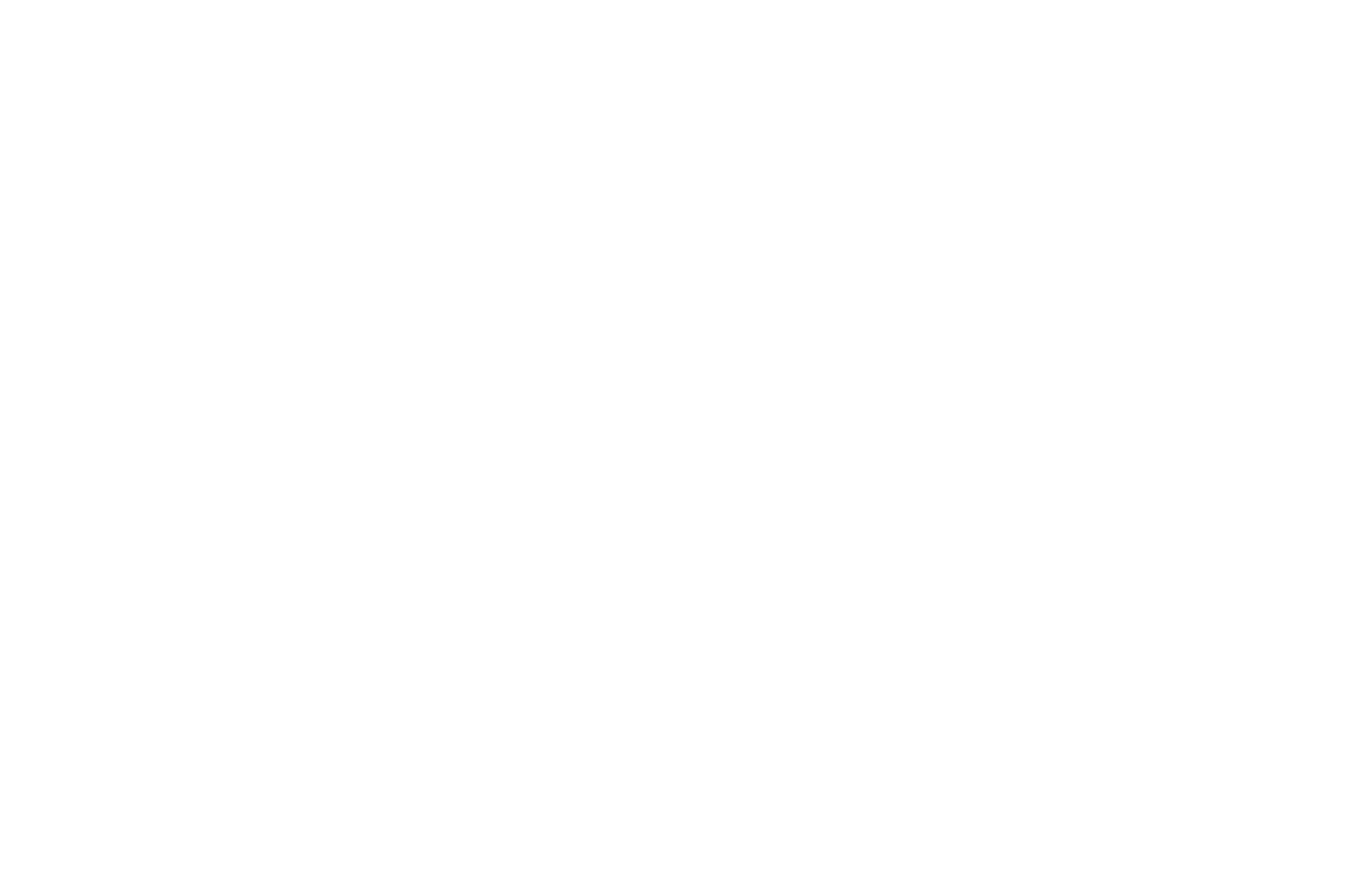|                                | <b>Future Performance/Net Effect</b>                                                                                                                                                  |
|--------------------------------|---------------------------------------------------------------------------------------------------------------------------------------------------------------------------------------|
|                                |                                                                                                                                                                                       |
| nent of                        |                                                                                                                                                                                       |
| าabitat and                    |                                                                                                                                                                                       |
| bove SMP<br>ction              |                                                                                                                                                                                       |
|                                | The Recreation and Shoreline Residential environment                                                                                                                                  |
|                                | designations were applied to impacted areas that are                                                                                                                                  |
| unction.<br>abilization<br>al. | suitable for future development or redevelopment<br>based upon existing impairment of ecological functions.<br>Split Recreation Conservancy and Recreation<br>environment designation |
| pports a                       | was applied adjacent to the golf course to protect<br>riparian and wetland areas on Banks Lake. Impacts to<br>remaining ecological functions in this reach will be                    |
| adation of<br>is the           | avoided, minimized, and mitigated per the SMP<br>provisions described in the Provisions to Address Risk<br>column.                                                                    |
| tures are:                     |                                                                                                                                                                                       |
|                                |                                                                                                                                                                                       |
|                                |                                                                                                                                                                                       |
| ned in                         |                                                                                                                                                                                       |
|                                |                                                                                                                                                                                       |
|                                |                                                                                                                                                                                       |
|                                |                                                                                                                                                                                       |
|                                |                                                                                                                                                                                       |
| adverse<br>/ not               |                                                                                                                                                                                       |
| opriate                        |                                                                                                                                                                                       |
| xisting at                     |                                                                                                                                                                                       |
| nd                             |                                                                                                                                                                                       |
| in order to<br>of              |                                                                                                                                                                                       |
|                                |                                                                                                                                                                                       |

| Location            | Environment<br><b>Designations</b>  | Level of Existing<br><b>Function</b>  | <b>Types of Anticipated</b><br>Development                                                                                                                                             | Degree of Impact to<br><b>Ecological Functions</b>                                          | <b>Provisions to Address Risk</b>                                                                                                                                                                                                                                                                                                                                                                                                                                                                                                                                                                                                                                                                                                                                                                                                                                                                                                                                                                                                                                                                                                                                                                                                                        | <b>Future Performance/Net Effect</b>                                                                                                                                                                   |
|---------------------|-------------------------------------|---------------------------------------|----------------------------------------------------------------------------------------------------------------------------------------------------------------------------------------|---------------------------------------------------------------------------------------------|----------------------------------------------------------------------------------------------------------------------------------------------------------------------------------------------------------------------------------------------------------------------------------------------------------------------------------------------------------------------------------------------------------------------------------------------------------------------------------------------------------------------------------------------------------------------------------------------------------------------------------------------------------------------------------------------------------------------------------------------------------------------------------------------------------------------------------------------------------------------------------------------------------------------------------------------------------------------------------------------------------------------------------------------------------------------------------------------------------------------------------------------------------------------------------------------------------------------------------------------------------|--------------------------------------------------------------------------------------------------------------------------------------------------------------------------------------------------------|
|                     | Recreation                          | Impaired                              | Future recreational development<br>next to the Osborn Bay causeway<br>at Sun Banks Resort and at the<br><b>US Bureau of Reclamation</b><br>recreation land next to the golf<br>course. | Hydrology: Moderate<br>Sediment: Low Water<br>Quality: Moderate<br>Habitat: Moderate        | 16.20.410 (11) Improvements to all existing transportation facilities shall provide for the reestablishment and enhancement of<br>natural vegetation along the shoreline when appropriate.<br>16.20.410 (13) Shoreline crossings and culverts shall be designed to minimize adverse impacts on riparian and aquatic habitat and<br>shall allow for fish passage.                                                                                                                                                                                                                                                                                                                                                                                                                                                                                                                                                                                                                                                                                                                                                                                                                                                                                         |                                                                                                                                                                                                        |
|                     |                                     |                                       |                                                                                                                                                                                        |                                                                                             | Environment Protection Requirements As Above SMP 16.20.230; Shoreline Vegetation Conservation Requirements As Above SMP<br>16.20.240; Water Quality, Stormwater, and Nonpoint Pollution Requirements As Above SMP 16.20.250; Wetland Protection<br>Requirements As Above SMP 16.20.520; Fish and Wildlife Habitat Conservation Area Requirements As Above 16.20.540                                                                                                                                                                                                                                                                                                                                                                                                                                                                                                                                                                                                                                                                                                                                                                                                                                                                                      | The Recreation and Shoreline Residential e                                                                                                                                                             |
| Electric City       |                                     |                                       | Future residential                                                                                                                                                                     | Hydrology: Moderate                                                                         | <b>Residential Requirements</b><br>16.20.380 (2) Residential development shall be located and constructed to result in no net loss of shoreline ecological function.<br>No net loss of shoreline ecological functions shall be assured through application of shoreline buffers to avoid future stabilization<br>and other provisions of this SMP related to shoreline stabilization, vegetation management, and on-site sewage disposal.                                                                                                                                                                                                                                                                                                                                                                                                                                                                                                                                                                                                                                                                                                                                                                                                                | designations were applied to impacted are<br>suitable for future development or redev<br>based upon existing impairment of ecologic<br>Split Recreation Conservancy and Rec<br>environment designation |
|                     | <b>Shoreline Residential</b>        | Impaired                              | redevelopment potential or<br>additions to existing residential<br>structures.                                                                                                         | Sediment: Low Water<br>Quality: Moderate<br>Habitat: Moderate                               | 16.20.380 (4) Accessory uses and structures shall be located outside of the riparian buffer, unless the structure is or supports a<br>water-dependent use.                                                                                                                                                                                                                                                                                                                                                                                                                                                                                                                                                                                                                                                                                                                                                                                                                                                                                                                                                                                                                                                                                               | was applied adjacent to the golf course<br>riparian and wetland areas on Banks Lake.<br>remaining ecological functions in this rea                                                                     |
|                     |                                     |                                       |                                                                                                                                                                                        |                                                                                             | 16.20.380 (5) All residential development shall be located or designed in such a manner as to prevent measurable degradation or<br>water quality from stormwater runoff. Adequate mitigation measures shall be required and implemented where there is the<br>reasonable potential for such adverse effect on water quality.<br>16.20.380 (6) Applications for new shoreline residences shall ensure that shoreline stabilization and flood control structures are<br>not necessary to protect proposed residences.                                                                                                                                                                                                                                                                                                                                                                                                                                                                                                                                                                                                                                                                                                                                      | avoided, minimized, and mitigated per<br>provisions described in the Provisions to A<br>column.                                                                                                        |
|                     |                                     |                                       |                                                                                                                                                                                        |                                                                                             | 16.20.380 (7) New floating residences and over-water residential structures shall be prohibited in shoreline jurisdiction.<br>16.20.380 (9) All new residential development shall be required to meet the vegetation management provisions contained in                                                                                                                                                                                                                                                                                                                                                                                                                                                                                                                                                                                                                                                                                                                                                                                                                                                                                                                                                                                                  |                                                                                                                                                                                                        |
|                     |                                     |                                       |                                                                                                                                                                                        |                                                                                             | ECMC 16.20.240, Shoreline Vegetation Conservation and ECMC 16.20.540, Fish and Wildlife Habitat Conservation Areas.                                                                                                                                                                                                                                                                                                                                                                                                                                                                                                                                                                                                                                                                                                                                                                                                                                                                                                                                                                                                                                                                                                                                      |                                                                                                                                                                                                        |
|                     | Urban Conservancy                   | Partially Functioning,<br>Functioning | None                                                                                                                                                                                   |                                                                                             |                                                                                                                                                                                                                                                                                                                                                                                                                                                                                                                                                                                                                                                                                                                                                                                                                                                                                                                                                                                                                                                                                                                                                                                                                                                          |                                                                                                                                                                                                        |
| <b>Grand Coulee</b> | High Intensity - Public<br>Facility |                                       | Partially functioning   Recreation - fishing jetty and pier                                                                                                                            | Hydrology: Moderate<br>Sediment: Low Water<br><b>Quality: Moderate</b><br>Habitat: Moderate | <b>Environment Protection Requirements</b><br>17.82.230 (b) Applicants shall apply the following sequence of steps in order of priority to avoid or minimize significant adverse<br>effects and significant ecological impacts, with 1) being top priority:<br>(1) Avoiding the adverse impact altogether by not<br>taking a certain action or parts of an action;<br>(2) Minimizing adverse impacts by limiting the degree or magnitude of the action and its implementation by using appropriate<br>technology or by taking affirmative steps to avoid or reduce impacts;<br>(3) Rectifying the adverse impact by repairing, rehabilitating, or restoring the affected environment to the conditions existing at<br>the time of the initiation of the project;<br>(4) Reducing or eliminating the adverse impact over time by preservation and maintenance operations;<br>(5) Compensating for the adverse impact by replacing, enhancing, or providing substitute resources or environments; and<br>(6) Monitoring the adverse impact and the compensation projects and taking appropriate corrective measures.<br>17.82.230 (d) The City shall require mitigation measures and/or permit conditions based on the provisions of this SMP, in order to |                                                                                                                                                                                                        |
|                     |                                     |                                       |                                                                                                                                                                                        |                                                                                             | mitigate adverse impacts. Mitigation plans shall outline how proposed mitigation measures would result in no net loss of<br>shoreline ecological functions.                                                                                                                                                                                                                                                                                                                                                                                                                                                                                                                                                                                                                                                                                                                                                                                                                                                                                                                                                                                                                                                                                              |                                                                                                                                                                                                        |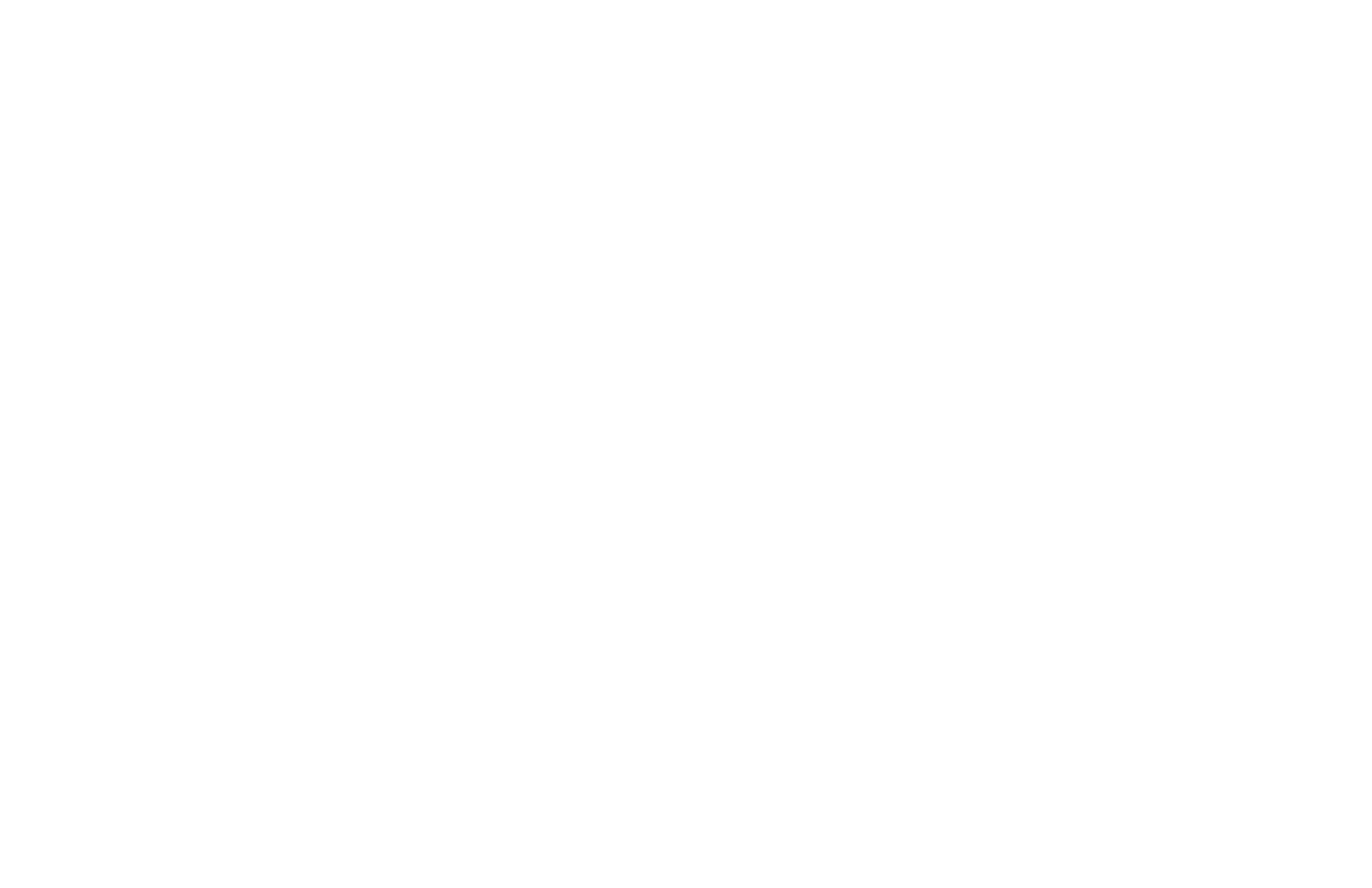**Table 6 Coalition Cities Cumulative Impacts Analysis** 

| Location            | <b>Environment</b><br><b>Designations</b> | <b>Level of Existing</b><br><b>Types of Anticipated</b><br><b>Function</b><br><b>Development</b> | Degree of Impact to<br><b>Ecological Functions</b>                                   | <b>Provisions to Address Risk</b>                                                                                                                                                                                                                                                                                                                                                                                                                                                                                                                                                                                                                                                                                                                                                                                                                                                                                                                                                                                                                                                                                                                                                                                                                                                                                                                                                                                                                                                                                                                                                                                                                                                                                                                                                                                                                                                                                                                                                                                                                                                                                                                                                                                                                                                                                                                                                                                                                                                                                                                                                                                                                                                                                                                                                                                                                                                                                                                        | <b>Future Performance/Net Effect</b>                                                                                                                                                                                                                                                                                                                                                                                                                                                                                                                                                                                                                                                                                                                                                                                                                                                                                                                                                                                                                                                                                                                                                  |
|---------------------|-------------------------------------------|--------------------------------------------------------------------------------------------------|--------------------------------------------------------------------------------------|----------------------------------------------------------------------------------------------------------------------------------------------------------------------------------------------------------------------------------------------------------------------------------------------------------------------------------------------------------------------------------------------------------------------------------------------------------------------------------------------------------------------------------------------------------------------------------------------------------------------------------------------------------------------------------------------------------------------------------------------------------------------------------------------------------------------------------------------------------------------------------------------------------------------------------------------------------------------------------------------------------------------------------------------------------------------------------------------------------------------------------------------------------------------------------------------------------------------------------------------------------------------------------------------------------------------------------------------------------------------------------------------------------------------------------------------------------------------------------------------------------------------------------------------------------------------------------------------------------------------------------------------------------------------------------------------------------------------------------------------------------------------------------------------------------------------------------------------------------------------------------------------------------------------------------------------------------------------------------------------------------------------------------------------------------------------------------------------------------------------------------------------------------------------------------------------------------------------------------------------------------------------------------------------------------------------------------------------------------------------------------------------------------------------------------------------------------------------------------------------------------------------------------------------------------------------------------------------------------------------------------------------------------------------------------------------------------------------------------------------------------------------------------------------------------------------------------------------------------------------------------------------------------------------------------------------------------|---------------------------------------------------------------------------------------------------------------------------------------------------------------------------------------------------------------------------------------------------------------------------------------------------------------------------------------------------------------------------------------------------------------------------------------------------------------------------------------------------------------------------------------------------------------------------------------------------------------------------------------------------------------------------------------------------------------------------------------------------------------------------------------------------------------------------------------------------------------------------------------------------------------------------------------------------------------------------------------------------------------------------------------------------------------------------------------------------------------------------------------------------------------------------------------|
| <b>Grand Coulee</b> | High Intensity - Public<br>Facility       | Partially functioning   Recreation - fishing jetty and pier                                      | Hydrology: Moderate<br>Sediment: Low Water<br>Quality: Moderate<br>Habitat: Moderate | 17.82.230 (e) When compensatory measures are appropriate pursuant to the mitigation priority sequence above, preferential<br>consideration shall be given to measures that replace the adversely impacted functions directly and in the immediate vicinity of<br>the adverse impact. However, alternative compensatory mitigation may be authorized within the affected drainage area or<br>watershed that addresses limiting factors or identified critical needs for shoreline resource conservation based on watershed or<br>resource management plans, including the Shoreline Restoration Plan, applicable to the area of adverse impact. Authorization of<br>compensatory mitigation measures may require appropriate safeguards, terms or conditions as necessary to ensure no net loss<br>of ecological functions.<br><b>Shoreline Vegetation Conservation Requirements</b><br>17.82.240 (d) Vegetation clearing outside of wetlands and wetland and stream buffers shall be limited to the minimum necessary<br>to accommodate approved shoreline development that is consistent with all other provisions of this SMP. Mitigation sequencing<br>shall be applied so that the design and location of the structure or development minimizes native vegetation removal.<br>Development or uses that require vegetation clearing shall be designed to avoid the removal of native and non-native vegetation,<br>except as part of an effort to remove invasive, non-native vegetation species and replace these with native species.<br>Water Quality, Stormwater, and Nonpoint Pollution Requirements<br>17.82.250 (a)The location, design, construction, and management of all shoreline uses and activities shall protect the quality and<br>quantity of surface and groundwater adjacent to the site.<br>17.82.250 (b) (g) & (h) All shoreline development shall comply with the applicable requirements of the latest version of the<br>Washington State Department of Ecology's (Ecology) Stormwater Management Manual for Eastern Washington.<br>17.82.250 (c) & (f) Best management practices (BMPs) for control of erosion and sedimentation shall be implemented for all<br>shoreline development.<br>17.82.250 (d) Potentially harmful materials, including but not limited to oil, chemicals, tires, or hazardous materials, shall not be<br>allowed to enter any body of water or wetland, or to be discharged onto the land. Potentially harmful materials shall be<br>maintained in safe and leak-proof containers.<br>17.82.250 (e) Herbicides, fungicides, fertilizers, and pesticides shall not be applied within twenty-five (25) feet of a water body,<br>except by a qualified professional in accordance with state and federal laws. Further, pesticides subject to the final ruling in<br>Washington Toxics Coalition, et al., v. EPA shall not be applied within sixty (60) feet for ground applications or within three | The High Intensity Public Facility and Shoreline<br>Residential environment designations were applied to<br>impacted areas that are suitable for future development<br>or redevelopment based upon existing impairment of<br>ecological functions, and functional breaks from existing<br>development. Impacts to remaining ecological functions<br>in this reach will be avoided, minimized, and mitigated<br>per the SMP provisions described in the Provisions to<br>Address Risk column.<br>Wetland and riparian buffers will be applied to protect<br>both riparian and upland habitat, water quality and<br>other functions. Additionally, environmental and water<br>quality protection, and vegetation conservation<br>provisions will be applied to protect shoreline functions<br>from future development. Unavoidable impacts from<br>future development will be mitigated consistent with<br>mitigation sequencing provisions.<br>A few protection and restoration actions are planned for<br>the partially functioning portions of this shoreline. These<br>include protecting existing functions, and invasive<br>species removal and shoreline vegetation enhancement. |
|                     |                                           |                                                                                                  |                                                                                      | hundred (300) feet for aerial applications of the subject water bodies and shall be applied by a qualified professional in<br>accordance with state and federal law.<br>17.82.250 (j) All materials that may come in contact with water shall be constructed of materials, such as untreated wood,<br>concrete, approved plastic composites or steel, that will not adversely affect water quality or aquatic plants or animals. Materials<br>used for decking or other structural components shall be approved by applicable state agencies for contact with water to avoid<br>discharge of pollutants from wave or boat wake splash, rain, or runoff. Wood treated with creosote, copper chromium arsenic, or                                                                                                                                                                                                                                                                                                                                                                                                                                                                                                                                                                                                                                                                                                                                                                                                                                                                                                                                                                                                                                                                                                                                                                                                                                                                                                                                                                                                                                                                                                                                                                                                                                                                                                                                                                                                                                                                                                                                                                                                                                                                                                                                                                                                                                          | No net loss of ecological functions is anticipated as SMP<br>provisions are strictly enforced, and protection and<br>restoration actions are implemented.                                                                                                                                                                                                                                                                                                                                                                                                                                                                                                                                                                                                                                                                                                                                                                                                                                                                                                                                                                                                                             |
|                     |                                           |                                                                                                  |                                                                                      | pentachlorophenol is prohibited in shoreline waterbodies.<br><b>Wetland Protection Requirements</b>                                                                                                                                                                                                                                                                                                                                                                                                                                                                                                                                                                                                                                                                                                                                                                                                                                                                                                                                                                                                                                                                                                                                                                                                                                                                                                                                                                                                                                                                                                                                                                                                                                                                                                                                                                                                                                                                                                                                                                                                                                                                                                                                                                                                                                                                                                                                                                                                                                                                                                                                                                                                                                                                                                                                                                                                                                                      |                                                                                                                                                                                                                                                                                                                                                                                                                                                                                                                                                                                                                                                                                                                                                                                                                                                                                                                                                                                                                                                                                                                                                                                       |
|                     |                                           |                                                                                                  |                                                                                      | Table 17.82.520 (C)(7-2). Buffer Widths<br>Category IV Wetlands, Buffer widths by Impact of Proposed Land Use: Low (25-ft), Moderate (40-ft), High (50 ft)                                                                                                                                                                                                                                                                                                                                                                                                                                                                                                                                                                                                                                                                                                                                                                                                                                                                                                                                                                                                                                                                                                                                                                                                                                                                                                                                                                                                                                                                                                                                                                                                                                                                                                                                                                                                                                                                                                                                                                                                                                                                                                                                                                                                                                                                                                                                                                                                                                                                                                                                                                                                                                                                                                                                                                                               |                                                                                                                                                                                                                                                                                                                                                                                                                                                                                                                                                                                                                                                                                                                                                                                                                                                                                                                                                                                                                                                                                                                                                                                       |
|                     |                                           |                                                                                                  |                                                                                      | Category III Wetlands (most protective wetland categories), Buffer widths by Impact of Proposed Land Use: Low (75-ft),<br>Moderate (110-ft), High (150 ft)                                                                                                                                                                                                                                                                                                                                                                                                                                                                                                                                                                                                                                                                                                                                                                                                                                                                                                                                                                                                                                                                                                                                                                                                                                                                                                                                                                                                                                                                                                                                                                                                                                                                                                                                                                                                                                                                                                                                                                                                                                                                                                                                                                                                                                                                                                                                                                                                                                                                                                                                                                                                                                                                                                                                                                                               |                                                                                                                                                                                                                                                                                                                                                                                                                                                                                                                                                                                                                                                                                                                                                                                                                                                                                                                                                                                                                                                                                                                                                                                       |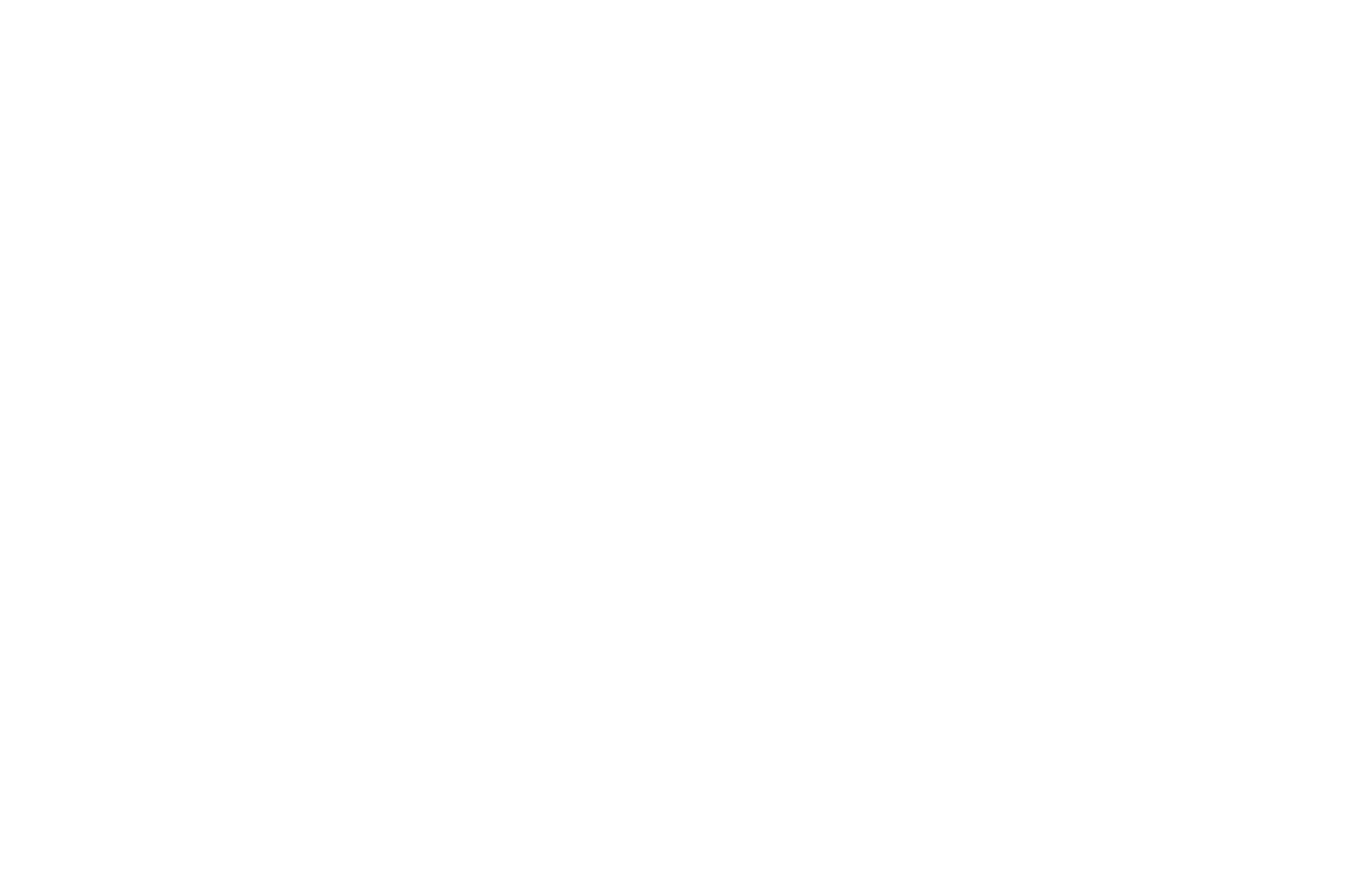| Location            | Environment<br><b>Designations</b>  | <b>Level of Existing</b><br><b>Function</b> | <b>Types of Anticipated</b><br>Development                | Degree of Impact to<br><b>Ecological Functions</b>                                   | <b>Provisions to Address Risk</b>                                                                                                                                                                                                                                                                                                                                                                                                                                                                                                                                                                                                                                                                                                                                                                                                                                                                                                                                                                                                                                                                                                                                                                                                                                                                                                                                                                                                                                                                                                                                                                                                                                                                                                                                                                                                                                                                                                                                                                                                                                                                                                                                                                                                                                                                             | <b>Future Performance/Net Effect</b>                                                                                                                                                                                                                                                                                                                                                                                                                                                                                                                                                                                                                                                                                                                                                                                                                                                                                                                                                                                                                                                                                                                                                                                                                                                                                                               |
|---------------------|-------------------------------------|---------------------------------------------|-----------------------------------------------------------|--------------------------------------------------------------------------------------|---------------------------------------------------------------------------------------------------------------------------------------------------------------------------------------------------------------------------------------------------------------------------------------------------------------------------------------------------------------------------------------------------------------------------------------------------------------------------------------------------------------------------------------------------------------------------------------------------------------------------------------------------------------------------------------------------------------------------------------------------------------------------------------------------------------------------------------------------------------------------------------------------------------------------------------------------------------------------------------------------------------------------------------------------------------------------------------------------------------------------------------------------------------------------------------------------------------------------------------------------------------------------------------------------------------------------------------------------------------------------------------------------------------------------------------------------------------------------------------------------------------------------------------------------------------------------------------------------------------------------------------------------------------------------------------------------------------------------------------------------------------------------------------------------------------------------------------------------------------------------------------------------------------------------------------------------------------------------------------------------------------------------------------------------------------------------------------------------------------------------------------------------------------------------------------------------------------------------------------------------------------------------------------------------------------|----------------------------------------------------------------------------------------------------------------------------------------------------------------------------------------------------------------------------------------------------------------------------------------------------------------------------------------------------------------------------------------------------------------------------------------------------------------------------------------------------------------------------------------------------------------------------------------------------------------------------------------------------------------------------------------------------------------------------------------------------------------------------------------------------------------------------------------------------------------------------------------------------------------------------------------------------------------------------------------------------------------------------------------------------------------------------------------------------------------------------------------------------------------------------------------------------------------------------------------------------------------------------------------------------------------------------------------------------|
| <b>Grand Coulee</b> | High Intensity - Public<br>Facility |                                             | Partially functioning Recreation - fishing jetty and pier | Hydrology: Moderate<br>Sediment: Low Water<br>Quality: Moderate<br>Habitat: Moderate | Category II Wetlands (most protective wetland categories), Buffer widths by Impact of Proposed Land Use: Low (100-ft),<br>Moderate (150-ft), High (200 ft)<br>Category I Wetlands (most protective wetland categories), Buffer widths by Impact of Proposed Land Use: Low (125-ft),<br>Moderate (190-ft), High (250 ft)<br><b>Fish and Wildlife Habitat Conservation Area Requirements</b><br>17.82.540 (B) 1. Flora (plant life) and Fauna (animal life) identified as protected, shall be sheltered from construction activities<br>using Best Management Practices.<br>17.82.540 (B) 2. Habitat conservation areas and buffers will be left undisturbed, unless the development proposal demonstrates<br>that impacts to the habitat conservation area and/or buffer are unavoidable, demonstrated in a habitat management and<br>mitigation plan described in Section 16.12.440 (C).<br>17.82.540 ( (B) 3. Critical area reports for fish and wildlife habitat conservation areas shall include a habitat assessment to<br>evaluate the presence or absence of a potential critical species or habitat.<br>17.82.540 ((B) 4. The Washington State Department of Fish and Wildlife priority habitat and species management<br>recommendations shall be consulted in developing specific measures to protect a specific project site.<br>17.82.540 ((B) 7. As determined through the site-specific study, mitigation measures shall be implemented that maintain the base<br>line populations and reproduction rates for the particular species.<br>Table 17.82.540 ( (B)(9)(f). Riparian Buffer Widths by Environment Designation; Urban Conservancy (75'), High Intensity Public<br>Facility (25'); Shoreline Residential (Not Applicable, functionally disconnected by Highway 155)<br><b>Docks and Piers Requirements</b><br>17.82.310 (a) 2 Docks, swim floats, buoys, shall be sited to avoid adversely impacting shoreline ecological functions or processes.<br>$(WAC 173-26-321(2)(d)).$<br>17.82.310 (a) 4 Covered docks or other covered structures are not permitted waterward of the OHWM. (WAC 173-26-321(2)(b,<br>d)).<br>17.82.310 (b) 2 Docks dimensional material, and other standards shall be according to the State and Federal requirements.<br><b>Groins and Weirs Requirements:</b> | The High Intensity Public Facility and Shoreline<br>Residential environment designations were applied to<br>impacted areas that are suitable for future development<br>or redevelopment based upon existing impairment of<br>ecological functions, and functional breaks from existing<br>development. Impacts to remaining ecological functions<br>in this reach will be avoided, minimized, and mitigated<br>per the SMP provisions described in the Provisions to<br>Address Risk column.<br>Wetland and riparian buffers will be applied to protect<br>both riparian and upland habitat, water quality and<br>other functions. Additionally, environmental and water<br>quality protection, and vegetation conservation<br>provisions will be applied to protect shoreline functions<br>from future development. Unavoidable impacts from<br>future development will be mitigated consistent with<br>mitigation sequencing provisions.<br>A few protection and restoration actions are planned for<br>the partially functioning portions of this shoreline. These<br>include protecting existing functions, and invasive<br>species removal and shoreline vegetation enhancement.<br>No net loss of ecological functions is anticipated as SMP<br>provisions are strictly enforced, and protection and<br>restoration actions are implemented. |
|                     |                                     |                                             |                                                           |                                                                                      | 17.82.340 (b) New, expanded or replacement groins and weirs shall only be permitted if the applicant demonstrates that the<br>proposed groin or weir will not result in a net loss of shoreline ecological functions, and the structure is necessary for water-<br>dependent uses, public access, shoreline stabilization, or other specific public purposes.<br>17.82.340 (d) Groins and weirs shall be located, designed, constructed and operated consistent with mitigation sequencing                                                                                                                                                                                                                                                                                                                                                                                                                                                                                                                                                                                                                                                                                                                                                                                                                                                                                                                                                                                                                                                                                                                                                                                                                                                                                                                                                                                                                                                                                                                                                                                                                                                                                                                                                                                                                    |                                                                                                                                                                                                                                                                                                                                                                                                                                                                                                                                                                                                                                                                                                                                                                                                                                                                                                                                                                                                                                                                                                                                                                                                                                                                                                                                                    |
|                     | Shoreline Residential               | Partially functioning                       | Residential (only a few potential<br>units)               | Hydrology: Low<br>Sediment: Low Water<br>Quality: Low Habitat<br>Low                 | principles, including avoiding critical areas, as provided in Section 17.82.510.<br>Environment Protection Requirements As Above SMP 17.82.230; Shoreline Vegetation Conservation Requirements As Above SMP<br>17.82.240; Water Quality, Stormwater, and Nonpoint Pollution Requirements As Above SMP 17.82.250; Wetland Protection<br>Requirements As Above SMP 17.82.520; Fish and Wildlife Habitat Conservation Area Requirements As Above 17.82.540                                                                                                                                                                                                                                                                                                                                                                                                                                                                                                                                                                                                                                                                                                                                                                                                                                                                                                                                                                                                                                                                                                                                                                                                                                                                                                                                                                                                                                                                                                                                                                                                                                                                                                                                                                                                                                                       |                                                                                                                                                                                                                                                                                                                                                                                                                                                                                                                                                                                                                                                                                                                                                                                                                                                                                                                                                                                                                                                                                                                                                                                                                                                                                                                                                    |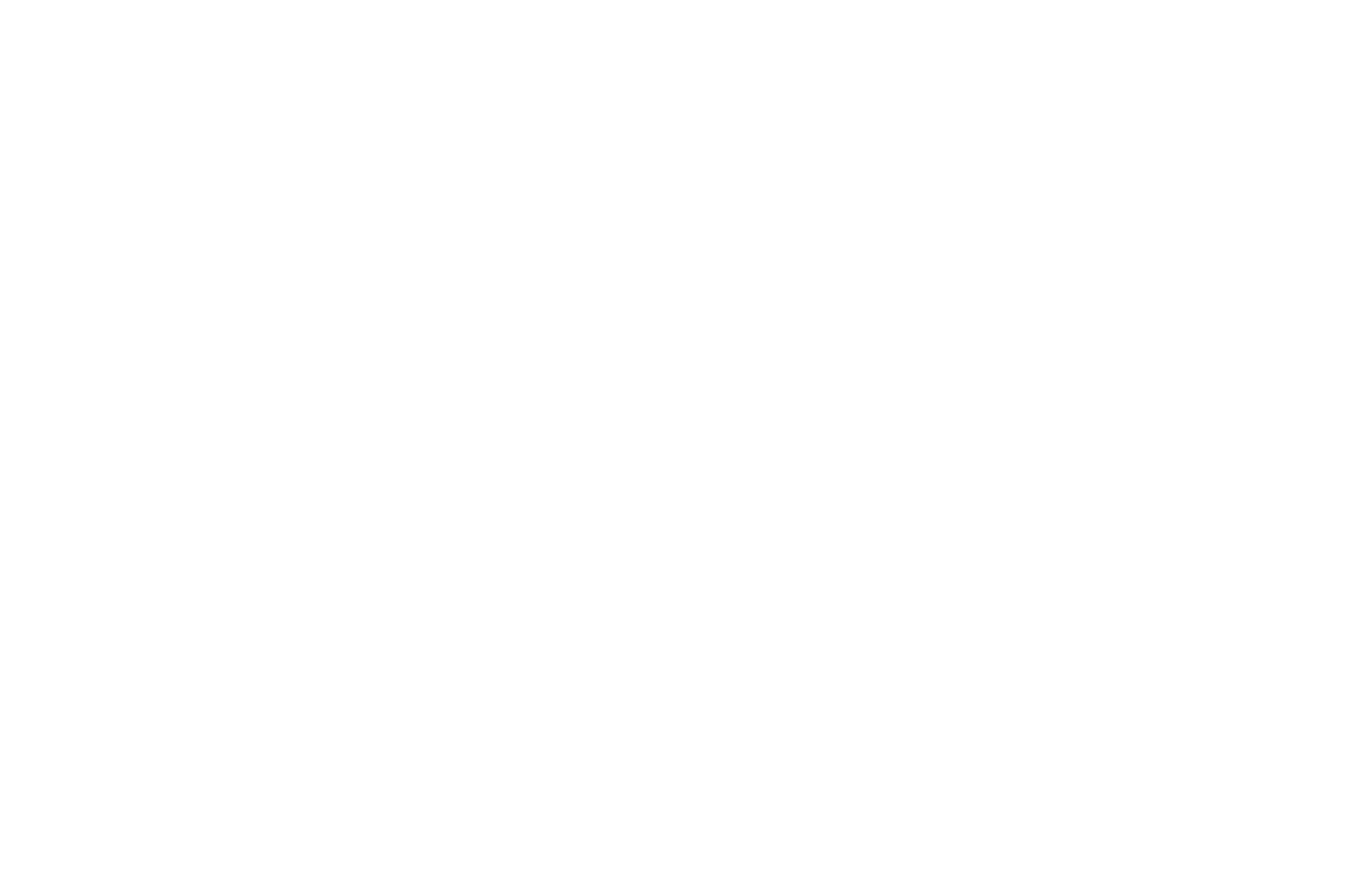| <b>Future Performance/Net Effect</b> |
|--------------------------------------|
|                                      |
|                                      |
|                                      |
|                                      |
|                                      |
|                                      |
|                                      |
|                                      |
|                                      |
|                                      |
|                                      |
|                                      |
| No development is anticipated.       |
|                                      |
|                                      |
|                                      |

| Location            | Environment<br><b>Designations</b> | <b>Level of Existing</b><br><b>Function</b> | <b>Types of Anticipated</b><br>Development  | Degree of Impact to<br><b>Ecological Functions</b>                          | <b>Provisions to Address Risk</b>                                                                                                                                                                                                                                                                                                                                                                                                                                                                                                                                                                                                                                                                                                                                                                                                                                                                                                                                                                                                                                                                                                                                                                                                                                                                                                                                                                                                                                                                                                                                                                                                                                                                                                                                                                                                                                                                                                                                                                                                                                                                                                                                                                                                                     | <b>Future Performance/Net Effect</b> |
|---------------------|------------------------------------|---------------------------------------------|---------------------------------------------|-----------------------------------------------------------------------------|-------------------------------------------------------------------------------------------------------------------------------------------------------------------------------------------------------------------------------------------------------------------------------------------------------------------------------------------------------------------------------------------------------------------------------------------------------------------------------------------------------------------------------------------------------------------------------------------------------------------------------------------------------------------------------------------------------------------------------------------------------------------------------------------------------------------------------------------------------------------------------------------------------------------------------------------------------------------------------------------------------------------------------------------------------------------------------------------------------------------------------------------------------------------------------------------------------------------------------------------------------------------------------------------------------------------------------------------------------------------------------------------------------------------------------------------------------------------------------------------------------------------------------------------------------------------------------------------------------------------------------------------------------------------------------------------------------------------------------------------------------------------------------------------------------------------------------------------------------------------------------------------------------------------------------------------------------------------------------------------------------------------------------------------------------------------------------------------------------------------------------------------------------------------------------------------------------------------------------------------------------|--------------------------------------|
| <b>Grand Coulee</b> | Shoreline Residential              | Partially functioning                       | Residential (only a few potential<br>units) | Hydrology: Low<br>Sediment: Low Water<br><b>Quality: Low Habitat</b><br>Low | <b>Residential Requirements</b><br>17.82.360 (b) Residential development shall be located and constructed to result in no net loss of shoreline ecological function.<br>No net loss of shoreline ecological functions shall be assured through application of shoreline buffers specified in Article V,<br>Critical Areas to avoid future stabilization and other provisions of this SMP related to shoreline stabilization, vegetation<br>management, and on-site sewage disposal.<br>17.82.360 (c) All residential development shall be located or designed in such a manner as to prevent measurable degradation of<br>water quality from stormwater runoff. Adequate mitigation measures shall be required and implemented where there is the<br>reasonable potential for such adverse effect on water quality.<br>17.82.360 (f) All new residential development shall be required to meet the vegetation management provisions contained in<br>Section17.82.240, Shoreline Vegetation Conservation and Section 17.82.540, Fish and Wildlife Habitat Conservation Areas.<br><b>Shoreline Stabilization Requirements:</b><br>17.82.380 (b) New shoreline stabilization for new development is prohibited unless it can be demonstrated that the proposed use<br>cannot be developed without shore protection or is necessary to restore ecological functions or hazardous substance<br>remediation.<br>17.82.380 (k) New stabilization structures, when found to be necessary will limit the size of the project to the minimum amount<br>necessary, include measures to assure no net loss of shoreline ecological functions, use biotechnical bank stabilization<br>techniques unless those are demonstrated to be infeasible or ineffective before implementing "hard" structural stabilization<br>measures.                                                                                                                                                                                                                                                                                                                                                                                                                                    |                                      |
|                     | Urban Conservancy                  | Partially Functioning,<br>Functioning       | None                                        |                                                                             |                                                                                                                                                                                                                                                                                                                                                                                                                                                                                                                                                                                                                                                                                                                                                                                                                                                                                                                                                                                                                                                                                                                                                                                                                                                                                                                                                                                                                                                                                                                                                                                                                                                                                                                                                                                                                                                                                                                                                                                                                                                                                                                                                                                                                                                       |                                      |
| Krupp               | Conservancy                        | Functioning                                 | Residential                                 | Hydrology: Low<br>Sediment: Low Water<br><b>Quality: Low Habitat</b><br>Low | <b>Environment Protection Requirements</b><br>14.19.230 (b) Applicants shall apply the following sequence of steps in order of priority to avoid or minimize significant adverse<br>effects and significant ecological impacts, with 1) being top priority:<br>(1) Avoiding the adverse impact altogether by not<br>taking a certain action or parts of an action;<br>(2) Minimizing adverse impacts by limiting the degree or magnitude of the action and its implementation by using appropriate<br>technology or by taking affirmative steps to avoid or reduce impacts;<br>(3) Rectifying the adverse impact by repairing, rehabilitating, or restoring the affected environment to the conditions existing at<br>the time of the initiation of the project;<br>(4) Reducing or eliminating the adverse impact over time by preservation and maintenance operations;<br>(5) Compensating for the adverse impact by replacing, enhancing, or providing substitute resources or environments; and<br>(6) Monitoring the adverse impact and the compensation projects and taking appropriate corrective measures.<br>14.19.230 (d) The City shall require mitigation measures and/or permit conditions based on the provisions of this SMP, in order to<br>mitigate adverse impacts. Mitigation plans shall outline how proposed mitigation measures would result in no net loss of<br>shoreline ecological functions.<br>14.19.230 (e) When compensatory measures are appropriate pursuant to the mitigation priority sequence above, preferential<br>consideration shall be given to measures that replace the adversely impacted functions directly and in the immediate vicinity of<br>the adverse impact. However, alternative compensatory mitigation may be authorized within the affected drainage area or<br>watershed that addresses limiting factors or identified critical needs for shoreline resource conservation based on watershed or<br>resource management plans, including the Shoreline Restoration Plan, applicable to the area of adverse impact. Authorization of<br>compensatory mitigation measures may require appropriate safeguards, terms or conditions as necessary to ensure no net loss<br>of ecological functions. | No development is anticipated        |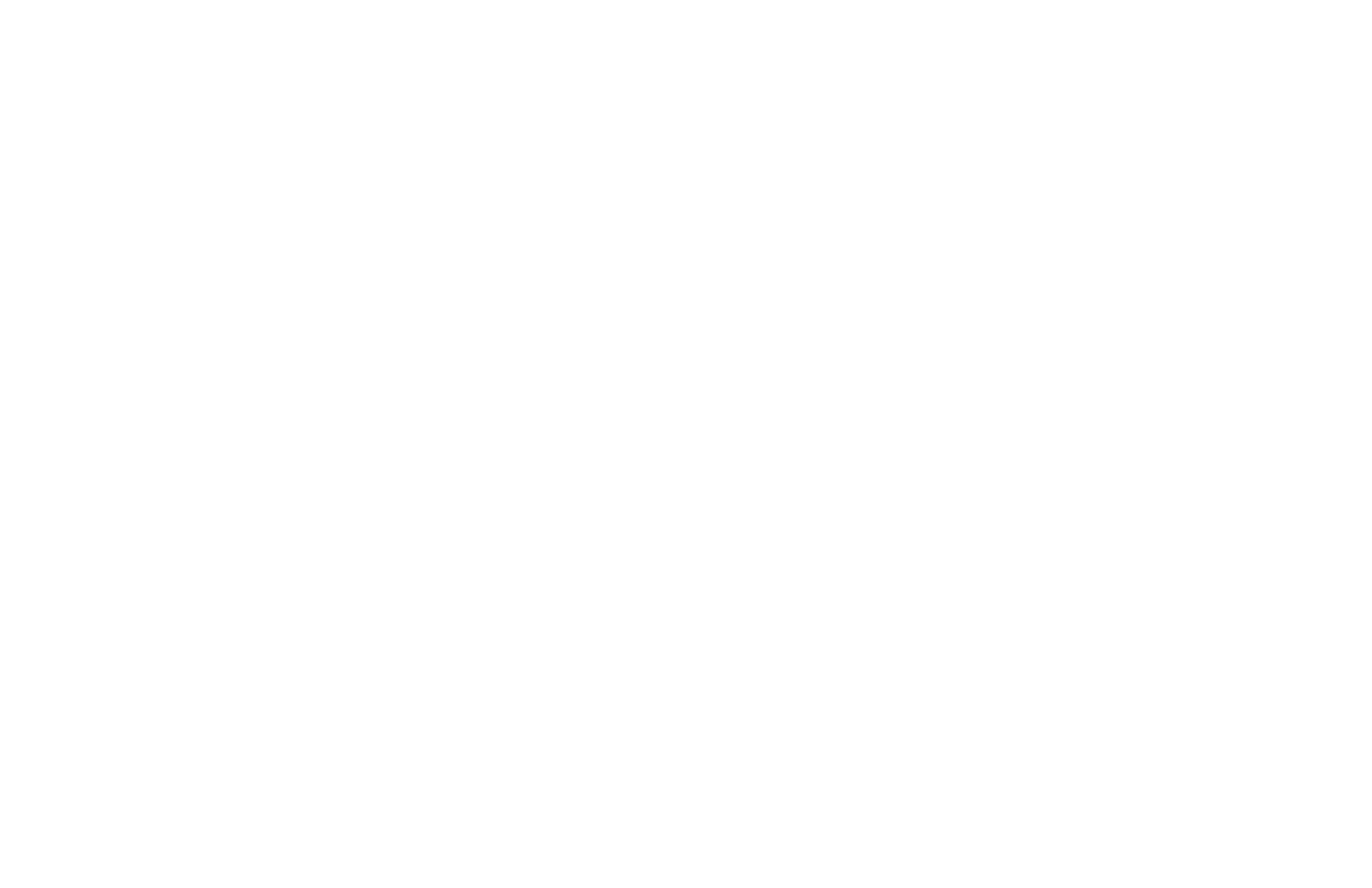| <b>Provisions to Address Risk</b><br><b>Shoreline Vegetation Conservation Requirements</b><br>14.19.240 (d) Vegetation clearing outside of wetlands and wetland and stream buffers shall be limited to the minimum necessary<br>to accommodate approved shoreline development that is consistent with all other provisions of this SMP. Mitigation sequencing<br>shall be applied so that the design and location of the structure or development minimizes native vegetation removal.<br>Development or uses that require vegetation clearing shall be designed to avoid the removal of native and non-native vegetation,<br>except as part of an effort to remove invasive, non-native vegetation species and replace these with native species.<br><b>Water Quality, Stormwater, and Nonpoint Pollution Requirements</b><br>14.19.250 (a) The location, design, construction, and management of all shoreline uses and activities shall protect the quality and<br>quantity of surface and groundwater adjacent to the site.<br>14.19.250 (b) (g) & (h) All shoreline development shall comply with the applicable requirements of the latest version of the<br>Washington State Department of Ecology's (Ecology) Stormwater Management Manual for Eastern Washington.<br>14.19.250 (c) & (f) Best management practices (BMPs) for control of erosion and sedimentation shall be implemented for all<br>shoreline development.                                                                                                                                                                                                                                                                                                                                                                                                                                                                                                                                                                                                                                                                                                              |                                                                       | Degree of Impact to         | <b>Types of Anticipated</b> | <b>Level of Existing</b> | <b>Environment</b>  |          |
|-------------------------------------------------------------------------------------------------------------------------------------------------------------------------------------------------------------------------------------------------------------------------------------------------------------------------------------------------------------------------------------------------------------------------------------------------------------------------------------------------------------------------------------------------------------------------------------------------------------------------------------------------------------------------------------------------------------------------------------------------------------------------------------------------------------------------------------------------------------------------------------------------------------------------------------------------------------------------------------------------------------------------------------------------------------------------------------------------------------------------------------------------------------------------------------------------------------------------------------------------------------------------------------------------------------------------------------------------------------------------------------------------------------------------------------------------------------------------------------------------------------------------------------------------------------------------------------------------------------------------------------------------------------------------------------------------------------------------------------------------------------------------------------------------------------------------------------------------------------------------------------------------------------------------------------------------------------------------------------------------------------------------------------------------------------------------------------------------------------------------------------------------|-----------------------------------------------------------------------|-----------------------------|-----------------------------|--------------------------|---------------------|----------|
| 14.19.250 (d) Potentially harmful materials, including but not limited to oil, chemicals, tires, or hazardous materials, shall not be<br>allowed to enter any body of water or wetland, or to be discharged onto the land. Potentially harmful materials shall be<br>maintained in safe and leak-proof containers.<br>Hydrology: Low<br>Sediment: Low Water<br>14.19.250 (e) Herbicides, fungicides, fertilizers, and pesticides shall not be applied within twenty-five (25) feet of a water body,<br>Residential<br>Krupp<br>Functioning<br>Conservancy<br>Quality: Low Habitat<br>except by a qualified professional in accordance with state and federal laws. Further, pesticides subject to the final ruling in<br>Low<br>Washington Toxics Coalition, et al., v. EPA shall not be applied within sixty (60) feet for ground applications or within three<br>hundred (300) feet for aerial applications of the subject water bodies and shall be applied by a qualified professional in<br>accordance with state and federal law.<br>14.19.250 (j) All materials that may come in contact with water shall be constructed of materials, such as untreated wood,<br>concrete, approved plastic composites or steel, that will not adversely affect water quality or aquatic plants or animals. Materials<br>used for decking or other structural components shall be approved by applicable state agencies for contact with water to avoid<br>discharge of pollutants from wave or boat wake splash, rain, or runoff. Wood treated with creosote, copper chromium arsenic, or<br>pentachlorophenol is prohibited in shoreline waterbodies.<br><b>Wetland Protection Requirements</b><br>Table 14.19.420 (C)(7-2). Buffer Widths<br>Category IV Wetlands, Buffer widths by Impact of Proposed Land Use: Low (25-ft), Moderate (40-ft), High (50 ft)<br>Category III Wetlands (most protective wetland categories), Buffer widths by Impact of Proposed Land Use: Low (75-ft),<br>Moderate (110-ft), High (150 ft)<br>Category II Wetlands (most protective wetland categories), Buffer widths by Impact of Proposed Land Use: Low (100-ft), | <b>Future Performance/Net Effect</b><br>No development is anticipated | <b>Ecological Functions</b> | Development                 | <b>Function</b>          | <b>Designations</b> | Location |

|                                                | <b>Future Performance/Net Effect</b> |
|------------------------------------------------|--------------------------------------|
| necessary<br>equencing<br>vegetation,          |                                      |
| uality and                                     |                                      |
| the                                            |                                      |
| or all                                         |                                      |
| all not be<br>e                                |                                      |
| ter body,<br>ng in<br>ıree                     | No development is anticipated.       |
| ood,<br>. Materials<br>to avoid<br>arsenic, or |                                      |
|                                                |                                      |
|                                                |                                      |
| ),                                             |                                      |
|                                                |                                      |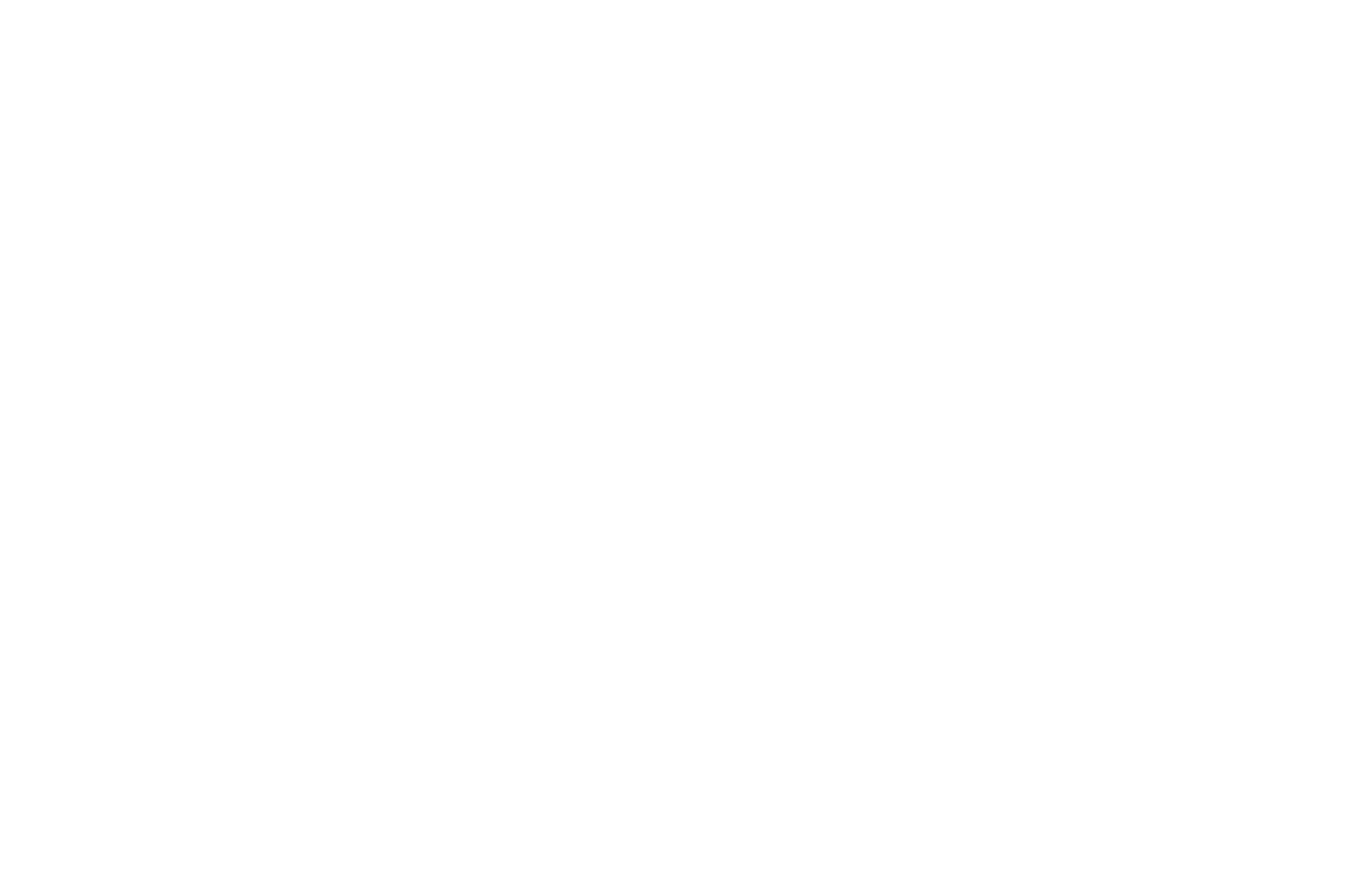|             | <b>Future Performance/Net Effect</b> |
|-------------|--------------------------------------|
|             |                                      |
|             |                                      |
| ctivities   |                                      |
|             |                                      |
| onstrates   |                                      |
| and         |                                      |
| to evaluate |                                      |
|             |                                      |
|             |                                      |
|             |                                      |
|             |                                      |
| n the base  |                                      |
|             |                                      |
|             |                                      |
|             |                                      |
| ctivities   |                                      |
|             |                                      |
| onstrates   |                                      |
| and         | No development is anticipated.       |
| to evaluate |                                      |
|             |                                      |
|             |                                      |
|             |                                      |
| n the base  |                                      |
|             |                                      |
|             |                                      |
|             |                                      |
| n pollution |                                      |
| function.   |                                      |
| n           |                                      |
| elated to   |                                      |
|             |                                      |
| pports a    |                                      |
| adation of  |                                      |
| is the      |                                      |
|             |                                      |

| Location | <b>Environment</b><br><b>Designations</b> | Level of Existing<br><b>Function</b> | <b>Types of Anticipated</b><br>Development | Degree of Impact to<br><b>Ecological Functions</b>                   | <b>Provisions to Address Risk</b>                                                                                                                                                                                                                                                                                                                                                                                                                                                                                                                                                                                                                                                                                                                                                                                                                                                                                                                                                                                                                                                                                                                                                                                                                                                                                                                                                                                                                                                                                                                                                                                                                                                                                                                                                                                                                                                                                                                                                                                                                                                                                                                                                                                                                                                                                                                                                                                                                                                                                                                                                                                                                                                                                                                                                                                                                                                                                                                                                                                                                                                                                                                                                                                                                                                                                                                                                                                                                                                                                                                                                                                                                                              | <b>Future Performance/Net Effect</b> |
|----------|-------------------------------------------|--------------------------------------|--------------------------------------------|----------------------------------------------------------------------|--------------------------------------------------------------------------------------------------------------------------------------------------------------------------------------------------------------------------------------------------------------------------------------------------------------------------------------------------------------------------------------------------------------------------------------------------------------------------------------------------------------------------------------------------------------------------------------------------------------------------------------------------------------------------------------------------------------------------------------------------------------------------------------------------------------------------------------------------------------------------------------------------------------------------------------------------------------------------------------------------------------------------------------------------------------------------------------------------------------------------------------------------------------------------------------------------------------------------------------------------------------------------------------------------------------------------------------------------------------------------------------------------------------------------------------------------------------------------------------------------------------------------------------------------------------------------------------------------------------------------------------------------------------------------------------------------------------------------------------------------------------------------------------------------------------------------------------------------------------------------------------------------------------------------------------------------------------------------------------------------------------------------------------------------------------------------------------------------------------------------------------------------------------------------------------------------------------------------------------------------------------------------------------------------------------------------------------------------------------------------------------------------------------------------------------------------------------------------------------------------------------------------------------------------------------------------------------------------------------------------------------------------------------------------------------------------------------------------------------------------------------------------------------------------------------------------------------------------------------------------------------------------------------------------------------------------------------------------------------------------------------------------------------------------------------------------------------------------------------------------------------------------------------------------------------------------------------------------------------------------------------------------------------------------------------------------------------------------------------------------------------------------------------------------------------------------------------------------------------------------------------------------------------------------------------------------------------------------------------------------------------------------------------------------------|--------------------------------------|
| Krupp    | Conservancy                               | Functioning                          | Residential                                | Hydrology: Low<br>Sediment: Low Water<br>Quality: Low Habitat<br>Low | <b>Fish and Wildlife Habitat Conservation Area Requirements</b><br>14.19.440 (B) 1. Flora (plant life) and Fauna (animal life) identified as protected, shall be sheltered from construction activities<br>using Best Management Practices.<br>14.19.440 (B) 2. Habitat conservation areas and buffers will be left undisturbed, unless the development proposal demonstrates<br>that impacts to the habitat conservation area and/or buffer are unavoidable, demonstrated in a habitat management and<br>mitigation plan described in Section 16.12.440 (C).<br>14.19.440 (B) 3. Critical area reports for fish and wildlife habitat conservation areas shall include a habitat assessment to evaluate<br>the presence or absence of a potential critical species or habitat.<br>14.19.440 (B) 4. The Washington State Department of Fish and Wildlife priority habitat and species management<br>recommendations shall be consulted in developing specific measures to protect a specific project site.<br>14.19.440 (B) 7. As determined through the site-specific study, mitigation measures shall be implemented that maintain the base<br>line populations and reproduction rates for the particular species.<br>Table 14.19.440 (B)(9)(f). Riparian Buffer Widths by Environment Designation; Conservancy (75')<br><b>Fish and Wildlife Habitat Conservation Area Requirements</b><br>14.19.440 (B) 1. Flora (plant life) and Fauna (animal life) identified as protected, shall be sheltered from construction activities<br>using Best Management Practices.<br>14.19.440 (B) 2. Habitat conservation areas and buffers will be left undisturbed, unless the development proposal demonstrates<br>that impacts to the habitat conservation area and/or buffer are unavoidable, demonstrated in a habitat management and<br>mitigation plan described in Section 16.12.440 (C).<br>14.19.440 (B) 3. Critical area reports for fish and wildlife habitat conservation areas shall include a habitat assessment to evaluate<br>the presence or absence of a potential critical species or habitat.<br>14.19.440 (B) 4. The Washington State Department of Fish and Wildlife priority habitat and species management<br>recommendations shall be consulted in developing specific measures to protect a specific project site.<br>14.19.440 (B) 7. As determined through the site-specific study, mitigation measures shall be implemented that maintain the base<br>line populations and reproduction rates for the particular species.<br>Table 14.19.440 (B)(9)(f). Riparian Buffer Widths by Environment Designation;Conservancy (75')<br><b>Residential Requirements</b><br>14.19.340 (a) Single-family residential development is a preferred use when it is developed in a manner consistent with pollution<br>control and preventing damage to the natural environment.<br>14.19.340 (b) Residential development shall be located and constructed to result in no net loss of shoreline ecological function.<br>No net loss of shoreline ecological functions shall be assured through application of riparian buffers specified in Section<br>14.19.440, Fish and Wildlife Habitat Conservation Areas to avoid future stabilization and other provisions of this SMP related to<br>shoreline stabilization, vegetation management, and on-site sewage disposal.<br>14.19.340 (d) Accessory uses and structures shall be located outside of the riparian buffer, unless the structure is or supports a<br>water-dependent use.<br>14.19.340 (e) All residential development shall be located or designed in such a manner as to prevent measurable degradation of | No development is anticipated        |
|          |                                           |                                      |                                            |                                                                      | water quality from stormwater runoff. Adequate mitigation measures shall be required and implemented where there is the<br>reasonable potential for such adverse effect on water quality.                                                                                                                                                                                                                                                                                                                                                                                                                                                                                                                                                                                                                                                                                                                                                                                                                                                                                                                                                                                                                                                                                                                                                                                                                                                                                                                                                                                                                                                                                                                                                                                                                                                                                                                                                                                                                                                                                                                                                                                                                                                                                                                                                                                                                                                                                                                                                                                                                                                                                                                                                                                                                                                                                                                                                                                                                                                                                                                                                                                                                                                                                                                                                                                                                                                                                                                                                                                                                                                                                      |                                      |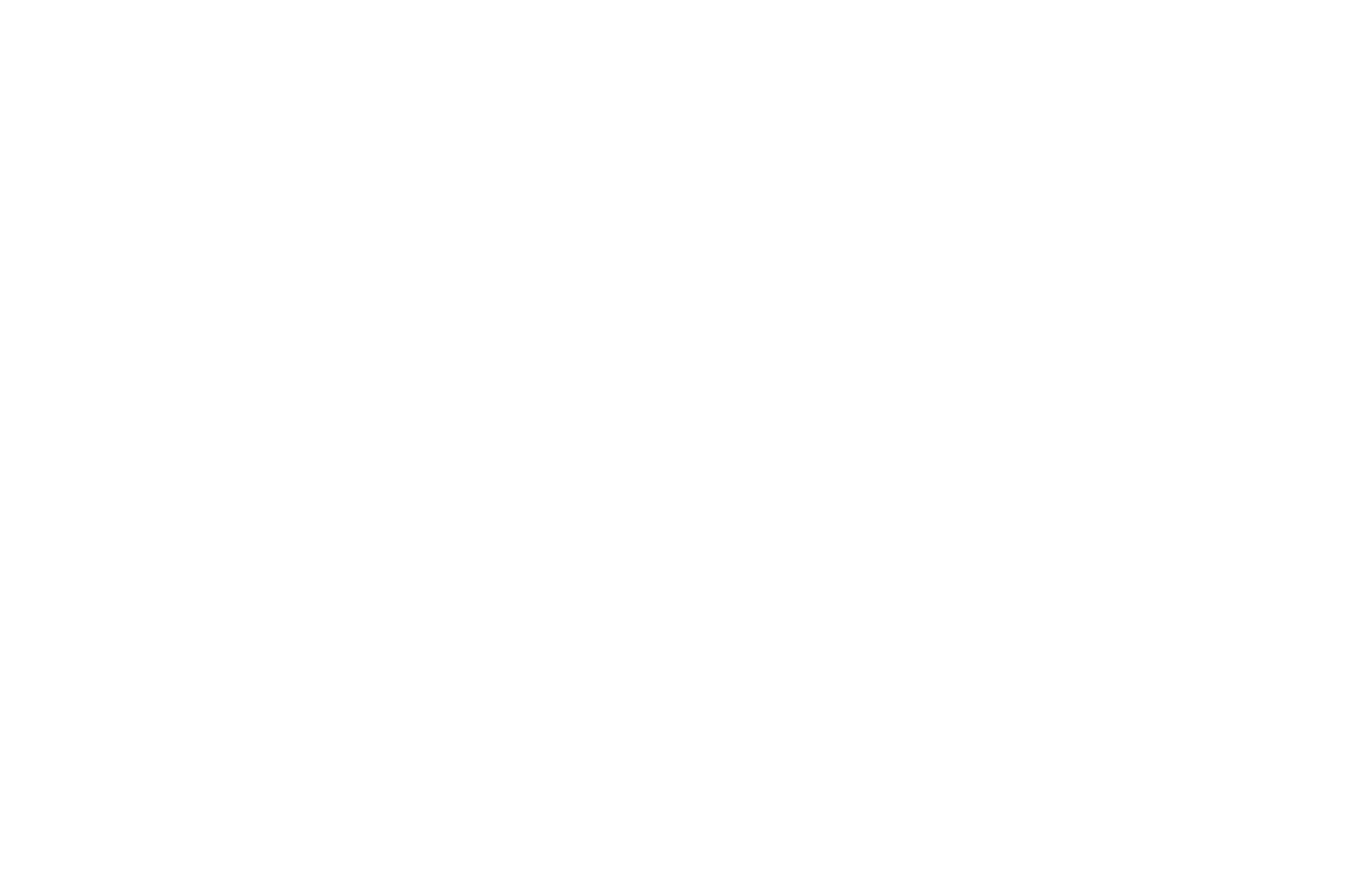| Location  | <b>Environment</b><br><b>Designations</b> | <b>Level of Existing</b><br><b>Function</b> | <b>Types of Anticipated</b><br>Development | Degree of Impact to<br><b>Ecological Functions</b>                                                                                                                                                                                                                                                   | <b>Provisions to Address Risk</b>                                                                                                                                                                                                                                                                                                                                                                                                                                                                                                                                                                                                                                                                                                                                                                                                                                                                                                                                                                                                                                                                                                                                                                                                                                                                                                                                                                                                                                                                                                                                                                                                                                                                                                                                                                                                                                                                                                                                                                                                                                                                                                                                                                                                                                                                                                                                                                                      | <b>Future Performance/Net Effect</b>                                                                                                                                                                                                                                                                                                                                                                                                                                                                                                                                                                                                                                                                                                                                                                                                                                                                                                                                                                                       |
|-----------|-------------------------------------------|---------------------------------------------|--------------------------------------------|------------------------------------------------------------------------------------------------------------------------------------------------------------------------------------------------------------------------------------------------------------------------------------------------------|------------------------------------------------------------------------------------------------------------------------------------------------------------------------------------------------------------------------------------------------------------------------------------------------------------------------------------------------------------------------------------------------------------------------------------------------------------------------------------------------------------------------------------------------------------------------------------------------------------------------------------------------------------------------------------------------------------------------------------------------------------------------------------------------------------------------------------------------------------------------------------------------------------------------------------------------------------------------------------------------------------------------------------------------------------------------------------------------------------------------------------------------------------------------------------------------------------------------------------------------------------------------------------------------------------------------------------------------------------------------------------------------------------------------------------------------------------------------------------------------------------------------------------------------------------------------------------------------------------------------------------------------------------------------------------------------------------------------------------------------------------------------------------------------------------------------------------------------------------------------------------------------------------------------------------------------------------------------------------------------------------------------------------------------------------------------------------------------------------------------------------------------------------------------------------------------------------------------------------------------------------------------------------------------------------------------------------------------------------------------------------------------------------------------|----------------------------------------------------------------------------------------------------------------------------------------------------------------------------------------------------------------------------------------------------------------------------------------------------------------------------------------------------------------------------------------------------------------------------------------------------------------------------------------------------------------------------------------------------------------------------------------------------------------------------------------------------------------------------------------------------------------------------------------------------------------------------------------------------------------------------------------------------------------------------------------------------------------------------------------------------------------------------------------------------------------------------|
| Krupp     | Conservancy                               | Functioning                                 | Residential                                | Hydrology: Low<br>Sediment: Low Water<br>Quality: Low Habitat<br>Low                                                                                                                                                                                                                                 | 14.19.340 (f) Applications for new shoreline residences and appurtenant structures shall be sufficiently set back from steep<br>slopes and shorelines vulnerable to erosion so that structural improvements, including bluff walls and other shoreline<br>stabilization and flood control structures are not necessary to protect proposed residences and associated uses.<br>14.19.340 (i) All new residential development shall be required to meet the vegetation management provisions contained in<br>Section 14.19.240, Shoreline Vegetation Conservation and Section 14.19.440, Fish and Wildlife Habitat Conservation Areas.                                                                                                                                                                                                                                                                                                                                                                                                                                                                                                                                                                                                                                                                                                                                                                                                                                                                                                                                                                                                                                                                                                                                                                                                                                                                                                                                                                                                                                                                                                                                                                                                                                                                                                                                                                                   | No development is anticipated.                                                                                                                                                                                                                                                                                                                                                                                                                                                                                                                                                                                                                                                                                                                                                                                                                                                                                                                                                                                             |
|           |                                           |                                             |                                            |                                                                                                                                                                                                                                                                                                      | <b>Environment Protection Requirements</b>                                                                                                                                                                                                                                                                                                                                                                                                                                                                                                                                                                                                                                                                                                                                                                                                                                                                                                                                                                                                                                                                                                                                                                                                                                                                                                                                                                                                                                                                                                                                                                                                                                                                                                                                                                                                                                                                                                                                                                                                                                                                                                                                                                                                                                                                                                                                                                             |                                                                                                                                                                                                                                                                                                                                                                                                                                                                                                                                                                                                                                                                                                                                                                                                                                                                                                                                                                                                                            |
| Soap Lake | Recreation                                | Partially functioning                       | Recreation - boat launch                   | Hydrology: Low<br>Sediment: Low Water<br>Quality: Low Habitat<br>Low                                                                                                                                                                                                                                 | 14.08.240 (b) Applicants shall apply the following sequence of steps in order of priority to avoid or minimize significant adverse<br>effects and significant ecological impacts, with 1) being top priority:<br>(1) Avoiding the adverse impact altogether by not<br>taking a certain action or parts of an action;<br>(2) Minimizing adverse impacts by limiting the degree or magnitude of the action and its implementation by using appropriate<br>technology or by taking affirmative steps to avoid or reduce impacts;<br>(3) Rectifying the adverse impact by repairing, rehabilitating, or restoring the affected environment to the conditions existing at<br>the time of the initiation of the project;<br>(4) Reducing or eliminating the adverse impact over time by preservation and maintenance operations;<br>(5) Compensating for the adverse impact by replacing, enhancing, or providing substitute resources or environments; and<br>(6) Monitoring the adverse impact and the compensation projects and taking appropriate corrective measures.<br>14.08.240 (d) The City shall require mitigation measures and/or permit conditions based on the provisions of this SMP, in order<br>to mitigate adverse impacts. Mitigation plans shall outline how proposed mitigation measures would result in no net loss of<br>shoreline ecological functions.<br>14.08.240 (e) When compensatory measures are appropriate pursuant to the mitigation priority sequence above, preferential<br>consideration shall be given to measures that replace the adversely impacted functions directly and in the immediate vicinity of<br>the adverse impact. However, alternative compensatory mitigation may be authorized within the affected drainage area or<br>watershed that addresses limiting factors or identified critical needs for shoreline resource conservation based on watershed or<br>resource management plans, including the Shoreline Restoration Plan, applicable to the area of adverse impact. Authorization of<br>compensatory mitigation measures may require appropriate safeguards, terms or conditions as necessary to ensure no net loss<br>of ecological functions.<br><b>Water Quality, Stormwater, and Nonpoint Pollution Requirements</b><br>14.08.250 (a)The location, design, construction, and management of all shoreline uses and activities shall protect the quality and | The Recreation environment designation wa<br>impacted areas that are suitable for future o<br>or redevelopment based upon existing imp<br>ecological functions. Impacts to remaining<br>functions in this reach will be avoided, min<br>mitigated per the SMP provisions describ<br>Provisions to Address Risk colum<br>Wetland buffers will be applied based upo<br>type and land use intensity to protect wetlar<br>Riparian buffers will be applied to protect r<br>upland habitat, water quality and other f<br>Additionally, environmental and water<br>protection, and vegetation conservation pro<br>be applied to protect shoreline functions f<br>development. Unavoidable impacts fro<br>development will be mitigated consiste<br>mitigation sequencing provisions. Several<br>actions are planned for the Soap Lake shor<br>include soft bank shoreline protection, i<br>invasive species, enhancing riparian veget<br>implementing stormwater controls. No n<br>ecological functions is anticipated as SMP pr |
|           |                                           |                                             |                                            | quantity of surface and groundwater adjacent to the site.<br>14.08.250 (b) (g) & (h) All shoreline development shall comply with the applicable requirements of the latest version of the<br>Washington State Department of Ecology's (Ecology) Stormwater Management Manual for Eastern Washington. | strictly enforced and restoration plans are ir                                                                                                                                                                                                                                                                                                                                                                                                                                                                                                                                                                                                                                                                                                                                                                                                                                                                                                                                                                                                                                                                                                                                                                                                                                                                                                                                                                                                                                                                                                                                                                                                                                                                                                                                                                                                                                                                                                                                                                                                                                                                                                                                                                                                                                                                                                                                                                         |                                                                                                                                                                                                                                                                                                                                                                                                                                                                                                                                                                                                                                                                                                                                                                                                                                                                                                                                                                                                                            |
|           |                                           |                                             |                                            |                                                                                                                                                                                                                                                                                                      | 14.08.250 (c) & (f) Best management practices (BMPs) for control of erosion and sedimentation shall be implemented for all<br>shoreline development.                                                                                                                                                                                                                                                                                                                                                                                                                                                                                                                                                                                                                                                                                                                                                                                                                                                                                                                                                                                                                                                                                                                                                                                                                                                                                                                                                                                                                                                                                                                                                                                                                                                                                                                                                                                                                                                                                                                                                                                                                                                                                                                                                                                                                                                                   |                                                                                                                                                                                                                                                                                                                                                                                                                                                                                                                                                                                                                                                                                                                                                                                                                                                                                                                                                                                                                            |

|                                                                         | <b>Future Performance/Net Effect</b>                                                                                                                                                                                                                                                                                                                                                                                                      |
|-------------------------------------------------------------------------|-------------------------------------------------------------------------------------------------------------------------------------------------------------------------------------------------------------------------------------------------------------------------------------------------------------------------------------------------------------------------------------------------------------------------------------------|
| teep                                                                    |                                                                                                                                                                                                                                                                                                                                                                                                                                           |
| າed in<br>eas.                                                          | No development is anticipated.                                                                                                                                                                                                                                                                                                                                                                                                            |
|                                                                         |                                                                                                                                                                                                                                                                                                                                                                                                                                           |
| adverse<br>y not                                                        |                                                                                                                                                                                                                                                                                                                                                                                                                                           |
| opriate                                                                 | The Recreation environment designation was applied to<br>impacted areas that are suitable for future development<br>or redevelopment based upon existing impairment of                                                                                                                                                                                                                                                                    |
| xisting at<br>ınd                                                       | ecological functions. Impacts to remaining ecological<br>functions in this reach will be avoided, minimized, and<br>mitigated per the SMP provisions described in the<br>Provisions to Address Risk column.                                                                                                                                                                                                                               |
| , in order<br>ss of                                                     | Wetland buffers will be applied based upon wetland<br>type and land use intensity to protect wetland functions.<br>Riparian buffers will be applied to protect riparian and<br>upland habitat, water quality and other functions.                                                                                                                                                                                                         |
| erential<br>icinity of<br>ea or<br>ershed or<br>rization of<br>net loss | Additionally, environmental and water quality<br>protection, and vegetation conservation provisions will<br>be applied to protect shoreline functions from future<br>development. Unavoidable impacts from future<br>development will be mitigated consistent with<br>mitigation sequencing provisions. Several restoration<br>actions are planned for the Soap Lake shoreline. These<br>include soft bank shoreline protection, removing |
| uality and                                                              | invasive species, enhancing riparian vegetation, and<br>implementing stormwater controls. No net loss of<br>ecological functions is anticipated as SMP provisions are<br>strictly enforced and restoration plans are implemented.                                                                                                                                                                                                         |
| the                                                                     |                                                                                                                                                                                                                                                                                                                                                                                                                                           |
| or all                                                                  |                                                                                                                                                                                                                                                                                                                                                                                                                                           |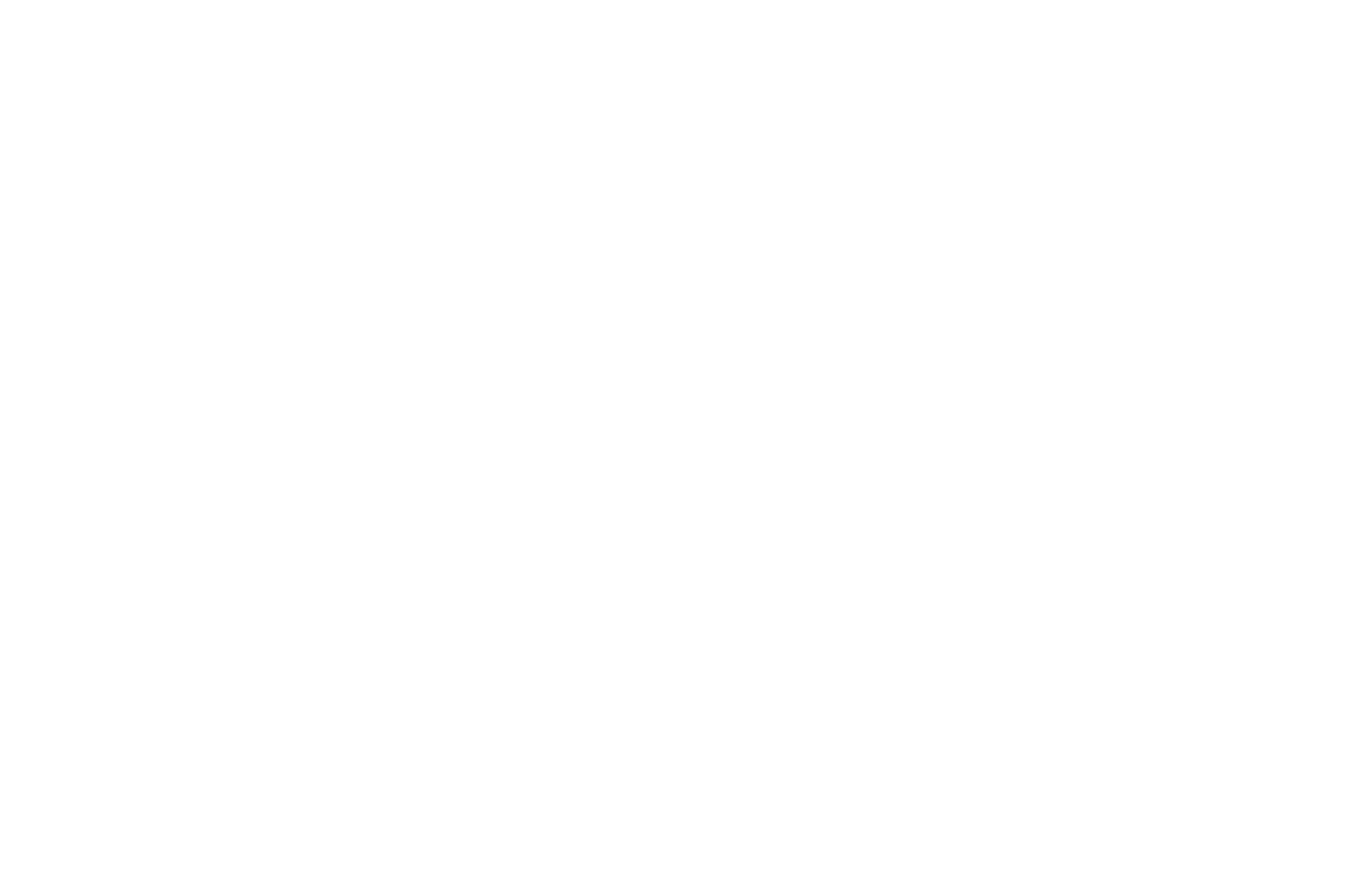| Location  | <b>Environment</b><br><b>Designations</b> | <b>Level of Existing</b><br><b>Function</b> | <b>Types of Anticipated</b><br>Development | Degree of Impact to<br><b>Ecological Functions</b>                   | <b>Provisions to Address Risk</b>                                                                                                                                                                                                                                                                                                                                                                                                                                                                                                                                                                                                                                                                                                                                                                                                                                                                                                                                                                                                                                                                                                                                                                                                                                                                                                                                                                                                                                                                                                                                                                                                                                                                                                                                                                                                                                                                                                                                                                                                                                                                                                                                                                                                                                                                                                                                                                                                                                                                                                                                                                                                                                                | <b>Future Performance/Net Effect</b>                                                                                                                                                                                                                                                                                                                                                                                                                                                                                                                                                                                                                                                                                                                                                                                                                                                                                                                                                                                                                                                                                                                                                                                                                                                                        |
|-----------|-------------------------------------------|---------------------------------------------|--------------------------------------------|----------------------------------------------------------------------|----------------------------------------------------------------------------------------------------------------------------------------------------------------------------------------------------------------------------------------------------------------------------------------------------------------------------------------------------------------------------------------------------------------------------------------------------------------------------------------------------------------------------------------------------------------------------------------------------------------------------------------------------------------------------------------------------------------------------------------------------------------------------------------------------------------------------------------------------------------------------------------------------------------------------------------------------------------------------------------------------------------------------------------------------------------------------------------------------------------------------------------------------------------------------------------------------------------------------------------------------------------------------------------------------------------------------------------------------------------------------------------------------------------------------------------------------------------------------------------------------------------------------------------------------------------------------------------------------------------------------------------------------------------------------------------------------------------------------------------------------------------------------------------------------------------------------------------------------------------------------------------------------------------------------------------------------------------------------------------------------------------------------------------------------------------------------------------------------------------------------------------------------------------------------------------------------------------------------------------------------------------------------------------------------------------------------------------------------------------------------------------------------------------------------------------------------------------------------------------------------------------------------------------------------------------------------------------------------------------------------------------------------------------------------------|-------------------------------------------------------------------------------------------------------------------------------------------------------------------------------------------------------------------------------------------------------------------------------------------------------------------------------------------------------------------------------------------------------------------------------------------------------------------------------------------------------------------------------------------------------------------------------------------------------------------------------------------------------------------------------------------------------------------------------------------------------------------------------------------------------------------------------------------------------------------------------------------------------------------------------------------------------------------------------------------------------------------------------------------------------------------------------------------------------------------------------------------------------------------------------------------------------------------------------------------------------------------------------------------------------------|
| Soap Lake | Recreation                                | Partially functioning                       | Recreation - boat launch                   | Hydrology: Low<br>Sediment: Low Water<br>Quality: Low Habitat<br>Low | 14.08.250 (d) Potentially harmful materials, including but not limited to oil, chemicals, tires, or hazardous materials, shall not be<br>allowed to enter any body of water or wetland, or to be discharged onto the land. Potentially harmful materials shall be<br>maintained in safe and leak-proof containers.<br>14.08.250 (e) Herbicides, fungicides, fertilizers, and pesticides shall not be applied within twenty-five (25) feet of a water body,<br>except by a qualified professional in accordance with state and federal laws. Further, pesticides subject to the final ruling in<br>Washington Toxics Coalition, et al., v. EPA shall not be applied within sixty (60) feet for ground applications or within three<br>hundred (300) feet for aerial applications of the subject water bodies and shall be applied by a qualified professional in<br>accordance with state and federal law.<br>14.08.250 (j) All materials that may come in contact with water shall be constructed of materials, such as untreated wood,<br>concrete, approved plastic composites or steel, that will not adversely affect water quality or aquatic plants or animals. Materials<br>used for decking or other structural components shall be approved by applicable state agencies for contact with water to avoid<br>discharge of pollutants from wave or boat wake splash, rain, or runoff. Wood treated with creosote, copper chromium arsenic, or<br>pentachlorophenol is prohibited in shoreline waterbodies.<br><b>Wetland Protection Requirements</b><br>Table 14.08.600 (E)(6). Buffer Widths<br>by Land Use Intensity: I (250'); II (200'); III (150'); IV (50')<br>Fish and Wildlife Habitat Conservation Area Requirements<br>14.08.560 (C) 2. Land uses adjacent to naturally occurring ponds and other fish and wildlife habitat areas will not negatively<br>impact the habitat areas. If a change in land use occurs, adequate buffers based on the most current, accurate, and complete<br>scientific or technical information available will be provided to protect the habitat areas.<br>14.08.560 (K) A fish/wildlife habitat management and mitigation plan is required for all proposed developments determined to<br>be within a priority habitat area. For those proposed developments determined to be within important habitat area, a<br>fish/wildlife habitat management and mitigation plan may be required if it is determined by the City that the proposal will have<br>probable adverse impacts on the habitat area.<br>Table 14.08.560 (J). Riparian Buffer Widths by Environment Designation; Urban Conservancy (75'); Recreation (50'); Public | The Recreation environment designation was applied to<br>impacted areas that are suitable for future development<br>or redevelopment based upon existing impairment of<br>ecological functions. Impacts to remaining ecological<br>functions in this reach will be avoided, minimized, and<br>mitigated per the SMP provisions described in the<br>Provisions to Address Risk column.<br>Wetland buffers will be applied based upon wetland<br>ype and land use intensity to protect wetland functions.<br>Riparian buffers will be applied to protect riparian and<br>upland habitat, water quality and other functions.<br>Additionally, environmental and water quality<br>protection, and vegetation conservation provisions will<br>be applied to protect shoreline functions from future<br>development. Unavoidable impacts from future<br>development will be mitigated consistent with<br>mitigation sequencing provisions. Several restoration<br>actions are planned for the Soap Lake shoreline. These<br>include soft bank shoreline protection, removing<br>invasive species, enhancing riparian vegetation, and<br>implementing stormwater controls. No net loss of<br>ecological functions is anticipated as SMP provisions are<br>strictly enforced and restoration plans are implemented. |
|           |                                           |                                             |                                            |                                                                      | Recreation Conservancy (75'); Shoreline Residential (50'); Shoreline Residential - Low Density (75')                                                                                                                                                                                                                                                                                                                                                                                                                                                                                                                                                                                                                                                                                                                                                                                                                                                                                                                                                                                                                                                                                                                                                                                                                                                                                                                                                                                                                                                                                                                                                                                                                                                                                                                                                                                                                                                                                                                                                                                                                                                                                                                                                                                                                                                                                                                                                                                                                                                                                                                                                                             |                                                                                                                                                                                                                                                                                                                                                                                                                                                                                                                                                                                                                                                                                                                                                                                                                                                                                                                                                                                                                                                                                                                                                                                                                                                                                                             |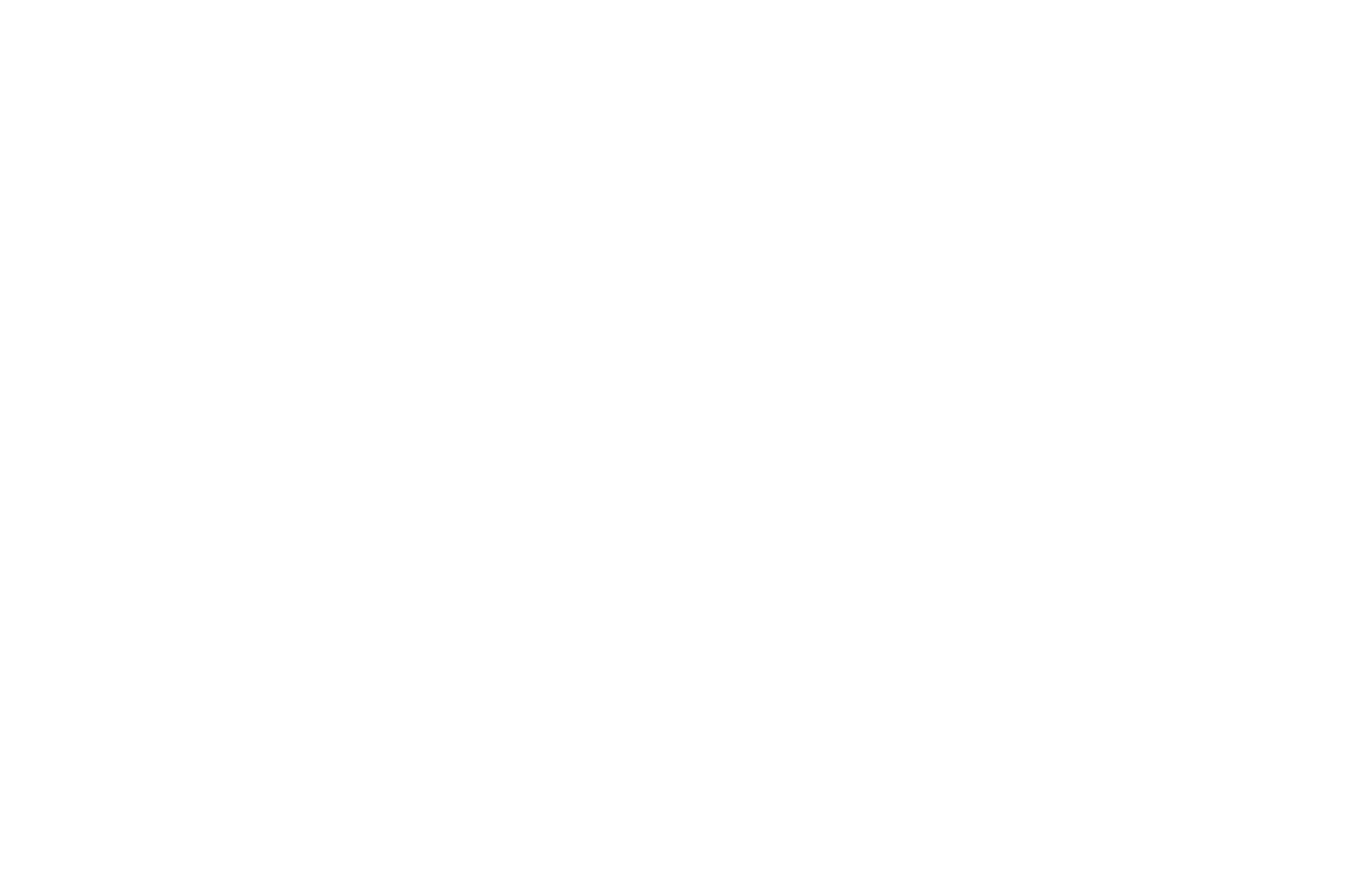I

Notes:

BMPs = best management practices

| Location            | <b>Environment</b><br><b>Designations</b> | <b>Level of Existing</b><br><b>Function</b> | <b>Types of Anticipated</b><br>Development             | Degree of Impact to<br><b>Ecological Functions</b>                                   | <b>Provisions to Address Risk</b>                                                                                                                                                                                                                                                                                                                                                                                                                                                                                                                                                                                                                                                                                                                                             | <b>Future Performance/Net Effect</b>                                                                                                                                                                                                                                                                                                                                                                                                                                                                                                                                                                                                                                                                                                                                                                                                                                                                                                                                                                                                                                                                                                                                                                                                                                                                        |
|---------------------|-------------------------------------------|---------------------------------------------|--------------------------------------------------------|--------------------------------------------------------------------------------------|-------------------------------------------------------------------------------------------------------------------------------------------------------------------------------------------------------------------------------------------------------------------------------------------------------------------------------------------------------------------------------------------------------------------------------------------------------------------------------------------------------------------------------------------------------------------------------------------------------------------------------------------------------------------------------------------------------------------------------------------------------------------------------|-------------------------------------------------------------------------------------------------------------------------------------------------------------------------------------------------------------------------------------------------------------------------------------------------------------------------------------------------------------------------------------------------------------------------------------------------------------------------------------------------------------------------------------------------------------------------------------------------------------------------------------------------------------------------------------------------------------------------------------------------------------------------------------------------------------------------------------------------------------------------------------------------------------------------------------------------------------------------------------------------------------------------------------------------------------------------------------------------------------------------------------------------------------------------------------------------------------------------------------------------------------------------------------------------------------|
| Soap Lake           | Recreation                                | Partially functioning                       | Recreation - boat launch                               | Hydrology: Low<br>Sediment: Low Water<br>Quality: Low Habitat<br>Low                 | <b>Boat Launch Requirements</b><br>14.08.300 (b) 3 Boat launch and haul-out facilities, such as ramps, marine travel lifts and marine railways, and minor accessory<br>buildings shall be designed and constructed in a manner that minimizes adverse impacts on biological functions, aquatic and<br>riparian habitats, water quality, navigation and neighboring uses.                                                                                                                                                                                                                                                                                                                                                                                                      | The Recreation environment designation was applied to<br>impacted areas that are suitable for future development<br>or redevelopment based upon existing impairment of<br>ecological functions. Impacts to remaining ecological<br>functions in this reach will be avoided, minimized, and<br>mitigated per the SMP provisions described in the<br>Provisions to Address Risk column.<br>Wetland buffers will be applied based upon wetland<br>type and land use intensity to protect wetland functions.<br>Riparian buffers will be applied to protect riparian and<br>upland habitat, water quality and other functions.<br>Additionally, environmental and water quality<br>protection, and vegetation conservation provisions wil<br>be applied to protect shoreline functions from future<br>development. Unavoidable impacts from future<br>development will be mitigated consistent with<br>mitigation sequencing provisions. Several restoration<br>actions are planned for the Soap Lake shoreline. These<br>include soft bank shoreline protection, removing<br>invasive species, enhancing riparian vegetation, and<br>implementing stormwater controls. No net loss of<br>ecological functions is anticipated as SMP provisions are<br>strictly enforced and restoration plans are implemented. |
|                     |                                           |                                             |                                                        |                                                                                      | Environment Protection Requirements As Above SMP 14.08.240; Water Quality, Stormwater, and Nonpoint Pollution<br>Requirements As Above SMP 14.08.250; Wetland Protection Requirements As Above SMP 14.08.600; Fish and Wildlife Habitat<br>Conservation Area Requirements As Above 14.08.560                                                                                                                                                                                                                                                                                                                                                                                                                                                                                  |                                                                                                                                                                                                                                                                                                                                                                                                                                                                                                                                                                                                                                                                                                                                                                                                                                                                                                                                                                                                                                                                                                                                                                                                                                                                                                             |
|                     | Shoreline Residential                     | Impaired                                    |                                                        | Hydrology: Moderate<br>Sediment: Low Water<br>Quality: Moderate<br>Habitat: Moderate | <b>Residential Requirements</b><br>14.08.380 (b) Residential development shall be located and constructed to result in no net loss of shoreline ecological function.<br>No net loss of shoreline ecological functions shall be assured through application of shoreline buffers specified in Article V of this<br>Chapter to avoid future stabilization and other provisions of this SMP related to shoreline stabilization, vegetation management,<br>14.08.380 (d) Accessory uses and structures shall be located outside of the riparian buffer, unless the structure is or supports a<br>water-dependent use.                                                                                                                                                             |                                                                                                                                                                                                                                                                                                                                                                                                                                                                                                                                                                                                                                                                                                                                                                                                                                                                                                                                                                                                                                                                                                                                                                                                                                                                                                             |
|                     | Shoreline Residential<br>Low Intensity    | Functioning                                 | Residential                                            |                                                                                      | 14.08.380 (e) All residential development shall be located or designed in such a manner as to prevent measurable degradation of<br>water quality from stormwater runoff. Adequate mitigation measures shall be required and implemented where there is the<br>reasonable potential for such adverse effect on water quality.<br>14.08.380 (f) Applications for new shoreline residences shall ensure that shoreline stabilization and flood control structures are<br>not necessary to protect proposed residences.<br>14.08.380 (i) All new residential development shall be required to meet the vegetation management provisions contained in<br>Section 14.08.240, Shoreline Vegetation Conservation and Section 14.08.570, Fish and Wildlife Habitat Conservation Areas. |                                                                                                                                                                                                                                                                                                                                                                                                                                                                                                                                                                                                                                                                                                                                                                                                                                                                                                                                                                                                                                                                                                                                                                                                                                                                                                             |
|                     | <b>Public Recreation</b><br>Conservancy   |                                             | Partially functioning   Recreation (improvements only) |                                                                                      |                                                                                                                                                                                                                                                                                                                                                                                                                                                                                                                                                                                                                                                                                                                                                                               |                                                                                                                                                                                                                                                                                                                                                                                                                                                                                                                                                                                                                                                                                                                                                                                                                                                                                                                                                                                                                                                                                                                                                                                                                                                                                                             |
|                     | <b>Urban Conservancy</b>                  | Partially functioning                       | None                                                   |                                                                                      |                                                                                                                                                                                                                                                                                                                                                                                                                                                                                                                                                                                                                                                                                                                                                                               |                                                                                                                                                                                                                                                                                                                                                                                                                                                                                                                                                                                                                                                                                                                                                                                                                                                                                                                                                                                                                                                                                                                                                                                                                                                                                                             |
| <b>Wilson Creek</b> | High Intensity Ag-<br>Industrial          | Partially functioning                       | None                                                   |                                                                                      |                                                                                                                                                                                                                                                                                                                                                                                                                                                                                                                                                                                                                                                                                                                                                                               | No development is anticipated outside of existing<br>developed and ecologically impacted areas. Existing                                                                                                                                                                                                                                                                                                                                                                                                                                                                                                                                                                                                                                                                                                                                                                                                                                                                                                                                                                                                                                                                                                                                                                                                    |
|                     | <b>Rural Conservancy</b>                  |                                             | None                                                   |                                                                                      |                                                                                                                                                                                                                                                                                                                                                                                                                                                                                                                                                                                                                                                                                                                                                                               | agriculture activity is expected to continue for the next<br>20 years.                                                                                                                                                                                                                                                                                                                                                                                                                                                                                                                                                                                                                                                                                                                                                                                                                                                                                                                                                                                                                                                                                                                                                                                                                                      |

OHWM = ordinary high water mark

SMP = Shoreline Master Program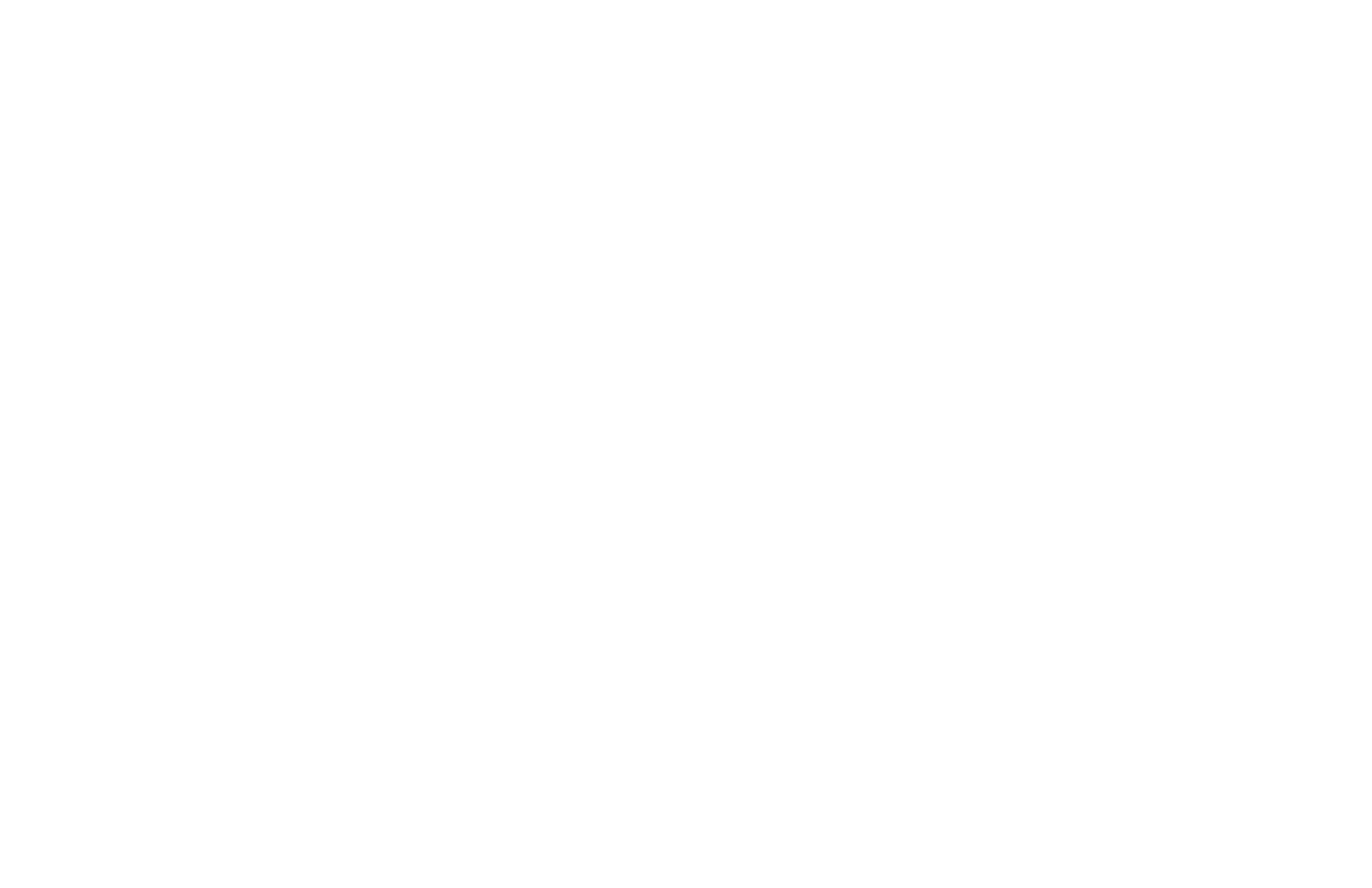As described in Tables 5 and 6, the SMP will protect the baseline ecological functions within Grant County and the Coalition Cities. The features that will provide this protection include the SMP policies, Environment Designations, and regulations that are all consistent with existing zoning and planning regulations and are consistent with the finding of supporting documents of the SMP. In addition to these requirements, the Restoration Plan will also contribute to the enhancement and protection of shoreline ecological functions. It is expected that the SMP will accommodate reasonable foreseeable shoreline development, while affording these protections and restoration initiatives throughout the next 20 years. All of this will result in no net loss of shoreline ecological function in County and Coalition City shorelines, and may actually lead to an improvement or gain of ecological function over time.